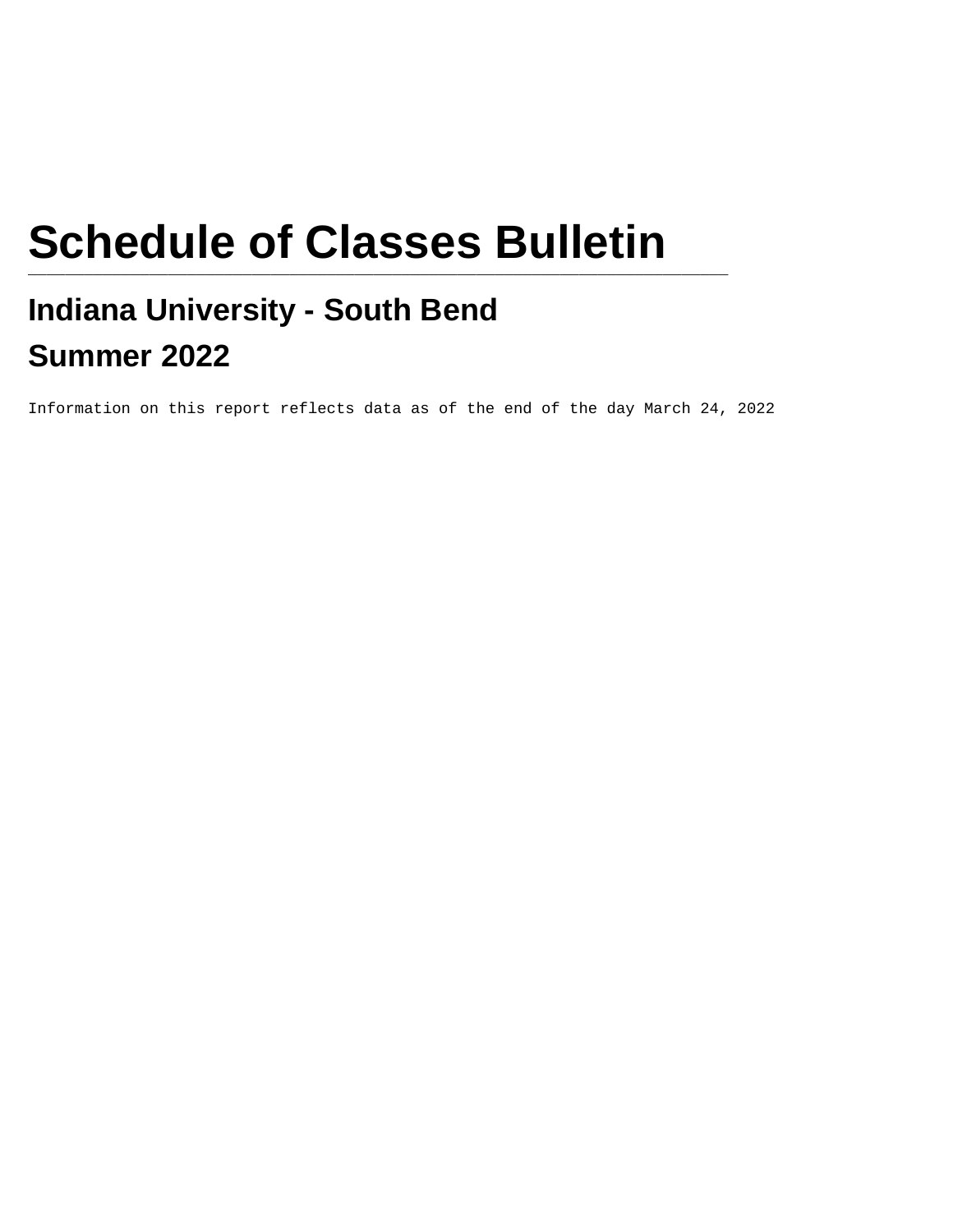## **Col of Liberal Arts & Sciences**

\_\_\_\_\_\_\_\_\_\_\_\_\_\_\_\_\_\_\_\_\_\_\_\_\_\_\_\_\_\_\_\_\_\_\_\_\_\_\_\_\_\_\_\_\_\_\_\_\_\_

\_\_\_\_\_\_\_\_\_\_\_\_\_\_\_\_\_\_\_\_\_\_\_\_\_\_\_\_\_\_\_\_\_\_\_\_\_\_\_\_\_\_\_\_\_\_\_\_\_\_

**Honors (HON)**

Summer Session 1

#### **HON-H 100 FRESHMAN HONORS SEMINAR (3 CR)**

1945 PERM 1 ARR ARR ARR ARR Karakatsanis N This course has community-engaged assignments, which may include community-based research, projects or service. Prereq: Must be a member of the Honors Program student group

## **Sch of Humanities & Social Sci**

\_\_\_\_\_\_\_\_\_\_\_\_\_\_\_\_\_\_\_\_\_\_\_\_\_\_\_\_\_\_\_\_\_\_\_\_\_\_\_\_\_\_\_\_\_\_\_\_\_\_

\_\_\_\_\_\_\_\_\_\_\_\_\_\_\_\_\_\_\_\_\_\_\_\_\_\_\_\_\_\_\_\_\_\_\_\_\_\_\_\_\_\_\_\_\_\_\_\_\_\_

\_\_\_\_\_\_\_\_\_\_\_\_\_\_\_\_\_\_\_\_\_\_\_\_\_\_\_\_\_\_\_\_\_\_\_\_\_\_\_\_\_\_\_\_\_\_\_\_\_\_

\_\_\_\_\_\_\_\_\_\_\_\_\_\_\_\_\_\_\_\_\_\_\_\_\_\_\_\_\_\_\_\_\_\_\_\_\_\_\_\_\_\_\_\_\_\_\_\_\_\_

### **Communication & Culture (CMCL)**

Summer Session 1

#### **CMCL-C 602 MEDIA, TERRORISM, AND POLITICS (3 CR)**

13411 O81 ARR ARR SBOL ONLINE Quenette A This is a 100% online class taught by IU East. No on-campus class meetings are required. A distance education fee will apply; check your campus bursar website for more information. If IU e-Texts are not used for this class, textbooks and other materials are available at your home campus bookstore. This class is offered as part of a collaborative academic program. Please consult with your advisor to ensure this class will count toward your degree requirements.

This class requires a Distance Education Course Fee. The rate is \$50 per credit hour. Fee rates are available at http://go.iu.edu/SBfees

## **School of Arts & Letters**

## **Fine Arts (FINA)**

bookstore.

| Summer Session 1                              |                                            |     |                                                                             |  |                                                                                                                                           |                                                                                                                                                           |  |  |  |  |
|-----------------------------------------------|--------------------------------------------|-----|-----------------------------------------------------------------------------|--|-------------------------------------------------------------------------------------------------------------------------------------------|-----------------------------------------------------------------------------------------------------------------------------------------------------------|--|--|--|--|
|                                               | FINA-A 101 ANCIENT AND MEDIEVAL ART (3 CR) |     |                                                                             |  |                                                                                                                                           |                                                                                                                                                           |  |  |  |  |
| 13541                                         | <b>OLF</b>                                 | ARR | ARR                                                                         |  | SBOL ONLINE                                                                                                                               | Allen A                                                                                                                                                   |  |  |  |  |
|                                               |                                            |     |                                                                             |  |                                                                                                                                           | This is a 100% online class taught by IU Southeast. No on-campus class meetings are required. A distance education fee will apply; check your campus      |  |  |  |  |
|                                               |                                            |     |                                                                             |  |                                                                                                                                           | bursar website for more information. If IU e-Texts are not used for this class, textbooks and other materials are available at your home campus           |  |  |  |  |
| bookstore.                                    |                                            |     |                                                                             |  |                                                                                                                                           |                                                                                                                                                           |  |  |  |  |
|                                               |                                            |     |                                                                             |  | This class is part of the "Transfer Indiana" (transferIN) initiative. For additional information, link to www.transferin.net.             |                                                                                                                                                           |  |  |  |  |
|                                               |                                            |     |                                                                             |  |                                                                                                                                           | This class has been Quality Matters Certified. Learners know they will receive a course with clear expectations and quidance, content that is purposeful, |  |  |  |  |
| and activities that are engaging.             |                                            |     |                                                                             |  |                                                                                                                                           |                                                                                                                                                           |  |  |  |  |
|                                               |                                            |     |                                                                             |  | This class requires a Distance Education Course Fee. The rate is \$50 per credit hour. Fee rates are available at http://go.iu.edu/SBfees |                                                                                                                                                           |  |  |  |  |
| FINA-S 291 FUNDAMENTALS OF PHOTOGRAPHY (3 CR) |                                            |     |                                                                             |  |                                                                                                                                           |                                                                                                                                                           |  |  |  |  |
| 13533                                         | OL <sub>1</sub>                            | ARR | <b>ARR</b>                                                                  |  | SBOL ONLINE                                                                                                                               | Slone K                                                                                                                                                   |  |  |  |  |
|                                               |                                            |     |                                                                             |  |                                                                                                                                           | This is a 100% online class taught by IU Southeast. No on-campus class meetings are required. A distance education fee will apply; check your campus      |  |  |  |  |
|                                               |                                            |     |                                                                             |  |                                                                                                                                           | bursar website for more information. If IU e-Texts are not used for this class, textbooks and other materials are available at your home campus           |  |  |  |  |
| bookstore.                                    |                                            |     |                                                                             |  |                                                                                                                                           |                                                                                                                                                           |  |  |  |  |
|                                               |                                            |     | You are required to have access to a DSLR camera, a Canon Rebel or similar. |  |                                                                                                                                           |                                                                                                                                                           |  |  |  |  |
|                                               |                                            |     |                                                                             |  | This class requires a Distance Education Course Fee. The rate is \$50 per credit hour. Fee rates are available at http://qo.iu.edu/SBfees |                                                                                                                                                           |  |  |  |  |
| <b>Summer Session 2</b>                       |                                            |     |                                                                             |  |                                                                                                                                           |                                                                                                                                                           |  |  |  |  |
|                                               |                                            |     |                                                                             |  |                                                                                                                                           |                                                                                                                                                           |  |  |  |  |
| FINA-S 291 FUNDAMENTALS OF PHOTOGRAPHY (3 CR) |                                            |     |                                                                             |  |                                                                                                                                           |                                                                                                                                                           |  |  |  |  |
| 13545                                         | $\Omega$ 2                                 | ARR | <b>ARR</b>                                                                  |  | SBOL ONLINE                                                                                                                               | Seibert A                                                                                                                                                 |  |  |  |  |
|                                               |                                            |     |                                                                             |  |                                                                                                                                           | This is a 100% online class taught by IU Southeast. No on-campus class meetings are required. A distance education fee will apply; check your campus      |  |  |  |  |
|                                               |                                            |     |                                                                             |  |                                                                                                                                           | bursar website for more information. If IU e-Texts are not used for this class, textbooks and other materials are available at your home campus           |  |  |  |  |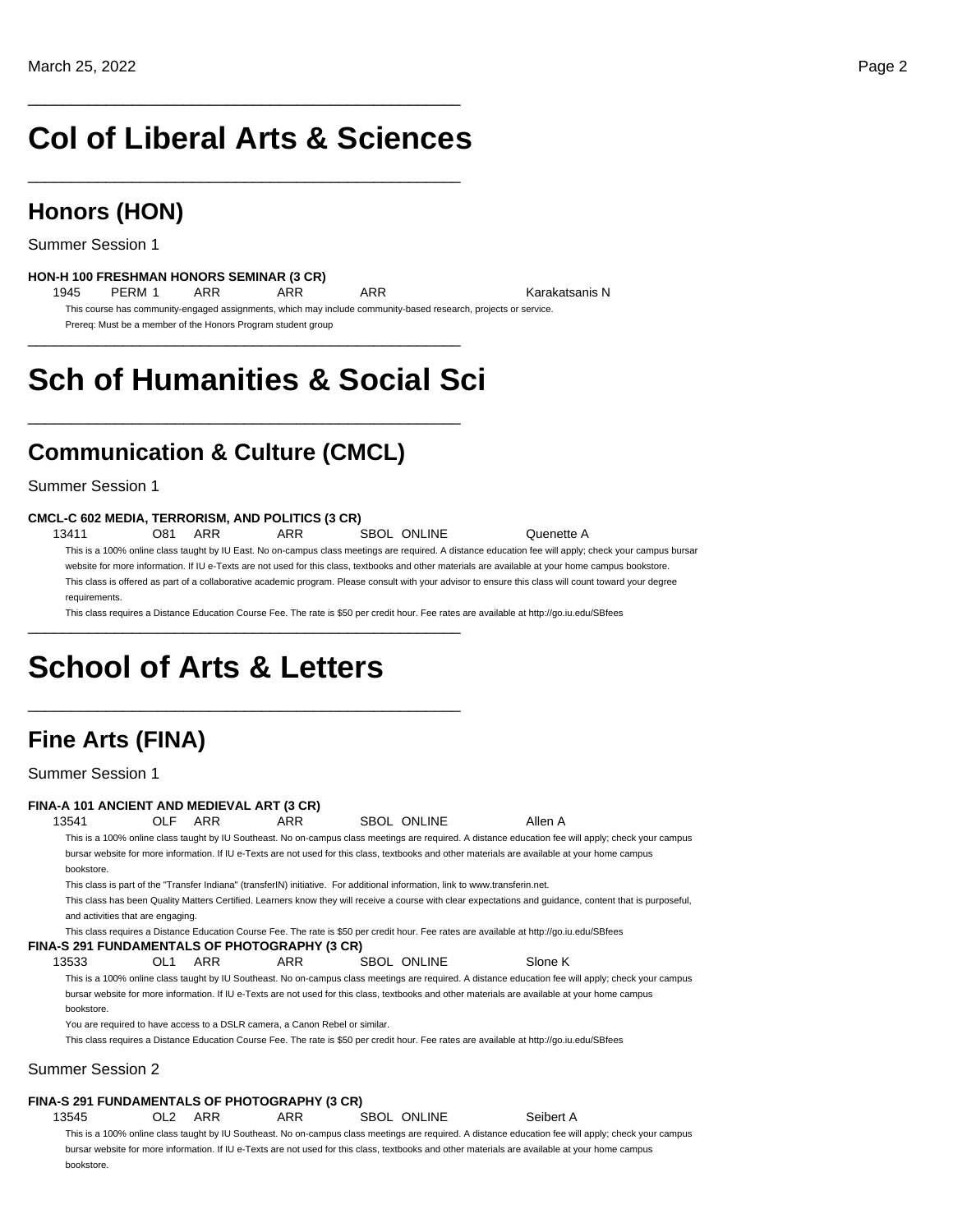You are required to have access to a DSLR camera, a Canon Rebel or similar.

\_\_\_\_\_\_\_\_\_\_\_\_\_\_\_\_\_\_\_\_\_\_\_\_\_\_\_\_\_\_\_\_\_\_\_\_\_\_\_\_\_\_\_\_\_\_\_\_\_\_

\_\_\_\_\_\_\_\_\_\_\_\_\_\_\_\_\_\_\_\_\_\_\_\_\_\_\_\_\_\_\_\_\_\_\_\_\_\_\_\_\_\_\_\_\_\_\_\_\_\_

This class requires a Distance Education Course Fee. The rate is \$50 per credit hour. Fee rates are available at http://go.iu.edu/SBfees

# **E. M. Raclin Sch of the Arts**

### **Fine Arts (FINA)**

Summer Session 1

| <b>ART, AESTHETICS &amp; CREATIVITY (033)</b><br>FINA-A 190 ART, AESTHETICS, & CREATIVITY (3 CR) |                 |                                                                                                                                                                                                                                              |            |     |                                                                                                                                           |            |
|--------------------------------------------------------------------------------------------------|-----------------|----------------------------------------------------------------------------------------------------------------------------------------------------------------------------------------------------------------------------------------------|------------|-----|-------------------------------------------------------------------------------------------------------------------------------------------|------------|
| <b>VT: POINT AND SHOOT</b>                                                                       |                 |                                                                                                                                                                                                                                              |            |     |                                                                                                                                           |            |
| 1822                                                                                             | SS1             | ARR                                                                                                                                                                                                                                          | <b>ARR</b> |     | <b>SBOL ONLINE</b>                                                                                                                        | Lyons L    |
|                                                                                                  |                 |                                                                                                                                                                                                                                              |            |     |                                                                                                                                           |            |
| An Introduction to Digital Photography                                                           |                 |                                                                                                                                                                                                                                              |            |     |                                                                                                                                           |            |
| Digital Camera required                                                                          |                 |                                                                                                                                                                                                                                              |            |     |                                                                                                                                           |            |
|                                                                                                  |                 | Campuswide Gen Ed Common Core: Arts, Aesthetics, and Creativity                                                                                                                                                                              |            |     |                                                                                                                                           |            |
|                                                                                                  |                 | Online All course: 100% online taught asynchronously. No on-campus class meetings are required.                                                                                                                                              |            |     |                                                                                                                                           |            |
| VT: POINT AND SHOOT                                                                              |                 |                                                                                                                                                                                                                                              |            |     | This class requires a Distance Education Course Fee. The rate is \$50 per credit hour. Fee rates are available at http://go.iu.edu/SBfees |            |
| 1862                                                                                             | SS1             | ARR                                                                                                                                                                                                                                          | ARR        |     | <b>SBOL ONLINE</b>                                                                                                                        | Lyons G    |
| An Introduction to Digital Photography<br>Digital camera required                                |                 |                                                                                                                                                                                                                                              |            |     |                                                                                                                                           |            |
|                                                                                                  |                 | Campuswide Gen Ed Common Core: Arts, Aesthetics, and Creativity                                                                                                                                                                              |            |     |                                                                                                                                           |            |
|                                                                                                  |                 | Online All course: 100% online taught asynchronously. No on-campus class meetings are required.                                                                                                                                              |            |     |                                                                                                                                           |            |
|                                                                                                  |                 |                                                                                                                                                                                                                                              |            |     | This class requires a Distance Education Course Fee. The rate is \$50 per credit hour. Fee rates are available at http://go.iu.edu/SBfees |            |
| <b>VISUAL LITERACY (073)</b><br>FINA-A 109 WAYS OF SEEING: VISUAL LITERACY (3 CR)                |                 |                                                                                                                                                                                                                                              |            |     |                                                                                                                                           |            |
| 1848                                                                                             | SS <sub>1</sub> | ARR                                                                                                                                                                                                                                          | <b>ARR</b> |     | SBOL ONLINE                                                                                                                               | Horwat J   |
|                                                                                                  |                 | Campuswide Gen Ed Fundamental Literacies: Visual Literacy                                                                                                                                                                                    |            |     |                                                                                                                                           |            |
|                                                                                                  |                 | Online All course: 100% online taught asynchronously. No on-campus class meetings are required.                                                                                                                                              |            |     |                                                                                                                                           |            |
|                                                                                                  |                 |                                                                                                                                                                                                                                              |            |     | This class requires a Distance Education Course Fee. The rate is \$50 per credit hour. Fee rates are available at http://go.iu.edu/SBfees |            |
|                                                                                                  |                 | Campuswide Gen Ed Extended Literacies, effective Fall 2021                                                                                                                                                                                   |            |     |                                                                                                                                           |            |
|                                                                                                  |                 |                                                                                                                                                                                                                                              |            |     |                                                                                                                                           |            |
| <b>DESIGN (153)</b>                                                                              |                 |                                                                                                                                                                                                                                              |            |     |                                                                                                                                           |            |
| FINA-P 323 INTRODUCTION TO WEB DESIGN (3 CR)                                                     |                 |                                                                                                                                                                                                                                              |            |     |                                                                                                                                           |            |
| 1972                                                                                             | SS1             | ARR                                                                                                                                                                                                                                          | <b>ARR</b> |     | <b>SBOL ONLINE</b>                                                                                                                        | Thompson J |
|                                                                                                  |                 | Online All course: 100% online taught asynchronously. No on-campus class meetings are required.                                                                                                                                              |            |     |                                                                                                                                           |            |
|                                                                                                  |                 |                                                                                                                                                                                                                                              |            |     | This class requires a Distance Education Course Fee. The rate is \$50 per credit hour. Fee rates are available at http://go.iu.edu/SBfees |            |
| FINA-S 305 GRAPHIC DESIGN INTERNSHIP (1-12 CR)                                                   |                 |                                                                                                                                                                                                                                              |            |     |                                                                                                                                           |            |
| 1879                                                                                             | PERM SS1        | <b>ARR</b>                                                                                                                                                                                                                                   | ARR        | ARR |                                                                                                                                           | Thompson J |
| P: FINA-S 324 and consent of instructor                                                          |                 |                                                                                                                                                                                                                                              |            |     |                                                                                                                                           |            |
| <b>Summer Session 2</b>                                                                          |                 |                                                                                                                                                                                                                                              |            |     |                                                                                                                                           |            |
|                                                                                                  |                 |                                                                                                                                                                                                                                              |            |     |                                                                                                                                           |            |
| FINA-S 497 INDPT STUDY IN STUDIO ART (3 CR)                                                      |                 |                                                                                                                                                                                                                                              |            |     |                                                                                                                                           |            |
| 1955                                                                                             | PERM SS2        | ARR                                                                                                                                                                                                                                          | ARR        | ARR |                                                                                                                                           | Thompson J |
|                                                                                                  |                 | This class requires a Laboratory Fee. Current rates are available at http://go.iu.edu/SBfees                                                                                                                                                 |            |     |                                                                                                                                           |            |
| <b>ART, AESTHETICS &amp; CREATIVITY (034)</b>                                                    |                 |                                                                                                                                                                                                                                              |            |     |                                                                                                                                           |            |
| FINA-A 190 ART, AESTHETICS, & CREATIVITY (3 CR)                                                  |                 |                                                                                                                                                                                                                                              |            |     |                                                                                                                                           |            |
| <b>VT: POINT AND SHOOT</b>                                                                       |                 |                                                                                                                                                                                                                                              |            |     |                                                                                                                                           |            |
| 2004                                                                                             | SS <sub>2</sub> | ARR                                                                                                                                                                                                                                          | ARR        |     | <b>SBOL ONLINE</b>                                                                                                                        | Moore S    |
|                                                                                                  |                 |                                                                                                                                                                                                                                              |            |     |                                                                                                                                           |            |
|                                                                                                  |                 |                                                                                                                                                                                                                                              |            |     |                                                                                                                                           |            |
|                                                                                                  |                 | This class requires a Distance Education Course Fee. The rate is \$50 per credit hour. Fee rates are available at http://go.iu.edu/SBfees<br>Online All course: 100% online taught asynchronously. No on-campus class meetings are required. |            |     |                                                                                                                                           |            |
| FINA-A 399 ART, AESTHETICS AND CREATIVITY (3 CR)                                                 |                 |                                                                                                                                                                                                                                              |            |     |                                                                                                                                           |            |
| VT: AAC-AMER LANDSCAPE PHOTOGRAPHY                                                               |                 |                                                                                                                                                                                                                                              |            |     |                                                                                                                                           |            |
| 2005                                                                                             | SS2             | ARR                                                                                                                                                                                                                                          | ARR        |     | <b>SBOL ONLINE</b>                                                                                                                        | Moore S    |
|                                                                                                  |                 |                                                                                                                                                                                                                                              |            |     | This class requires a Distance Education Course Fee. The rate is \$50 per credit hour. Fee rates are available at http://go.iu.edu/SBfees |            |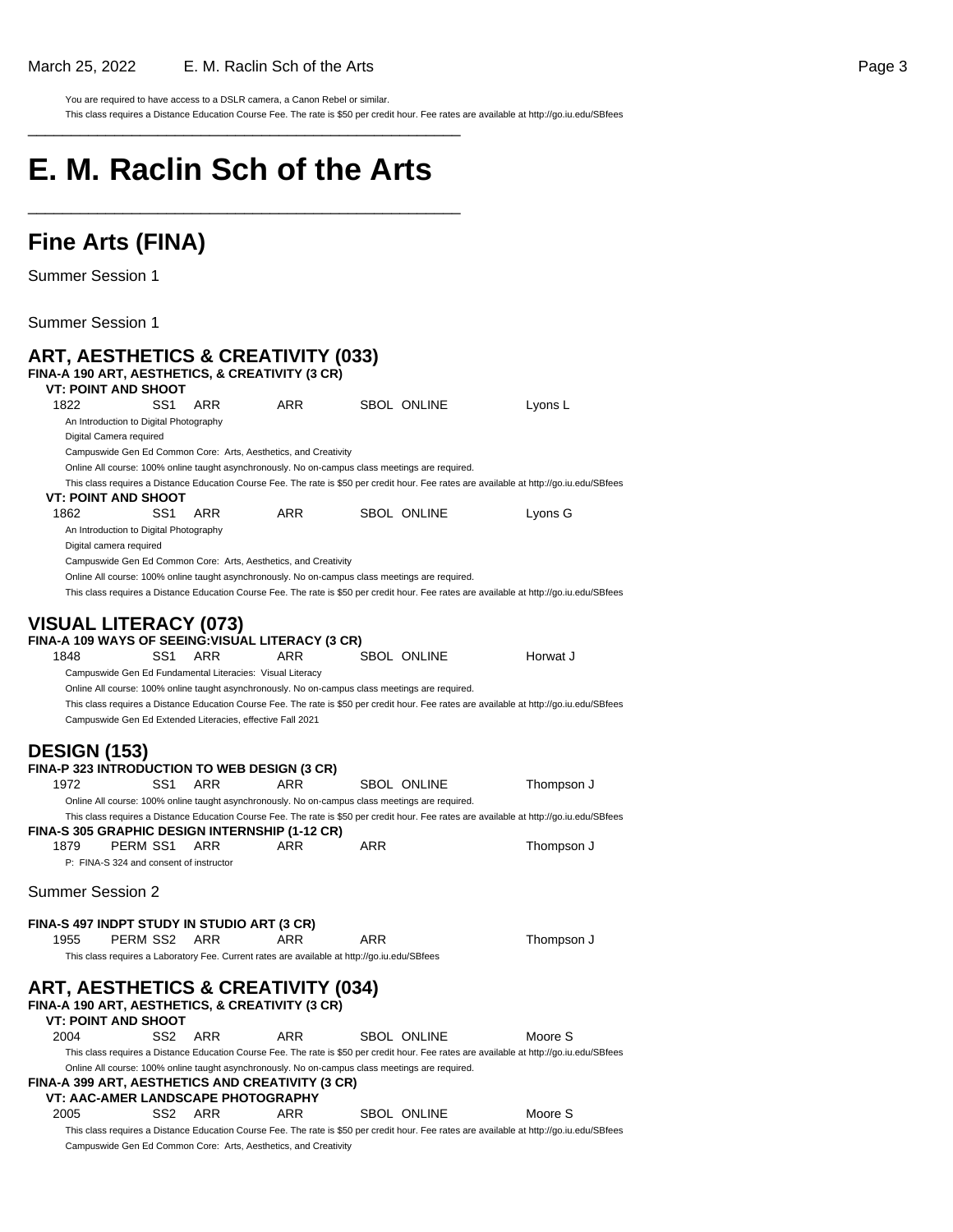### **VISUAL LITERACY (074)**

**FINA-A 109 WAYS OF SEEING:VISUAL LITERACY (3 CR)**

1849 SS2 ARR ARR SBOL ONLINE Thompson J

Campuswide Gen Ed Fundamental Literacies: Visual Literacy

This class requires a Distance Education Course Fee. The rate is \$50 per credit hour. Fee rates are available at http://go.iu.edu/SBfees Online All course: 100% online taught asynchronously. No on-campus class meetings are required.

Campuswide Gen Ed Extended Literacies, effective Fall 2021 \_\_\_\_\_\_\_\_\_\_\_\_\_\_\_\_\_\_\_\_\_\_\_\_\_\_\_\_\_\_\_\_\_\_\_\_\_\_\_\_\_\_\_\_\_\_\_\_\_\_

## **Sch of Humanities & Social Sci**

\_\_\_\_\_\_\_\_\_\_\_\_\_\_\_\_\_\_\_\_\_\_\_\_\_\_\_\_\_\_\_\_\_\_\_\_\_\_\_\_\_\_\_\_\_\_\_\_\_\_

### **Fine Arts (FINA)**

Summer Session 2

#### **FINA-A 102 RENAISSANCE THROUGH MODERN ART (3 CR)**

13140 OL2 ARR ARR SBOL ONLINE Street K

This is a 100% online class taught by IU Kokomo. No on-campus class meetings are required. A distance education fee may apply; check your campus bursar website for more information. If IU e-Texts are not used for this class, textbooks and other materials are available through your home campus bookstore. This class requires a Distance Education Course Fee. The rate is \$50 per credit hour. Fee rates are available at http://go.iu.edu/SBfees

#### **FINA-F 100 FUNDAMENTAL STUDIO-DRAWING (3 CR)**

13097 OL2 ARR ARR SBOL ONLINE Longley K This is a 100% online class taught by IU East. No on-campus class meetings are required. A distance education fee will apply; check your campus bursar

website for more information. If IU e-Texts are not used for this class, textbooks and other materials are available at your home campus bookstore. Meets June 27 - August 6

This class requires a Distance Education Course Fee. The rate is \$50 per credit hour. Fee rates are available at http://go.iu.edu/SBfees \_\_\_\_\_\_\_\_\_\_\_\_\_\_\_\_\_\_\_\_\_\_\_\_\_\_\_\_\_\_\_\_\_\_\_\_\_\_\_\_\_\_\_\_\_\_\_\_\_\_

## **E. M. Raclin Sch of the Arts**

\_\_\_\_\_\_\_\_\_\_\_\_\_\_\_\_\_\_\_\_\_\_\_\_\_\_\_\_\_\_\_\_\_\_\_\_\_\_\_\_\_\_\_\_\_\_\_\_\_\_

### **Journalism (JOUR)**

Summer Session 1

|                     | <b>JOUR-J 210 VISUAL COMMUNICATION (3 CR)</b>              |     |     |                                                                                                 |                                                                                                                                           |
|---------------------|------------------------------------------------------------|-----|-----|-------------------------------------------------------------------------------------------------|-------------------------------------------------------------------------------------------------------------------------------------------|
| 1850                | OI 1                                                       | ARR | ARR | <b>SBOL ONLINE</b>                                                                              | Martinez T                                                                                                                                |
|                     | Campuswide Gen Ed Fundamental Literacies: Visual Literacy  |     |     |                                                                                                 |                                                                                                                                           |
|                     |                                                            |     |     | Online All course: 100% online taught asynchronously. No on-campus class meetings are required. |                                                                                                                                           |
|                     |                                                            |     |     |                                                                                                 | This class requires a Distance Education Course Fee. The rate is \$50 per credit hour. Fee rates are available at http://qo.iu.edu/SBfees |
|                     | Class meets May 17 - June 26                               |     |     |                                                                                                 |                                                                                                                                           |
|                     | Campuswide Gen Ed Extended Literacies, effective Fall 2021 |     |     |                                                                                                 |                                                                                                                                           |
|                     | <b>JOUR-J 492 MEDIA INTERNSHIP (3 CR)</b>                  |     |     |                                                                                                 |                                                                                                                                           |
| 1701                | PFRM 1                                                     | ARR | ARR | SBWB WEB                                                                                        | Eskew D                                                                                                                                   |
|                     | Hybrid class; taught partially on Canvas                   |     |     |                                                                                                 |                                                                                                                                           |
| <b>Graded Class</b> |                                                            |     |     |                                                                                                 |                                                                                                                                           |

## **School of Social Sciences**

\_\_\_\_\_\_\_\_\_\_\_\_\_\_\_\_\_\_\_\_\_\_\_\_\_\_\_\_\_\_\_\_\_\_\_\_\_\_\_\_\_\_\_\_\_\_\_\_\_\_

\_\_\_\_\_\_\_\_\_\_\_\_\_\_\_\_\_\_\_\_\_\_\_\_\_\_\_\_\_\_\_\_\_\_\_\_\_\_\_\_\_\_\_\_\_\_\_\_\_\_

### **Journalism (JOUR)**

Summer Session 1

#### **JOUR-C 200 INTRO TO MASS COMMUNICATIONS (3 CR)**

13549 OL1 ARR ARR SBOL ONLINE Allman II R This is a 100% online class taught by IU Southeast. No on-campus class meetings are required. A distance education fee will apply; check your campus bursar website for more information. If IU e-Texts are not used for this class, textbooks and other materials are available at your home campus bookstore.

This class requires a Distance Education Course Fee. The rate is \$50 per credit hour. Fee rates are available at http://go.iu.edu/SBfees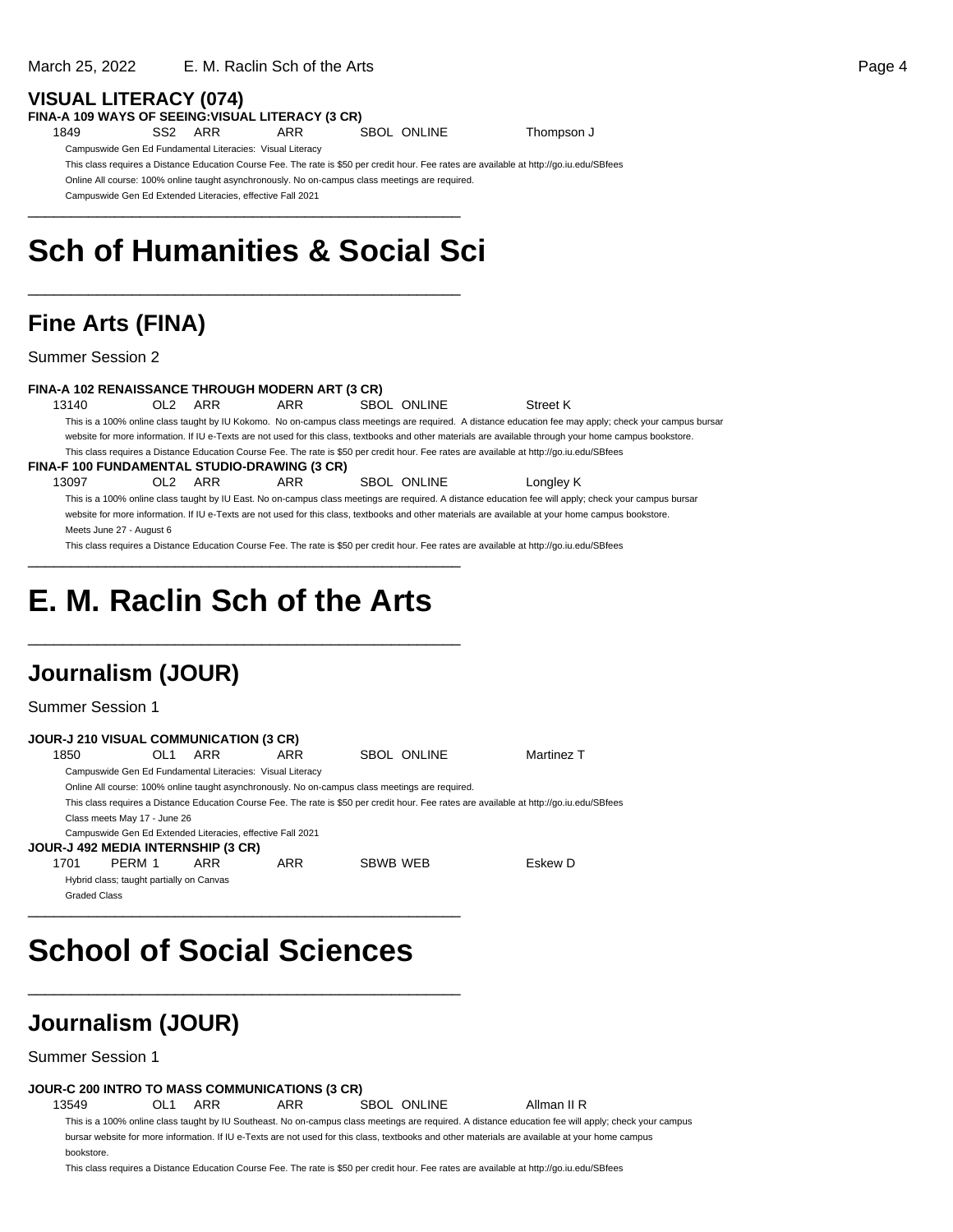## **E. M. Raclin Sch of the Arts**

\_\_\_\_\_\_\_\_\_\_\_\_\_\_\_\_\_\_\_\_\_\_\_\_\_\_\_\_\_\_\_\_\_\_\_\_\_\_\_\_\_\_\_\_\_\_\_\_\_\_

\_\_\_\_\_\_\_\_\_\_\_\_\_\_\_\_\_\_\_\_\_\_\_\_\_\_\_\_\_\_\_\_\_\_\_\_\_\_\_\_\_\_\_\_\_\_\_\_\_\_

**Music (MUS)** Summer Session 1 **UNDERGRADUATE COURSES (503) MUS-T 190 LITERARY & INTELLECTL TRADITNS (3 CR) VT: EXPLORE MUSICAL GENRES-OPERA** 2017 SS1 ARR ARR SBOL ONLINE Caraman E This class requires a Distance Education Course Fee. The rate is \$50 per credit hour. Fee rates are available at http://go.iu.edu/SBfees Campuswide Gen Ed Common Core: Literary and Intellectual Traditions Online All course: 100% online taught asynchronously. No on-campus class meetings are required. Summer Session 2 **MUS-M 375 SURV ETHNIC & POP MUS OF WORLD (3 CR)** 13209 OL2 ARR ARR SBOL ONLINE Caraman E Class meets June 27 - August 6 This class requires a Distance Education Course Fee. The rate is \$50 per credit hour. Fee rates are available at http://go.iu.edu/SBfees This is a 100% online class taught by IU South Bend. No on-campus class meetings are required. A distance education fee will apply; check your campus bursar website for more information. Textbook purchases may be made through your home campus bookstore. Campuswide Gen Ed Contemporary Social Values: Global Cultures, effective Fall 2021 Campuswide Gen Ed Contemporary Social Values: Non-Western Cultures \_\_\_\_\_\_\_\_\_\_\_\_\_\_\_\_\_\_\_\_\_\_\_\_\_\_\_\_\_\_\_\_\_\_\_\_\_\_\_\_\_\_\_\_\_\_\_\_\_\_ **Speech (SPCH)** Summer Session 1 **SPCH-B 399 HUMAN BEHV & SOCL INSTITUTIONS (3 CR)** 2022 SS1 01:00PM-04:15PM TR SBEA 1021 Martinez T **SPCH-S 121 PUBLIC SPEAKING (3 CR)** This class is part of the "Transfer Indiana" (transferIN) initiative. For additional information, link to http://www.transferin.net 1736 NS1 ARR ARR SBOL ONLINE McInerney K Fulfills the LAS Speech requirement Campuswide Gen Ed Fundamental Literacies: Oral Communication This is a four week course. Class meets May 13 - June 6 This class requires a Distance Education Course Fee. The rate is \$50 per credit hour. Fee rates are available at http://go.iu.edu/SBfees Online All course: 100% online taught asynchronously. No on-campus class meetings are required. 1916 NS1 ARR ARR SBOL ONLINE McInerney K Fulfills the LAS Speech requirement Campuswide Gen Ed Fundamental Literacies: Oral Communication Online All course: 100% online taught asynchronously. No on-campus class meetings are required. Class meets May 13 - June 7 This class requires a Distance Education Course Fee. The rate is \$50 per credit hour. Fee rates are available at http://go.iu.edu/SBfees 1917 OL1 ARR ARR SBOL ONLINE Wilson K Fulfills the LAS Speech requirement Online All course: 100% online taught asynchronously. No on-campus class meetings are required. Campuswide Gen Ed Fundamental Literacies: Oral Communication Class meets May 13 - June 22 This class requires a Distance Education Course Fee. The rate is \$50 per credit hour. Fee rates are available at http://go.iu.edu/SBfees **SPCH-S 122 INTERPERSONAL COMMUNICATION (3 CR)** 1915 OL1 ARR ARR SBOL ONLINE Davis D Online All course: 100% online taught asynchronously. No on-campus class meetings are required. Class meets May 18 - June 27 This class requires a Distance Education Course Fee. The rate is \$50 per credit hour. Fee rates are available at http://go.iu.edu/SBfees **SPCH-S 223 BUSINESS & PROF COMMUNICATION (3 CR)** 1864 SS1 ARR ARR SBOL ONLINE Mancino M Prereq: SPCH-S 121

This class requires a Distance Education Course Fee. The rate is \$50 per credit hour. Fee rates are available at http://go.iu.edu/SBfees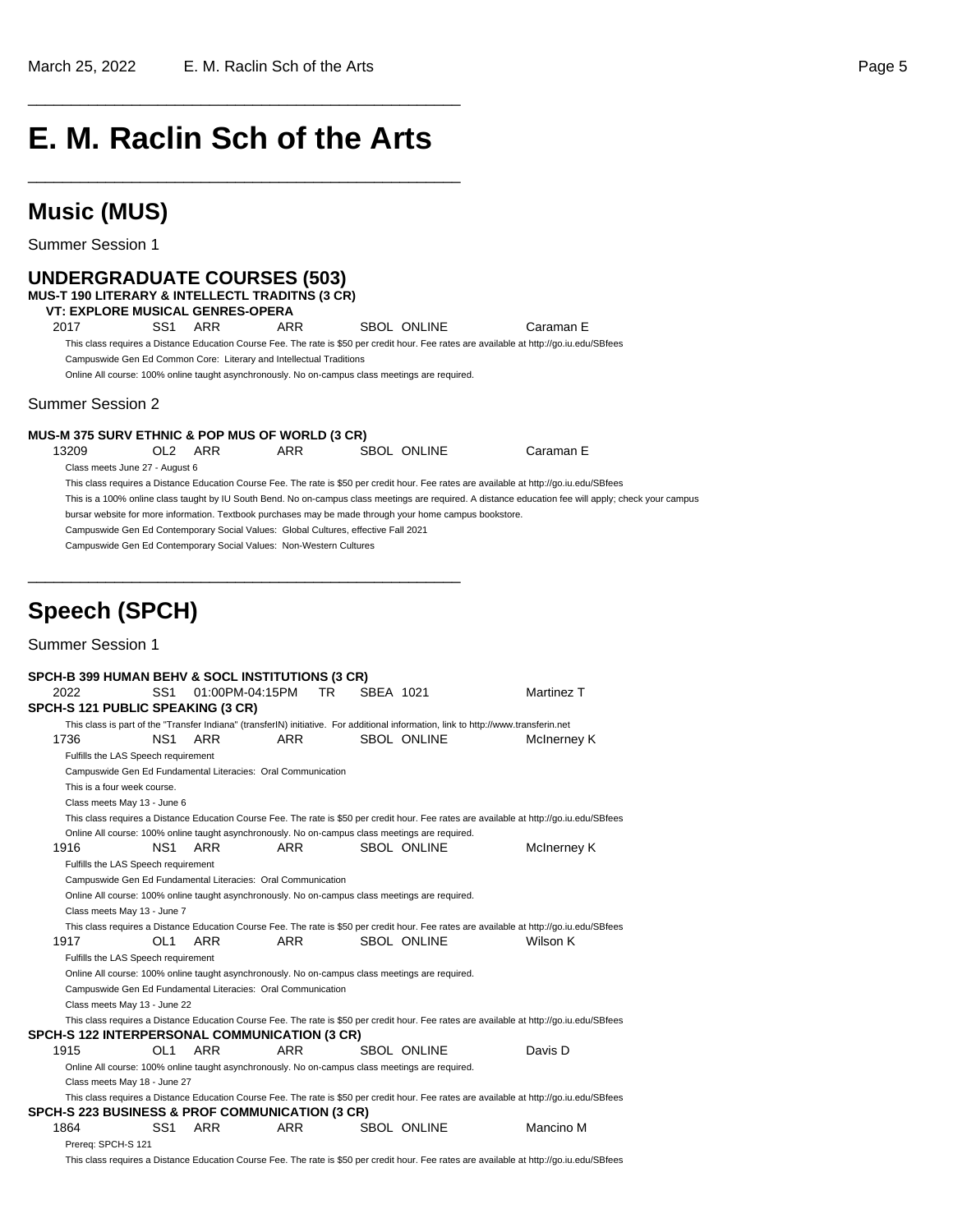**SPCH-S 322 ADVANCED INTERPERSONAL COMM (3 CR)**

Summer Session 2

#### **SPCH-S 121 PUBLIC SPEAKING (3 CR)**

Hybrid class; taught partially on Canvas

**SPCH-S 490 PROF PRACT INTRSHP: (3 CR)**

1943 SS2 ARR ARR SBOL ONLINE Wilson K Fulfills the LAS Speech requirement

1789 PERM 1 ARR ARR SBWB WEB Eskew D

Campuswide Gen Ed Fundamental Literacies: Oral Communication

This class is part of the "Transfer Indiana" (transferIN) initiative. For additional information, link to www.transferin.net.

Online All course: 100% online taught asynchronously. No on-campus class meetings are required.

\_\_\_\_\_\_\_\_\_\_\_\_\_\_\_\_\_\_\_\_\_\_\_\_\_\_\_\_\_\_\_\_\_\_\_\_\_\_\_\_\_\_\_\_\_\_\_\_\_\_

Online All course: 100% online taught asynchronously. No on-campus class meetings are required.

This class requires a Distance Education Course Fee. The rate is \$50 per credit hour. Fee rates are available at http://go.iu.edu/SBfees

### **Theatre & Drama (THTR)**

| THTR-A 190 ART, AESTHETICS, & CREATIVITY (3 CR)                                             |                 |                 |                                                                                                  |                    |                                                                                                 |                                                                                                                                           |
|---------------------------------------------------------------------------------------------|-----------------|-----------------|--------------------------------------------------------------------------------------------------|--------------------|-------------------------------------------------------------------------------------------------|-------------------------------------------------------------------------------------------------------------------------------------------|
| <b>VT: INTRODUCTION TO THEATRE</b>                                                          |                 |                 |                                                                                                  |                    |                                                                                                 |                                                                                                                                           |
| 1891                                                                                        | SS1             | ARR             | ARR                                                                                              |                    | <b>SBOL ONLINE</b>                                                                              | Cole A                                                                                                                                    |
|                                                                                             |                 |                 | Campuswide Gen Ed Common Core: Arts, Aesthetics, and Creativity                                  |                    |                                                                                                 |                                                                                                                                           |
|                                                                                             |                 |                 | It may be necessary for students to purchase a season or single ticket for some required events. |                    |                                                                                                 |                                                                                                                                           |
|                                                                                             |                 |                 |                                                                                                  |                    | Online All course: 100% online taught asynchronously. No on-campus class meetings are required. |                                                                                                                                           |
|                                                                                             |                 |                 |                                                                                                  |                    |                                                                                                 | This class requires a Distance Education Course Fee. The rate is \$50 per credit hour. Fee rates are available at http://go.iu.edu/SBfees |
| THTR-T 190 LIT & INTELLECTUAL TRADITIONS (3 CR)<br><b>VT: PLAY STRUCTURE &amp; ANALYSIS</b> |                 |                 |                                                                                                  |                    |                                                                                                 |                                                                                                                                           |
| 13217                                                                                       | SS1             | ARR             | <b>ARR</b>                                                                                       |                    | <b>SBOL ONLINE</b>                                                                              | Resler J                                                                                                                                  |
|                                                                                             |                 |                 |                                                                                                  |                    |                                                                                                 | This class requires a Distance Education Course Fee. The rate is \$50 per credit hour. Fee rates are available at http://go.iu.edu/SBfees |
|                                                                                             |                 |                 | Campuswide Gen Ed Common Core: Literary and Intellectual Traditions                              |                    |                                                                                                 |                                                                                                                                           |
|                                                                                             |                 |                 |                                                                                                  |                    | Online All course: 100% online taught asynchronously. No on-campus class meetings are required. |                                                                                                                                           |
| THTR-T 390 LITERARY AND INTELLECTUAL TRAD (3 CR)                                            |                 |                 |                                                                                                  |                    |                                                                                                 |                                                                                                                                           |
| <b>VT: DRAMATIC LITERATURE</b>                                                              |                 |                 |                                                                                                  |                    |                                                                                                 |                                                                                                                                           |
| 13219                                                                                       | SS1             | ARR             | <b>ARR</b>                                                                                       |                    | <b>SBOL ONLINE</b>                                                                              | Resler J                                                                                                                                  |
|                                                                                             |                 |                 |                                                                                                  |                    |                                                                                                 | This class requires a Distance Education Course Fee. The rate is \$50 per credit hour. Fee rates are available at http://go.iu.edu/SBfees |
|                                                                                             |                 |                 | Campuswide Gen Ed Common Core: Literary and Intellectual Traditions                              |                    |                                                                                                 |                                                                                                                                           |
|                                                                                             |                 |                 |                                                                                                  |                    | Online All course: 100% online taught asynchronously. No on-campus class meetings are required. |                                                                                                                                           |
|                                                                                             |                 |                 |                                                                                                  |                    |                                                                                                 |                                                                                                                                           |
| <b>Summer Session 2</b>                                                                     |                 |                 |                                                                                                  |                    |                                                                                                 |                                                                                                                                           |
| THTR-A 190 ART, AESTHETICS, & CREATIVITY (3 CR)<br>VT: INTRODUCTION TO THEATRE<br>1911      | SS <sub>2</sub> | <b>ARR</b>      | <b>ARR</b>                                                                                       |                    | <b>SBOL ONLINE</b>                                                                              | Cole A                                                                                                                                    |
|                                                                                             |                 |                 | Campuswide Gen Ed Common Core: Arts, Aesthetics, and Creativity                                  |                    |                                                                                                 |                                                                                                                                           |
|                                                                                             |                 |                 | It may be necessary for students to purchase a season or single ticket for some required events. |                    |                                                                                                 |                                                                                                                                           |
|                                                                                             |                 |                 |                                                                                                  |                    | Online All course: 100% online taught asynchronously. No on-campus class meetings are required. |                                                                                                                                           |
| 2027                                                                                        | SS <sub>2</sub> | 10:00AM-12:30PM | TR                                                                                               | <b>SBNS 013</b>    |                                                                                                 | This class requires a Distance Education Course Fee. The rate is \$50 per credit hour. Fee rates are available at http://go.iu.edu/SBfees |
|                                                                                             |                 |                 | Campuswide Gen Ed Common Core: Arts, Aesthetics, and Creativity                                  |                    |                                                                                                 |                                                                                                                                           |
|                                                                                             |                 |                 | It may be necessary for students to purchase a season or single ticket for some required events. |                    |                                                                                                 |                                                                                                                                           |
| THTR-T 190 LIT & INTELLECTUAL TRADITIONS (3 CR)                                             |                 |                 |                                                                                                  |                    |                                                                                                 |                                                                                                                                           |
| 13220                                                                                       | SS <sub>2</sub> | ARR             | ARR                                                                                              |                    | <b>SBOL ONLINE</b>                                                                              | Resler J                                                                                                                                  |
|                                                                                             |                 |                 |                                                                                                  |                    |                                                                                                 | This class requires a Distance Education Course Fee. The rate is \$50 per credit hour. Fee rates are available at http://go.iu.edu/SBfees |
|                                                                                             |                 |                 |                                                                                                  |                    |                                                                                                 |                                                                                                                                           |
|                                                                                             |                 |                 | Campuswide Gen Ed Common Core: Literary and Intellectual Traditions                              |                    |                                                                                                 |                                                                                                                                           |
|                                                                                             |                 |                 |                                                                                                  |                    | Online All course: 100% online taught asynchronously. No on-campus class meetings are required. |                                                                                                                                           |
| THTR-T 390 LITERARY AND INTELLECTUAL TRAD (3 CR)                                            |                 |                 |                                                                                                  |                    |                                                                                                 |                                                                                                                                           |
| VT: DRAMATIC LITERATURE                                                                     |                 |                 |                                                                                                  |                    |                                                                                                 |                                                                                                                                           |
| 13227                                                                                       |                 |                 |                                                                                                  |                    |                                                                                                 |                                                                                                                                           |
|                                                                                             | SS2             | ARR             | <b>ARR</b>                                                                                       | <b>SBOL ONLINE</b> |                                                                                                 | Resler J                                                                                                                                  |
|                                                                                             |                 |                 |                                                                                                  |                    |                                                                                                 | This class requires a Distance Education Course Fee. The rate is \$50 per credit hour. Fee rates are available at http://go.iu.edu/SBfees |
|                                                                                             |                 |                 | Campuswide Gen Ed Common Core: Literary and Intellectual Traditions                              |                    |                                                                                                 |                                                                                                                                           |
|                                                                                             |                 |                 |                                                                                                  |                    | Online All course: 100% online taught asynchronously. No on-campus class meetings are required. |                                                                                                                                           |
| THTR-T 392 THEATRE INTERNSHIP (3 CR)<br>1840                                                | PERM SS2        | ARR             | ARR                                                                                              | <b>ARR</b>         |                                                                                                 | Amellio-Ashbrook J                                                                                                                        |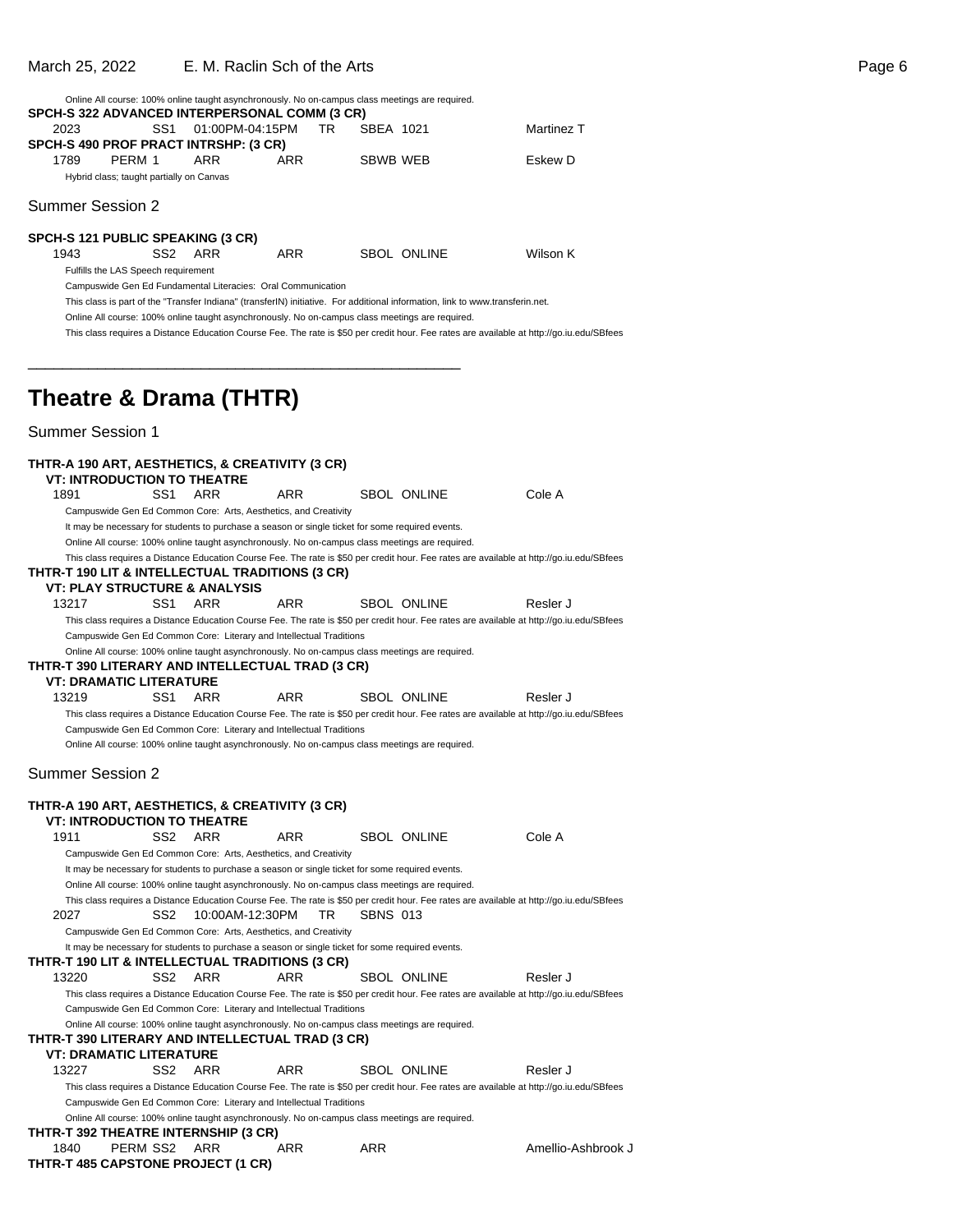13228 PERM SS2 ARR ARR ARR ARR Amellio-Ashbrook J Consent of Instructor required \_\_\_\_\_\_\_\_\_\_\_\_\_\_\_\_\_\_\_\_\_\_\_\_\_\_\_\_\_\_\_\_\_\_\_\_\_\_\_\_\_\_\_\_\_\_\_\_\_\_

\_\_\_\_\_\_\_\_\_\_\_\_\_\_\_\_\_\_\_\_\_\_\_\_\_\_\_\_\_\_\_\_\_\_\_\_\_\_\_\_\_\_\_\_\_\_\_\_\_\_

## **School of Business**

#### **Business (BUS)** Summer Session 1 **BUS-A 201 INTRO TO FINANCIAL ACCOUNTING (3 CR)** 13774 RSTR OL1 ARR ARR SBOL ONLINE Christiansen L This is a 100% online class taught by IU Southeast. No on-campus class meetings are required. A distance education fee will apply; check your campus bursar website for more information. If IU e-Texts are not used for this class, textbooks and other materials are available at your home campus bookstore. Pre-Requisite: Sophomore Standing This class is offered as part of a collaborative academic program. Please consult with your advisor to ensure this class will count toward your degree requirements This class is part of the "Transfer Indiana" (transferIN) initiative. For additional information, link to www.transferin.net. This class requires a Distance Education Course Fee. The rate is \$50 per credit hour. Fee rates are available at http://go.iu.edu/SBfees **BUS-K 201 THE COMPUTER IN BUSINESS (3 CR)** 13250 O41 ARR ARR SBOL ONLINE Harris R This is a 100% online class taught by IU Southeast. No on-campus class meetings are required. A distance education fee will apply; check your campus bursar website for more information. If IU e-Texts are not used for this class, textbooks and other materials are available at your home campus bookstore. This is an online, intensive 4-week session class that follows a compressed time schedule May 16 through June 13, 2022. To be successful, should have prior experience using Microsoft Excel. This class is part of the "Transfer Indiana" (transferIN) initiative. For additional information, link to www.transferin.net. This class is offered as part of a collaborative academic program. Please consult with your advisor to ensure this class will count toward your degree requirement This class requires a Distance Education Course Fee. The rate is \$50 per credit hour. Fee rates are available at http://go.iu.edu/SBfees **BUS-K 353 BUSINESS ANALYTICS & MODELING (3 CR)** 12576 RSTR OLF ARR ARR SBOL ONLINE This is a 100% online class taught by IU Kokomo. No on-campus class meetings are required. A distance education fee may apply; check your campus bursar website for more information. If IU e-Texts are not used for this class, textbooks and other materials are available through your home campus bookstore. This class is offered as part of a collaborative academic program. Please consult with your advisor to ensure this class will count toward your degree requirement Prerequisites: ECON-E270 and BUS-S302 This class requires a Distance Education Course Fee. The rate is \$50 per credit hour. Fee rates are available at http://go.iu.edu/SBfees **BUS-M 301 INTRO TO MARKETING MANAGEMENT (3 CR)** 12572 RSTR OL1 ARR ARR SBOL ONLINE Preece G Prerequisites: Junior standing, including BUS-A 202, ECON-E 201 and ECON-E 202 This is a 100% online class taught by IU Kokomo. No on-campus class meetings are required. A distance education fee may apply; check your campus bursar website for more information. If IU e-Texts are not used for this class, textbooks and other materials are available through your home campus bookstore. This class is offered as part of a collaborative academic program. Please consult with your advisor to ensure this class will count toward your degree requirement This class requires a Distance Education Course Fee. The rate is \$50 per credit hour. Fee rates are available at http://go.iu.edu/SBfees 13263 RSTR OL1 ARR ARR SBOL ONLINE This is a 100% online class taught by IU Southeast. No on-campus class meetings are required. A distance education fee will apply; check your campus bursar website for more information. If IU e-Texts are not used for this class, textbooks and other materials are available at your home campus bookstore. This is an online summer I session class that follows compressed calendar May 15 - June 25, 2021. This class is offered as part of a collaborative academic program. Please consult with your advisor to ensure this class will count toward your degree requirement This class requires a Distance Education Course Fee. The rate is \$50 per credit hour. Fee rates are available at http://go.iu.edu/SBfees **BUS-W 100 PRINCIPLES OF BUSINESS ADMIN (3 CR)** 12584 OL1 ARR ARR SBOL ONLINE Leicht A This class is offered as part of a collaborative academic program. Please consult with your advisor to ensure this class will count toward your degree requirement This class is offered as part of a collaborative academic program. Please consult with your advisor to ensure this class will count toward your degree requirement This class requires a Distance Education Course Fee. The rate is \$50 per credit hour. Fee rates are available at http://go.iu.edu/SBfees **BUS-X 410 BUS CAREER PLANNING & PLCMT (3 CR)** 12597 OL1 ARR ARR SBOL ONLINE Smith A This is a 100% online class taught by IU Kokomo. No on-campus class meetings are required. A distance education fee may apply; check your campus bursar

website for more information. If IU e-Texts are not used for this class, textbooks and other materials are available through your home campus bookstore.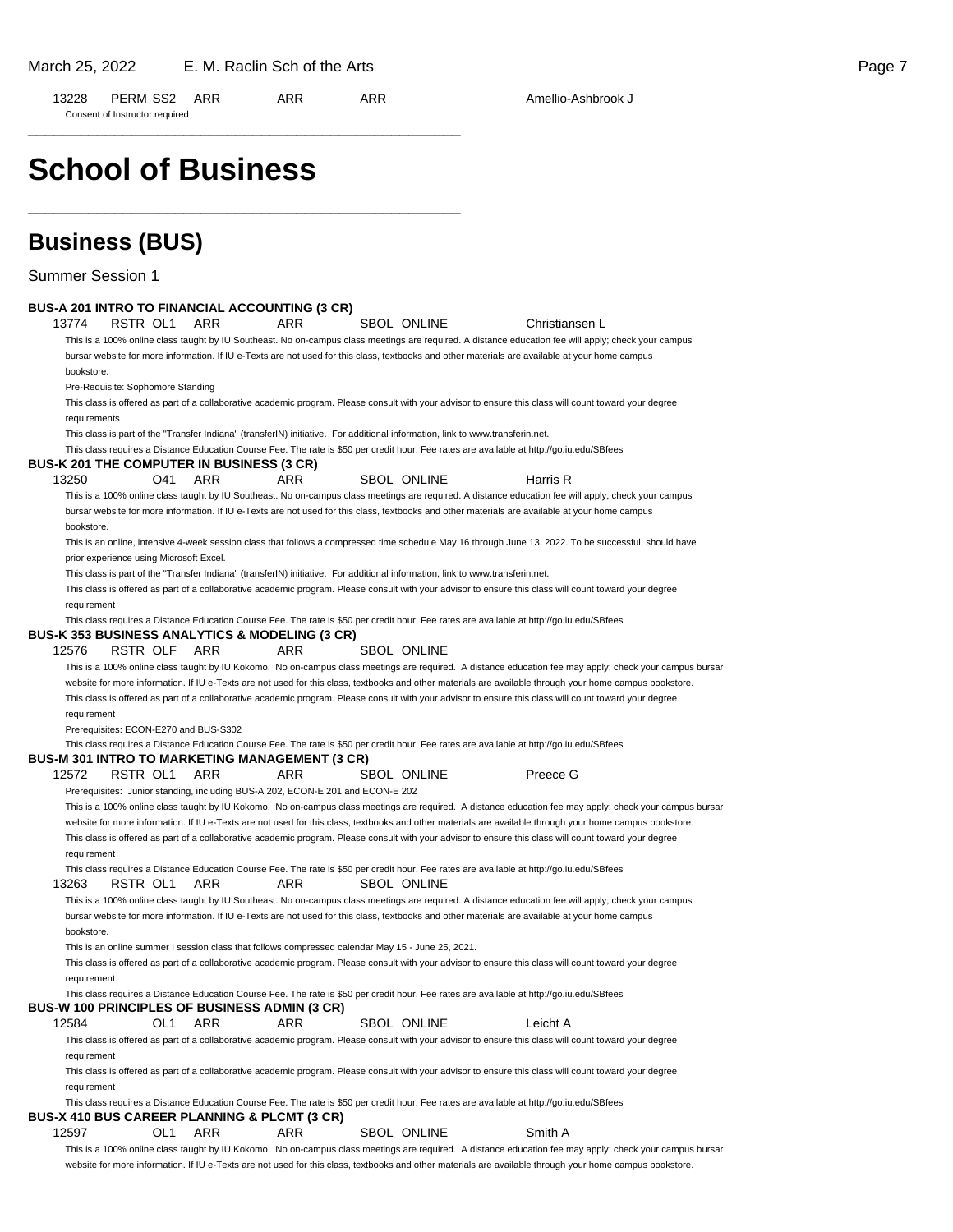| requirement   |                                   |     |                                  | This class is offered as part of a collaborative academic program. Please consult with your advisor to ensure this class will count toward your degree                                                                                                                                                             |                    |          |  |
|---------------|-----------------------------------|-----|----------------------------------|--------------------------------------------------------------------------------------------------------------------------------------------------------------------------------------------------------------------------------------------------------------------------------------------------------------------|--------------------|----------|--|
|               |                                   |     |                                  | BSBA students are required to take 3 credit hours of BUS-X 410.                                                                                                                                                                                                                                                    |                    |          |  |
|               |                                   |     |                                  | This class requires a Distance Education Course Fee. The rate is \$50 per credit hour. Fee rates are available at http://go.iu.edu/SBfees<br>BUS-Z 302 MANAGING & BEHAVR IN ORGANIZTN (3 CR)                                                                                                                       |                    |          |  |
| 13267         | RSTR OL1                          |     | ARR                              | ARR                                                                                                                                                                                                                                                                                                                | <b>SBOL ONLINE</b> | Kara A   |  |
| bookstore.    |                                   |     |                                  | This is a 100% online class taught by IU Southeast. No on-campus class meetings are required. A distance education fee will apply; check your campus<br>bursar website for more information. If IU e-Texts are not used for this class, textbooks and other materials are available at your home campus            |                    |          |  |
| requirements. |                                   |     |                                  | This class is offered as part of a joint academic program. Please consult with your advisor to ensure this class will count toward your degree                                                                                                                                                                     |                    |          |  |
|               |                                   |     |                                  | PREREQUISITES: ENG-W 231 OR W 234, SPCH-S 121, PSY-P 101 OR P 102, and AT LEAST 45 CREDIT HOURS COMPLETED.<br>This class requires a Distance Education Course Fee. The rate is \$50 per credit hour. Fee rates are available at http://go.iu.edu/SBfees                                                            |                    |          |  |
|               | <b>Summer Session 2</b>           |     |                                  |                                                                                                                                                                                                                                                                                                                    |                    |          |  |
|               |                                   |     |                                  | BUS-A 201 INTRO TO FINANCIAL ACCOUNTING (3 CR)                                                                                                                                                                                                                                                                     |                    |          |  |
| 13778         | RSTR OL2                          |     | ARR                              | ARR                                                                                                                                                                                                                                                                                                                | SBOL ONLINE        | Book L   |  |
|               |                                   |     | PREREQUISITE: SOPHOMORE STANDING | This is a 100% online class taught by IU Southeast. No on-campus class meetings are required. A distance education fee will apply; check your campus<br>bursar website for more information. This course also uses E-text.                                                                                         |                    |          |  |
|               |                                   |     |                                  | This class is part of the "Transfer Indiana" (transferIN) initiative. For additional information, link to www.transferin.net.                                                                                                                                                                                      |                    |          |  |
| requirements  |                                   |     |                                  | This class is offered as part of a collaborative academic program. Please consult with your advisor to ensure this class will count toward your degree                                                                                                                                                             |                    |          |  |
|               |                                   |     |                                  | This class requires a Distance Education Course Fee. The rate is \$50 per credit hour. Fee rates are available at http://go.iu.edu/SBfees<br>BUS-K 201 THE COMPUTER IN BUSINESS (3 CR)                                                                                                                             |                    |          |  |
| 13258         |                                   | OL2 | ARR                              | ARR                                                                                                                                                                                                                                                                                                                | <b>SBOL ONLINE</b> | Hill M   |  |
|               |                                   |     |                                  | This is a 100% online class taught by IU Southeast. No on-campus class meetings are required. A distance education fee will apply; check your campus                                                                                                                                                               |                    |          |  |
| bookstore.    |                                   |     |                                  | bursar website for more information. If IU e-Texts are not used for this class, textbooks and other materials are available at your home campus                                                                                                                                                                    |                    |          |  |
|               |                                   |     |                                  | This is an online, second summer session class that follows a compressed time schedule June 27 through August 6, 2022. To be successful, should have prior                                                                                                                                                         |                    |          |  |
|               | experience using Microsoft Excel. |     |                                  | This class is part of the "Transfer Indiana" (transferIN) initiative. For additional information, link to www.transferin.net.                                                                                                                                                                                      |                    |          |  |
| requirement   |                                   |     |                                  | This class is offered as part of a collaborative academic program. Please consult with your advisor to ensure this class will count toward your degree                                                                                                                                                             |                    |          |  |
|               |                                   |     |                                  | This class requires a Distance Education Course Fee. The rate is \$50 per credit hour. Fee rates are available at http://go.iu.edu/SBfees<br>BUS-K 321 MANAGEMENT OF INFORMATION TECH (3 CR)                                                                                                                       |                    |          |  |
| 13254         | RSTR OL2                          |     | ARR                              | ARR                                                                                                                                                                                                                                                                                                                | <b>SBOL ONLINE</b> | Rommes B |  |
| bookstore.    |                                   |     |                                  | This is a 100% online class taught by IU Southeast. No on-campus class meetings are required. A distance education fee will apply; check your campus<br>bursar website for more information. If IU e-Texts are not used for this class, textbooks and other materials are available at your home campus            |                    |          |  |
| requirements. |                                   |     |                                  | This class is offered as part of a joint academic program. Please consult with your advisor to ensure this class will count toward your degree                                                                                                                                                                     |                    |          |  |
| requirement   |                                   |     |                                  | Southeast Students: Prerequisite: BUS-C 104 and ENG-W 231, ENG-W 234 or ENG-W 290 with C- or higher. Co-Requisite: BUS-K 201<br>This class is offered as part of a collaborative academic program. Please consult with your advisor to ensure this class will count toward your degree                             |                    |          |  |
|               |                                   |     |                                  | This class requires a Distance Education Course Fee. The rate is \$50 per credit hour. Fee rates are available at http://go.iu.edu/SBfees<br>BUS-M 301 INTRO TO MARKETING MANAGEMENT (3 CR)                                                                                                                        |                    |          |  |
| 13276         | RSTR OL2                          |     | ARR                              | ARR                                                                                                                                                                                                                                                                                                                | <b>SBOL ONLINE</b> | Thomas A |  |
| bookstore.    |                                   |     |                                  | This is a 100% online class taught by IU Southeast. No on-campus class meetings are required. A distance education fee will apply; check your campus<br>bursar website for more information. If IU e-Texts are not used for this class, textbooks and other materials are available at your home campus            |                    |          |  |
| requirement   |                                   |     |                                  | This is a online summer II session class that follows compressed calendar June 27 - August 6, 2021.<br>This class is offered as part of a collaborative academic program. Please consult with your advisor to ensure this class will count toward your degree                                                      |                    |          |  |
|               |                                   |     |                                  | This class requires a Distance Education Course Fee. The rate is \$50 per credit hour. Fee rates are available at http://go.iu.edu/SBfees<br>BUS-Z 440 PERSONNEL - HUMAN RES MGMT (3 CR)                                                                                                                           |                    |          |  |
| 12580         | RSTR OL2                          |     | ARR                              | ARR                                                                                                                                                                                                                                                                                                                | <b>SBOL ONLINE</b> | Smith A  |  |
|               |                                   |     |                                  | This is a 100% online class taught by IU Kokomo. No on-campus class meetings are required. A distance education fee may apply; check your campus bursar                                                                                                                                                            |                    |          |  |
| requirement   |                                   |     |                                  | website for more information. If IU e-Texts are not used for this class, textbooks and other materials are available through your home campus bookstore.<br>This class is offered as part of a collaborative academic program. Please consult with your advisor to ensure this class will count toward your degree |                    |          |  |
|               |                                   |     |                                  | This class requires a Distance Education Course Fee. The rate is \$50 per credit hour. Fee rates are available at http://go.iu.edu/SBfees                                                                                                                                                                          |                    |          |  |
|               |                                   |     |                                  |                                                                                                                                                                                                                                                                                                                    |                    |          |  |

## **Sch of Business and Economics**

\_\_\_\_\_\_\_\_\_\_\_\_\_\_\_\_\_\_\_\_\_\_\_\_\_\_\_\_\_\_\_\_\_\_\_\_\_\_\_\_\_\_\_\_\_\_\_\_\_\_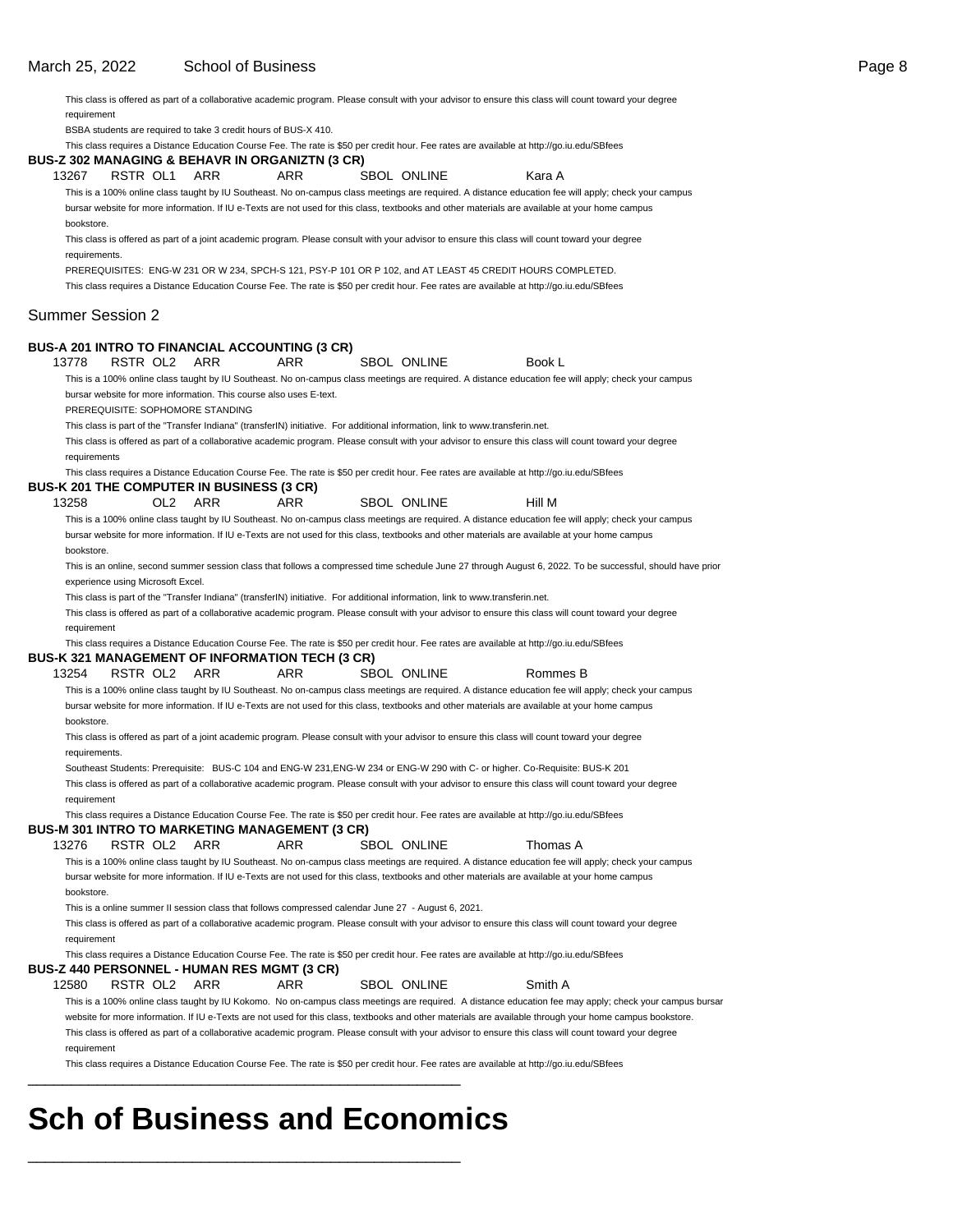### **Business (BUS)**

Summer Session 1

Summer Session 1

|               |                         |      |                                     | BUS-J 401 STRATEGIC MANAGEMENT (3 CR)                    |                    |                                                                                                                                                        |  |
|---------------|-------------------------|------|-------------------------------------|----------------------------------------------------------|--------------------|--------------------------------------------------------------------------------------------------------------------------------------------------------|--|
| 12524         | RSTR OLF                |      | ARR                                 | ARR                                                      | <b>SBOL ONLINE</b> | Clemons R                                                                                                                                              |  |
|               |                         |      |                                     | Prerequisites: BUS-F 301, BUS-P 301, and Senior Standing |                    |                                                                                                                                                        |  |
|               |                         |      |                                     |                                                          |                    | This is a 100% online class taught by IU East. No on-campus class meetings are required. A distance education fee will apply; check your campus bursar |  |
|               |                         |      |                                     |                                                          |                    | website for more information. If IU e-Texts are not used for this class, textbooks and other materials are available at your home campus bookstore.    |  |
|               |                         |      |                                     |                                                          |                    | This class is offered as part of a collaborative academic program. Please consult with your advisor to ensure this class will count toward your degree |  |
| requirements. |                         |      |                                     |                                                          |                    |                                                                                                                                                        |  |
|               | Meets May 16 - August 6 |      |                                     |                                                          |                    |                                                                                                                                                        |  |
|               |                         |      |                                     |                                                          |                    | This class requires a Distance Education Course Fee. The rate is \$50 per credit hour. Fee rates are available at http://go.iu.edu/SBfees              |  |
|               |                         |      | BUS-J 404 BUSINESS & SOCIETY (3 CR) |                                                          |                    |                                                                                                                                                        |  |
| 12514         |                         | OLF. | ARR                                 | ARR                                                      | SBOL ONLINE        | Rivas J                                                                                                                                                |  |
|               |                         |      |                                     |                                                          |                    | This is a 100% online class taught by IU East. No on-campus class meetings are required. A distance education fee will apply; check your campus bursar |  |
|               |                         |      |                                     |                                                          |                    | website for more information. If IU e-Texts are not used for this class, textbooks and other materials are available at your home campus bookstore.    |  |
|               |                         |      |                                     |                                                          |                    | This class is offered as part of a collaborative academic program. Please consult with your advisor to ensure this class will count toward your degree |  |
| requirements. |                         |      |                                     |                                                          |                    |                                                                                                                                                        |  |
|               | Meets May 16 - August 6 |      |                                     |                                                          |                    |                                                                                                                                                        |  |
|               |                         |      |                                     |                                                          |                    | This class requires a Distance Education Course Fee. The rate is \$50 per credit hour. Fee rates are available at http://go.iu.edu/SBfees              |  |
|               |                         |      |                                     |                                                          |                    |                                                                                                                                                        |  |

## **School of Business & Economics**

\_\_\_\_\_\_\_\_\_\_\_\_\_\_\_\_\_\_\_\_\_\_\_\_\_\_\_\_\_\_\_\_\_\_\_\_\_\_\_\_\_\_\_\_\_\_\_\_\_\_

### **Business (BUS)**

Summer Session 1

#### **BUS-L 201 LEGAL ENVIRONMENT OF BUSINESS (3 CR)**

12695 RSTR OL1 ARR ARR SBOL ONLINE Szostek J

This is a 100% online class taught by IU Northwest. No on-campus class meetings are required. A distance education fee will apply; check your campus bursar website for more information. Textbook purchases may be made through your home campus bookstore.

This class requires a Distance Education Course Fee. The rate is \$50 per credit hour. Fee rates are available at http://go.iu.edu/SBfees \_\_\_\_\_\_\_\_\_\_\_\_\_\_\_\_\_\_\_\_\_\_\_\_\_\_\_\_\_\_\_\_\_\_\_\_\_\_\_\_\_\_\_\_\_\_\_\_\_\_

## **Sch of Business and Economics**

\_\_\_\_\_\_\_\_\_\_\_\_\_\_\_\_\_\_\_\_\_\_\_\_\_\_\_\_\_\_\_\_\_\_\_\_\_\_\_\_\_\_\_\_\_\_\_\_\_\_

### **Business (BUS)**

Summer Session 1

#### **BUS-P 301 OPERATIONS MANAGEMENT (3 CR)**

12510 RSTR OL1 ARR ARR SBOL ONLINE Clemons R

This is a 100% online class taught by IU East. No on-campus class meetings are required. A distance education fee will apply; check your campus bursar website for more information. If IU e-Texts are not used for this class, textbooks and other materials are available at your home campus bookstore. Prerequisite: ECON-E 270

This class is offered as part of a collaborative academic program. Please consult with your advisor to ensure this class will count toward your degree requirements.

Meets with 1519 at East

This class requires a Distance Education Course Fee. The rate is \$50 per credit hour. Fee rates are available at http://go.iu.edu/SBfees \_\_\_\_\_\_\_\_\_\_\_\_\_\_\_\_\_\_\_\_\_\_\_\_\_\_\_\_\_\_\_\_\_\_\_\_\_\_\_\_\_\_\_\_\_\_\_\_\_\_

## **School of Business & Economics**

\_\_\_\_\_\_\_\_\_\_\_\_\_\_\_\_\_\_\_\_\_\_\_\_\_\_\_\_\_\_\_\_\_\_\_\_\_\_\_\_\_\_\_\_\_\_\_\_\_\_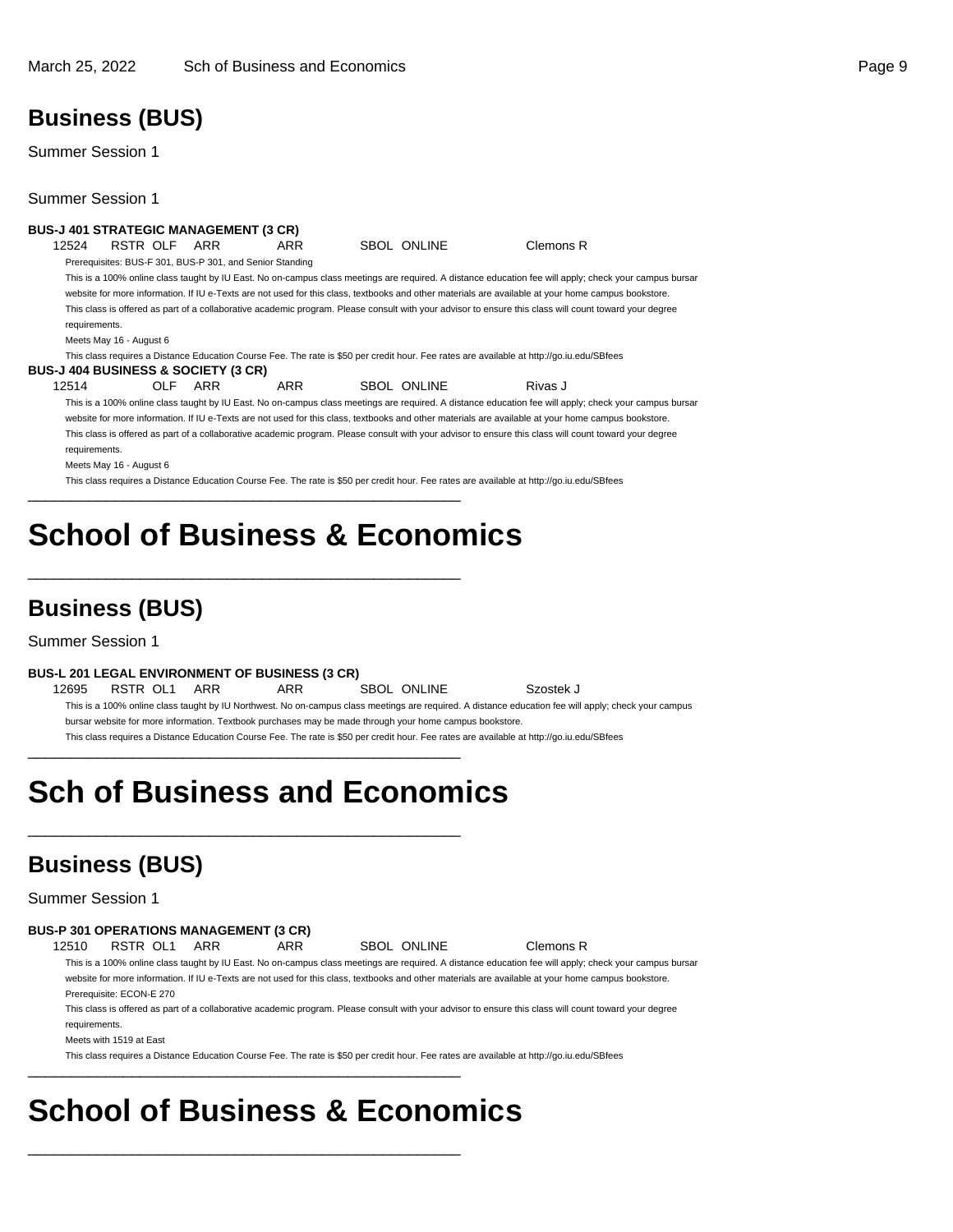### **Business (BUS)**

#### Summer Session 1

12703 RSTR OL1 ARR ARR SBOL ONLINE Bazil J This is a 100% online class taught by IU Northwest. No on-campus class meetings are required. A distance education fee will apply; check your campus bursar website for more information. Textbook purchases may be made through your home campus bookstore. PREREQUISITES: A201, A202, E103, E104, E270, M118 CSCI A106 AND 60 HOURS This class requires a Distance Education Course Fee. The rate is \$50 per credit hour. Fee rates are available at http://go.iu.edu/SBfees \_\_\_\_\_\_\_\_\_\_\_\_\_\_\_\_\_\_\_\_\_\_\_\_\_\_\_\_\_\_\_\_\_\_\_\_\_\_\_\_\_\_\_\_\_\_\_\_\_\_

## **Sch of Business and Economics**

\_\_\_\_\_\_\_\_\_\_\_\_\_\_\_\_\_\_\_\_\_\_\_\_\_\_\_\_\_\_\_\_\_\_\_\_\_\_\_\_\_\_\_\_\_\_\_\_\_\_

### **Business (BUS)**

Summer Session 1

|               |                         |     |     | <b>BUS-W 100 PRINCIPLES OF BUSINESS ADMIN (3 CR)</b> |                    |                                                                                                                                                        |  |
|---------------|-------------------------|-----|-----|------------------------------------------------------|--------------------|--------------------------------------------------------------------------------------------------------------------------------------------------------|--|
| 12497         |                         | OL1 | ARR | ARR                                                  | <b>SBOL ONLINE</b> | Simpson L                                                                                                                                              |  |
|               |                         |     |     |                                                      |                    | This is a 100% online class taught by IU East. No on-campus class meetings are required. A distance education fee will apply; check your campus bursar |  |
|               |                         |     |     |                                                      |                    | website for more information. If IU e-Texts are not used for this class, textbooks and other materials are available at your home campus bookstore.    |  |
|               |                         |     |     |                                                      |                    | This class is offered as part of a collaborative academic program. Please consult with your advisor to ensure this class will count toward your degree |  |
| requirements. |                         |     |     |                                                      |                    |                                                                                                                                                        |  |
|               |                         |     |     |                                                      |                    | This class requires a Distance Education Course Fee. The rate is \$50 per credit hour. Fee rates are available at http://qo.iu.edu/SBfees              |  |
|               |                         |     |     | <b>BUS-W 311 NEW VENTURE CREATION (3 CR)</b>         |                    |                                                                                                                                                        |  |
| 13366         | RSTR OLF ARR            |     |     | ARR                                                  | SBOL ONLINE        | Mironko A                                                                                                                                              |  |
|               |                         |     |     |                                                      |                    | This is a 100% online class taught by IU East. No on-campus class meetings are required. A distance education fee will apply; check your campus bursar |  |
|               |                         |     |     |                                                      |                    | website for more information. If IU e-Texts are not used for this class, textbooks and other materials are available at your home campus bookstore.    |  |
|               | Prerequisite: BUS-A 201 |     |     |                                                      |                    |                                                                                                                                                        |  |
|               | Meets May 16 - August 6 |     |     |                                                      |                    |                                                                                                                                                        |  |
|               |                         |     |     |                                                      |                    | This class is offered as part of a collaborative academic program. Please consult with your advisor to ensure this class will count toward your degree |  |
| requirements. |                         |     |     |                                                      |                    |                                                                                                                                                        |  |
|               | Meets with 1392 at East |     |     |                                                      |                    |                                                                                                                                                        |  |
|               |                         |     |     |                                                      |                    | This class requires a Distance Education Course Fee. The rate is \$50 per credit hour. Fee rates are available at http://qo.iu.edu/SBfees              |  |
|               |                         |     |     |                                                      |                    |                                                                                                                                                        |  |

## **Leighton Sch of Bus & Econ**

\_\_\_\_\_\_\_\_\_\_\_\_\_\_\_\_\_\_\_\_\_\_\_\_\_\_\_\_\_\_\_\_\_\_\_\_\_\_\_\_\_\_\_\_\_\_\_\_\_\_

### **Business (BUS)**

| <b>ACCOUNTING (103)</b>      |          |     | BUS-A 201 INTRO TO FINANCIAL ACCOUNTING (3 CR)                                                  |     |                                                                                                                                           |            |
|------------------------------|----------|-----|-------------------------------------------------------------------------------------------------|-----|-------------------------------------------------------------------------------------------------------------------------------------------|------------|
|                              |          |     |                                                                                                 |     | This class is part of the "Transfer Indiana" (transferIN) initiative. For additional information, link to http://www.transferin.net       |            |
| 1932                         | RSTR SS1 |     | ARR                                                                                             | ARR | <b>SBOL ONLINE</b>                                                                                                                        | Meisami A  |
| Prereg: Sophomore standing   |          |     |                                                                                                 |     |                                                                                                                                           |            |
|                              |          |     | Online All course: 100% online taught asynchronously. No on-campus class meetings are required. |     |                                                                                                                                           |            |
|                              |          |     |                                                                                                 |     | This class requires a Distance Education Course Fee. The rate is \$50 per credit hour. Fee rates are available at http://go.iu.edu/SBfees |            |
|                              |          |     | BUS-A 202 INTRO TO MANAGERIAL ACCOUNTING (3 CR)                                                 |     |                                                                                                                                           |            |
| 1940                         | RSTR SS1 |     | ARR                                                                                             | ARR | SBOL ONLINE                                                                                                                               | Anderson C |
| Prereg: BUS-A 201            |          |     |                                                                                                 |     |                                                                                                                                           |            |
|                              |          |     | Online All course: 100% online taught asynchronously. No on-campus class meetings are required. |     |                                                                                                                                           |            |
|                              |          |     |                                                                                                 |     | This class requires a Distance Education Course Fee. The rate is \$50 per credit hour. Fee rates are available at http://go.iu.edu/SBfees |            |
|                              |          |     |                                                                                                 |     |                                                                                                                                           |            |
| <b>FINANCE (203)</b>         |          |     |                                                                                                 |     |                                                                                                                                           |            |
|                              |          |     | <b>BUS-F 151 COLLEGIATE PERSONAL FINANCE (1 CR)</b>                                             |     |                                                                                                                                           |            |
|                              |          |     |                                                                                                 |     |                                                                                                                                           |            |
| 1951                         |          | OL1 | ARR                                                                                             | ARR | SBOL ONLINE                                                                                                                               | Lu X       |
|                              |          |     | Online All course: 100% online taught asynchronously. No on-campus class meetings are required. |     |                                                                                                                                           |            |
| Class meets May 17 - June 26 |          |     |                                                                                                 |     |                                                                                                                                           |            |
|                              |          |     |                                                                                                 |     | This class requires a Distance Education Course Fee. The rate is \$50 per credit hour. Fee rates are available at http://go.iu.edu/SBfees |            |
|                              |          |     | BUS-F 301 FINANCIAL MANAGEMENT (3 CR)                                                           |     |                                                                                                                                           |            |
|                              |          |     |                                                                                                 |     |                                                                                                                                           |            |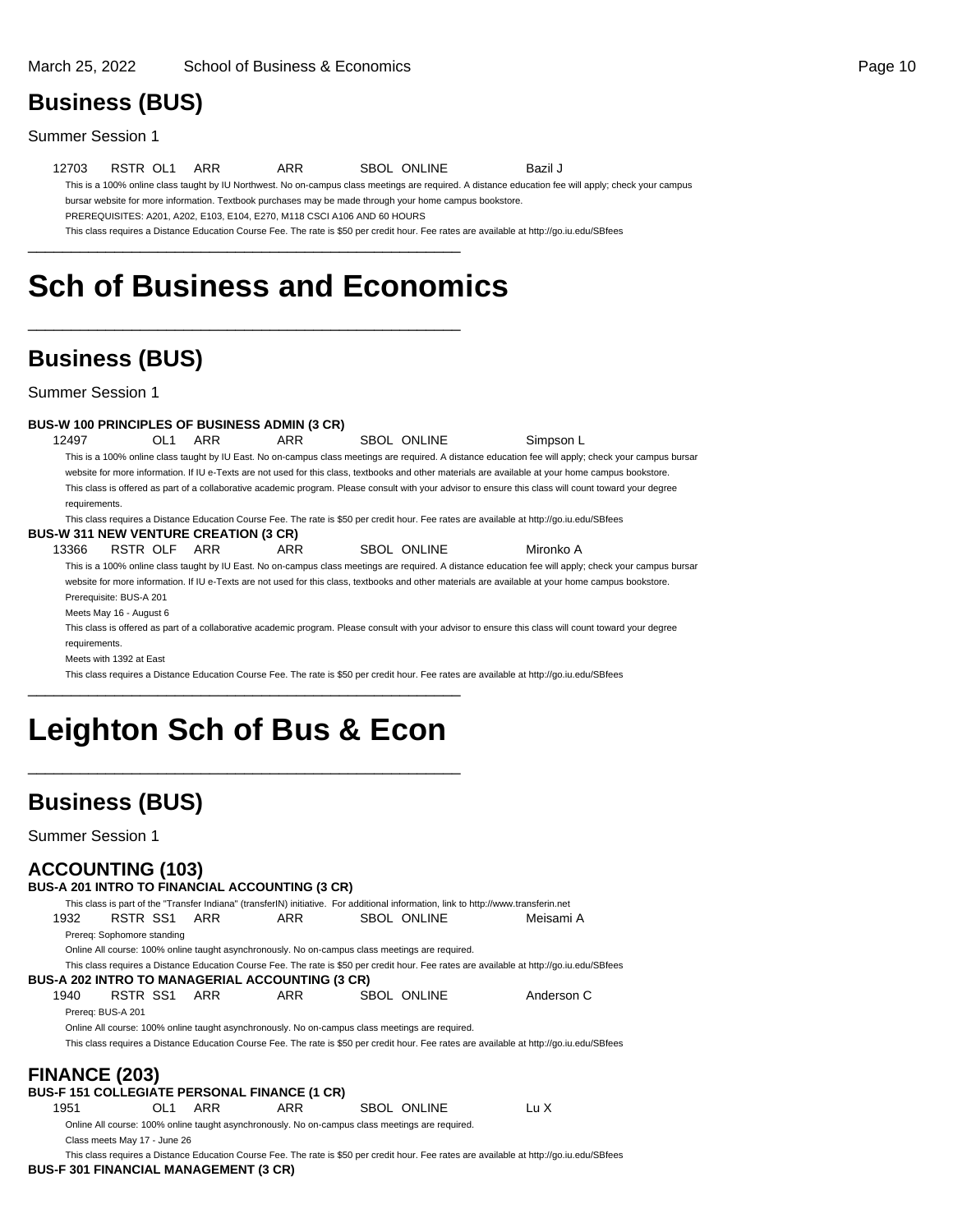| March 25, 2022                                                   | Leighton Sch of Bus & Econ                                                                        |                                                                                                                                           |                                                                                                                                                           | Page 11 |
|------------------------------------------------------------------|---------------------------------------------------------------------------------------------------|-------------------------------------------------------------------------------------------------------------------------------------------|-----------------------------------------------------------------------------------------------------------------------------------------------------------|---------|
| 1677<br>RSTR OL1<br>Prereq: Junior status and BUS-A 201 or A 205 | <b>ARR</b><br>ARR                                                                                 | SBOL ONLINE                                                                                                                               | Meisami A                                                                                                                                                 |         |
|                                                                  |                                                                                                   | This class requires a Distance Education Course Fee. The rate is \$50 per credit hour. Fee rates are available at http://go.iu.edu/SBfees | This is a 100% online class taught by IU South Bend. No on-campus class meetings are required. A distance education fee will apply; check your campus     |         |
|                                                                  |                                                                                                   | bursar website for more information. Textbook purchases may be made through your home campus bookstore.                                   |                                                                                                                                                           |         |
| requirements                                                     |                                                                                                   |                                                                                                                                           | This class is offered as part of a collaborative academic program. Please consult with your advisor to ensure this class will count toward your degree    |         |
|                                                                  |                                                                                                   |                                                                                                                                           |                                                                                                                                                           |         |
|                                                                  | <b>ADMIN &amp; BEHAVIORAL STUDIES (253)</b>                                                       |                                                                                                                                           |                                                                                                                                                           |         |
| 1845                                                             | <b>BUS-B 190 PRINCIPLES OF BUSINESS ADMIN (3 CR)</b><br>OL1 ARR<br><b>ARR</b>                     | SBOL ONLINE                                                                                                                               | Fox M                                                                                                                                                     |         |
| No prerequisite                                                  |                                                                                                   |                                                                                                                                           |                                                                                                                                                           |         |
| courses.                                                         |                                                                                                   |                                                                                                                                           | Credit for BUS-B 190 not given to Juniors and Seniors nor for students when taken concurrently with, and/or after 300/400 level Business and/or Economics |         |
|                                                                  | Credit not given for both BUS-B 190 and BUS-W 100.                                                |                                                                                                                                           |                                                                                                                                                           |         |
|                                                                  | Campuswide Gen Ed Common Core: Human Behavior and Social Institutions                             |                                                                                                                                           |                                                                                                                                                           |         |
|                                                                  | Online All course: 100% online taught asynchronously. No on-campus class meetings are required.   | This class requires a Distance Education Course Fee. The rate is \$50 per credit hour. Fee rates are available at http://go.iu.edu/SBfees |                                                                                                                                                           |         |
| <b>BUS-J 401 STRATEGIC MANAGEMENT (3 CR)</b>                     |                                                                                                   |                                                                                                                                           |                                                                                                                                                           |         |
| 1893                                                             | PERM SS1 06:00PM-09:15PM                                                                          | MW<br>SBEA 1010                                                                                                                           | Reddy R                                                                                                                                                   |         |
|                                                                  | Prereq: BUS-F 301, M 301, P 301, Z 302 and senior standing                                        | This class requires a Business UG ETS Exam Fee. Current rates are available at http://go.iu.edu/SBfees                                    |                                                                                                                                                           |         |
| BUS-W 430 ORG & ORG CHANGE (3 CR)                                |                                                                                                   |                                                                                                                                           |                                                                                                                                                           |         |
| OL1<br>3666                                                      | ARR<br>ARR.                                                                                       | <b>SBOL ONLINE</b>                                                                                                                        | Fox M                                                                                                                                                     |         |
|                                                                  | <b>BUS-Z 302 MANAGING &amp; BEHAVR IN ORGANIZTN (3 CR)</b>                                        | This class requires a Distance Education Course Fee. The rate is \$50 per credit hour. Fee rates are available at http://go.iu.edu/SBfees |                                                                                                                                                           |         |
| RSTR SS1<br>1680                                                 | ARR<br>ARR                                                                                        | ARR                                                                                                                                       | <b>Fowler G</b>                                                                                                                                           |         |
| Junior Status required                                           |                                                                                                   |                                                                                                                                           |                                                                                                                                                           |         |
|                                                                  | Online All course: 100% online taught asynchronously. No on-campus class meetings are required.   | This class requires a Distance Education Course Fee. The rate is \$50 per credit hour. Fee rates are available at http://go.iu.edu/SBfees |                                                                                                                                                           |         |
|                                                                  |                                                                                                   |                                                                                                                                           |                                                                                                                                                           |         |
|                                                                  | <b>ADMIN &amp; BEHAVIORAL STUDIES (254)</b>                                                       |                                                                                                                                           |                                                                                                                                                           |         |
| <b>BUS-B 399 BUSINESS AND SOCIETY (3 CR)</b><br>1896<br>PERM SS1 | 09:00AM-12:15PM                                                                                   | MW<br>SBEA 1013                                                                                                                           | Swain A                                                                                                                                                   |         |
|                                                                  | This class fulfills the Information Literacy General Education Requirement                        |                                                                                                                                           |                                                                                                                                                           |         |
|                                                                  |                                                                                                   |                                                                                                                                           |                                                                                                                                                           |         |
|                                                                  | <b>INTERNATIONAL BUSINESS ADMIN (274)</b><br><b>BUS-D 300 INTERNATIONAL BUSINESS ADMIN (3 CR)</b> |                                                                                                                                           |                                                                                                                                                           |         |
| 1788<br>RSTR OL1                                                 | ARR<br>ARR                                                                                        | <b>SBOL ONLINE</b>                                                                                                                        | Yin H                                                                                                                                                     |         |
| Prereq: ECON-E 104 and Junior status                             |                                                                                                   |                                                                                                                                           |                                                                                                                                                           |         |
|                                                                  |                                                                                                   | bursar website for more information. Textbook purchases may be made through your home campus bookstore.                                   | This is a 100% online class taught by IU South Bend. No on-campus class meetings are required. A distance education fee will apply; check your campus     |         |
|                                                                  |                                                                                                   |                                                                                                                                           | This class is offered as part of a collaborative academic program. Please consult with your advisor to ensure this class will count toward your degree    |         |
| requirements                                                     |                                                                                                   |                                                                                                                                           |                                                                                                                                                           |         |
|                                                                  |                                                                                                   | This class requires a Distance Education Course Fee. The rate is \$50 per credit hour. Fee rates are available at http://go.iu.edu/SBfees |                                                                                                                                                           |         |
| <b>DECISION SCIENCES (353)</b>                                   |                                                                                                   |                                                                                                                                           |                                                                                                                                                           |         |
|                                                                  | <b>BUS-K 201 THE COMPUTER IN BUSINESS (3 CR)</b>                                                  |                                                                                                                                           |                                                                                                                                                           |         |
| 1678<br>SS1                                                      | ARR<br>ARR<br>Campuswide Gen Ed Fundamental Literacies: Computer Literacy                         | <b>SBOL ONLINE</b>                                                                                                                        | Merhi M                                                                                                                                                   |         |
|                                                                  |                                                                                                   |                                                                                                                                           | Note: Although K201 has no prerequisite, all students are expected to have fundamental skills in the use of a computer prior to taking this course.       |         |
|                                                                  | Online All course: 100% online taught asynchronously. No on-campus class meetings are required.   |                                                                                                                                           |                                                                                                                                                           |         |
|                                                                  | Campuswide Gen Ed Extended Literacies, effective Fall 2021                                        | This class requires a Distance Education Course Fee. The rate is \$50 per credit hour. Fee rates are available at http://qo.iu.edu/SBfees |                                                                                                                                                           |         |
| <b>BUS-P 301 OPERATIONS MANAGEMENT (3 CR)</b>                    |                                                                                                   |                                                                                                                                           |                                                                                                                                                           |         |
| 3727<br>RSTR OL1                                                 | ARR<br>ARR                                                                                        | <b>SBOL ONLINE</b>                                                                                                                        | Dieringer M                                                                                                                                               |         |
|                                                                  | Online All course: 100% online taught asynchronously. No on-campus class meetings are required.   | This class requires a Distance Education Course Fee. The rate is \$50 per credit hour. Fee rates are available at http://go.iu.edu/SBfees |                                                                                                                                                           |         |
|                                                                  |                                                                                                   |                                                                                                                                           |                                                                                                                                                           |         |
| <b>DECISION SCIENCES (354)</b>                                   |                                                                                                   |                                                                                                                                           |                                                                                                                                                           |         |
| 1971<br>PERM SS1                                                 | <b>BUS-K 321 MANAGEMENT OF INFORMATION TECH (3 CR)</b><br>ARR<br>ARR                              | <b>SBOL ONLINE</b>                                                                                                                        | Merhi M                                                                                                                                                   |         |
| Prereq: Junior status and BUS-K 201                              |                                                                                                   |                                                                                                                                           |                                                                                                                                                           |         |
|                                                                  | Online All course: 100% online taught asynchronously. No on-campus class meetings are required.   |                                                                                                                                           |                                                                                                                                                           |         |
|                                                                  |                                                                                                   | This class requires a Distance Education Course Fee. The rate is \$50 per credit hour. Fee rates are available at http://go.iu.edu/SBfees |                                                                                                                                                           |         |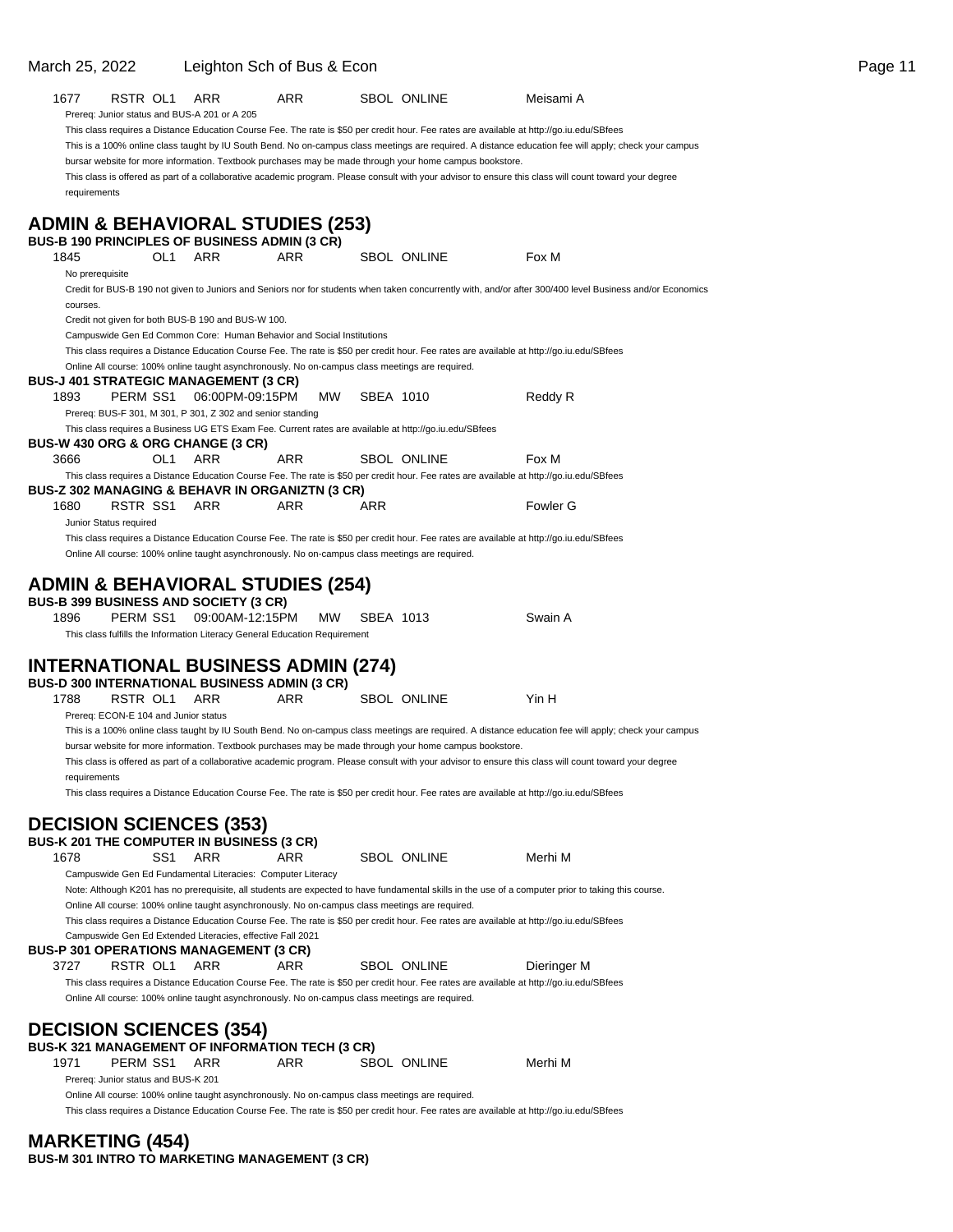March 25, 2022 Leighton Sch of Bus & Econ Page 12

| 1764 | RSTR SS1           | ARR | ARR | <b>SBOL ONLINE</b> | Torkzadeh S |
|------|--------------------|-----|-----|--------------------|-------------|
|      | Prerea: ECON-E 103 |     |     |                    |             |

This class requires a Distance Education Course Fee. The rate is \$50 per credit hour. Fee rates are available at http://go.iu.edu/SBfees Online All course: 100% online taught asynchronously. No on-campus class meetings are required.

#### **PROFESSIONAL PRACTICE PROGRAM (603) BUS-X 481 UGRD INTERNSHIP IN BUS & ECON (2-6 CR)** 1809 PERM SS1 ARR ARR SBOC OC Piller P Please call (574) 520-4884 for information regarding this course. Written consent of instructor and section authorization required. **BUS-X 482 UGRD FIELD PROJECT IN BUS&ECON (3 CR)** 1810 PERM SS1 ARR ARR ARR ARR Piller P

Please call (574) 520-4884 for information regarding this course. Written consent of instructor and section authorization approval required for this course.

## **School of Business & Economics**

\_\_\_\_\_\_\_\_\_\_\_\_\_\_\_\_\_\_\_\_\_\_\_\_\_\_\_\_\_\_\_\_\_\_\_\_\_\_\_\_\_\_\_\_\_\_\_\_\_\_

\_\_\_\_\_\_\_\_\_\_\_\_\_\_\_\_\_\_\_\_\_\_\_\_\_\_\_\_\_\_\_\_\_\_\_\_\_\_\_\_\_\_\_\_\_\_\_\_\_\_

### **Business (BUS)**

Summer Session 2

Summer Session 2

#### **BUS-A 202 INTRO TO MANAGERIAL ACCOUNTING (3 CR)**

13369 RSTR OL2 ARR ARR SBOL ONLINE Williams J This is a 100% online class taught by IU Northwest. No on-campus class meetings are required. A distance education fee will apply; check your campus bursar website for more information. Textbook purchases may be made through your home campus bookstore. This class requires a Distance Education Course Fee. The rate is \$50 per credit hour. Fee rates are available at http://go.iu.edu/SBfees \_\_\_\_\_\_\_\_\_\_\_\_\_\_\_\_\_\_\_\_\_\_\_\_\_\_\_\_\_\_\_\_\_\_\_\_\_\_\_\_\_\_\_\_\_\_\_\_\_\_

## **Sch of Business and Economics**

\_\_\_\_\_\_\_\_\_\_\_\_\_\_\_\_\_\_\_\_\_\_\_\_\_\_\_\_\_\_\_\_\_\_\_\_\_\_\_\_\_\_\_\_\_\_\_\_\_\_

### **Business (BUS)**

Summer Session 2

#### **BUS-W 100 PRINCIPLES OF BUSINESS ADMIN (3 CR)**

12518 OL2 ARR ARR SBOL ONLINE Liu Y This is a 100% online class taught by IU East. No on-campus class meetings are required. A distance education fee will apply; check your campus bursar website for more information. If IU e-Texts are not used for this class, textbooks and other materials are available at your home campus bookstore. This class is offered as part of a collaborative academic program. Please consult with your advisor to ensure this class will count toward your degree requirements.

This class requires a Distance Education Course Fee. The rate is \$50 per credit hour. Fee rates are available at http://go.iu.edu/SBfees

# **School of Business & Economics**

\_\_\_\_\_\_\_\_\_\_\_\_\_\_\_\_\_\_\_\_\_\_\_\_\_\_\_\_\_\_\_\_\_\_\_\_\_\_\_\_\_\_\_\_\_\_\_\_\_\_

\_\_\_\_\_\_\_\_\_\_\_\_\_\_\_\_\_\_\_\_\_\_\_\_\_\_\_\_\_\_\_\_\_\_\_\_\_\_\_\_\_\_\_\_\_\_\_\_\_\_

## **Business (BUS)**

Summer Session 2

### **BUS-Z 440 PERSONNEL - HUMAN RES MGMT (3 CR)**

12691 RSTR OL2 ARR ARR SBOL ONLINE Roper C

This is a 100% online class taught by IU Northwest. No on-campus class meetings are required. A distance education fee will apply; check your campus bursar website for more information. Textbook purchases may be made through your home campus bookstore. PREREQUISITE: Z301 OR Z302 AND 60 HOURS.

This class requires a Distance Education Course Fee. The rate is \$50 per credit hour. Fee rates are available at http://go.iu.edu/SBfees \_\_\_\_\_\_\_\_\_\_\_\_\_\_\_\_\_\_\_\_\_\_\_\_\_\_\_\_\_\_\_\_\_\_\_\_\_\_\_\_\_\_\_\_\_\_\_\_\_\_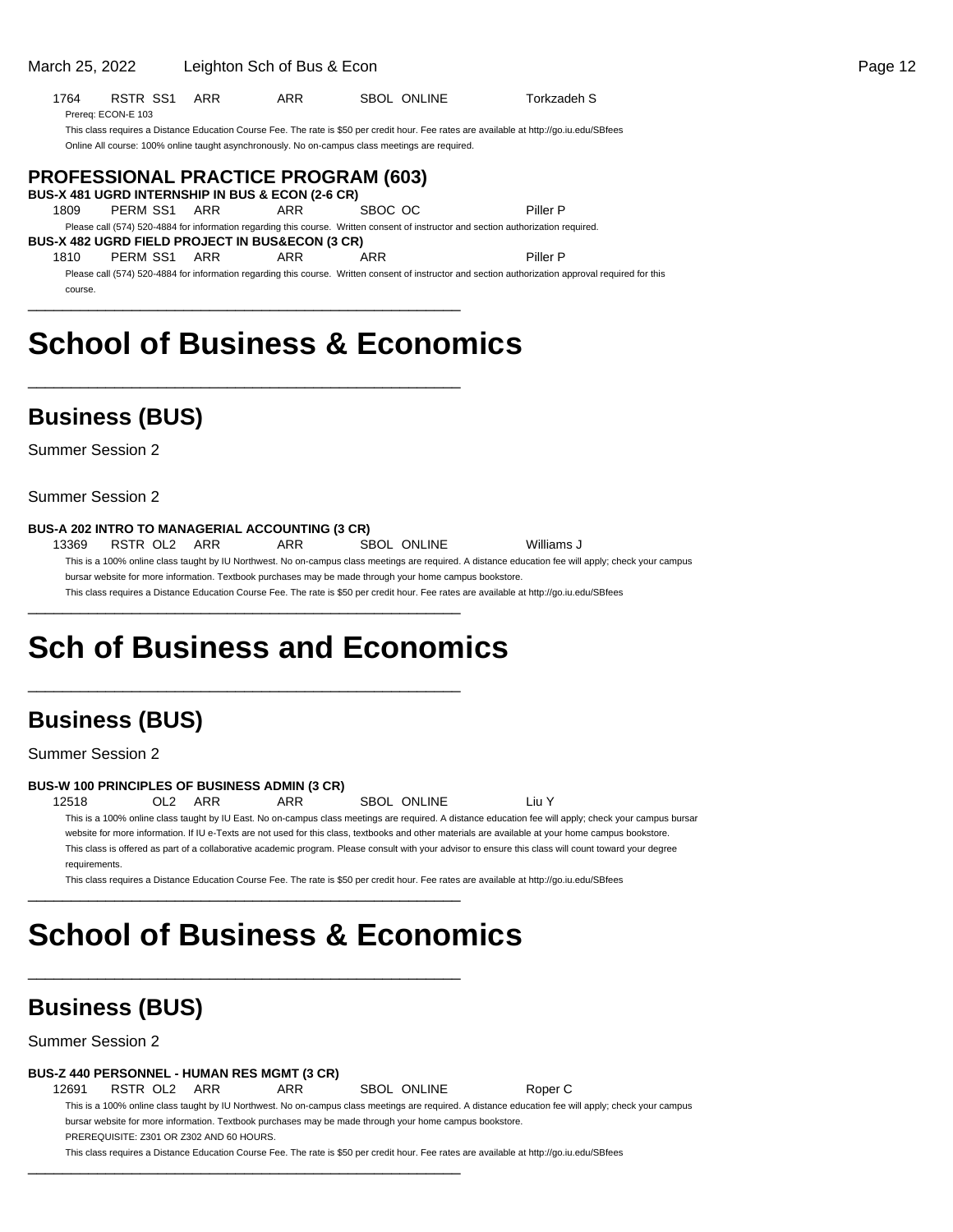# **Leighton Sch of Bus & Econ**

\_\_\_\_\_\_\_\_\_\_\_\_\_\_\_\_\_\_\_\_\_\_\_\_\_\_\_\_\_\_\_\_\_\_\_\_\_\_\_\_\_\_\_\_\_\_\_\_\_\_

| <b>Business (BUS)</b> |  |
|-----------------------|--|
|-----------------------|--|

|      | <b>Summer Session 2</b>                           |                 |                                                                                                                                                        |     |     |                  |                    |                                                                                                                                                        |  |
|------|---------------------------------------------------|-----------------|--------------------------------------------------------------------------------------------------------------------------------------------------------|-----|-----|------------------|--------------------|--------------------------------------------------------------------------------------------------------------------------------------------------------|--|
|      | <b>ACCOUNTING (104)</b>                           |                 | <b>BUS-A 201 INTRO TO FINANCIAL ACCOUNTING (3 CR)</b>                                                                                                  |     |     |                  |                    |                                                                                                                                                        |  |
| 1676 | RSTR SS2<br>Prereq: Sophomore standing            |                 | This class is part of the "Transfer Indiana" (transferIN) initiative. For additional information, link to http://www.transferin.net<br>09:00AM-12:15PM |     | TR  | SBEA 1010        |                    | Hochschild R                                                                                                                                           |  |
|      |                                                   |                 | BUS-A 202 INTRO TO MANAGERIAL ACCOUNTING (3 CR)                                                                                                        |     |     |                  |                    |                                                                                                                                                        |  |
| 3725 | RSTR SS2<br>Prereq: BUS-A 201                     |                 | ARR                                                                                                                                                    | ARR |     |                  | SBOL ONLINE        | <b>Busenbark S</b>                                                                                                                                     |  |
|      |                                                   |                 | Online All course: 100% online taught asynchronously. No on-campus class meetings are required.                                                        |     |     |                  |                    | This class requires a Distance Education Course Fee. The rate is \$50 per credit hour. Fee rates are available at http://go.iu.edu/SBfees              |  |
|      | <b>FINANCE (204)</b>                              |                 |                                                                                                                                                        |     |     |                  |                    |                                                                                                                                                        |  |
|      |                                                   |                 | <b>BUS-F 151 COLLEGIATE PERSONAL FINANCE (1 CR)</b>                                                                                                    |     |     |                  |                    |                                                                                                                                                        |  |
| 3726 |                                                   | SS <sub>2</sub> | ARR                                                                                                                                                    | ARR |     |                  | <b>SBOL ONLINE</b> | Lu X                                                                                                                                                   |  |
|      |                                                   |                 |                                                                                                                                                        |     |     |                  |                    | This class requires a Distance Education Course Fee. The rate is \$50 per credit hour. Fee rates are available at http://go.iu.edu/SBfees              |  |
|      |                                                   |                 | Online All course: 100% online taught asynchronously. No on-campus class meetings are required.<br><b>BUS-F 301 FINANCIAL MANAGEMENT (3 CR)</b>        |     |     |                  |                    |                                                                                                                                                        |  |
| 1866 | RSTR SS2                                          |                 | ARR                                                                                                                                                    | ARR |     |                  | <b>SBOL ONLINE</b> | Kohli R                                                                                                                                                |  |
|      |                                                   |                 | Prereq: Junior status and BUS-A 201 or A 205<br>Online All course: 100% online taught asynchronously. No on-campus class meetings are required.        |     |     |                  |                    |                                                                                                                                                        |  |
|      |                                                   |                 |                                                                                                                                                        |     |     |                  |                    | This class requires a Distance Education Course Fee. The rate is \$50 per credit hour. Fee rates are available at http://go.iu.edu/SBfees              |  |
|      |                                                   |                 |                                                                                                                                                        |     |     |                  |                    |                                                                                                                                                        |  |
|      |                                                   |                 | <b>ADMIN &amp; BEHAVIORAL STUDIES (254)</b><br><b>BUS-Z 440 PERSONNEL - HUMAN RES MGMT (3 CR)</b>                                                      |     |     |                  |                    |                                                                                                                                                        |  |
| 1854 | PERM SS2<br>Prereq: BUS-Z 302.                    |                 | 06:00PM-09:15PM                                                                                                                                        |     | TR. | <b>SBEA 1013</b> |                    | Eller <sub>S</sub>                                                                                                                                     |  |
|      |                                                   |                 | <b>INTERNATIONAL BUSINESS ADMIN (274)</b><br><b>BUS-D 300 INTERNATIONAL BUSINESS ADMIN (3 CR)</b>                                                      |     |     |                  |                    |                                                                                                                                                        |  |
| 1952 | RSTR OL2<br>Prereq: ECON-E 104 and Junior status  |                 | ARR                                                                                                                                                    | ARR |     |                  | <b>SBOL ONLINE</b> | Yin H                                                                                                                                                  |  |
|      |                                                   |                 |                                                                                                                                                        |     |     |                  |                    | This is a 100% online class taught by IU South Bend. No on-campus class meetings are required. A distance education fee will apply; check your campus  |  |
|      |                                                   |                 | bursar website for more information. Textbook purchases may be made through your home campus bookstore.                                                |     |     |                  |                    | This class is offered as part of a collaborative academic program. Please consult with your advisor to ensure this class will count toward your degree |  |
|      | requirements                                      |                 |                                                                                                                                                        |     |     |                  |                    |                                                                                                                                                        |  |
|      | Class meets June 27 - August 6                    |                 |                                                                                                                                                        |     |     |                  |                    | This class requires a Distance Education Course Fee. The rate is \$50 per credit hour. Fee rates are available at http://go.iu.edu/SBfees              |  |
|      | <b>MARKETING (453)</b>                            |                 |                                                                                                                                                        |     |     |                  |                    |                                                                                                                                                        |  |
| 1679 |                                                   | RSTR OL2 ARR    | <b>BUS-M 301 INTRO TO MARKETING MANAGEMENT (3 CR)</b>                                                                                                  | ARR |     |                  | <b>SBOL ONLINE</b> | Bindroo V                                                                                                                                              |  |
|      | Prereq: ECON-E 103<br>Class meets June 27 - Aug 6 |                 |                                                                                                                                                        |     |     |                  |                    |                                                                                                                                                        |  |
|      | requirements                                      |                 |                                                                                                                                                        |     |     |                  |                    | This class is offered as part of a collaborative academic program. Please consult with your advisor to ensure this class will count toward your degree |  |
|      |                                                   |                 |                                                                                                                                                        |     |     |                  |                    | This class requires a Distance Education Course Fee. The rate is \$50 per credit hour. Fee rates are available at http://go.iu.edu/SBfees              |  |
|      |                                                   |                 | bursar website for more information. Textbook purchases may be made through your home campus bookstore.                                                |     |     |                  |                    | This is a 100% online class taught by IU South Bend. No on-campus class meetings are required. A distance education fee will apply; check your campus  |  |
|      | <b>MARKETING (454)</b>                            |                 |                                                                                                                                                        |     |     |                  |                    |                                                                                                                                                        |  |
|      |                                                   |                 | <b>BUS-M 303 MARKETING RESEARCH (3 CR)</b>                                                                                                             |     |     |                  |                    |                                                                                                                                                        |  |
| 1953 | RSTR SS2                                          |                 | 06:00PM-09:15PM<br>Prereq: Junior status, and BUS-M 301 and ECON-E 270                                                                                 |     | MW. | <b>SBDW 1175</b> |                    | Bindroo V                                                                                                                                              |  |
|      |                                                   |                 | <b>PROFESSIONAL PRACTICE PROGRAM (604)</b>                                                                                                             |     |     |                  |                    |                                                                                                                                                        |  |

**BUS-X 481 UGRD INTERNSHIP IN BUS & ECON (2-6 CR)**<br>1811 PERM SS2 ARR ARR SBOC OC PERM SS2 ARR

Please call (574) 520-4884 for information regarding this course. Written consent of instructor and section authorization approval required.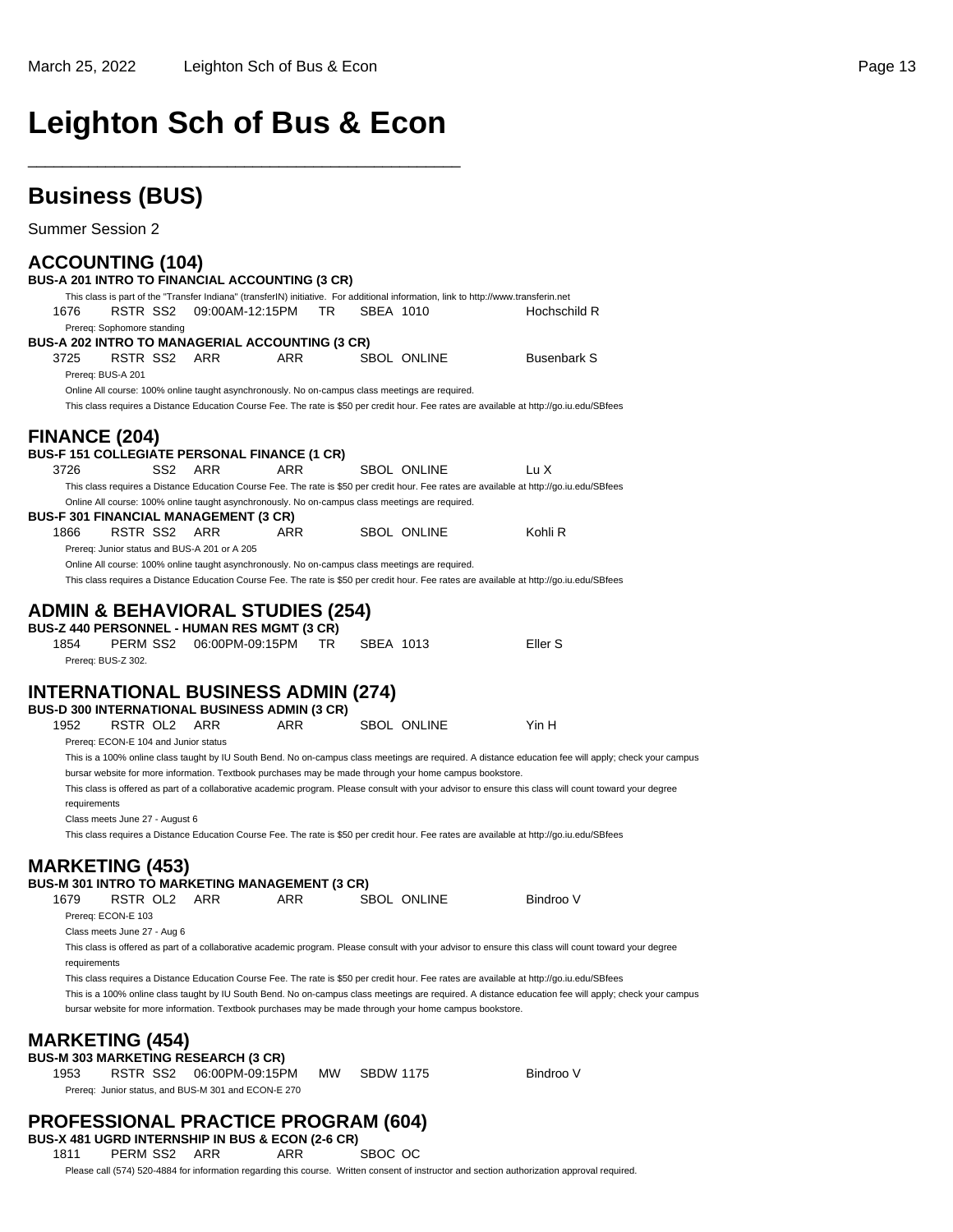**BUS-X 482 UGRD FIELD PROJECT IN BUS&ECON (3 CR)** 1812 PERM SS2 ARR ARR ARR

Please call (574) 520-4884 for information regarding this course. Written consent of instructor and section authorization approval required for this course.

## **School of Business**

### **Economics (ECON)**

Summer Session 1

#### **ECON-E 201 INTRO TO MICROECONOMICS (3 CR)**

12588 OL1 ARR ARR SBOL ONLINE

\_\_\_\_\_\_\_\_\_\_\_\_\_\_\_\_\_\_\_\_\_\_\_\_\_\_\_\_\_\_\_\_\_\_\_\_\_\_\_\_\_\_\_\_\_\_\_\_\_\_

\_\_\_\_\_\_\_\_\_\_\_\_\_\_\_\_\_\_\_\_\_\_\_\_\_\_\_\_\_\_\_\_\_\_\_\_\_\_\_\_\_\_\_\_\_\_\_\_\_\_

This is a 100% online class taught by IU Kokomo. No on-campus class meetings are required. A distance education fee may apply; check your campus bursar website for more information. If IU e-Texts are not used for this class, textbooks and other materials are available through your home campus bookstore. This class is offered as part of a collaborative academic program. Please consult with your advisor to ensure this class will count toward your degree requirement

This class requires a Distance Education Course Fee. The rate is \$50 per credit hour. Fee rates are available at http://go.iu.edu/SBfees

## **Leighton Sch of Bus & Econ**

\_\_\_\_\_\_\_\_\_\_\_\_\_\_\_\_\_\_\_\_\_\_\_\_\_\_\_\_\_\_\_\_\_\_\_\_\_\_\_\_\_\_\_\_\_\_\_\_\_\_

\_\_\_\_\_\_\_\_\_\_\_\_\_\_\_\_\_\_\_\_\_\_\_\_\_\_\_\_\_\_\_\_\_\_\_\_\_\_\_\_\_\_\_\_\_\_\_\_\_\_

### **Economics (ECON)**

Summer Session 1

#### **ECON-E 103 INTRO TO MICROECONOMICS (3 CR)**

2015 OL1 ARR ARR SBOL ONLINE Xu H This class requires a Distance Education Course Fee. The rate is \$50 per credit hour. Fee rates are available at http://go.iu.edu/SBfees This is a 100% online class taught by IU South Bend. No on-campus class meetings are required. A distance education fee will apply; check your campus bursar website for more information. Textbook purchases may be made through your home campus bookstore. This class is offered as part of a collaborative academic program. Please consult with your advisor to ensure this class will count toward your degree requirements

#### **ECON-E 104 INTRO TO MACROECONOMICS (3 CR)**

This class is part of the "Transfer Indiana" (transferIN) initiative. For additional information, link to http://www.transferin.net 1698 OL1 ARR ARR SBOL ONLINE Bregu K This is a 100% online class taught by IU South Bend. No on-campus class meetings are required. A distance education fee will apply; check your campus bursar website for more information. Textbook purchases may be made through your home campus bookstore. This class requires a Distance Education Course Fee. The rate is \$50 per credit hour. Fee rates are available at http://go.iu.edu/SBfees This class is offered as part of a collaborative academic program. Please consult with your advisor to ensure this class will count toward your degree requirements \_\_\_\_\_\_\_\_\_\_\_\_\_\_\_\_\_\_\_\_\_\_\_\_\_\_\_\_\_\_\_\_\_\_\_\_\_\_\_\_\_\_\_\_\_\_\_\_\_\_

## **Sch of Business and Economics**

\_\_\_\_\_\_\_\_\_\_\_\_\_\_\_\_\_\_\_\_\_\_\_\_\_\_\_\_\_\_\_\_\_\_\_\_\_\_\_\_\_\_\_\_\_\_\_\_\_\_

\_\_\_\_\_\_\_\_\_\_\_\_\_\_\_\_\_\_\_\_\_\_\_\_\_\_\_\_\_\_\_\_\_\_\_\_\_\_\_\_\_\_\_\_\_\_\_\_\_\_

### **Economics (ECON)**

#### Summer Session 1

12493 OL1 ARR ARR SBOL ONLINE Zhong L This is a 100% online class taught by IU East. No on-campus class meetings are required. A distance education fee will apply; check your campus bursar website for more information. If IU e-Texts are not used for this class, textbooks and other materials are available at your home campus bookstore. This class is offered as part of a collaborative academic program. Please consult with your advisor to ensure this class will count toward your degree requirements.

This class requires a Distance Education Course Fee. The rate is \$50 per credit hour. Fee rates are available at http://go.iu.edu/SBfees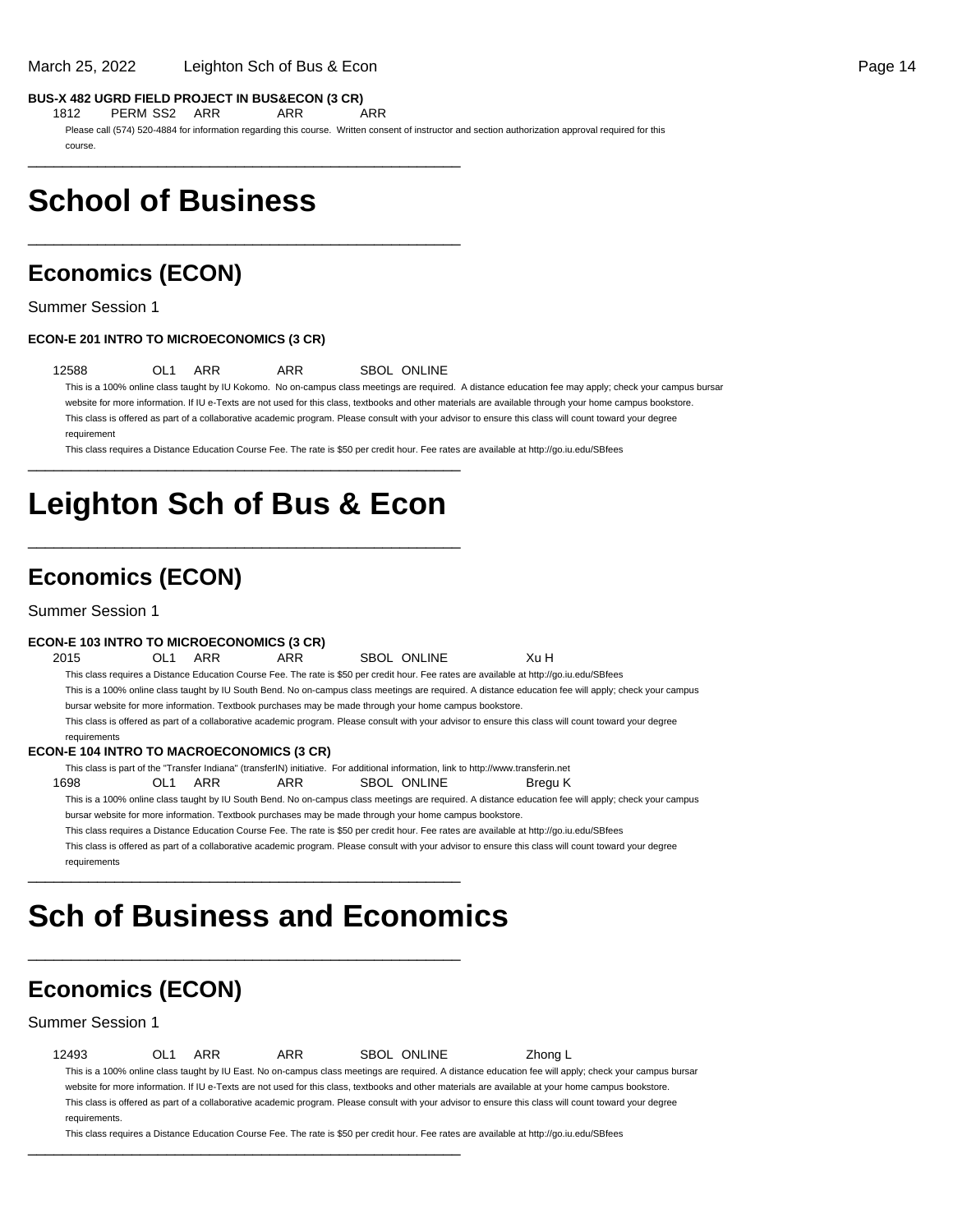\_\_\_\_\_\_\_\_\_\_\_\_\_\_\_\_\_\_\_\_\_\_\_\_\_\_\_\_\_\_\_\_\_\_\_\_\_\_\_\_\_\_\_\_\_\_\_\_\_\_

### **Economics (ECON)**

Summer Session 1

### **ECON-E 270 INTRO TO STAT THRY ECON & BUS (3 CR)**

1699 OL1 ARR ARR SBOL ONLINE Zhuang H Prereq: MATH-M 118 and BUS-K 201

This class requires a Distance Education Course Fee. The rate is \$50 per credit hour. Fee rates are available at http://go.iu.edu/SBfees \_\_\_\_\_\_\_\_\_\_\_\_\_\_\_\_\_\_\_\_\_\_\_\_\_\_\_\_\_\_\_\_\_\_\_\_\_\_\_\_\_\_\_\_\_\_\_\_\_\_

# **School of Business & Economics**

\_\_\_\_\_\_\_\_\_\_\_\_\_\_\_\_\_\_\_\_\_\_\_\_\_\_\_\_\_\_\_\_\_\_\_\_\_\_\_\_\_\_\_\_\_\_\_\_\_\_

## **Economics (ECON)**

Summer Session 1

12707 OL1 ARR ARR SBOL ONLINE Rao S

PREREQUISITES: MATH M118 AND 24 HOURS

This is a 100% online class taught by IU Northwest. No on-campus class meetings are required. A distance education fee will apply; check your campus bursar website for more information. Textbook purchases may be made through your home campus bookstore.

This class requires a Distance Education Course Fee. The rate is \$50 per credit hour. Fee rates are available at http://go.iu.edu/SBfees

# **Leighton Sch of Bus & Econ**

\_\_\_\_\_\_\_\_\_\_\_\_\_\_\_\_\_\_\_\_\_\_\_\_\_\_\_\_\_\_\_\_\_\_\_\_\_\_\_\_\_\_\_\_\_\_\_\_\_\_

\_\_\_\_\_\_\_\_\_\_\_\_\_\_\_\_\_\_\_\_\_\_\_\_\_\_\_\_\_\_\_\_\_\_\_\_\_\_\_\_\_\_\_\_\_\_\_\_\_\_

## **Economics (ECON)**

Summer Session 2

Summer Session 2

#### **ECON-E 103 INTRO TO MICROECONOMICS (3 CR)** This class is part of the "Transfer Indiana" (transferIN) initiative. For additional information, link to http://www.transferin.net 1697 OL2 ARR ARR SBOL ONLINE Valencia V This is a 100% online class taught by IU South Bend. No on-campus class meetings are required. A distance education fee will apply; check your campus bursar website for more information. Textbook purchases may be made through your home campus bookstore. This class requires a Distance Education Course Fee. The rate is \$50 per credit hour. Fee rates are available at http://go.iu.edu/SBfees This class is offered as part of a collaborative academic program. Please consult with your advisor to ensure this class will count toward your degree requirements **ECON-E 104 INTRO TO MACROECONOMICS (3 CR)** 2054 OL2 ARR ARR SBOL ONLINE Wooden K This class requires a Distance Education Course Fee. The rate is \$50 per credit hour. Fee rates are available at http://go.iu.edu/SBfees This is a 100% online class taught by IU South Bend. No on-campus class meetings are required. A distance education fee will apply; check your campus bursar website for more information. Textbook purchases may be made through your home campus bookstore. This class is offered as part of a collaborative academic program. Please consult with your advisor to ensure this class will count toward your degree requirements Class meets June 27 - August 6 \_\_\_\_\_\_\_\_\_\_\_\_\_\_\_\_\_\_\_\_\_\_\_\_\_\_\_\_\_\_\_\_\_\_\_\_\_\_\_\_\_\_\_\_\_\_\_\_\_\_

# **Sch of Business and Economics**

\_\_\_\_\_\_\_\_\_\_\_\_\_\_\_\_\_\_\_\_\_\_\_\_\_\_\_\_\_\_\_\_\_\_\_\_\_\_\_\_\_\_\_\_\_\_\_\_\_\_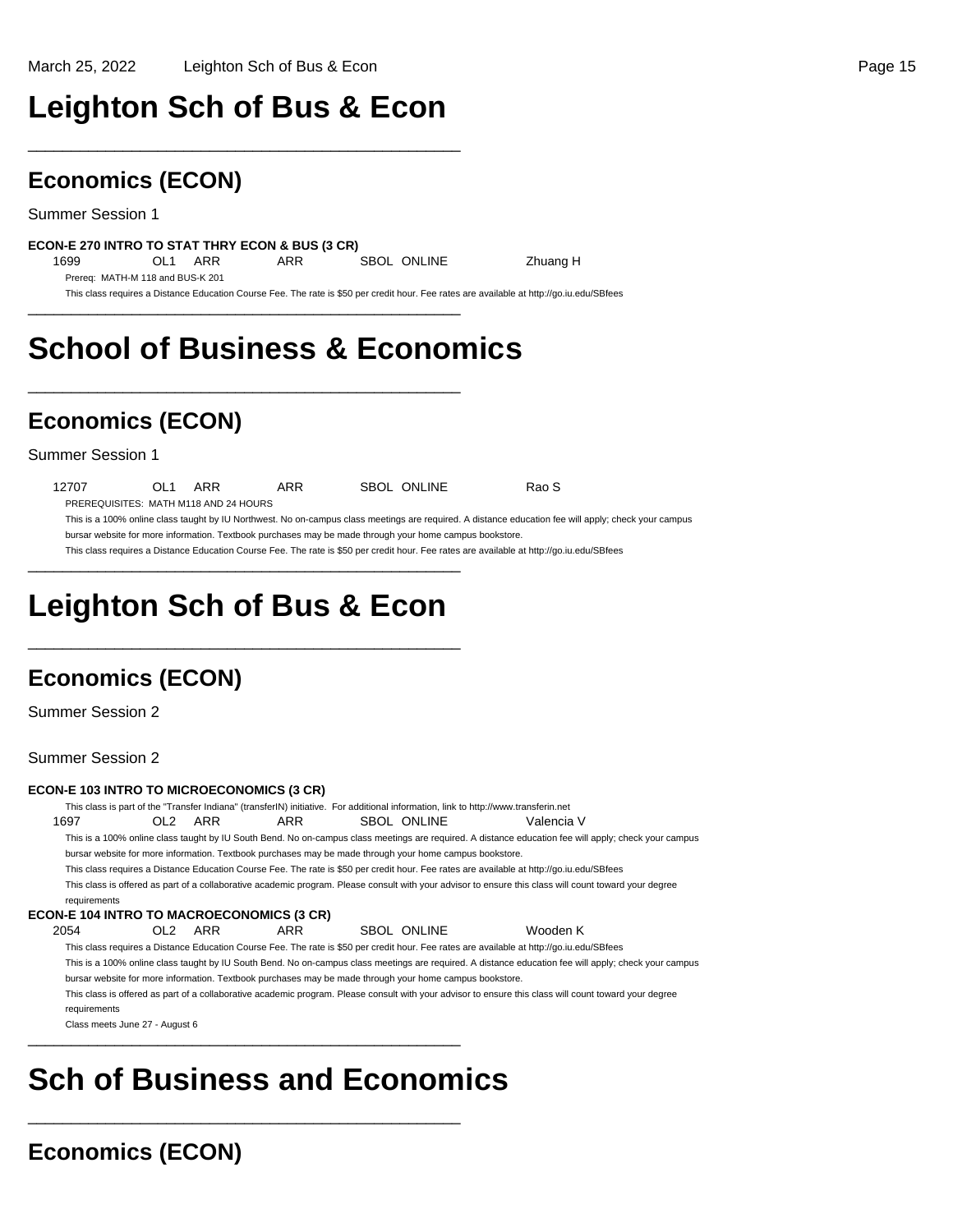### Summer Session 2

| 12501 | OL <sub>2</sub> |
|-------|-----------------|
|       |                 |

ARR ARR SBOL ONLINE Zhong L

This is a 100% online class taught by IU East. No on-campus class meetings are required. A distance education fee will apply; check your campus bursar website for more information. If IU e-Texts are not used for this class, textbooks and other materials are available at your home campus bookstore. This class is offered as part of a collaborative academic program. Please consult with your advisor to ensure this class will count toward your degree requirements. Meets June 27 - August 6.

Meets with 1426 at East

This class requires a Distance Education Course Fee. The rate is \$50 per credit hour. Fee rates are available at http://go.iu.edu/SBfees

## **School of Business & Economics**

\_\_\_\_\_\_\_\_\_\_\_\_\_\_\_\_\_\_\_\_\_\_\_\_\_\_\_\_\_\_\_\_\_\_\_\_\_\_\_\_\_\_\_\_\_\_\_\_\_\_

\_\_\_\_\_\_\_\_\_\_\_\_\_\_\_\_\_\_\_\_\_\_\_\_\_\_\_\_\_\_\_\_\_\_\_\_\_\_\_\_\_\_\_\_\_\_\_\_\_\_

### **Economics (ECON)**

Summer Session 2

#### **ECON-E 202 INTRO TO MACROECONOMICS (3 CR)**

12711 OL2 ARR ARR SBOL ONLINE Rao S

This is a 100% online class taught by IU Northwest. No on-campus class meetings are required. A distance education fee will apply; check your campus bursar website for more information. Textbook purchases may be made through your home campus bookstore. THIS COURSE IS PART OF THE "TRANSFER INDIANA" (TRANSFERIN) INITIATIVE. FOR ADDITIONAL INFORMATION, LINK TO WWW.TRANSFERIN.NET.

This class requires a Distance Education Course Fee. The rate is \$50 per credit hour. Fee rates are available at http://go.iu.edu/SBfees \_\_\_\_\_\_\_\_\_\_\_\_\_\_\_\_\_\_\_\_\_\_\_\_\_\_\_\_\_\_\_\_\_\_\_\_\_\_\_\_\_\_\_\_\_\_\_\_\_\_

**Leighton Sch of Bus & Econ**

\_\_\_\_\_\_\_\_\_\_\_\_\_\_\_\_\_\_\_\_\_\_\_\_\_\_\_\_\_\_\_\_\_\_\_\_\_\_\_\_\_\_\_\_\_\_\_\_\_\_

### **Business South Bend (BUSB)**

Summer Session 1

|      | <b>BUSB-B 501 COMMUNICATION SKILLS FOR MGRS (1.5 CR)</b>                                                |                          |            |              |                 |                                                                                                                                                           |
|------|---------------------------------------------------------------------------------------------------------|--------------------------|------------|--------------|-----------------|-----------------------------------------------------------------------------------------------------------------------------------------------------------|
| 1926 | PERM NS1                                                                                                | 06:30PM-09:10PM          |            | R            | SBEA 1023       | Dieringer M                                                                                                                                               |
|      |                                                                                                         | <b>ARR</b>               | <b>ARR</b> |              | SBWB WEB        |                                                                                                                                                           |
|      | Class meets R, 6:30-9:10p, May 19; June 2, 16; 30.                                                      |                          |            |              |                 |                                                                                                                                                           |
|      |                                                                                                         |                          |            |              |                 | This is a Hybrid-Traditional class which combines Asynchronous online or Synchronous live video instructions and some in-person classroom sessions. Class |
|      | meeting details will be provided by the instructor.                                                     |                          |            |              |                 |                                                                                                                                                           |
|      | <b>BUSB-E 510 BUSINESS POLICY (3 CR)</b>                                                                |                          |            |              |                 |                                                                                                                                                           |
| 1681 |                                                                                                         | PERM NS1 06:30PM-09:10PM |            | T.           | SBEA 1017       | Reddy R                                                                                                                                                   |
|      |                                                                                                         | <b>ARR</b>               | <b>ARR</b> |              | <b>SBWB WEB</b> | Reddy R                                                                                                                                                   |
|      | This class requires a Business MBA ETS Exam Fee. The current rate is \$38. Rates are subject to change. |                          |            |              |                 |                                                                                                                                                           |
|      |                                                                                                         |                          |            |              |                 | This is a Hybrid-Traditional class which combines Asynchronous online or Synchronous live video instructions and some in-person classroom sessions. Class |
|      | meeting details will be provided by the instructor.                                                     |                          |            |              |                 |                                                                                                                                                           |
|      | Class meets May 17 - July 5                                                                             |                          |            |              |                 |                                                                                                                                                           |
|      | <b>BUSB-F 503 DECISION MAKING TOOLS IN ACCTG (3 CR)</b>                                                 |                          |            |              |                 |                                                                                                                                                           |
| 1941 | PERM NS1                                                                                                | 06:30PM-09:10PM          |            | W            | <b>ARR</b>      | Anderson C                                                                                                                                                |
|      |                                                                                                         | <b>ARR</b>               | <b>ARR</b> |              | <b>SBWB WEB</b> | Anderson C                                                                                                                                                |
|      | Class meets May 18 - July 6.                                                                            |                          |            |              |                 |                                                                                                                                                           |
|      |                                                                                                         |                          |            |              |                 | This is a Hybrid-Traditional class which combines Asynchronous online or Synchronous live video instructions and some in-person classroom sessions. Class |
|      | meeting details will be provided by the instructor.                                                     |                          |            |              |                 |                                                                                                                                                           |
|      | <b>BUSB-F 542 STRATEGIC FINANCIAL MANAGEMENT (3 CR)</b>                                                 |                          |            |              |                 |                                                                                                                                                           |
| 1867 | PERM NS1                                                                                                | 06:30PM-09:10PM          |            | $\mathsf{T}$ | <b>ARR</b>      | Kohli R                                                                                                                                                   |
|      |                                                                                                         | <b>ARR</b>               | <b>ARR</b> |              | <b>SBWB WEB</b> | Kohli R                                                                                                                                                   |
|      | Class meets May 16 - July 5                                                                             |                          |            |              |                 |                                                                                                                                                           |

This is a Hybrid-Traditional class which combines Asynchronous online or Synchronous live video instructions and some in-person classroom sessions. Class meeting details will be provided by the instructor.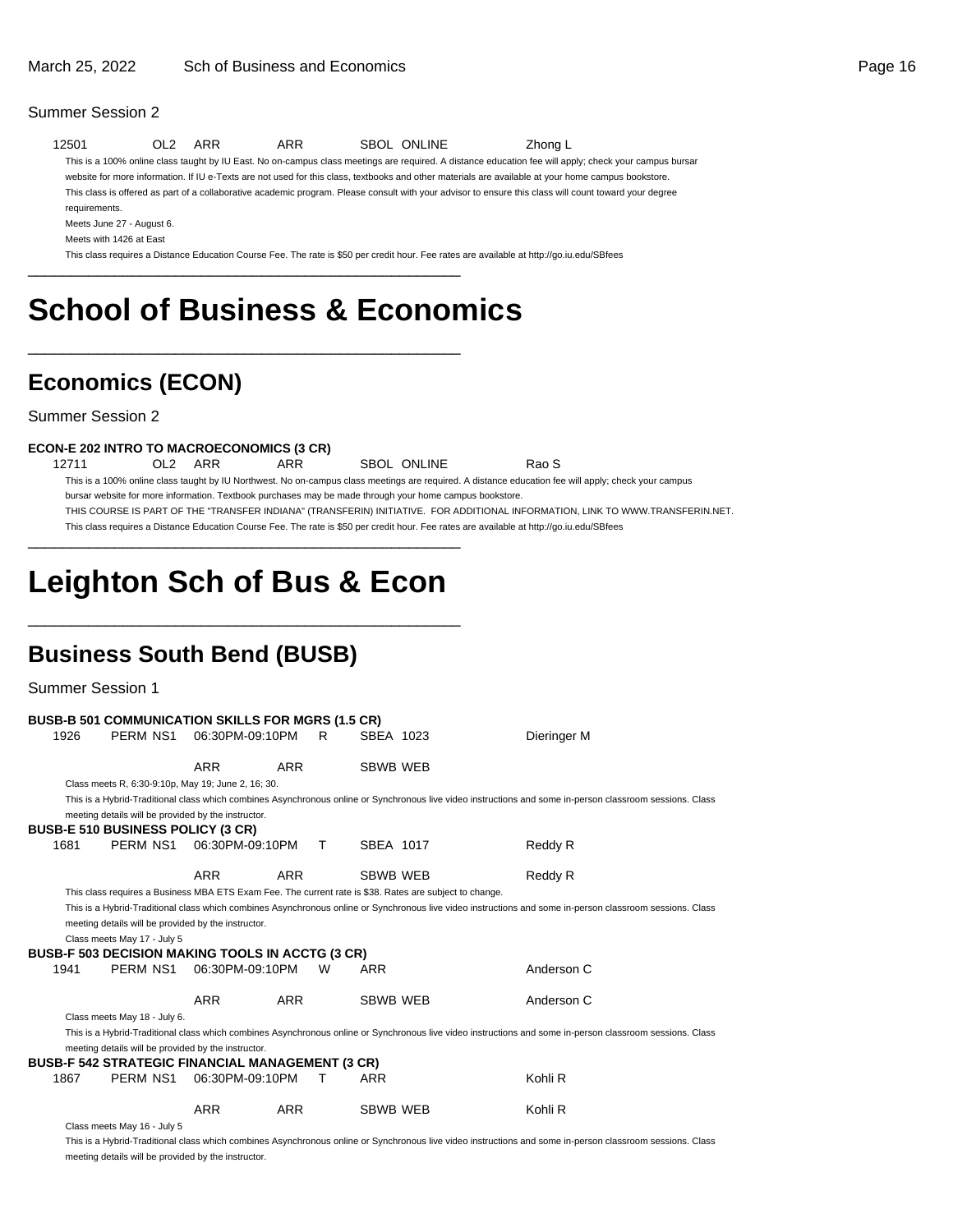Summer Session 2

### **BUSB-F 583 TOPICS IN ECONOMICS (3 CR)**

1942 PERM NS2 ARR ARR SBOL ONLINE Wooden K

Class meetings TBA This class requires a Distance Education Course Fee. The rate is \$50 per credit hour. Fee rates are available at http://go.iu.edu/SBfees

\_\_\_\_\_\_\_\_\_\_\_\_\_\_\_\_\_\_\_\_\_\_\_\_\_\_\_\_\_\_\_\_\_\_\_\_\_\_\_\_\_\_\_\_\_\_\_\_\_\_

Online All course: 100% online taught asynchronously. No on-campus class meetings are required. \_\_\_\_\_\_\_\_\_\_\_\_\_\_\_\_\_\_\_\_\_\_\_\_\_\_\_\_\_\_\_\_\_\_\_\_\_\_\_\_\_\_\_\_\_\_\_\_\_\_

## **School of Education**

### **Education (EDUC)**

| <b>Summer Session 1</b>                                  |                                                                                                                                                                                                      |                                                                                            |                 |           |                                                                                                                                                                                                                                                      |                                                                                                                                                                                                                                                                                                                    |  |  |  |  |
|----------------------------------------------------------|------------------------------------------------------------------------------------------------------------------------------------------------------------------------------------------------------|--------------------------------------------------------------------------------------------|-----------------|-----------|------------------------------------------------------------------------------------------------------------------------------------------------------------------------------------------------------------------------------------------------------|--------------------------------------------------------------------------------------------------------------------------------------------------------------------------------------------------------------------------------------------------------------------------------------------------------------------|--|--|--|--|
| EDUC-F 200 EXAMINING SELF AS TEACHER (3 CR)<br>13119     | OLF                                                                                                                                                                                                  | ARR<br>OFF CAMPUS ACTIVITIES ARE A REQUIRED COMPONENT OF THIS COURSE.                      | ARR             |           | <b>SBOL ONLINE</b>                                                                                                                                                                                                                                   | Koelm K<br>This is a 100% online class taught by IU Northwest. No on-campus class meetings are required. A distance education fee will apply; check your campus                                                                                                                                                    |  |  |  |  |
| <b>EDUC-G 500 ORIENTATION TO COUNSELING (3 CR)</b>       |                                                                                                                                                                                                      |                                                                                            |                 |           | bursar website for more information. Textbook purchases may be made through your home campus bookstore.<br>This class requires a Distance Education Course Fee. The rate is \$50 per credit hour. Fee rates are available at http://go.iu.edu/SBfees |                                                                                                                                                                                                                                                                                                                    |  |  |  |  |
| 13432                                                    | SS1                                                                                                                                                                                                  | 05:00PM-08:15PM                                                                            | MW.             | SBWB WEB  |                                                                                                                                                                                                                                                      | Campbell J                                                                                                                                                                                                                                                                                                         |  |  |  |  |
|                                                          |                                                                                                                                                                                                      | ARR                                                                                        | <b>ARR</b>      |           | SBWB WEB                                                                                                                                                                                                                                             | Campbell J                                                                                                                                                                                                                                                                                                         |  |  |  |  |
|                                                          | This is a Hybrid-Distance class which combines Synchronous video instruction and Asynchronous online content. No in-person meetings are required.<br>EDUC-J 500 INSTRUCT IN CONTEXT OF CURRIC (3 CR) |                                                                                            |                 |           |                                                                                                                                                                                                                                                      |                                                                                                                                                                                                                                                                                                                    |  |  |  |  |
| 13361                                                    | O81                                                                                                                                                                                                  | ARR                                                                                        | ARR             |           | <b>SBOL ONLINE</b>                                                                                                                                                                                                                                   | Buffington-Adams J                                                                                                                                                                                                                                                                                                 |  |  |  |  |
|                                                          |                                                                                                                                                                                                      |                                                                                            |                 |           |                                                                                                                                                                                                                                                      | This is a 100% online class taught by IU East. No on-campus class meetings are required. A distance education fee will apply; check your campus bursar                                                                                                                                                             |  |  |  |  |
|                                                          |                                                                                                                                                                                                      |                                                                                            |                 |           |                                                                                                                                                                                                                                                      | website for more information. If IU e-Texts are not used for this class, textbooks and other materials are available at your home campus bookstore.                                                                                                                                                                |  |  |  |  |
|                                                          |                                                                                                                                                                                                      |                                                                                            |                 |           |                                                                                                                                                                                                                                                      | This class is offered as part of a collaborative academic program. Please consult with your advisor to ensure this class will count toward your degree                                                                                                                                                             |  |  |  |  |
| requirements.<br>Meets June 6 - July 30                  |                                                                                                                                                                                                      |                                                                                            |                 |           |                                                                                                                                                                                                                                                      |                                                                                                                                                                                                                                                                                                                    |  |  |  |  |
|                                                          |                                                                                                                                                                                                      |                                                                                            |                 |           | This class requires a Distance Education Course Fee. The rate is \$50 per credit hour. Fee rates are available at http://go.iu.edu/SBfees                                                                                                            |                                                                                                                                                                                                                                                                                                                    |  |  |  |  |
| EDUC-J 655 MULTICULTURAL/GLOBAL EDUCATION (3 CR)         |                                                                                                                                                                                                      |                                                                                            |                 |           |                                                                                                                                                                                                                                                      |                                                                                                                                                                                                                                                                                                                    |  |  |  |  |
| 13055                                                    | OL1                                                                                                                                                                                                  | ARR                                                                                        | ARR             |           | SBOL ONLINE                                                                                                                                                                                                                                          | Barbre J                                                                                                                                                                                                                                                                                                           |  |  |  |  |
|                                                          |                                                                                                                                                                                                      |                                                                                            |                 |           |                                                                                                                                                                                                                                                      | This is a 100% online class taught by IU East. No on-campus class meetings are required. A distance education fee will apply; check your campus bursar                                                                                                                                                             |  |  |  |  |
|                                                          |                                                                                                                                                                                                      |                                                                                            |                 |           |                                                                                                                                                                                                                                                      | website for more information. If IU e-Texts are not used for this class, textbooks and other materials are available at your home campus bookstore.                                                                                                                                                                |  |  |  |  |
|                                                          |                                                                                                                                                                                                      |                                                                                            |                 |           |                                                                                                                                                                                                                                                      | This class is offered as part of a collaborative academic program. Please consult with your advisor to ensure this class will count toward your degree                                                                                                                                                             |  |  |  |  |
| requirements.                                            |                                                                                                                                                                                                      |                                                                                            |                 |           |                                                                                                                                                                                                                                                      |                                                                                                                                                                                                                                                                                                                    |  |  |  |  |
|                                                          |                                                                                                                                                                                                      |                                                                                            |                 |           | This class requires a Distance Education Course Fee. The rate is \$50 per credit hour. Fee rates are available at http://go.iu.edu/SBfees                                                                                                            |                                                                                                                                                                                                                                                                                                                    |  |  |  |  |
| EDUC-K 534 BEH MGT OF SEVERELY HANDICAPD (3 CR)<br>13373 | SS1                                                                                                                                                                                                  | 05:00PM-08:15PM                                                                            | м               | SBEA 1021 |                                                                                                                                                                                                                                                      | Seward J                                                                                                                                                                                                                                                                                                           |  |  |  |  |
|                                                          |                                                                                                                                                                                                      |                                                                                            |                 |           |                                                                                                                                                                                                                                                      |                                                                                                                                                                                                                                                                                                                    |  |  |  |  |
|                                                          |                                                                                                                                                                                                      | <b>ARR</b>                                                                                 | <b>ARR</b>      |           | <b>SBWB WEB</b>                                                                                                                                                                                                                                      | Seward J                                                                                                                                                                                                                                                                                                           |  |  |  |  |
|                                                          |                                                                                                                                                                                                      |                                                                                            |                 |           |                                                                                                                                                                                                                                                      | This is a Hybrid-Traditional class which combines Asynchronous online or Synchronous live video instructions and some in-person classroom sessions. Class                                                                                                                                                          |  |  |  |  |
|                                                          |                                                                                                                                                                                                      | meeting details will be provided by the instructor.                                        |                 |           |                                                                                                                                                                                                                                                      |                                                                                                                                                                                                                                                                                                                    |  |  |  |  |
| EDUC-P 507 ASSESSMENT IN SCHOOLS (3 CR)                  |                                                                                                                                                                                                      |                                                                                            |                 |           |                                                                                                                                                                                                                                                      |                                                                                                                                                                                                                                                                                                                    |  |  |  |  |
| 13239                                                    | SS1                                                                                                                                                                                                  | ARR                                                                                        | ARR             |           | <b>SBOL ONLINE</b>                                                                                                                                                                                                                                   |                                                                                                                                                                                                                                                                                                                    |  |  |  |  |
|                                                          |                                                                                                                                                                                                      |                                                                                            |                 |           | This class requires a Distance Education Course Fee. The rate is \$50 per credit hour. Fee rates are available at http://go.iu.edu/SBfees                                                                                                            |                                                                                                                                                                                                                                                                                                                    |  |  |  |  |
| 13293                                                    | OL1                                                                                                                                                                                                  | ARR                                                                                        | ARR             |           | <b>SBOL ONLINE</b>                                                                                                                                                                                                                                   | Star R                                                                                                                                                                                                                                                                                                             |  |  |  |  |
|                                                          |                                                                                                                                                                                                      |                                                                                            |                 |           |                                                                                                                                                                                                                                                      | This is a 100% online class taught by IU Southeast. No on-campus class meetings are required. A distance education fee will apply; check your campus<br>bursar website for more information. If IU e-Texts are not used for this class, textbooks and other materials are available at your home campus bookstore. |  |  |  |  |
|                                                          |                                                                                                                                                                                                      |                                                                                            |                 |           |                                                                                                                                                                                                                                                      | This class is offered as part of a joint academic program. Please consult with your advisor to ensure this class will count toward your degree                                                                                                                                                                     |  |  |  |  |
| requirements.                                            |                                                                                                                                                                                                      |                                                                                            |                 |           |                                                                                                                                                                                                                                                      |                                                                                                                                                                                                                                                                                                                    |  |  |  |  |
|                                                          |                                                                                                                                                                                                      |                                                                                            |                 |           | This class requires a Distance Education Course Fee. The rate is \$50 per credit hour. Fee rates are available at http://go.iu.edu/SBfees                                                                                                            |                                                                                                                                                                                                                                                                                                                    |  |  |  |  |
| EDUC-T 550 CLTR/COMM FORCES & THE SCHOOLS (3 CR)         |                                                                                                                                                                                                      |                                                                                            |                 |           |                                                                                                                                                                                                                                                      |                                                                                                                                                                                                                                                                                                                    |  |  |  |  |
| 13878                                                    | OL1 ARR                                                                                                                                                                                              |                                                                                            | ARR SBOL ONLINE |           |                                                                                                                                                                                                                                                      |                                                                                                                                                                                                                                                                                                                    |  |  |  |  |
|                                                          |                                                                                                                                                                                                      |                                                                                            |                 |           |                                                                                                                                                                                                                                                      | This is a 100% online class taught by IUPUI. No on-campus class meetings are required. A distance education fee will apply; check your campus bursar                                                                                                                                                               |  |  |  |  |
|                                                          |                                                                                                                                                                                                      |                                                                                            |                 |           | website for more information. Textbook purchases may be made through your home campus bookstore.                                                                                                                                                     |                                                                                                                                                                                                                                                                                                                    |  |  |  |  |
|                                                          |                                                                                                                                                                                                      |                                                                                            |                 |           |                                                                                                                                                                                                                                                      |                                                                                                                                                                                                                                                                                                                    |  |  |  |  |
|                                                          |                                                                                                                                                                                                      |                                                                                            |                 |           |                                                                                                                                                                                                                                                      | Enrolling in this class block means you will be enrolled in separate classes noted here just prior to the semester starting. Please check the class notes                                                                                                                                                          |  |  |  |  |
|                                                          |                                                                                                                                                                                                      | on the individual classes for information on prerequisites, day/time/room, fees, and more. |                 |           |                                                                                                                                                                                                                                                      |                                                                                                                                                                                                                                                                                                                    |  |  |  |  |
|                                                          |                                                                                                                                                                                                      |                                                                                            |                 |           | This class requires a Distance Education Course Fee. The rate is \$50 per credit hour. Fee rates are available at http://go.iu.edu/SBfees                                                                                                            |                                                                                                                                                                                                                                                                                                                    |  |  |  |  |
| <b>EDUC-W 200 USING COMPUTERS IN EDUCATION (3 CR)</b>    |                                                                                                                                                                                                      |                                                                                            | ARR             |           |                                                                                                                                                                                                                                                      |                                                                                                                                                                                                                                                                                                                    |  |  |  |  |
| 13537                                                    | OL1                                                                                                                                                                                                  | ARR                                                                                        |                 | ARR       |                                                                                                                                                                                                                                                      | Edrington B                                                                                                                                                                                                                                                                                                        |  |  |  |  |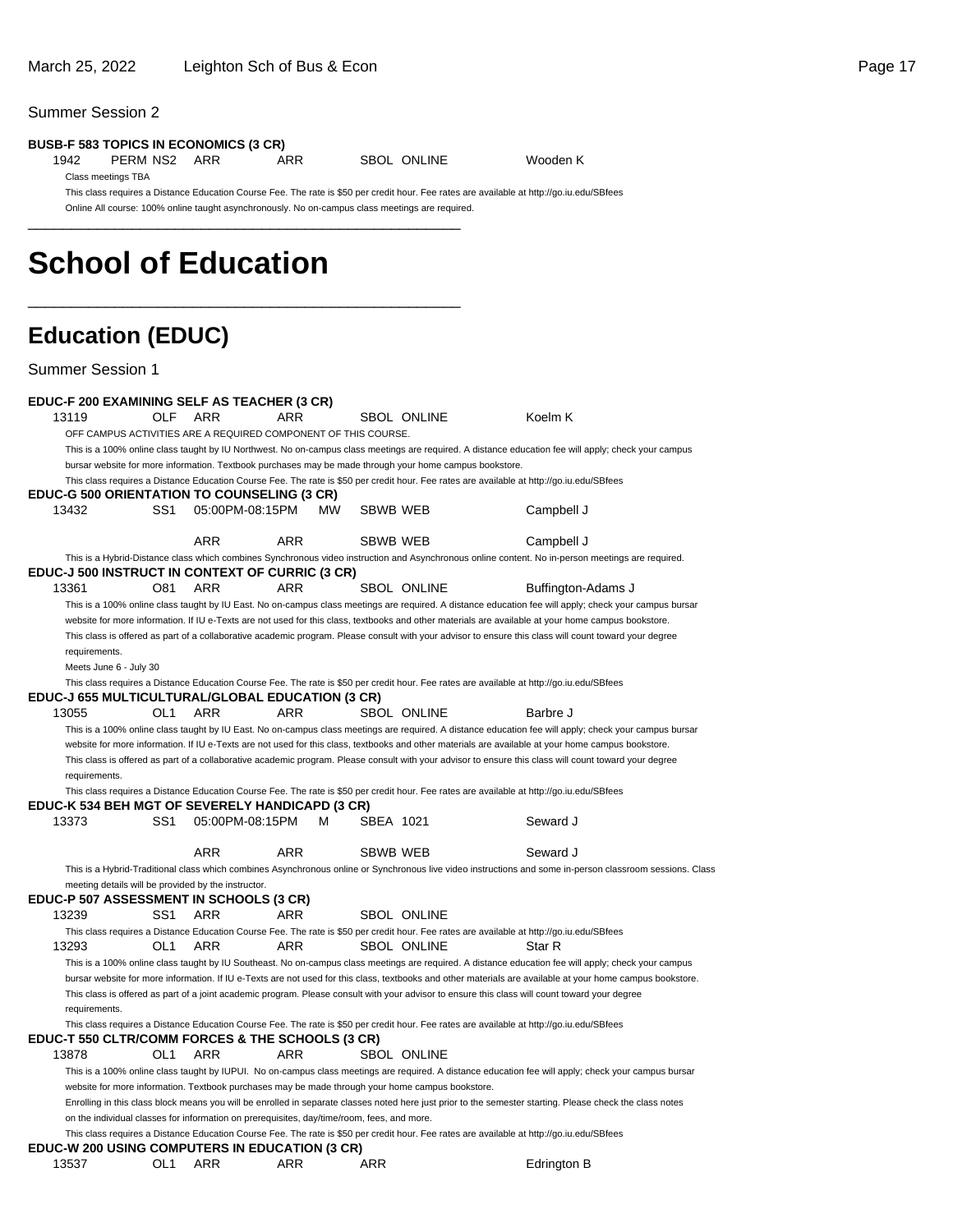| Should be comfortable using online resources.                   |     |                                                                                                   |            |                 |                                                                                                                                           |                                                                                                                                                           |
|-----------------------------------------------------------------|-----|---------------------------------------------------------------------------------------------------|------------|-----------------|-------------------------------------------------------------------------------------------------------------------------------------------|-----------------------------------------------------------------------------------------------------------------------------------------------------------|
|                                                                 |     |                                                                                                   |            |                 |                                                                                                                                           | This is a 100% online class taught by IU Southeast. No on-campus class meetings are required. A distance education fee will apply; check your campus      |
|                                                                 |     |                                                                                                   |            |                 |                                                                                                                                           | bursar website for more information. If IU e-Texts are not used for this class, textbooks and other materials are available at your home campus           |
| bookstore.                                                      |     |                                                                                                   |            |                 |                                                                                                                                           |                                                                                                                                                           |
|                                                                 |     |                                                                                                   |            |                 | This class requires a Distance Education Course Fee. The rate is \$50 per credit hour. Fee rates are available at http://go.iu.edu/SBfees |                                                                                                                                                           |
| <b>VT: VIRTUAL FIELD TRIPS</b>                                  |     | EDUC-W 505 PROF DEVELOPMENT WORKSHOP (3 CR)                                                       |            |                 |                                                                                                                                           |                                                                                                                                                           |
| 13660                                                           | OL1 | ARR                                                                                               | ARR        |                 | <b>SBOL ONLINE</b>                                                                                                                        | <b>Bratcher K</b>                                                                                                                                         |
|                                                                 |     |                                                                                                   |            |                 |                                                                                                                                           | This is a 100% online class taught by IU Southeast. No on-campus class meetings are required. A distance education fee will apply; check your campus      |
|                                                                 |     |                                                                                                   |            |                 |                                                                                                                                           | bursar website for more information. If IU e-Texts are not used for this class, textbooks and other materials are available at your home campus           |
| bookstore.                                                      |     |                                                                                                   |            |                 |                                                                                                                                           |                                                                                                                                                           |
| requirement                                                     |     |                                                                                                   |            |                 |                                                                                                                                           | This class is offered as part of a collaborative academic program. Please consult with your advisor to ensure this class will count toward your degree    |
|                                                                 |     |                                                                                                   |            |                 | Candidates will learn how to utilize resources to create field trip experiences for their P-12 students without leaving their classrooms. |                                                                                                                                                           |
|                                                                 |     |                                                                                                   |            |                 | This class requires a Distance Education Course Fee. The rate is \$50 per credit hour. Fee rates are available at http://go.iu.edu/SBfees |                                                                                                                                                           |
|                                                                 |     | <b>EDUC-W 551 ED FOUNDATNS FOR HIGH ABILITY (3 CR)</b>                                            |            |                 |                                                                                                                                           |                                                                                                                                                           |
| 14132                                                           | OL1 | ARR                                                                                               | ARR        |                 | SBOL ONLINE                                                                                                                               | Coffman A                                                                                                                                                 |
|                                                                 |     |                                                                                                   |            |                 |                                                                                                                                           | This is a 100% online class taught by IU Southeast. No on-campus class meetings are required. A distance education fee will apply; check your campus      |
|                                                                 |     |                                                                                                   |            |                 |                                                                                                                                           | bursar website for more information. If IU e-Texts are not used for this class, textbooks and other materials are available at your home campus           |
| bookstore.                                                      |     |                                                                                                   |            |                 |                                                                                                                                           |                                                                                                                                                           |
| requirement                                                     |     |                                                                                                   |            |                 |                                                                                                                                           | This class is offered as part of a collaborative academic program. Please consult with your advisor to ensure this class will count toward your degree    |
|                                                                 |     |                                                                                                   |            |                 | This class requires a Distance Education Course Fee. The rate is \$50 per credit hour. Fee rates are available at http://go.iu.edu/SBfees |                                                                                                                                                           |
|                                                                 |     | EDUC-X 502 SOC/PSY/LING PERS ON RDG/LANG (3 CR)                                                   |            |                 |                                                                                                                                           |                                                                                                                                                           |
| 13421                                                           | SS1 | 05:00PM-08:15PM                                                                                   | т          | SBEA 1021       |                                                                                                                                           |                                                                                                                                                           |
|                                                                 |     |                                                                                                   |            |                 |                                                                                                                                           |                                                                                                                                                           |
|                                                                 |     | ARR                                                                                               | ARR        | <b>SBWB WEB</b> |                                                                                                                                           |                                                                                                                                                           |
|                                                                 |     | For students in the ENL License Addition program.                                                 |            |                 |                                                                                                                                           |                                                                                                                                                           |
|                                                                 |     |                                                                                                   |            |                 |                                                                                                                                           | This is a Hybrid-Traditional class which combines Asynchronous online or Synchronous live video instructions and some in-person classroom sessions. Class |
| meeting details will be provided by the instructor.             |     |                                                                                                   |            |                 |                                                                                                                                           |                                                                                                                                                           |
|                                                                 |     | EDUC-Y 510 ACTION RESEARCH I (3 CR)                                                               |            |                 |                                                                                                                                           |                                                                                                                                                           |
| 2060                                                            | SS1 | ARR                                                                                               | ARR        | <b>ARR</b>      |                                                                                                                                           | Okrah K                                                                                                                                                   |
|                                                                 |     | ARR                                                                                               | <b>ARR</b> | <b>SBWB WEB</b> |                                                                                                                                           | Okrah K                                                                                                                                                   |
| For PLUS Grant students only.                                   |     |                                                                                                   |            |                 |                                                                                                                                           |                                                                                                                                                           |
|                                                                 |     |                                                                                                   |            |                 |                                                                                                                                           | This is a Hybrid-Traditional class which combines Asynchronous online or Synchronous live video instructions and some in-person classroom sessions. Class |
| meeting details will be provided by the instructor.             |     |                                                                                                   |            |                 |                                                                                                                                           |                                                                                                                                                           |
| 3706                                                            | OL1 | ARR                                                                                               | ARR        |                 | <b>SBOL ONLINE</b>                                                                                                                        |                                                                                                                                                           |
|                                                                 |     |                                                                                                   |            |                 | This class requires a Distance Education Course Fee. The rate is \$50 per credit hour. Fee rates are available at http://go.iu.edu/SBfees |                                                                                                                                                           |
|                                                                 |     |                                                                                                   |            |                 |                                                                                                                                           | This is a 100% online class taught by IU South Bend. No on-campus class meetings are required. A distance education fee will apply; check your campus     |
|                                                                 |     |                                                                                                   |            |                 | bursar website for more information. Textbook purchases may be made through your home campus bookstore.                                   |                                                                                                                                                           |
|                                                                 |     |                                                                                                   |            |                 |                                                                                                                                           | This class is offered as part of a collaborative academic program. Please consult with your advisor to ensure this class will count toward your degree    |
| requirements                                                    |     |                                                                                                   |            |                 |                                                                                                                                           |                                                                                                                                                           |
|                                                                 |     |                                                                                                   |            |                 |                                                                                                                                           |                                                                                                                                                           |
|                                                                 |     | <b>EARLY CHILDHOOD EDUCATION (203)</b>                                                            |            |                 |                                                                                                                                           |                                                                                                                                                           |
|                                                                 |     | EDUC-E 317 PRACTICUM EARLY CHILDHOOD EDUC (3 CR)                                                  |            |                 |                                                                                                                                           |                                                                                                                                                           |
| 1892                                                            | 1   | ARR                                                                                               | ARR        | SBSC 100        |                                                                                                                                           | Alford K                                                                                                                                                  |
| S/F Graded Course                                               |     |                                                                                                   |            |                 |                                                                                                                                           |                                                                                                                                                           |
|                                                                 |     | This class requires an EDUC Practicum Fee. Current rates are available at http://go.iu.edu/SBfees |            |                 |                                                                                                                                           |                                                                                                                                                           |
|                                                                 |     |                                                                                                   |            |                 |                                                                                                                                           |                                                                                                                                                           |
|                                                                 |     | <b>ELEMENTARY EDUCATION (703)</b>                                                                 |            |                 |                                                                                                                                           |                                                                                                                                                           |
|                                                                 |     | EDUC-L 530 TOP WORK LIT, CULTR & LANG ED (3 CR)                                                   |            |                 |                                                                                                                                           |                                                                                                                                                           |
| 2061                                                            | SS1 | ARR                                                                                               | ARR        |                 | SBOL ONLINE                                                                                                                               | Holm D                                                                                                                                                    |
| For students in PLUS Grant program only.                        |     |                                                                                                   |            |                 |                                                                                                                                           |                                                                                                                                                           |
|                                                                 |     |                                                                                                   |            |                 | This class requires a Distance Education Course Fee. The rate is \$50 per credit hour. Fee rates are available at http://go.iu.edu/SBfees |                                                                                                                                                           |
|                                                                 |     | Online All course: 100% online taught asynchronously. No on-campus class meetings are required.   |            |                 |                                                                                                                                           |                                                                                                                                                           |
|                                                                 |     |                                                                                                   |            |                 |                                                                                                                                           |                                                                                                                                                           |
|                                                                 |     | <b>JR HIGH/MIDDLE/SECONDARY EDUC (753)</b>                                                        |            |                 |                                                                                                                                           |                                                                                                                                                           |
|                                                                 |     | EDUC-M 500 INTEGRATED PROFESSIONAL SEM (1 CR)                                                     |            |                 |                                                                                                                                           |                                                                                                                                                           |
| 1904<br>PERM 1                                                  |     | ARR                                                                                               | ARR        | ARR             |                                                                                                                                           | Adams C                                                                                                                                                   |
| For secondary T2T students                                      |     |                                                                                                   |            |                 |                                                                                                                                           |                                                                                                                                                           |
| S/F Graded Course<br>No additional fee                          |     |                                                                                                   |            |                 |                                                                                                                                           |                                                                                                                                                           |
|                                                                 |     |                                                                                                   |            |                 | M500 is a full summer course. Students will be meeting six times over the course of the summer, 1st meeting on May 24th.                  |                                                                                                                                                           |
| Other meeting dates are: May 31; June 14, 28; July 26; August 9 |     |                                                                                                   |            |                 |                                                                                                                                           |                                                                                                                                                           |
|                                                                 |     |                                                                                                   |            |                 |                                                                                                                                           |                                                                                                                                                           |
|                                                                 |     |                                                                                                   |            |                 |                                                                                                                                           |                                                                                                                                                           |
| 1931<br>RSTR SS1                                                |     | EDUC-P 510 PSYCHOLOGY IN TEACHING (3 CR)<br>05:00PM-08:15PM                                       | T          | SBEA 1023       |                                                                                                                                           | Okrah K                                                                                                                                                   |
|                                                                 |     |                                                                                                   |            |                 |                                                                                                                                           |                                                                                                                                                           |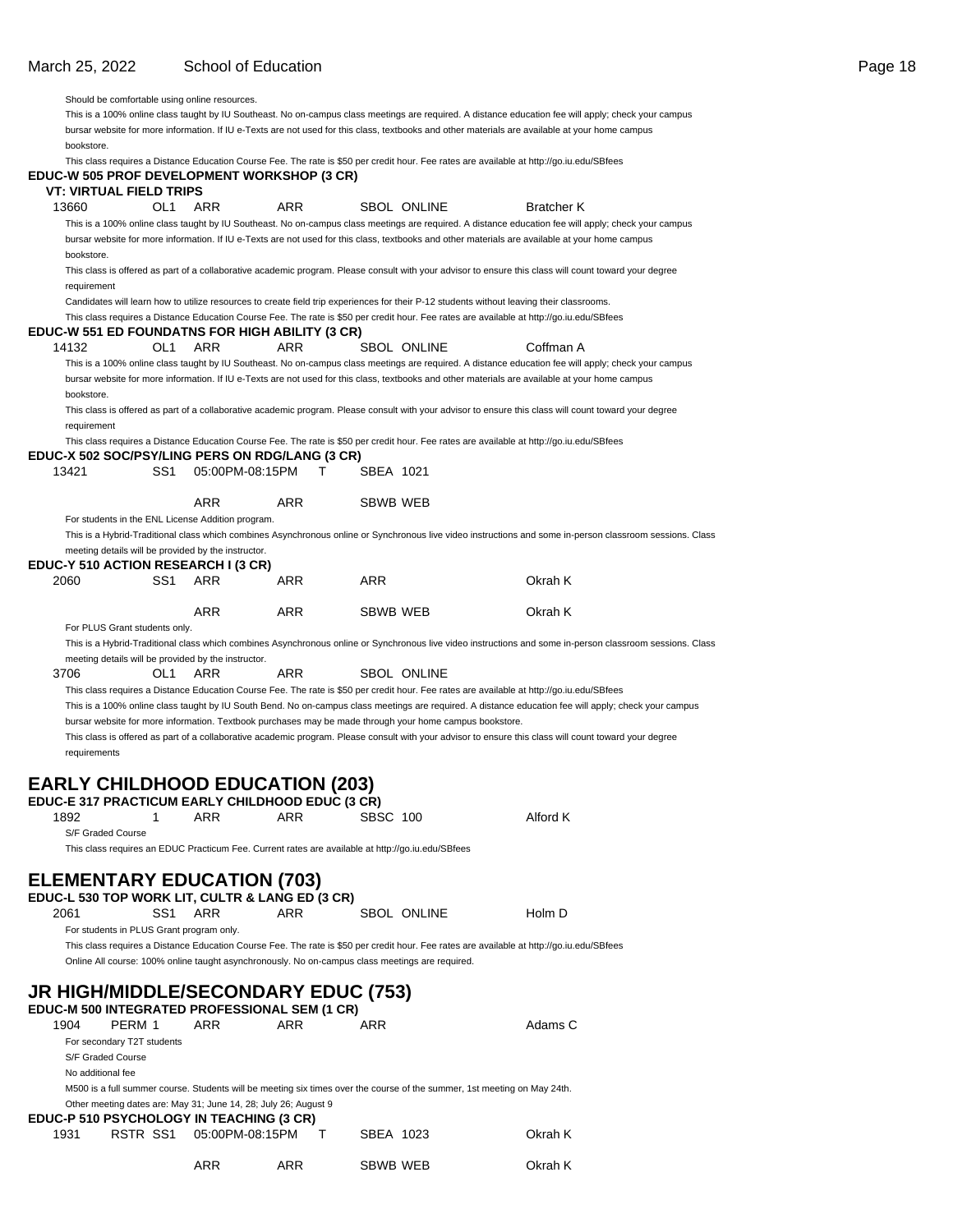For Secondary Education Transition to Teaching students only. Hybrid class

|                                                                                     |              |          |      | <b>SPECIAL EDUCATION (803)</b><br>EDUC-K 501 ADAPT COMPTRS FOR SPECIAL EDUC (3 CR)              |            |    |           |                                                                                                                                           |                                                                                                                                                        |
|-------------------------------------------------------------------------------------|--------------|----------|------|-------------------------------------------------------------------------------------------------|------------|----|-----------|-------------------------------------------------------------------------------------------------------------------------------------------|--------------------------------------------------------------------------------------------------------------------------------------------------------|
| 1903                                                                                |              | RSTR SS1 |      | 05:30PM-08:00PM                                                                                 |            | м  | SBEA 2105 |                                                                                                                                           | Bingaman C                                                                                                                                             |
|                                                                                     |              |          |      | ARR<br>For students enrolled in the MAT Special Education Degree Program                        |            | W  | SBWB WEB  |                                                                                                                                           | Bingaman C                                                                                                                                             |
|                                                                                     |              |          |      | Hybrid class. Face-to-face meetings on Mon, online sessions on Wed.                             |            |    |           |                                                                                                                                           |                                                                                                                                                        |
| 1995                                                                                |              |          | SS1  | EDUC-K 508 MATH&SCI METHODS FOR SPEC EDUC (3 CR)<br>05:00PM-08:15PM                             |            | т  | SBEA 2105 |                                                                                                                                           | Adams C                                                                                                                                                |
|                                                                                     |              |          |      | ARR                                                                                             | ARR        |    | SBWB WEB  |                                                                                                                                           | Adams C                                                                                                                                                |
|                                                                                     |              |          |      |                                                                                                 |            |    |           | Hybrid class, some sessions will be conducted online, others will be in-person. Contact instructor for details.                           |                                                                                                                                                        |
|                                                                                     |              |          |      | <b>COUNSELOR EDUCATION (903)</b>                                                                |            |    |           |                                                                                                                                           |                                                                                                                                                        |
|                                                                                     |              |          |      | <b>EDUC-G 500 ORIENTATION TO COUNSELING (3 CR)</b>                                              |            |    |           |                                                                                                                                           |                                                                                                                                                        |
| 1797                                                                                |              |          | SS1  | 05:00PM-08:15PM                                                                                 |            | МW | SBWB WEB  |                                                                                                                                           | Larrier Y                                                                                                                                              |
|                                                                                     |              |          |      | <b>ARR</b>                                                                                      | ARR        |    | SBWB WEB  |                                                                                                                                           | Larrier Y                                                                                                                                              |
|                                                                                     |              |          |      | EDUC-G 570 HUMAN SEXUALITY (3 CR)                                                               |            |    |           |                                                                                                                                           | This is a Hybrid-Distance class which combines Synchronous video instruction and Asynchronous online content. No in-person meetings are required.      |
| 2052                                                                                |              |          | SS1  | 05:00PM-08:15PM                                                                                 |            | МW | SBEA 2109 |                                                                                                                                           | Campbell J                                                                                                                                             |
|                                                                                     |              |          |      | EDUC-G 590 RESEARCH IN COUNSELING & GUID (3 CR)                                                 |            |    |           |                                                                                                                                           |                                                                                                                                                        |
| 1775                                                                                |              |          | SS1. | 05:00PM-08:15PM                                                                                 |            | TR | SBWB WEB  |                                                                                                                                           | Hanus K                                                                                                                                                |
|                                                                                     |              |          |      | <b>ARR</b>                                                                                      | <b>ARR</b> |    | SBWB WEB  |                                                                                                                                           | Campbell J                                                                                                                                             |
|                                                                                     |              |          |      |                                                                                                 |            |    |           |                                                                                                                                           | This is a Hybrid-Distance class which combines Synchronous video instruction and Asynchronous online content. No in-person meetings are required.      |
| 1751                                                                                |              | RSTR SS1 |      | EDUC-G 592 SEM IN DRUG/ALCOHOL ABUSE PREV (3 CR)<br>ARR                                         | ARR        |    |           | <b>SBOL ONLINE</b>                                                                                                                        | Linton J                                                                                                                                               |
|                                                                                     |              |          |      | Online All course: 100% online taught asynchronously. No on-campus class meetings are required. |            |    |           |                                                                                                                                           |                                                                                                                                                        |
|                                                                                     |              |          |      |                                                                                                 |            |    |           | This class requires a Distance Education Course Fee. The rate is \$50 per credit hour. Fee rates are available at http://go.iu.edu/SBfees |                                                                                                                                                        |
| <b>SCHOOL ADMINISTRATION (203)</b><br>EDUC-A 630 ECONOMIC DIMEN OF EDUCATION (3 CR) |              |          |      |                                                                                                 |            |    |           |                                                                                                                                           |                                                                                                                                                        |
| 1962                                                                                |              |          | OL1  | ARR                                                                                             | ARR        |    |           | SBOL ONLINE                                                                                                                               | Higginson M                                                                                                                                            |
|                                                                                     |              |          |      |                                                                                                 |            |    |           | This class requires a Distance Education Course Fee. The rate is \$50 per credit hour. Fee rates are available at http://go.iu.edu/SBfees |                                                                                                                                                        |
|                                                                                     |              |          |      |                                                                                                 |            |    |           |                                                                                                                                           | This is a 100% online class taught by IU South Bend. No on-campus class meetings are required. A distance education fee will apply; check your campus  |
|                                                                                     | requirements |          |      |                                                                                                 |            |    |           | bursar website for more information. Textbook purchases may be made through your home campus bookstore.                                   | This class is offered as part of a collaborative academic program. Please consult with your advisor to ensure this class will count toward your degree |
|                                                                                     |              |          |      |                                                                                                 |            |    |           |                                                                                                                                           |                                                                                                                                                        |
|                                                                                     |              |          |      | <b>COUNSELOR EDUCATION (40)</b><br>EDUC-G 513 LEGAL & ILLEGAL DRUGS OF ABUSE (3 CR)             |            |    |           |                                                                                                                                           |                                                                                                                                                        |
| 3704                                                                                |              |          | OL1  | <b>ARR</b>                                                                                      | ARR        |    |           | <b>SBOL ONLINE</b>                                                                                                                        |                                                                                                                                                        |
|                                                                                     |              |          |      |                                                                                                 |            |    |           | This class requires a Distance Education Course Fee. The rate is \$50 per credit hour. Fee rates are available at http://go.iu.edu/SBfees |                                                                                                                                                        |
|                                                                                     |              |          |      |                                                                                                 |            |    |           |                                                                                                                                           | This is a 100% online class taught by IU South Bend. No on-campus class meetings are required. A distance education fee will apply; check your campus  |
|                                                                                     |              |          |      |                                                                                                 |            |    |           | bursar website for more information. Textbook purchases may be made through your home campus bookstore.                                   |                                                                                                                                                        |
|                                                                                     | requirements |          |      |                                                                                                 |            |    |           |                                                                                                                                           | This class is offered as part of a collaborative academic program. Please consult with your advisor to ensure this class will count toward your degree |
| <b>Summer Session 2</b>                                                             |              |          |      |                                                                                                 |            |    |           |                                                                                                                                           |                                                                                                                                                        |
|                                                                                     | 13797        | PERM OL2 |      | EDUC-A 675 LDRSHP IN SPECIAL EDUCATION (3 CR)<br>ARR                                            | ARR        |    |           | SBOL ONLINE                                                                                                                               | Trzcinka S                                                                                                                                             |
|                                                                                     |              |          |      | This class requires section authorization.                                                      |            |    |           |                                                                                                                                           |                                                                                                                                                        |
|                                                                                     |              |          |      |                                                                                                 |            |    |           |                                                                                                                                           | This is a 100% online class taught by IU Northwest. No on-campus class meetings are required. A distance education fee will apply; check your campus   |
|                                                                                     |              |          |      |                                                                                                 |            |    |           | bursar website for more information. Textbook purchases may be made through your home campus bookstore.                                   |                                                                                                                                                        |
|                                                                                     |              |          |      | <b>EDUC-K 505 INTROD SP ED FOR GRAD STUDENTS (3 CR)</b>                                         |            |    |           | This class requires a Distance Education Course Fee. The rate is \$50 per credit hour. Fee rates are available at http://go.iu.edu/SBfees |                                                                                                                                                        |
|                                                                                     | 13576        |          | SS2  | ARR                                                                                             | ARR        |    |           | SBOL ONLINE                                                                                                                               |                                                                                                                                                        |
|                                                                                     |              |          |      |                                                                                                 |            |    |           | This class requires a Distance Education Course Fee. The rate is \$50 per credit hour. Fee rates are available at http://go.iu.edu/SBfees |                                                                                                                                                        |
|                                                                                     |              |          |      | Online All course: 100% online taught asynchronously. No on-campus class meetings are required. |            |    |           |                                                                                                                                           |                                                                                                                                                        |
|                                                                                     | 13422        |          | SS2  | EDUC-L 524 LANG ISS IN BI/MULTI/EDUC (3 CR)<br>05:00PM-08:15PM                                  |            | Τ  | SBEA 1021 |                                                                                                                                           |                                                                                                                                                        |
|                                                                                     |              |          |      | ARR                                                                                             | ARR        |    | SBWB WEB  |                                                                                                                                           |                                                                                                                                                        |

For students in the ENL License Addition program.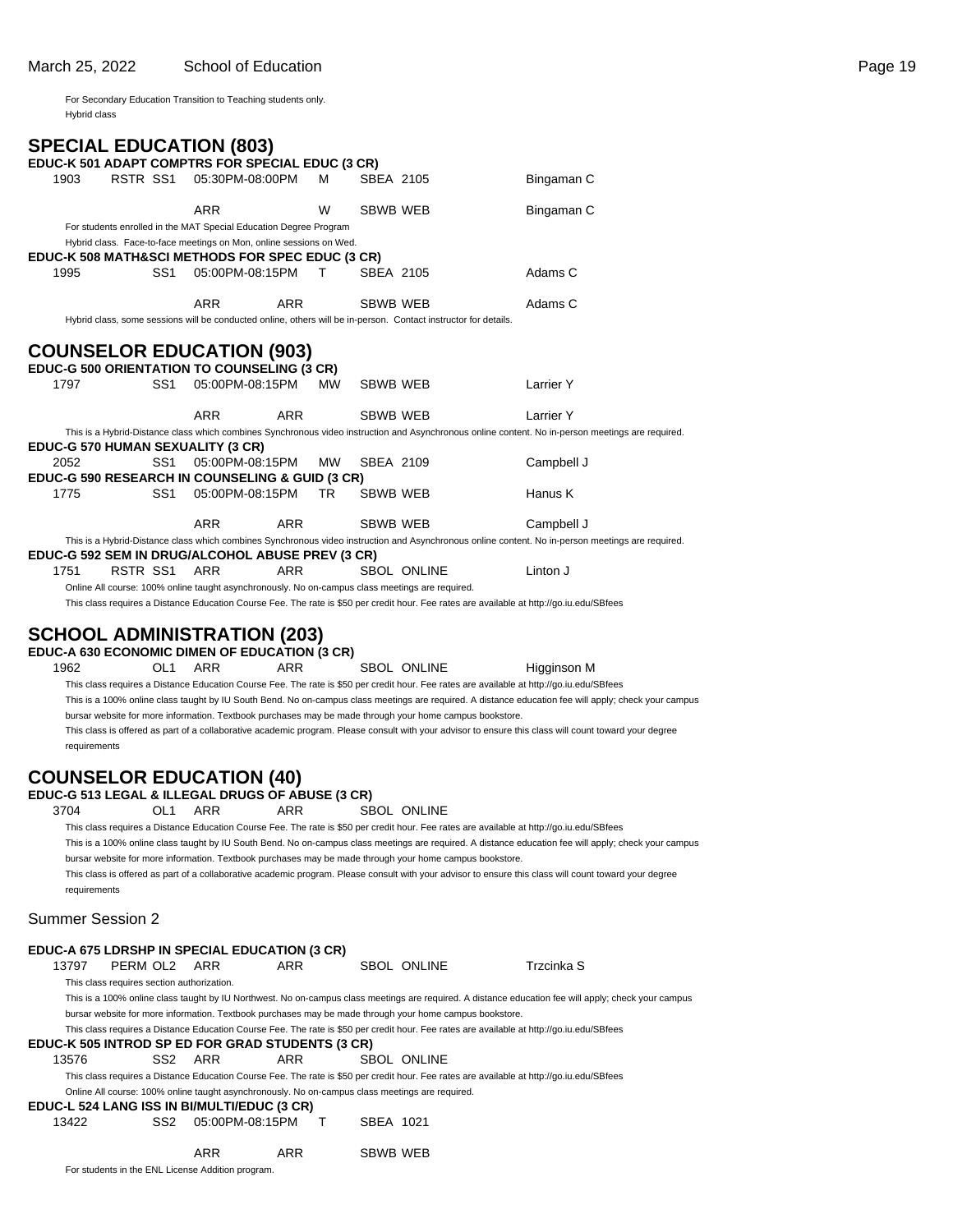March 25, 2022 School of Education Page 20 This is a Hybrid-Traditional class which combines Asynchronous online or Synchronous live video instructions and some in-person classroom sessions. Class meeting details will be provided by the instructor. **EDUC-Y 511 ACTION RES II: INDPT STUDY (3 CR)** 2062 SS2 ARR ARR ARR Gressick J ARR ARR SBWB WEB Gressick J For students in PLUS Grant program only. This is a Hybrid-Traditional class which combines Asynchronous online or Synchronous live video instructions and some in-person classroom sessions. Class meeting details will be provided by the instructor. **READING (802) EDUC-X 530 TOPICAL WORKSHOP IN READING (3 CR)** 2063 SS2 01:00PM-04:15PM T SBWB WEB Beauchamp S For students in PLUS Grant program only. **SPECIAL EDUCATION (803) EDUC-K 511 LANG ARTS METHDS FOR SPEC EDUC (3 CR)** 1883 SS2 05:00PM-08:15PM R SBEA 2105 Holm D ARR ARR SBWB WEB Holm D This is a hybrid course, some classes wlll be held online; others will be face-to-face. The first class meeting is on July 7, remaining days will be announced. **COUNSELOR EDUCATION (904) EDUC-G 505 INDIV APPRAIS: PRIN & PROC (3 CR)** 1828 SS2 05:00PM-08:15PM MW SBEA 2105 Kelleybrew V ARR ARR SBWB WEB Kelleybrew V This is a Hybrid-Traditional class which combines Asynchronous online or Synchronous live video instructions and some in-person classroom sessions. Class meeting details will be provided by the instructor. Some classes will be conducted in person, others online. Contact instructor for details. **EDUC-G 507 LIFESTYLE & CAREER DEVELOP (3 CR)** 1829 RSTR SS2 ARR ARR SBOL ONLINE Linton J CHS Students only This class requires a Distance Education Course Fee. The rate is \$50 per credit hour. Fee rates are available at http://go.iu.edu/SBfees Online All course: 100% online taught asynchronously. No on-campus class meetings are required. **EDUC-G 575 MULTICULTURAL COUNSELING (3 CR)** 3705 OL2 ARR ARR SBOL ONLINE This class requires a Distance Education Course Fee. The rate is \$50 per credit hour. Fee rates are available at http://go.iu.edu/SBfees This is a 100% online class taught by IU South Bend. No on-campus class meetings are required. A distance education fee will apply; check your campus bursar website for more information. Textbook purchases may be made through your home campus bookstore. This class is offered as part of a collaborative academic program. Please consult with your advisor to ensure this class will count toward your degree requirements Class meets June 27 - August 6 **EDUC-P 514 LIFE SPAN DEVELPMT:BIRTH-DEATH (3 CR)** 1948 SS2 05:00PM-08:15PM T SBEA 2105 Kelleybrew V 05:00PM-08:15PM R SBWB WEB Kelleybrew V This is a Hybrid-Traditional class which combines Asynchronous online or Synchronous live video instructions and some in-person classroom sessions. Class meeting details will be provided by the instructor. 2070 SS2 05:00PM-08:15PM TR SBWB WEB Larrier Y ARR ARR SBWB WEB Larrier Y This is a Hybrid-Distance class which combines Synchronous video instruction and Asynchronous online content. No in-person meetings are required. 2089 SS2 ARR ARR ARR This class requires a Distance Education Course Fee. The rate is \$50 per credit hour. Fee rates are available at http://go.iu.edu/SBfees For MAT students only. **SCHOOL ADMINISTRATION (204) EDUC-A 629 CONTINUOUS SCHOOL IMPROVEMENT (3 CR)** 1961 OL2 ARR ARR SBOL ONLINE Bakerson M This class requires a Distance Education Course Fee. The rate is \$50 per credit hour. Fee rates are available at http://go.iu.edu/SBfees This is a 100% online class taught by IU South Bend. No on-campus class meetings are required. A distance education fee will apply; check your campus

bursar website for more information. Textbook purchases may be made through your home campus bookstore.

\_\_\_\_\_\_\_\_\_\_\_\_\_\_\_\_\_\_\_\_\_\_\_\_\_\_\_\_\_\_\_\_\_\_\_\_\_\_\_\_\_\_\_\_\_\_\_\_\_\_

This class is offered as part of a collaborative academic program. Please consult with your advisor to ensure this class will count toward your degree requirements

Class meets June 27 - August 6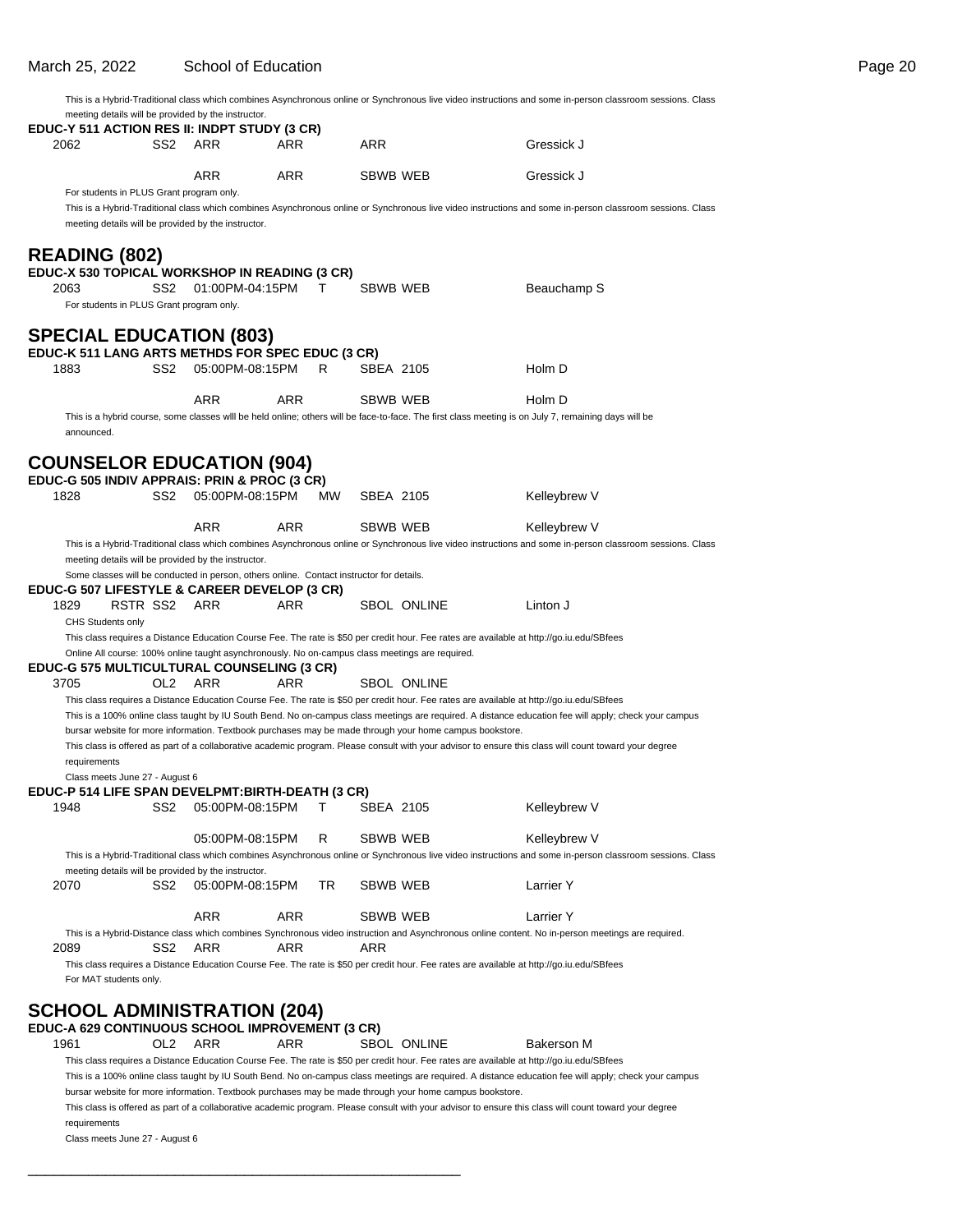### **Health, Phys Ed, & Recreation (HPER)**

#### Summer Session 2

#### **HPER-N 220 NUTRITION FOR HEALTH (3 CR)**

This class is part of the "Transfer Indiana" (transferIN) initiative. For additional information, link to http://www.transferin.net 2084 OL2 ARR ARR SBOL ONLINE Randles T This class requires a Distance Education Course Fee. The rate is \$50 per credit hour. Fee rates are available at http://go.iu.edu/SBfees This is a 100% online class taught by IU South Bend. No on-campus class meetings are required. A distance education fee will apply; check your campus bursar website for more information. Textbook purchases may be made through your home campus bookstore. Campus-wide General Education Extended Literacy: Health and Wellness. Campuswide Gen Ed Extended Literacies, effective Fall 2021 3345 OL2 ARR ARR SBOL ONLINE This class requires a Distance Education Course Fee. The rate is \$50 per credit hour. Fee rates are available at http://go.iu.edu/SBfees This is a 100% online class taught by IU South Bend. No on-campus class meetings are required. A distance education fee will apply; check your campus bursar website for more information. Textbook purchases may be made through your home campus bookstore. Campus-wide General Education Extended Literacy: Health and Wellness. This class is part of the "Transfer Indiana" (transferIN) initiative. For additional information, link to http://www.transferin.net Campuswide Gen Ed Contemporary Social Values: Health and Wellness Campuswide Gen Ed Extended Literacies, effective Fall 2021 \_\_\_\_\_\_\_\_\_\_\_\_\_\_\_\_\_\_\_\_\_\_\_\_\_\_\_\_\_\_\_\_\_\_\_\_\_\_\_\_\_\_\_\_\_\_\_\_\_\_

### **Col of Liberal Arts & Sciences** \_\_\_\_\_\_\_\_\_\_\_\_\_\_\_\_\_\_\_\_\_\_\_\_\_\_\_\_\_\_\_\_\_\_\_\_\_\_\_\_\_\_\_\_\_\_\_\_\_\_

### **Art History (AHST)**

Summer Session 1

#### **AHST-A 307 INTRO TO NON-WESTERN ART (3 CR)**

2006 SS1 ARR ARR SBOL ONLINE Nilsen M This class requires a Distance Education Course Fee. The rate is \$50 per credit hour. Fee rates are available at http://go.iu.edu/SBfees Campuswide Gen Ed Contemporary Social Values: Non-Western Cultures Campuswide Gen Ed Contemporary Social Values: Global Cultures, effective Fall 2021

\_\_\_\_\_\_\_\_\_\_\_\_\_\_\_\_\_\_\_\_\_\_\_\_\_\_\_\_\_\_\_\_\_\_\_\_\_\_\_\_\_\_\_\_\_\_\_\_\_\_

### **Anatomy (ANAT)**

Summer Session 2

|      | ANAT-A 210 ELEMENTARY HUMAN ANATOMY (3 CR) |                        |           |                 |            |
|------|--------------------------------------------|------------------------|-----------|-----------------|------------|
| 2104 | RSTR SS2 01:00PM-04:15PM                   |                        | <b>MW</b> | SBNS 125        | Alyousif R |
|      | ANAT-A 211 HUMAN ANATOMY LAB (2 CR)        |                        |           |                 |            |
| 2105 |                                            | SS2 01:00PM-04:00PM TR |           | <b>SBNS 124</b> | Alyousif R |
|      | Practicum (PCT)                            |                        |           |                 |            |
| 2106 | SS2 ARR                                    | ARR                    |           | ARR             |            |
|      |                                            |                        |           |                 |            |

## **School of Sciences**

### **Anatomy (ANAT)**

Summer Session 2

**ANAT-A 215 BASIC HUMAN ANATOMY (5 CR)**

|       |         | Student must register for both lecture and lab. |             |           |
|-------|---------|-------------------------------------------------|-------------|-----------|
| 13143 | OL2 ARR | ARR                                             | SBOL ONLINE | Houston N |

\_\_\_\_\_\_\_\_\_\_\_\_\_\_\_\_\_\_\_\_\_\_\_\_\_\_\_\_\_\_\_\_\_\_\_\_\_\_\_\_\_\_\_\_\_\_\_\_\_\_

Rifai L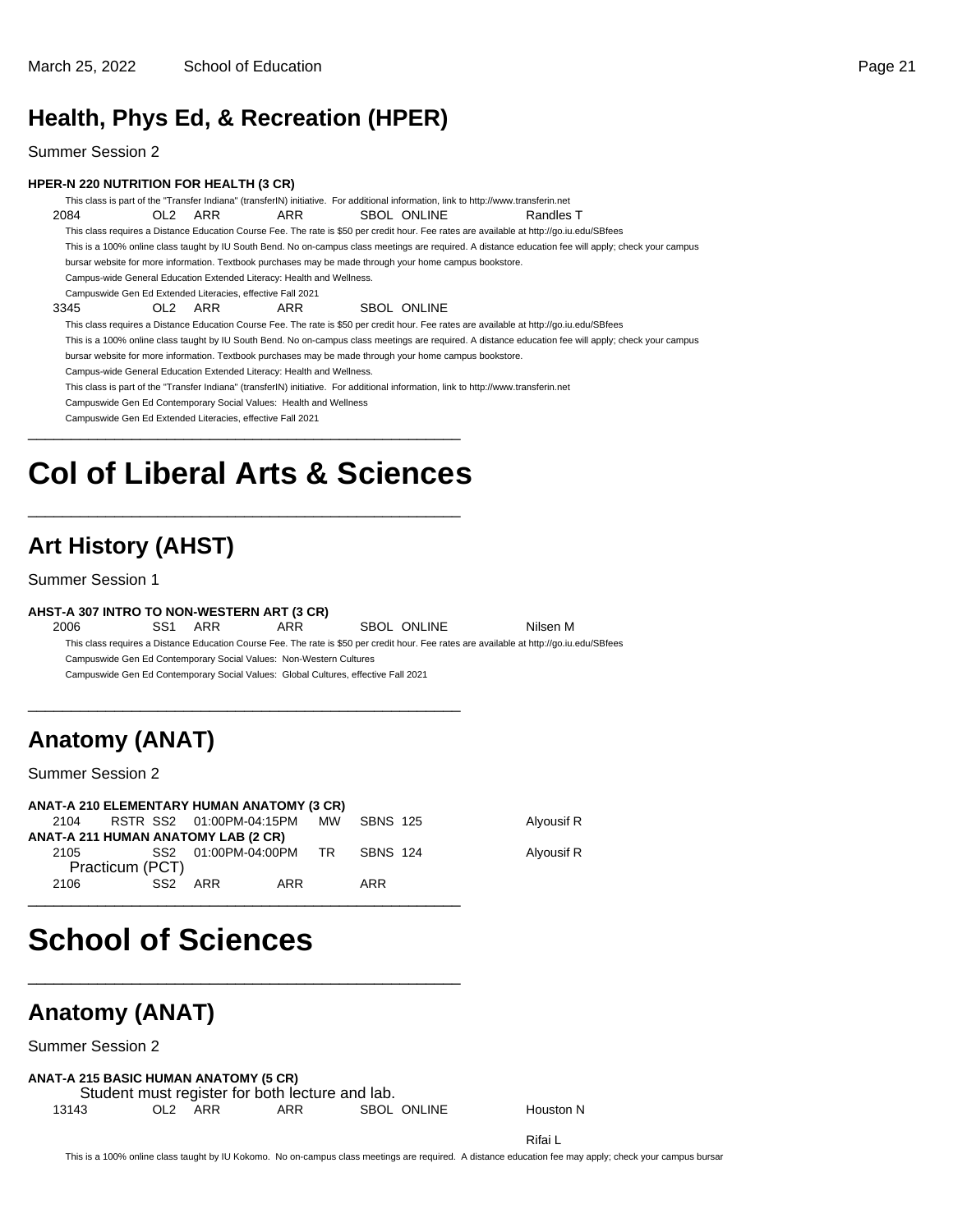|  |  | Ω<br>ıc |  |
|--|--|---------|--|
|--|--|---------|--|

|       | Laboratory (LAB) |     |            |                    | website for more information. If IU e-Texts are not used for this class, textbooks and other materials are available through your home campus bookstore.<br>This class requires a Distance Education Course Fee. The rate is \$50 per credit hour. Fee rates are available at http://go.iu.edu/SBfees                                                                                                                                                            |
|-------|------------------|-----|------------|--------------------|------------------------------------------------------------------------------------------------------------------------------------------------------------------------------------------------------------------------------------------------------------------------------------------------------------------------------------------------------------------------------------------------------------------------------------------------------------------|
| 13150 | OL <sub>2</sub>  | ARR | <b>ARR</b> | <b>SBOL ONLINE</b> | Houston N                                                                                                                                                                                                                                                                                                                                                                                                                                                        |
|       |                  |     |            |                    | Rifai L                                                                                                                                                                                                                                                                                                                                                                                                                                                          |
|       |                  |     |            |                    | This is a 100% online class taught by IU Kokomo. No on-campus class meetings are required. A distance education fee may apply; check your campus bursar<br>website for more information. If IU e-Texts are not used for this class, textbooks and other materials are available through your home campus bookstore.<br>This class requires a Distance Education Course Fee. The rate is \$50 per credit hour. Fee rates are available at http://qo.iu.edu/SBfees |
| 13153 | OL2              | ARR | ARR        | SBOL ONLINE        | Houston N                                                                                                                                                                                                                                                                                                                                                                                                                                                        |
|       |                  |     |            |                    | Rifai L                                                                                                                                                                                                                                                                                                                                                                                                                                                          |
|       |                  |     |            |                    | This is a 100% online class taught by IU Kokomo. No on-campus class meetings are required. A distance education fee may apply; check your campus bursar<br>website for more information. If IU e-Texts are not used for this class, textbooks and other materials are available through your home campus bookstore.                                                                                                                                              |
|       |                  |     |            |                    | This class requires a Distance Education Course Fee. The rate is \$50 per credit hour. Fee rates are available at http://qo.iu.edu/SBfees                                                                                                                                                                                                                                                                                                                        |

## **Sch of Humanities & Social Sci**

\_\_\_\_\_\_\_\_\_\_\_\_\_\_\_\_\_\_\_\_\_\_\_\_\_\_\_\_\_\_\_\_\_\_\_\_\_\_\_\_\_\_\_\_\_\_\_\_\_\_

### **Anthropology (ANTH)**

Summer Session 2

#### **ANTH-E 105 CULTURE & SOCIETY (3 CR)**

14426 OL2 ARR ARR SBOL ONLINE Ryan P This is a 100% online class taught by IU Kokomo. No on-campus class meetings are required. A distance education fee may apply; check your campus bursar website for more information. If IU e-Texts are not used for this class, textbooks and other materials are available through your home campus bookstore. This class requires a Distance Education Course Fee. The rate is \$50 per credit hour. Fee rates are available at http://go.iu.edu/SBfees \_\_\_\_\_\_\_\_\_\_\_\_\_\_\_\_\_\_\_\_\_\_\_\_\_\_\_\_\_\_\_\_\_\_\_\_\_\_\_\_\_\_\_\_\_\_\_\_\_\_

## **Col of Liberal Arts & Sciences**

\_\_\_\_\_\_\_\_\_\_\_\_\_\_\_\_\_\_\_\_\_\_\_\_\_\_\_\_\_\_\_\_\_\_\_\_\_\_\_\_\_\_\_\_\_\_\_\_\_\_

### **Anthropology (ANTH)**

Summer Session 1

|                                                                                    | ANTH-A 495 INDIVIDUAL READINGS IN ANTH (1-4 CR)                                                                                           |            |            |                                                                                                         |                                                                                                                                                       |  |  |  |  |
|------------------------------------------------------------------------------------|-------------------------------------------------------------------------------------------------------------------------------------------|------------|------------|---------------------------------------------------------------------------------------------------------|-------------------------------------------------------------------------------------------------------------------------------------------------------|--|--|--|--|
| 1747                                                                               | PERM SS1                                                                                                                                  | ARR        | ARR        | ARR                                                                                                     | Blouin D                                                                                                                                              |  |  |  |  |
|                                                                                    | ANTH-A 496 FIELD STUDY IN ANTHROPOLOGY (1-3 CR)                                                                                           |            |            |                                                                                                         |                                                                                                                                                       |  |  |  |  |
| 1748                                                                               | PERM SS1                                                                                                                                  | ARR        | <b>ARR</b> | ARR                                                                                                     | McGuire G                                                                                                                                             |  |  |  |  |
|                                                                                    | ANTH-E 105 CULTURE & SOCIETY (3 CR)                                                                                                       |            |            |                                                                                                         |                                                                                                                                                       |  |  |  |  |
| 1882                                                                               | OL <sub>1</sub>                                                                                                                           | <b>ARR</b> | ARR        | SBOL ONLINE                                                                                             | Randall T                                                                                                                                             |  |  |  |  |
|                                                                                    | Campuswide Gen Ed Contemporary Social Values: Non-Western Cultures                                                                        |            |            |                                                                                                         |                                                                                                                                                       |  |  |  |  |
|                                                                                    |                                                                                                                                           |            |            | Online All course: 100% online taught asynchronously. No on-campus class meetings are required.         |                                                                                                                                                       |  |  |  |  |
|                                                                                    | Class meets May 17 - June 26                                                                                                              |            |            |                                                                                                         |                                                                                                                                                       |  |  |  |  |
|                                                                                    | This class requires a Distance Education Course Fee. The rate is \$50 per credit hour. Fee rates are available at http://qo.iu.edu/SBfees |            |            |                                                                                                         |                                                                                                                                                       |  |  |  |  |
| Campuswide Gen Ed Contemporary Social Values: Global Cultures, effective Fall 2021 |                                                                                                                                           |            |            |                                                                                                         |                                                                                                                                                       |  |  |  |  |
| ANTH-E 310 INTRO TO CULTURES OF AFRICA (3 CR)                                      |                                                                                                                                           |            |            |                                                                                                         |                                                                                                                                                       |  |  |  |  |
|                                                                                    |                                                                                                                                           |            |            |                                                                                                         |                                                                                                                                                       |  |  |  |  |
| 1938                                                                               | OL1                                                                                                                                       | <b>ARR</b> | ARR        | <b>SBOL ONLINE</b>                                                                                      | Randall T                                                                                                                                             |  |  |  |  |
|                                                                                    |                                                                                                                                           |            |            |                                                                                                         | This is a 100% online class taught by IU South Bend. No on-campus class meetings are required. A distance education fee will apply; check your campus |  |  |  |  |
|                                                                                    |                                                                                                                                           |            |            | bursar website for more information. Textbook purchases may be made through your home campus bookstore. |                                                                                                                                                       |  |  |  |  |
|                                                                                    | Campuswide Gen Ed Contemporary Social Values: Non-Western Cultures                                                                        |            |            |                                                                                                         |                                                                                                                                                       |  |  |  |  |
|                                                                                    |                                                                                                                                           |            |            |                                                                                                         | This class requires a Distance Education Course Fee. The rate is \$50 per credit hour. Fee rates are available at http://qo.iu.edu/SBfees             |  |  |  |  |
|                                                                                    | Class meets May 17 - June 26                                                                                                              |            |            |                                                                                                         |                                                                                                                                                       |  |  |  |  |
|                                                                                    | Campuswide Gen Ed Contemporary Social Values: Global Cultures, effective Fall 2021                                                        |            |            |                                                                                                         |                                                                                                                                                       |  |  |  |  |
|                                                                                    | ANTH-E 321 PEOPLES OF MEXICO (3 CR)                                                                                                       |            |            |                                                                                                         |                                                                                                                                                       |  |  |  |  |
| 3723                                                                               | PERM SS1                                                                                                                                  | ARR        | ARR        | SBOC OC                                                                                                 | VanderVeen J                                                                                                                                          |  |  |  |  |
|                                                                                    | Study abroad course to Oaxaca Mexico                                                                                                      |            |            |                                                                                                         |                                                                                                                                                       |  |  |  |  |
|                                                                                    | Topic: Mexican Cultural Heritage                                                                                                          |            |            |                                                                                                         |                                                                                                                                                       |  |  |  |  |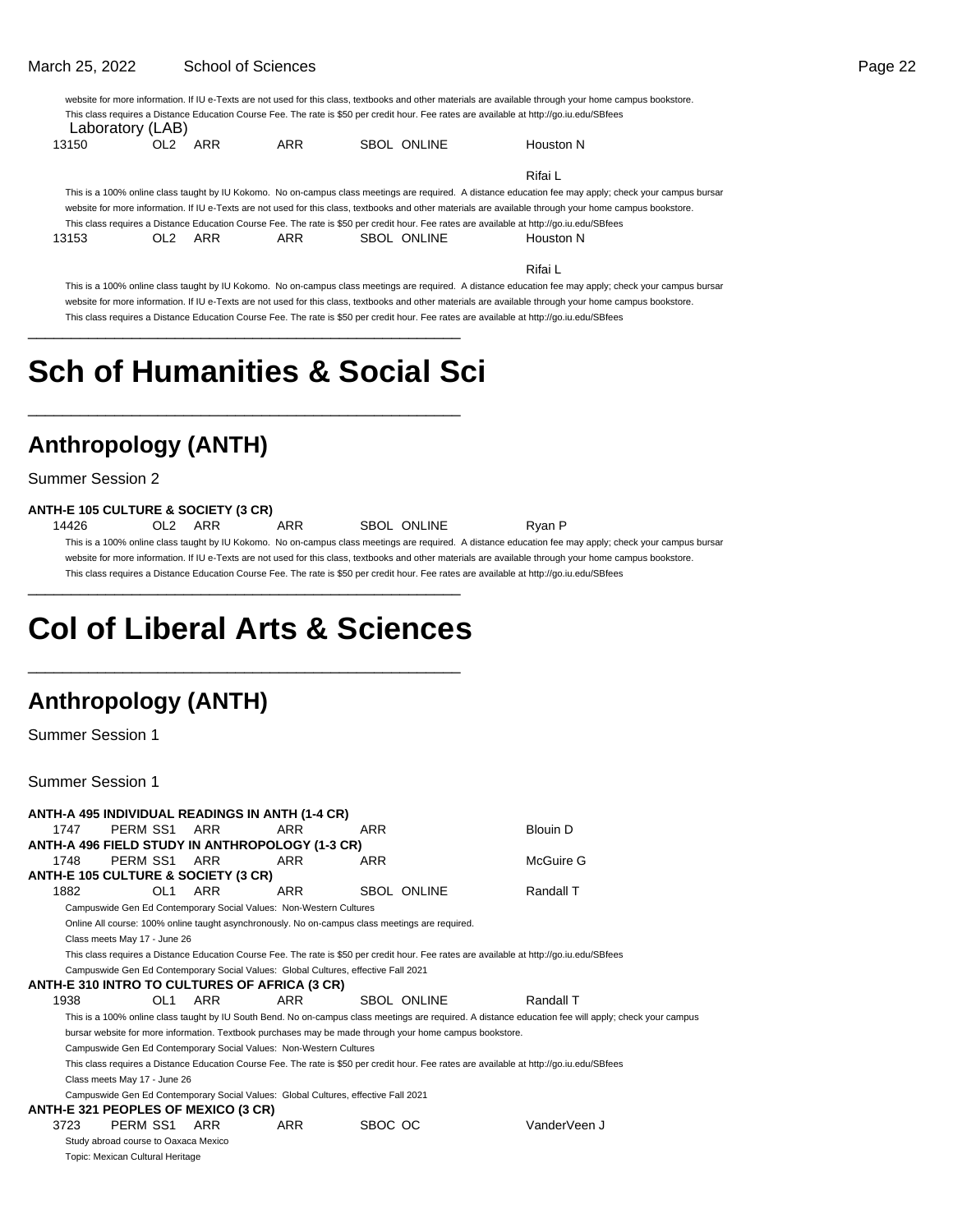### March 25, 2022 Col of Liberal Arts & Sciences **Page 23** Page 23

| <b>ANTH-E 380 URBAN ANTHROPOLOGY (3 CR)</b>            |                                                                                                 |            |                 |           |                  |                    |                                                                                                                                           |
|--------------------------------------------------------|-------------------------------------------------------------------------------------------------|------------|-----------------|-----------|------------------|--------------------|-------------------------------------------------------------------------------------------------------------------------------------------|
| 1742                                                   | SS <sub>1</sub>                                                                                 |            | 09:00AM-12:15PM | <b>MW</b> | <b>SBDW 1170</b> |                    | Sernau S                                                                                                                                  |
|                                                        | Pre-2005 General Education LAS: American Culture 2                                              |            |                 |           |                  |                    |                                                                                                                                           |
|                                                        | Campuswide Gen Ed Contemporary Social Values: Diversity in United States Society                |            |                 |           |                  |                    |                                                                                                                                           |
| <b>ANTH-N 190 THE NATURAL WORLD (3 CR)</b>             |                                                                                                 |            |                 |           |                  |                    |                                                                                                                                           |
|                                                        | <b>VT: BECOMING HUMAN</b>                                                                       |            |                 |           |                  |                    |                                                                                                                                           |
| 1975                                                   | SS <sub>1</sub>                                                                                 | <b>ARR</b> | <b>ARR</b>      |           |                  | <b>SBOL ONLINE</b> | Kaya D                                                                                                                                    |
|                                                        | Campuswide Gen Ed Common Core: The Natural World                                                |            |                 |           |                  |                    |                                                                                                                                           |
|                                                        | Online All course: 100% online taught asynchronously. No on-campus class meetings are required. |            |                 |           |                  |                    |                                                                                                                                           |
|                                                        |                                                                                                 |            |                 |           |                  |                    | This class requires a Distance Education Course Fee. The rate is \$50 per credit hour. Fee rates are available at http://go.iu.edu/SBfees |
|                                                        | <b>VT: BECOMING HUMAN</b>                                                                       |            |                 |           |                  |                    |                                                                                                                                           |
| 2069                                                   | SS <sub>1</sub>                                                                                 | <b>ARR</b> | <b>ARR</b>      |           |                  | <b>SBOL ONLINE</b> | Kaya D                                                                                                                                    |
|                                                        |                                                                                                 |            |                 |           |                  |                    | This class requires a Distance Education Course Fee. The rate is \$50 per credit hour. Fee rates are available at http://go.iu.edu/SBfees |
|                                                        | Online All course: 100% online taught asynchronously. No on-campus class meetings are required. |            |                 |           |                  |                    |                                                                                                                                           |
|                                                        | Campuswide Gen Ed Common Core: The Natural World                                                |            |                 |           |                  |                    |                                                                                                                                           |
| <b>Summer Session 2</b>                                |                                                                                                 |            |                 |           |                  |                    |                                                                                                                                           |
|                                                        |                                                                                                 |            |                 |           |                  |                    |                                                                                                                                           |
| ANTH-A 495 INDIVIDUAL READINGS IN ANTH (1-4 CR)        |                                                                                                 |            |                 |           |                  |                    |                                                                                                                                           |
| 1662                                                   | PERM SS2                                                                                        | <b>ARR</b> | <b>ARR</b>      |           | ARR              |                    | <b>Blouin D</b>                                                                                                                           |
| ANTH-A 496 FIELD STUDY IN ANTHROPOLOGY (1-8 CR)        |                                                                                                 |            |                 |           |                  |                    |                                                                                                                                           |
| 1663                                                   | PERM SS2                                                                                        | ARR        | <b>ARR</b>      |           | <b>ARR</b>       |                    | McGuire G                                                                                                                                 |
| <b>ANTH-E 105 CULTURE &amp; SOCIETY (3 CR)</b>         |                                                                                                 |            |                 |           |                  |                    |                                                                                                                                           |
| 2058                                                   | SS <sub>2</sub>                                                                                 | <b>ARR</b> | <b>ARR</b>      |           |                  | <b>SBOL ONLINE</b> | Riley J                                                                                                                                   |
|                                                        |                                                                                                 |            |                 |           |                  |                    | This class requires a Distance Education Course Fee. The rate is \$50 per credit hour. Fee rates are available at http://go.iu.edu/SBfees |
|                                                        | Campuswide Gen Ed Contemporary Social Values: Non-Western Cultures                              |            |                 |           |                  |                    |                                                                                                                                           |
|                                                        | Online All course: 100% online taught asynchronously. No on-campus class meetings are required. |            |                 |           |                  |                    |                                                                                                                                           |
|                                                        | Campuswide Gen Ed Contemporary Social Values: Global Cultures, effective Fall 2021              |            |                 |           |                  |                    |                                                                                                                                           |
| <b>ANTH-E 320 INDIGENOUS POPULATIONS N AMER (3 CR)</b> |                                                                                                 |            |                 |           |                  |                    |                                                                                                                                           |
| 2000                                                   | OL <sub>2</sub>                                                                                 | <b>ARR</b> | <b>ARR</b>      |           |                  | <b>SBOL ONLINE</b> | Wells J                                                                                                                                   |
|                                                        | Online All course: 100% online taught asynchronously. No on-campus class meetings are required. |            |                 |           |                  |                    |                                                                                                                                           |
|                                                        |                                                                                                 |            |                 |           |                  |                    | This class requires a Distance Education Course Fee. The rate is \$50 per credit hour. Fee rates are available at http://go.iu.edu/SBfees |
|                                                        | Class meets June 28 - August 7                                                                  |            |                 |           |                  |                    |                                                                                                                                           |
|                                                        |                                                                                                 |            |                 |           |                  |                    |                                                                                                                                           |

## **School of Sciences**

\_\_\_\_\_\_\_\_\_\_\_\_\_\_\_\_\_\_\_\_\_\_\_\_\_\_\_\_\_\_\_\_\_\_\_\_\_\_\_\_\_\_\_\_\_\_\_\_\_\_

## **Astronomy (AST)**

| Summer Session 1                                |                 |     |            |             |                                                                                                                                                                                                                                                                                                                     |
|-------------------------------------------------|-----------------|-----|------------|-------------|---------------------------------------------------------------------------------------------------------------------------------------------------------------------------------------------------------------------------------------------------------------------------------------------------------------------|
| AST-A 110 INTRODUCTION TO ASTRONOMY (3 CR)      |                 |     |            |             |                                                                                                                                                                                                                                                                                                                     |
| 13136                                           | OL <sub>1</sub> | ARR | ARR        | SBOL ONLINE | Motl P                                                                                                                                                                                                                                                                                                              |
|                                                 |                 |     |            |             | This is a 100% online class taught by IU Kokomo. No on-campus class meetings are required. A distance education fee may apply; check your campus bursar<br>website for more information. If IU e-Texts are not used for this class, textbooks and other materials are available through your home campus bookstore. |
|                                                 |                 |     |            |             | This class requires a Distance Education Course Fee. The rate is \$50 per credit hour. Fee rates are available at http://go.iu.edu/SBfees                                                                                                                                                                           |
| Summer Session 2                                |                 |     |            |             |                                                                                                                                                                                                                                                                                                                     |
| AST-A 100 THE SOLAR SYSTEM (4 CR)               |                 |     |            |             |                                                                                                                                                                                                                                                                                                                     |
| 13349                                           | OL <sub>2</sub> | ARR | <b>ARR</b> | SBOL ONLINE | Turner W                                                                                                                                                                                                                                                                                                            |
|                                                 |                 |     |            |             | This is a 100% online class taught by IU Kokomo. No on-campus class meetings are required. A distance education fee may apply; check your campus bursar                                                                                                                                                             |
|                                                 |                 |     |            |             | website for more information. If IU e-Texts are not used for this class, textbooks and other materials are available through your home campus bookstore.                                                                                                                                                            |
| Laboratory (LAB)                                |                 |     |            |             | This class requires a Distance Education Course Fee. The rate is \$50 per credit hour. Fee rates are available at http://go.iu.edu/SBfees                                                                                                                                                                           |
| 13353                                           | OL <sub>2</sub> | ARR | ARR        | SBOL ONLINE | Turner W                                                                                                                                                                                                                                                                                                            |
|                                                 |                 |     |            |             | This is a 100% online class taught by IU Kokomo. No on-campus class meetings are required. A distance education fee may apply; check your campus bursar                                                                                                                                                             |
|                                                 |                 |     |            |             | website for more information. If IU e-Texts are not used for this class, textbooks and other materials are available through your home campus bookstore.                                                                                                                                                            |
| Student must register for both lecture and lab. |                 |     |            |             |                                                                                                                                                                                                                                                                                                                     |
|                                                 |                 |     |            |             | This class requires a Distance Education Course Fee. The rate is \$50 per credit hour. Fee rates are available at http://go.iu.edu/SBfees                                                                                                                                                                           |
|                                                 |                 |     |            |             |                                                                                                                                                                                                                                                                                                                     |

## **College of Arts & Sciences**

\_\_\_\_\_\_\_\_\_\_\_\_\_\_\_\_\_\_\_\_\_\_\_\_\_\_\_\_\_\_\_\_\_\_\_\_\_\_\_\_\_\_\_\_\_\_\_\_\_\_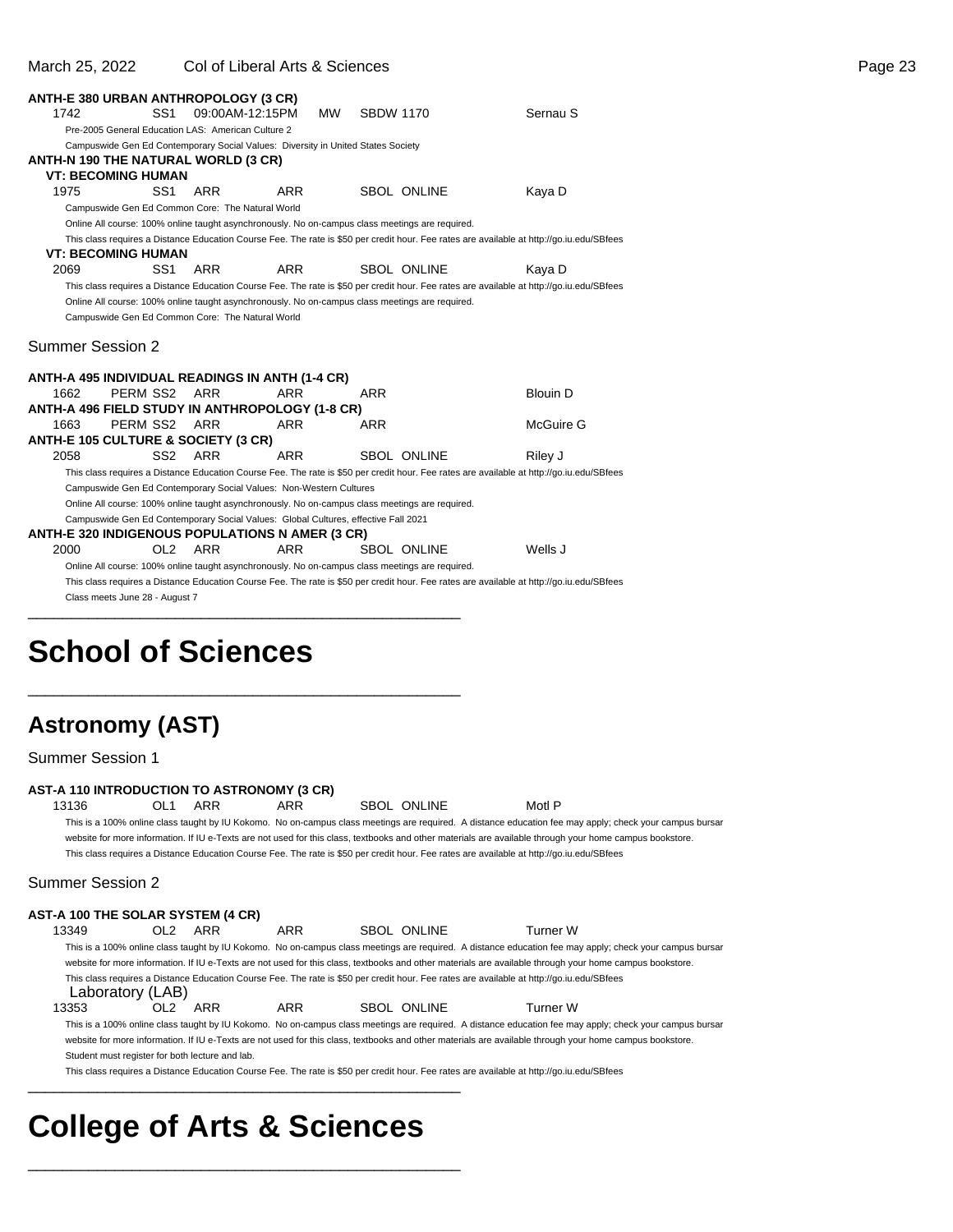## **Biology (BIOL)**

Summer Session 1

#### **BIOL-T 592 SOCIAL IMPLICATIONS OF BIOLOGY (3 CR)**

12748 O81 ARR ARR SBOL ONLINE Olivey H This is a 100% online class taught by IU Northwest. No on-campus class meetings are required. A distance education fee will apply; check your campus bursar website for more information. Textbook purchases may be made through your home campus bookstore. This course is for ACP dual credit teachers.

This class requires a Distance Education Course Fee. The rate is \$50 per credit hour. Fee rates are available at http://go.iu.edu/SBfees

#### Summer Session 2

#### **BIOL-T 577 MOLECULAR GENETICS & GENOMICS (3 CR)**

14283 OL2 ARR ARR SBOL ONLINE Michaels S This class is offered as part of a collaborative academic program. Please consult with your advisor to ensure this class will count toward your degree requirements

Above class Online Session 2; meets 06/27/2022 to 08/06/2022

This is a 100% online class taught by IU Bloomington. No on-campus class meetings are required. A distance education fee will apply; check your campus bursar website for more information. If IU e-Texts are not used for this class, textbooks and other materials are available at your home campus bookstore Above class meets 100% Online through Asynchronous instruction. For more information visit https://covid.iu.edu/learning-modes/index.html

This class requires a Distance Education Course Fee. The rate is \$50 per credit hour. Fee rates are available at http://go.iu.edu/SBfees 14416 OL2 ARR ARR SBOL ONLINE Michaels S

This class is offered as part of a collaborative academic program. Please consult with your advisor to ensure this class will count toward your degree requirements

This is a 100% online class taught by IU Bloomington. No on-campus class meetings are required. A distance education fee will apply; check your campus bursar website for more information. If IU e-Texts are not used for this class, textbooks and other materials are available at your home campus bookstore Above class meets 100% Online through Asynchronous instruction. For more information visit https://covid.iu.edu/learning-modes/index.html This class requires a Distance Education Course Fee. The rate is \$50 per credit hour. Fee rates are available at http://go.iu.edu/SBfees \_\_\_\_\_\_\_\_\_\_\_\_\_\_\_\_\_\_\_\_\_\_\_\_\_\_\_\_\_\_\_\_\_\_\_\_\_\_\_\_\_\_\_\_\_\_\_\_\_\_

## **Col of Liberal Arts & Sciences**

\_\_\_\_\_\_\_\_\_\_\_\_\_\_\_\_\_\_\_\_\_\_\_\_\_\_\_\_\_\_\_\_\_\_\_\_\_\_\_\_\_\_\_\_\_\_\_\_\_\_

### **Biology (BIOL)**

Summer Session 1

| <b>BIOL-B 300 VASCULAR PLANTS (3 CR)</b> |                                                 |                 |                                                                                              |            |    |                 |                                                                                                                                        |               |  |
|------------------------------------------|-------------------------------------------------|-----------------|----------------------------------------------------------------------------------------------|------------|----|-----------------|----------------------------------------------------------------------------------------------------------------------------------------|---------------|--|
| 3657                                     |                                                 | SS1.            | 09:00AM-12:00PM                                                                              |            |    | TWR SBNS 154    |                                                                                                                                        | Schnabel A    |  |
|                                          | Prerequisites: BIOL-L 101 and BIOL-L 102        |                 |                                                                                              |            |    |                 |                                                                                                                                        |               |  |
|                                          |                                                 |                 | This class requires a Laboratory Fee. Current rates are available at http://go.iu.edu/SBfees |            |    |                 |                                                                                                                                        |               |  |
|                                          | BIOL-L 100 HUMANS & THE BIOLOGICAL WORLD (5 CR) |                 |                                                                                              |            |    |                 |                                                                                                                                        |               |  |
|                                          |                                                 |                 |                                                                                              |            |    |                 | This class is part of the "Transfer Indiana" (transferIN) initiative. For additional information, link to http://www.transferin.net    |               |  |
| 1776                                     |                                                 | SS1             | 11:00AM-12:40PM                                                                              |            |    | MTWR SBNS 125   |                                                                                                                                        | Mecklenburg K |  |
|                                          | For non-science majors                          |                 |                                                                                              |            |    |                 |                                                                                                                                        |               |  |
|                                          |                                                 |                 | Credit allowed for only one: BIOL-L 100 or PHSL-P 130.                                       |            |    |                 |                                                                                                                                        |               |  |
|                                          | Laboratory (LAB)                                |                 | This class requires a Laboratory Fee. Current rates are available at http://go.iu.edu/SBfees |            |    |                 |                                                                                                                                        |               |  |
| 1777                                     |                                                 | SS <sub>1</sub> | 01:00PM-04:00PM                                                                              |            | TR | <b>SBNS 154</b> |                                                                                                                                        | Mecklenburg K |  |
|                                          |                                                 |                 | <b>BIOL-L 342 TROPICAL MARINE BIOL FIELD CRS (3 CR)</b>                                      |            |    |                 |                                                                                                                                        |               |  |
| 2013                                     | PERM SS1                                        |                 | 01:00PM-04:30PM                                                                              |            | TR | <b>SBNS 149</b> |                                                                                                                                        | Grens A       |  |
|                                          |                                                 |                 |                                                                                              |            |    |                 |                                                                                                                                        |               |  |
|                                          |                                                 |                 | 01:00PM-04:30PM                                                                              |            | TR | <b>SBNS 149</b> |                                                                                                                                        | Grens A       |  |
|                                          |                                                 |                 | <b>ARR</b>                                                                                   | <b>ARR</b> |    | SBOC OC         |                                                                                                                                        | Grens A       |  |
|                                          |                                                 |                 |                                                                                              |            |    |                 | Class meets on campus May 16 - 27; overseas at field site in Belize, May 28 - June 9; and on campus until end of first summer session. |               |  |
|                                          |                                                 |                 | Prerequisite: BIOL-L 304 (may be currently enrolled)                                         |            |    |                 |                                                                                                                                        |               |  |
|                                          |                                                 |                 | This class requires a Laboratory Fee. Current rates are available at http://go.iu.edu/SBfees |            |    |                 |                                                                                                                                        |               |  |
|                                          |                                                 |                 | <b>RIOL-LA97 INTERNSHIP IN RIOLOGY (1-3 CR)</b>                                              |            |    |                 |                                                                                                                                        |               |  |

| 2097 | PFRM 1                         | ARR | ARR | ARR | Grens A |
|------|--------------------------------|-----|-----|-----|---------|
|      | Consent of instructor required |     |     |     |         |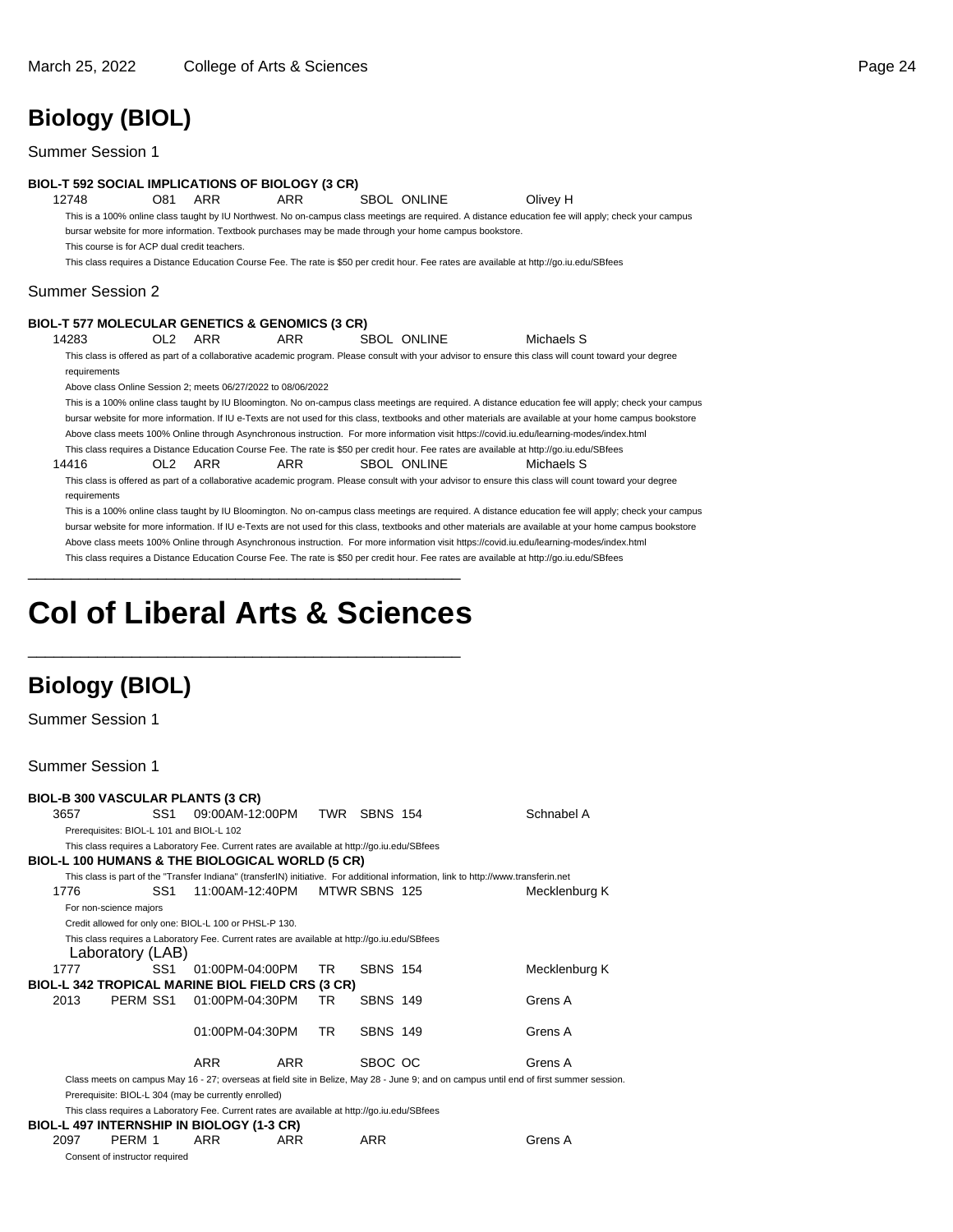|      | <b>INDIVIDUAL STUDY (013)</b>            |     |            |                |               |
|------|------------------------------------------|-----|------------|----------------|---------------|
|      | BIOL-L 490 INDIVIDUAL STUDY (1-3 CR)     |     |            |                |               |
|      | <b>VT: COMPARATIVE PHYSIOLOGY</b>        |     |            |                |               |
| 1667 | PERM SS1 ARR                             |     | <b>ARR</b> | <b>ARR</b>     | Clark T       |
|      | <b>VT: IND STUDY: DEVELOPMENTAL BIOL</b> |     |            |                |               |
| 1669 | PERM SS1 ARR                             |     | <b>ARR</b> | <b>ARR</b>     | Grens A       |
|      | <b>VT: IND STUDY: ECOLOGY</b>            |     |            |                |               |
|      | 1671 PERM SS1 ARR                        |     | <b>ARR</b> | <b>ARR</b>     | Marr D        |
|      | <b>VT: INDIV STUDY: ECOPHYSIOLOGY</b>    |     |            |                |               |
|      | 1664 PERM SS1 ARR                        |     | <b>ARR</b> | <b>ARR</b>     | McLister J    |
|      | <b>VT: INDIV STUDY: GENETICS</b>         |     |            |                |               |
| 1673 | PERM SS1                                 | ARR | <b>ARR</b> | <b>ARR</b>     | Mecklenburg K |
|      | <b>VT: IND STUDY: PLANT EVOLUTION</b>    |     |            |                |               |
| 1674 | PERM SS1 ARR                             |     | <b>ARR</b> | <b>ARR</b>     | Schnabel A    |
|      | <b>VT: INDIV STUDY: MICROBIOLOGY</b>     |     |            |                |               |
| 1738 | PERM SS1                                 | ARR | <b>ARR</b> | <b>ARR</b>     | Qian Y        |
|      | <b>VT: INDIV STUDY: BIOINFORMATICS</b>   |     |            |                |               |
| 1749 | PERM SS1 ARR                             |     | <b>ARR</b> | <b>ARR</b>     | Nair M        |
|      | VT: INDIV STUDY: CELL PHYSIOLOGY         |     |            |                |               |
| 1798 | PERM SS1 ARR                             |     | <b>ARR</b> | <b>ARR</b>     | Wilkes D      |
|      | <b>Summer Session 2</b>                  |     |            |                |               |
|      | <b>INDIVIDUAL STUDY (014)</b>            |     |            |                |               |
|      | BIOL-L 490 INDIVIDUAL STUDY (1-3 CR)     |     |            |                |               |
|      | <b>VT: COMPARATIVE PHYSIOLOGY</b>        |     |            |                |               |
| 1668 | PERM SS2 ARR                             |     | <b>ARR</b> | <b>ARR</b>     | Clark T       |
|      | <b>VT: IND STUDY-DEVELOPMENTAL BIOL</b>  |     |            |                |               |
| 1670 | PERM SS2 ARR                             |     | ARR        | <b>ARR</b>     | Grens A       |
|      | <b>VT: IND STUDY: ECOLOGY</b>            |     |            |                |               |
|      | 1672 PERM SS2 ARR                        |     | ARR.       | $\triangle PR$ | Marr D        |

1672 PERM SS2 ARR ARR ARR Marr D **VT: INDIV STUDY: ECOPHYSIOLOGY** 1675 PERM SS2 ARR ARR ARR McLister J **VT: INDIV STUDY: GENETICS** 1855 PERM SS2 ARR ARR ARR ARR Mecklenburg K **VT: IND STUDY: PLANT EVOLUTION** 1856 PERM SS2 ARR ARR ARR Schnabel A **VT: INDIV STUDY: MICROBIOLOGY** 1857 PERM SS2 ARR ARR ARR Qian Y **VT: INDIV STUDY: BIOINFORMATICS** 1858 PERM SS2 ARR ARR ARR ARR Nair M **VT: INDIV STUDY: CELL PHYSIOLOGY** 1859 PERM SS2 ARR ARR ARR ARR Wilkes D

# **School of Natural Sciences**

\_\_\_\_\_\_\_\_\_\_\_\_\_\_\_\_\_\_\_\_\_\_\_\_\_\_\_\_\_\_\_\_\_\_\_\_\_\_\_\_\_\_\_\_\_\_\_\_\_\_

\_\_\_\_\_\_\_\_\_\_\_\_\_\_\_\_\_\_\_\_\_\_\_\_\_\_\_\_\_\_\_\_\_\_\_\_\_\_\_\_\_\_\_\_\_\_\_\_\_\_

## **Biology (BIOL)**

Summer Session 2

**BIOL-L 102 INTRO TO BIOLOGICAL SCIENCES 2 (5 CR)** 13575 OL2 ARR ARR SBOL ONLINE Hunt R Southeast student: This course is required for Biology majors. BIOL-L 101 is not a prerequisite. This is a 100% online class taught by IU Southeast. No on-campus class meetings are required. A distance education fee will apply; check your campus bursar website for more information. If IU e-Texts are not used for this class, textbooks and other materials are available at your home campus bookstore. This class requires a Distance Education Course Fee. The rate is \$50 per credit hour. Fee rates are available at http://go.iu.edu/SBfees \_\_\_\_\_\_\_\_\_\_\_\_\_\_\_\_\_\_\_\_\_\_\_\_\_\_\_\_\_\_\_\_\_\_\_\_\_\_\_\_\_\_\_\_\_\_\_\_\_\_

# **Sch of Natural Science & Math**

\_\_\_\_\_\_\_\_\_\_\_\_\_\_\_\_\_\_\_\_\_\_\_\_\_\_\_\_\_\_\_\_\_\_\_\_\_\_\_\_\_\_\_\_\_\_\_\_\_\_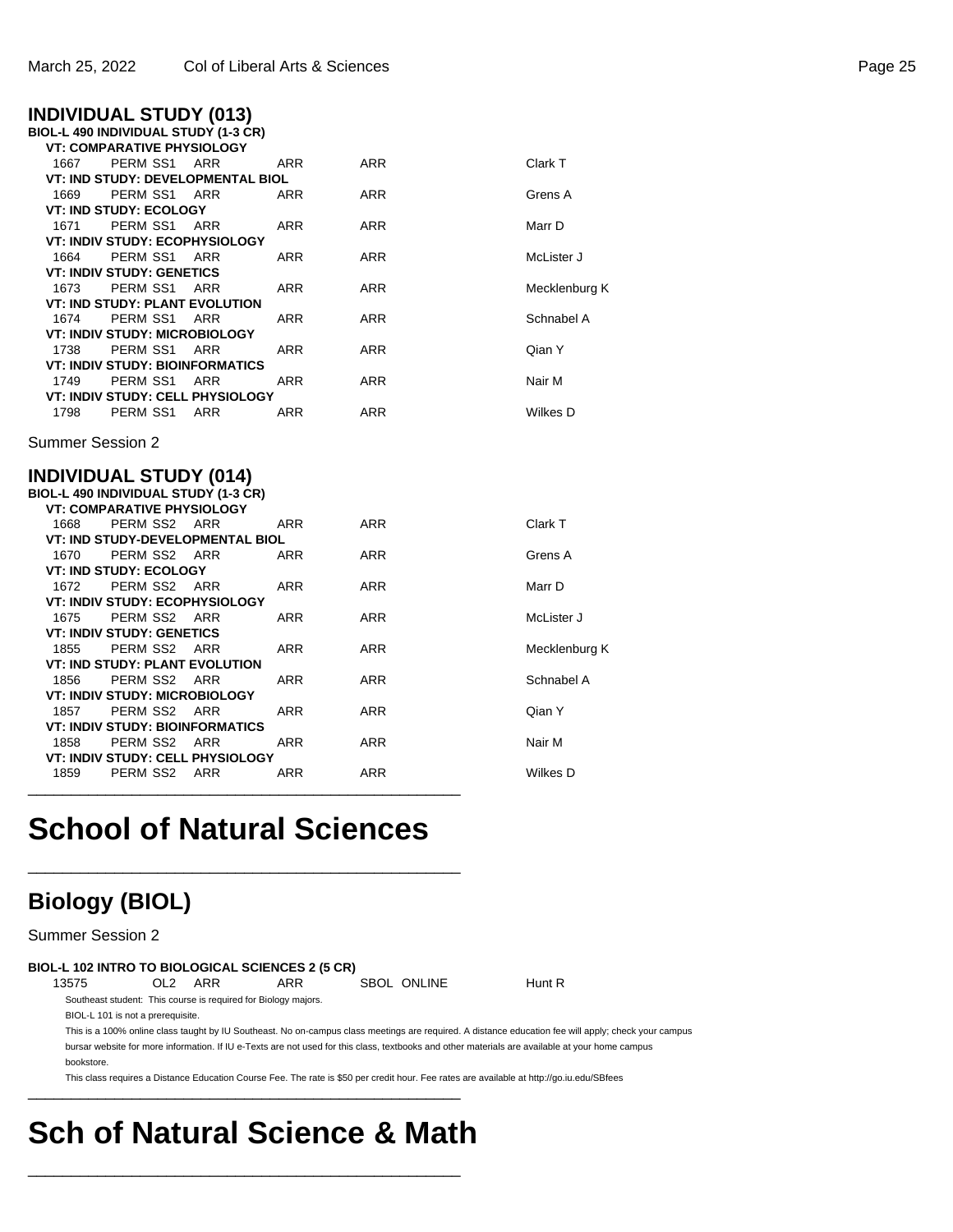## **Biology (BIOL)**

Summer Session 1

Summer Session 1

#### **BIOL-T 571 INTRODUCTORY BIOCHEMISTRY (3 CR)**

12463 O81 ARR ARR SBOL ONLINE Kathuria H

This is a 100% online class taught by IU East. No on-campus class meetings are required. A distance education fee will apply; check your campus bursar website for more information. If IU e-Texts are not used for this class, textbooks and other materials are available at your home campus bookstore. Meets June 6 - July 30

This class is offered as part of a collaborative academic program. Please consult with your advisor to ensure this class will count toward your degree requirements.

This class requires a Distance Education Course Fee. The rate is \$50 per credit hour. Fee rates are available at http://go.iu.edu/SBfees \_\_\_\_\_\_\_\_\_\_\_\_\_\_\_\_\_\_\_\_\_\_\_\_\_\_\_\_\_\_\_\_\_\_\_\_\_\_\_\_\_\_\_\_\_\_\_\_\_\_

## **School of Science**

## **Biology (BIOL)**

Summer Session 1

#### **BIOL-T 585 MODEL ORGANISMS IN RESEARCH (3 CR)**

12564 O81 ARR ARR SBOL ONLINE Gentry P

\_\_\_\_\_\_\_\_\_\_\_\_\_\_\_\_\_\_\_\_\_\_\_\_\_\_\_\_\_\_\_\_\_\_\_\_\_\_\_\_\_\_\_\_\_\_\_\_\_\_

This is a 100% online class taught by IUPUI. No on-campus class meetings are required. A distance education fee will apply; check your campus bursar website for more information. Textbook purchases may be made through your home campus bookstore.

This class is offered as part of a joint academic program. Please consult with your advisor to ensure this class will count toward your degree requirements.

This class requires a Distance Education Course Fee. The rate is \$50 per credit hour. Fee rates are available at http://go.iu.edu/SBfees

## **College of Arts & Sciences**

\_\_\_\_\_\_\_\_\_\_\_\_\_\_\_\_\_\_\_\_\_\_\_\_\_\_\_\_\_\_\_\_\_\_\_\_\_\_\_\_\_\_\_\_\_\_\_\_\_\_

\_\_\_\_\_\_\_\_\_\_\_\_\_\_\_\_\_\_\_\_\_\_\_\_\_\_\_\_\_\_\_\_\_\_\_\_\_\_\_\_\_\_\_\_\_\_\_\_\_\_

## **Chemistry (CHEM)**

| Summer Session 1 |  |
|------------------|--|
|                  |  |

### **CHEM-C 120 CHEMISTRY LABORATORY (2 CR)**

13109 OL1 ARR ARR SBOL ONLINE Klonowski C

Wozniewski L

This is a 100% online class taught by IU Northwest. No on-campus class meetings are required. A distance education fee will apply; check your campus bursar website for more information. Textbook purchases may be made through your home campus bookstore.

This class requires a Distance Education Course Fee. The rate is \$50 per credit hour. Fee rates are available at http://go.iu.edu/SBfees

**CHEM-T 520 ORGANIC SYNTHESIS (3 CR)**

14271 O81 ARR ARR SBOL ONLINE Brown L

This is a 100% online class taught by IU Bloomington. No on-campus class meetings are required. A distance education fee will apply; check your campus bursar website for more information. If IU e-Texts are not used for this class, textbooks and other materials are available at your home campus bookstore This class is offered as part of a collaborative academic program. Please consult with your advisor to ensure this class will count toward your degree requirements

Above class meets 100% Online through Asynchronous instruction. For more information visit https://covid.iu.edu/learning-modes/index.html This class requires a Distance Education Course Fee. The rate is \$50 per credit hour. Fee rates are available at http://go.iu.edu/SBfees

## **Col of Liberal Arts & Sciences**

\_\_\_\_\_\_\_\_\_\_\_\_\_\_\_\_\_\_\_\_\_\_\_\_\_\_\_\_\_\_\_\_\_\_\_\_\_\_\_\_\_\_\_\_\_\_\_\_\_\_

\_\_\_\_\_\_\_\_\_\_\_\_\_\_\_\_\_\_\_\_\_\_\_\_\_\_\_\_\_\_\_\_\_\_\_\_\_\_\_\_\_\_\_\_\_\_\_\_\_\_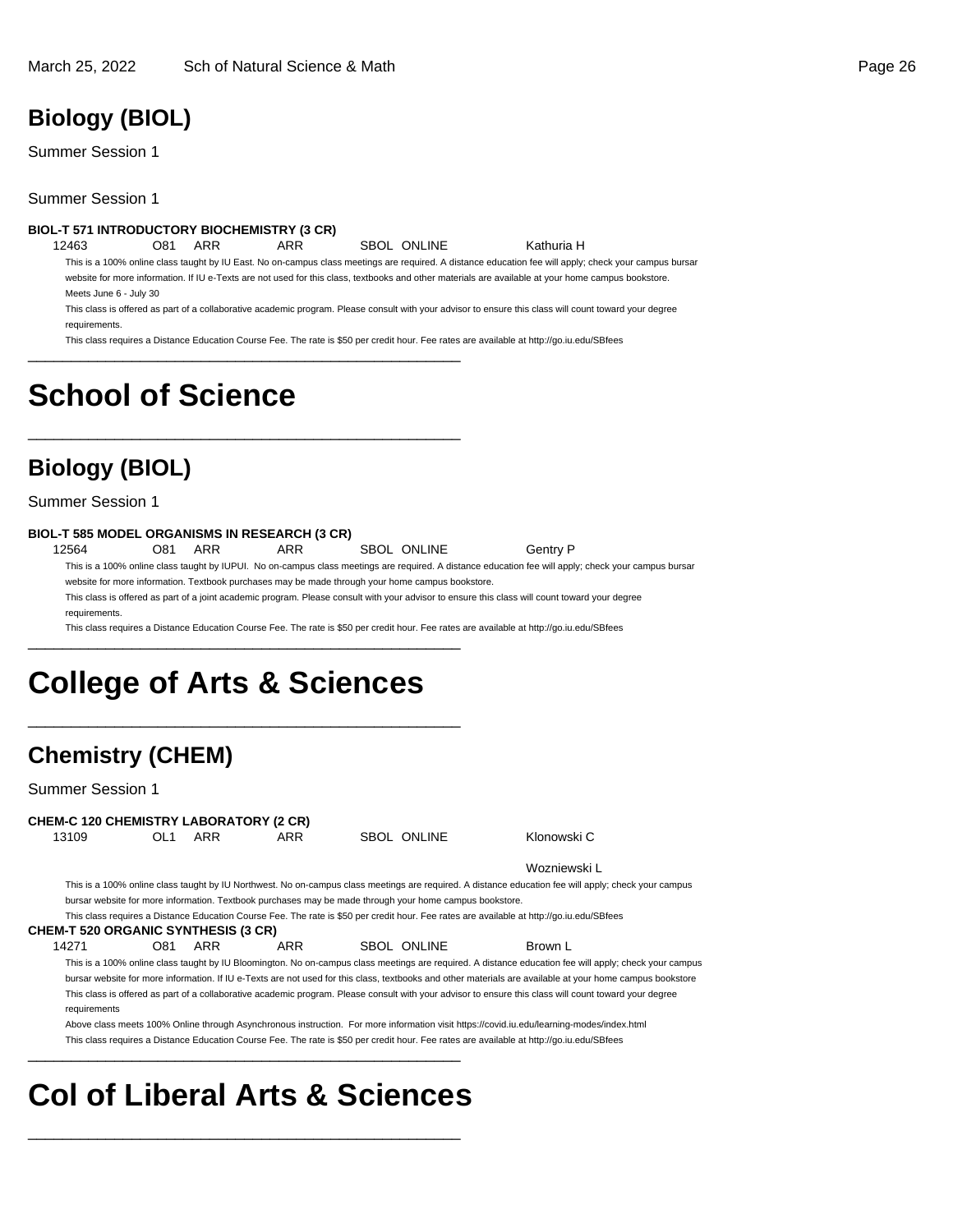## **Chemistry (CHEM)**

| <b>CHEM-T 570 NUCLEAR CHEMISTRY (3 CR)</b>                                    |          |                                                                                                 |           |                 |                                                                                                                                           |                                                                                                                                                           |
|-------------------------------------------------------------------------------|----------|-------------------------------------------------------------------------------------------------|-----------|-----------------|-------------------------------------------------------------------------------------------------------------------------------------------|-----------------------------------------------------------------------------------------------------------------------------------------------------------|
| 13012                                                                         | O81      | ARR<br>ARR                                                                                      |           |                 | <b>SBOL ONLINE</b>                                                                                                                        | Marmorino M                                                                                                                                               |
|                                                                               |          |                                                                                                 |           |                 | This class requires a Distance Education Course Fee. The rate is \$50 per credit hour. Fee rates are available at http://go.iu.edu/SBfees |                                                                                                                                                           |
| requirements                                                                  |          |                                                                                                 |           |                 |                                                                                                                                           | This class is offered as part of a collaborative academic program. Please consult with your advisor to ensure this class will count toward your degree    |
|                                                                               |          |                                                                                                 |           |                 |                                                                                                                                           | This is a 100% online class taught by IU South Bend. No on-campus class meetings are required. A distance education fee will apply; check your campus     |
|                                                                               |          |                                                                                                 |           |                 | bursar website for more information. Textbook purchases may be made through your home campus bookstore.                                   |                                                                                                                                                           |
|                                                                               |          |                                                                                                 |           |                 |                                                                                                                                           |                                                                                                                                                           |
| <b>CLUSTER (103)</b>                                                          |          |                                                                                                 |           |                 |                                                                                                                                           |                                                                                                                                                           |
| CHEM-C 101 ELEMENTARY CHEMISTRY 1 (3 CR)                                      |          |                                                                                                 |           |                 |                                                                                                                                           |                                                                                                                                                           |
| 1682                                                                          | NS1      | 09:30AM-12:00PM                                                                                 | TR        | <b>SBNS 113</b> |                                                                                                                                           | Buck L                                                                                                                                                    |
|                                                                               |          | <b>ARR</b><br><b>ARR</b>                                                                        |           | <b>SBWB WEB</b> |                                                                                                                                           | <b>Buck L</b>                                                                                                                                             |
|                                                                               |          |                                                                                                 |           |                 |                                                                                                                                           | P: a grade of C- or better in MATH-M 107, or an ALEKS assessment score of 51 or better, or a math placement exam score of level 4 or better. Can be       |
|                                                                               |          | currently enrolled. Transfer credit accepted. C: CHEM-C 121 or BIOL-L 101 or BIOL-L 102         |           |                 |                                                                                                                                           |                                                                                                                                                           |
| Class meets June 6 - July 30                                                  |          |                                                                                                 |           |                 |                                                                                                                                           |                                                                                                                                                           |
|                                                                               |          |                                                                                                 |           |                 |                                                                                                                                           | This is a Hybrid-Traditional class which combines Asynchronous online or Synchronous live video instructions and some in-person classroom sessions. Class |
|                                                                               |          | meeting details will be provided by the instructor.                                             |           |                 |                                                                                                                                           |                                                                                                                                                           |
| <b>CHEM-C 121 ELEMENTARY CHEMISTRY LAB 1 (2 CR)</b>                           |          |                                                                                                 |           |                 |                                                                                                                                           |                                                                                                                                                           |
| 1683                                                                          | NS1      | 01:00PM-01:50PM                                                                                 | MW.       | <b>SBNS 036</b> |                                                                                                                                           |                                                                                                                                                           |
|                                                                               |          | 02:00PM-03:50PM                                                                                 | MW        | <b>SBNS 040</b> |                                                                                                                                           |                                                                                                                                                           |
|                                                                               |          | Prereq: Students must either be concurrently enrolled in or have already taken CHEM-C 101.      |           |                 |                                                                                                                                           |                                                                                                                                                           |
|                                                                               |          | CHEM-C 121 is the laboratory component of CHEM-C 101.                                           |           |                 |                                                                                                                                           |                                                                                                                                                           |
| Class meets June 6 - July 30                                                  |          |                                                                                                 |           |                 |                                                                                                                                           |                                                                                                                                                           |
| 1684                                                                          | NS1      | 01:00PM-01:50PM                                                                                 | TR        | <b>SBNS 036</b> |                                                                                                                                           | <b>Hartford C</b>                                                                                                                                         |
|                                                                               |          |                                                                                                 |           |                 |                                                                                                                                           |                                                                                                                                                           |
|                                                                               |          | 02:00PM-03:50PM                                                                                 | <b>TR</b> | <b>SBNS 040</b> |                                                                                                                                           | <b>Hartford C</b>                                                                                                                                         |
|                                                                               |          | Prereq: Students must either be concurrently enrolled in or have already taken CHEM-C 101.      |           |                 |                                                                                                                                           |                                                                                                                                                           |
| Class meets June 6 - July 30                                                  |          | CHEM-C 121 is the laboratory component of CHEM-C 101.                                           |           |                 |                                                                                                                                           |                                                                                                                                                           |
|                                                                               |          |                                                                                                 |           |                 |                                                                                                                                           |                                                                                                                                                           |
|                                                                               |          |                                                                                                 |           |                 |                                                                                                                                           |                                                                                                                                                           |
|                                                                               |          |                                                                                                 |           |                 |                                                                                                                                           |                                                                                                                                                           |
| <b>CLUSTER (20)</b><br><b>CHEM-C 102 ELEMENTARY CHEMISTRY 2 (3 CR)</b>        |          |                                                                                                 |           |                 |                                                                                                                                           |                                                                                                                                                           |
|                                                                               |          |                                                                                                 |           |                 | This class is part of the "Transfer Indiana" (transferIN) initiative. For additional information, link to http://www.transferin.net       |                                                                                                                                                           |
| 14125                                                                         | RSTR SS1 | ARR<br>ARR                                                                                      |           | ARR             |                                                                                                                                           |                                                                                                                                                           |
|                                                                               |          |                                                                                                 |           |                 |                                                                                                                                           | Science prereqs: both CHEM-C 101 and CHEM-C 121; or a score of 51 or higher on the Chem ALEKS assessment, and Math prereq: MATH-M 107 or a Math ALEKS     |
|                                                                               |          | assessment score of 51 or higher or a Math placement exam score of Level 4 or higher.           |           |                 |                                                                                                                                           |                                                                                                                                                           |
|                                                                               |          |                                                                                                 |           |                 | This class contains an integrated discussion component. Registration for a separate discussion section is not needed.                     |                                                                                                                                                           |
|                                                                               |          | Online All course: 100% online taught asynchronously. No on-campus class meetings are required. |           |                 |                                                                                                                                           |                                                                                                                                                           |
|                                                                               |          |                                                                                                 |           |                 | This class requires a Distance Education Course Fee. The rate is \$50 per credit hour. Fee rates are available at http://go.iu.edu/SBfees |                                                                                                                                                           |
|                                                                               |          | Above Section may open during Registration if needed                                            |           |                 |                                                                                                                                           |                                                                                                                                                           |
|                                                                               |          |                                                                                                 |           |                 |                                                                                                                                           |                                                                                                                                                           |
| <b>CLUSTER (303)</b><br>CHEM-C 106 PRINCIPLES OF CHEMISTRY II (3 CR)          |          |                                                                                                 |           |                 |                                                                                                                                           |                                                                                                                                                           |
| 1887                                                                          | NS1      | 09:00AM-10:55AM                                                                                 |           | MTWR SBNS 071   |                                                                                                                                           | Feighery W                                                                                                                                                |
|                                                                               |          | CHEM-C 106 must be taken concurrently with CHEM-C 126.                                          |           |                 |                                                                                                                                           |                                                                                                                                                           |
| P: CHEM-C 105 and CHEM-C 125                                                  |          |                                                                                                 |           |                 |                                                                                                                                           |                                                                                                                                                           |
|                                                                               |          |                                                                                                 |           |                 | This class contains an integrated discussion component. Registration for a separate discussion section is not needed.                     |                                                                                                                                                           |
| Class meets May 16 - June 30                                                  |          |                                                                                                 |           |                 |                                                                                                                                           |                                                                                                                                                           |
| Please confirm class meeting dates                                            |          |                                                                                                 |           |                 |                                                                                                                                           |                                                                                                                                                           |
| <b>CHEM-C 126 EXPERIMENTAL CHEMISTRY II (2 CR)</b>                            |          |                                                                                                 |           |                 |                                                                                                                                           |                                                                                                                                                           |
| 1888                                                                          | NS1      | 11:00AM-11:55AM                                                                                 | <b>MW</b> | SBNS 071        |                                                                                                                                           | <b>Britt M</b>                                                                                                                                            |
| Prereq: Chem-C 125                                                            |          |                                                                                                 |           |                 | CHEM-C 126 is the laboratory component of CHEM-C 106 and must be taken concurrently with CHEM-C 106                                       |                                                                                                                                                           |
|                                                                               |          | This class requires a Laboratory Fee. Current rates are available at http://go.iu.edu/SBfees    |           |                 |                                                                                                                                           |                                                                                                                                                           |
| Class meets May 16 - June 30                                                  |          |                                                                                                 |           |                 |                                                                                                                                           |                                                                                                                                                           |
| Laboratory (LAB)                                                              |          |                                                                                                 |           |                 |                                                                                                                                           |                                                                                                                                                           |
| 1889                                                                          | NS1      | 01:00PM-04:50PM                                                                                 | МW        | <b>SBNS 062</b> |                                                                                                                                           | <b>Britt M</b>                                                                                                                                            |
| Class meets May 16 - June 30                                                  |          |                                                                                                 |           |                 |                                                                                                                                           |                                                                                                                                                           |
| 1956                                                                          | NS1      | 01:00PM-04:50PM                                                                                 | TR        | <b>SBNS 062</b> |                                                                                                                                           | <b>Boettcher P</b>                                                                                                                                        |
| Class meets May 16 - June 30<br><b>CHEM-C 208 PROBLEMS AND REPORTS (1 CR)</b> |          |                                                                                                 |           |                 |                                                                                                                                           |                                                                                                                                                           |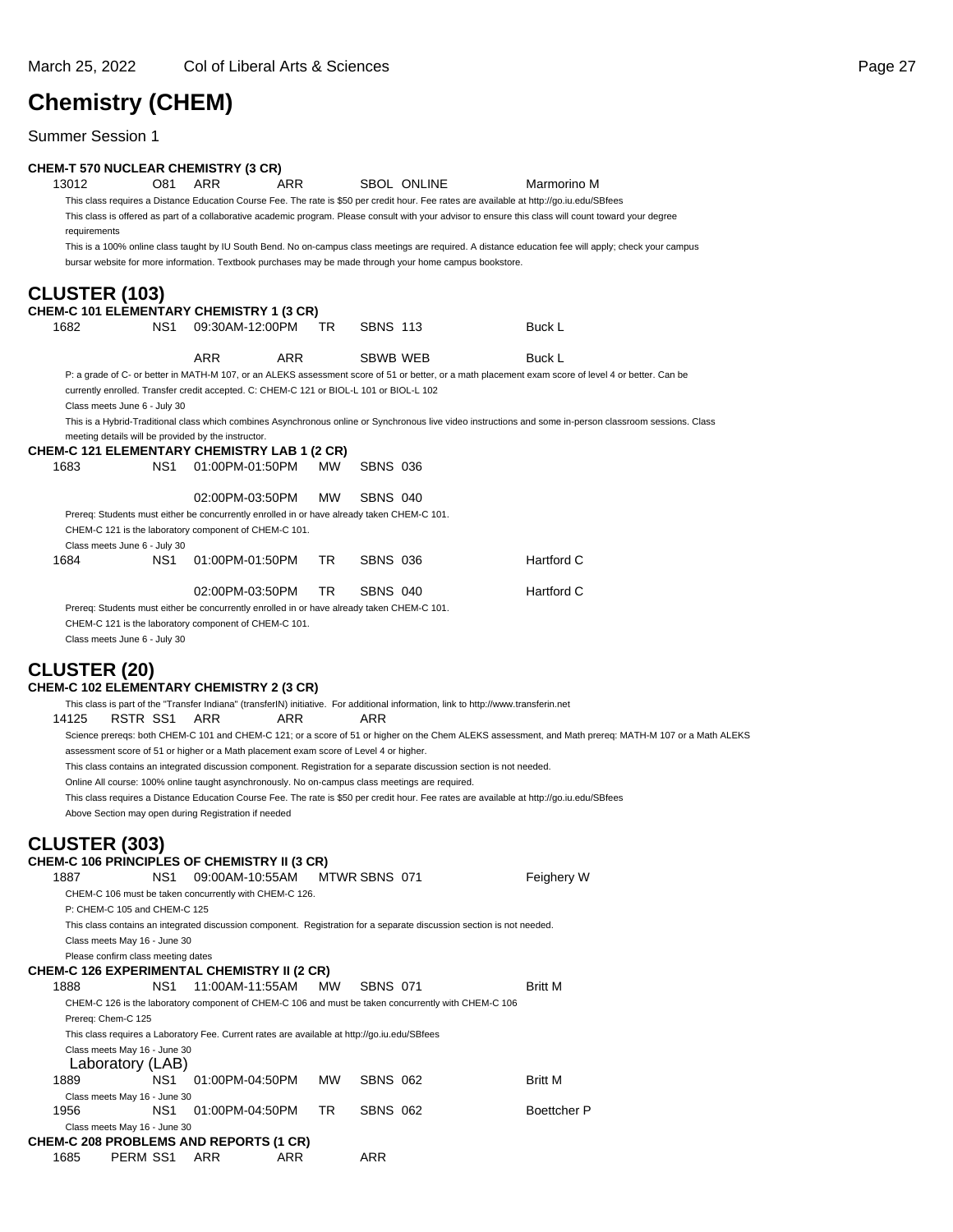**CHEM-C 409 CHEMICAL RESEARCH (1-3 CR)**

|      | <b>CHEM-C 409 CHEMICAL RESEARCH (1-3 CR)</b> |     |                                                       |                                                                                              |             |
|------|----------------------------------------------|-----|-------------------------------------------------------|----------------------------------------------------------------------------------------------|-------------|
| 1687 | PERM SS1 ARR                                 |     | ARR                                                   | ARR                                                                                          | Marmorino M |
|      |                                              |     |                                                       | This class requires a Laboratory Fee. Current rates are available at http://go.iu.edu/SBfees |             |
| 1690 | PERM SS1                                     | ARR | ARR                                                   | ARR                                                                                          | Clear K     |
|      |                                              |     |                                                       | This class requires a Laboratory Fee. Current rates are available at http://go.iu.edu/SBfees |             |
| 1800 | PERM SS1                                     | ARR | ARR                                                   | ARR                                                                                          | Muna G      |
|      |                                              |     |                                                       | This class requires a Laboratory Fee. Current rates are available at http://go.iu.edu/SBfees |             |
| 1919 | PERM SS1                                     | ARR | ARR                                                   | ARR                                                                                          | Rizk S      |
|      |                                              |     |                                                       | This class requires a Laboratory Fee. Current rates are available at http://go.iu.edu/SBfees |             |
|      |                                              |     | <b>CHEM-Y 398 PROF PRACTICE IN CHEMISTRY (1-6 CR)</b> |                                                                                              |             |
| 1692 | PERM SS1                                     | ARR | ARR                                                   | ARR                                                                                          |             |

Summer Session 2

### **CLUSTER (024)**

|      | <b>CHEM-C 208 PROBLEMS AND REPORTS (1 CR)</b> |                                                       |                                                                                              |               |
|------|-----------------------------------------------|-------------------------------------------------------|----------------------------------------------------------------------------------------------|---------------|
| 1686 | PERM SS2 ARR                                  | ARR                                                   | <b>ARR</b>                                                                                   |               |
|      | <b>CHEM-C 409 CHEMICAL RESEARCH (1-3 CR)</b>  |                                                       |                                                                                              |               |
| 1688 | PERM SS2 ARR                                  | ARR                                                   | ARR                                                                                          | Feighery W    |
|      |                                               |                                                       | This class requires a Laboratory Fee. Current rates are available at http://go.iu.edu/SBfees |               |
| 1689 | PERM SS2 ARR                                  | ARR                                                   | ARR                                                                                          | Marmorino M   |
|      |                                               |                                                       | This class requires a Laboratory Fee. Current rates are available at http://go.iu.edu/SBfees |               |
| 1691 | PERM SS2 ARR                                  | ARR                                                   | ARR                                                                                          | Clear K       |
|      |                                               |                                                       | This class requires a Laboratory Fee. Current rates are available at http://go.iu.edu/SBfees |               |
| 1801 | PERM SS2 ARR                                  | ARR                                                   | ARR                                                                                          | Muna G        |
|      |                                               |                                                       | This class requires a Laboratory Fee. Current rates are available at http://go.iu.edu/SBfees |               |
| 1920 | PERM SS2 ARR                                  | ARR                                                   | ARR                                                                                          | <b>Rizk S</b> |
|      |                                               |                                                       | This class requires a Laboratory Fee. Current rates are available at http://go.iu.edu/SBfees |               |
|      |                                               | <b>CHEM-Y 398 PROF PRACTICE IN CHEMISTRY (1-6 CR)</b> |                                                                                              |               |
| 1693 | PERM SS2 ARR                                  | ARR                                                   | ARR                                                                                          |               |

| Feighery W  |
|-------------|
| Marmorino M |
| Clear K     |
| Muna G      |
| Rizk S      |
|             |

## **School of Natural Sciences**

\_\_\_\_\_\_\_\_\_\_\_\_\_\_\_\_\_\_\_\_\_\_\_\_\_\_\_\_\_\_\_\_\_\_\_\_\_\_\_\_\_\_\_\_\_\_\_\_\_\_

### **Chemistry (CHEM)**

Summer Session 1

Summer Session 1

#### **CHEM-C 101 ELEMENTARY CHEMISTRY 1 (3 CR)**

13525 OL1 ARR ARR SBOL ONLINE Shah N

Student may enroll in the following CHEM-C 121 lab. Prerequisite: One year of high school algebra or equivalent.

This is a 100% online class taught by IU Southeast. No on-campus class meetings are required. A distance education fee will apply; check your campus bursar website for more information. If IU e-Texts are not used for this class, textbooks and other materials are available at your home campus

bookstore.

This course uses an IU eText. After you register for this class, you will see an eText fee appear on your Bursar account. The eText will be available for you in Canvas at the beginning of classes, and replaces a traditional printed textbook.

This class requires a Distance Education Course Fee. The rate is \$50 per credit hour. Fee rates are available at http://go.iu.edu/SBfees

## **Sch of Natural Science & Math**

\_\_\_\_\_\_\_\_\_\_\_\_\_\_\_\_\_\_\_\_\_\_\_\_\_\_\_\_\_\_\_\_\_\_\_\_\_\_\_\_\_\_\_\_\_\_\_\_\_\_

\_\_\_\_\_\_\_\_\_\_\_\_\_\_\_\_\_\_\_\_\_\_\_\_\_\_\_\_\_\_\_\_\_\_\_\_\_\_\_\_\_\_\_\_\_\_\_\_\_\_

### **Chemistry (CHEM)**

#### Summer Session 1

**CHEM-T 550 INTRODUCTORY BIOCHEMISTRY (3 CR)** 12468 O81 ARR ARR SBOL ONLINE Kathuria H This is a 100% online class taught by IU East. No on-campus class meetings are required. A distance education fee will apply; check your campus bursar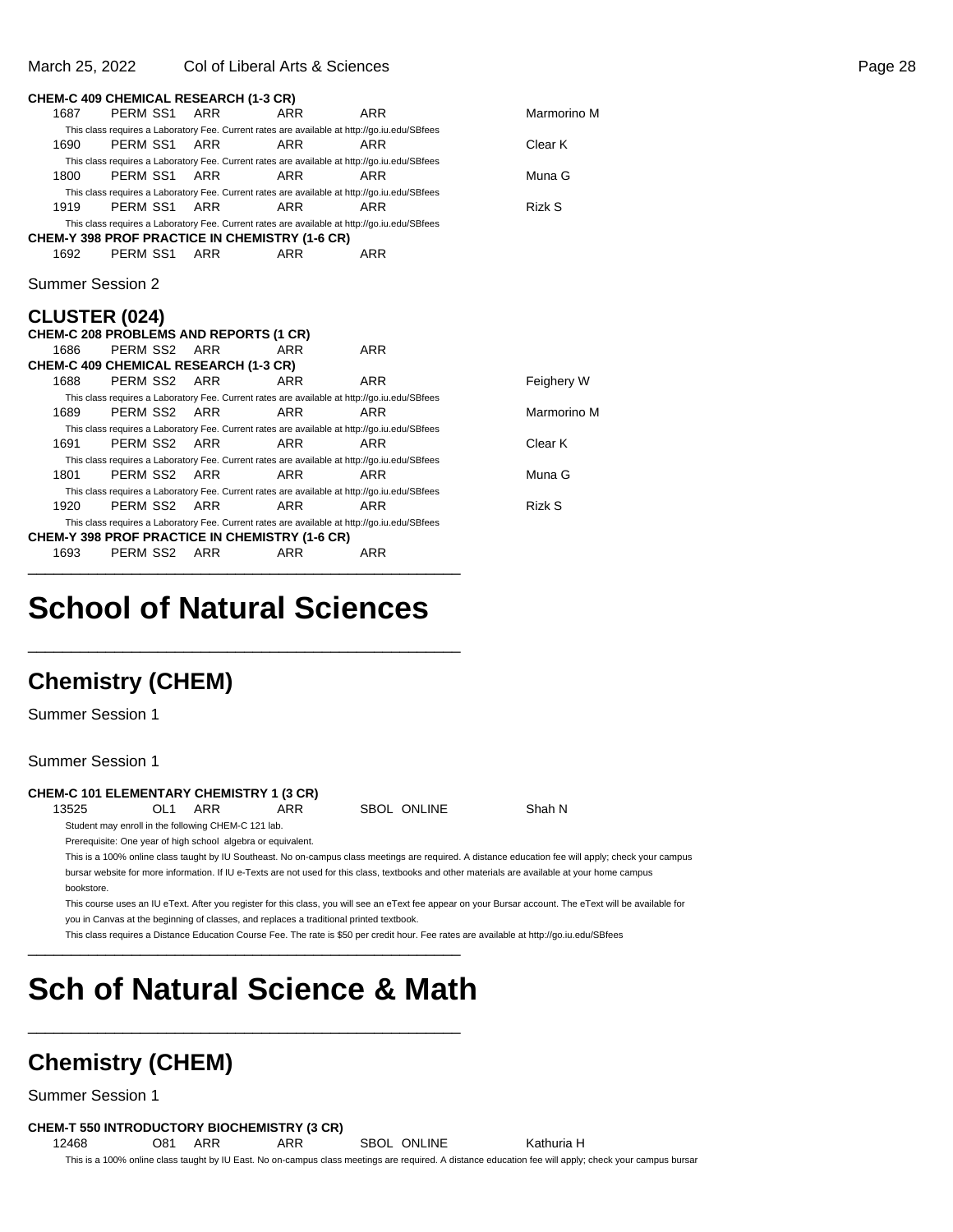website for more information. If IU e-Texts are not used for this class, textbooks and other materials are available at your home campus bookstore. Meets June 6 - July 30

This class is offered as part of a collaborative academic program. Please consult with your advisor to ensure this class will count toward your degree requirements.

This class requires a Distance Education Course Fee. The rate is \$50 per credit hour. Fee rates are available at http://go.iu.edu/SBfees

### **CHEM-T 590 CHEMISTRY CAPSTONE (3 CR)**

12475 O81 ARR ARR SBOL ONLINE Law Y

This is a 100% online class taught by IU East. No on-campus class meetings are required. A distance education fee will apply; check your campus bursar website for more information. If IU e-Texts are not used for this class, textbooks and other materials are available at your home campus bookstore. Prerequisite: 9 graduate credit hours in chemistry; 12 graduate credit hours preferred. Meets June 6 - July 30

This class is offered as part of a collaborative academic program. Please consult with your advisor to ensure this class will count toward your degree requirements.

This class requires a Distance Education Course Fee. The rate is \$50 per credit hour. Fee rates are available at http://go.iu.edu/SBfees

## **School of Arts & Letters**

### **College Of Arts And Sciences (COAS)**

\_\_\_\_\_\_\_\_\_\_\_\_\_\_\_\_\_\_\_\_\_\_\_\_\_\_\_\_\_\_\_\_\_\_\_\_\_\_\_\_\_\_\_\_\_\_\_\_\_\_

\_\_\_\_\_\_\_\_\_\_\_\_\_\_\_\_\_\_\_\_\_\_\_\_\_\_\_\_\_\_\_\_\_\_\_\_\_\_\_\_\_\_\_\_\_\_\_\_\_\_

Summer Session 1

#### **COAS-S 400 WORKSHOP IN SPECIAL TOPICS (3 CR) VT: BAS INDIVIDUALIZED CAPSTONE**

13280 OL1 ARR ARR SBOL ONLINE Earley S

This is a 100% online class taught by IU Southeast. No on-campus class meetings are required. A distance education fee will apply; check your campus bursar website for more information. If IU e-Texts are not used for this class, textbooks and other materials are available at your home campus bookstore.

This class is offered as part of a collaborative academic program. Please consult with your advisor to ensure this class will count toward your degree requirements

This section is reserved for students in the Bachelor of Applied Science program. It is the capstone course for that program.

This class requires a Distance Education Course Fee. The rate is \$50 per credit hour. Fee rates are available at http://go.iu.edu/SBfees \_\_\_\_\_\_\_\_\_\_\_\_\_\_\_\_\_\_\_\_\_\_\_\_\_\_\_\_\_\_\_\_\_\_\_\_\_\_\_\_\_\_\_\_\_\_\_\_\_\_

## **Col of Liberal Arts & Sciences**

\_\_\_\_\_\_\_\_\_\_\_\_\_\_\_\_\_\_\_\_\_\_\_\_\_\_\_\_\_\_\_\_\_\_\_\_\_\_\_\_\_\_\_\_\_\_\_\_\_\_

### **College Of Arts And Sciences (COAS)**

Summer Session 1

#### **COAS-Q 110 INTRO TO INFORMATION LITERACY (1 CR)**

1794 SS1 ARR ARR SBOL ONLINE

Online All course: 100% online taught asynchronously. No on-campus class meetings are required.

Cursework must be completed within the semester. Students should logon to Canvas on the first day of the semester and select Q110 for course information. Campuswide Gen Ed Fundamental Literacies: Information Literacy

This class requires a Distance Education Course Fee. The rate is \$50 per credit hour. Fee rates are available at http://go.iu.edu/SBfees

| COAS-Q 110 INTRO TO INFORMATION LITERACY (1 CR)      |     |     |                                                                                                 |                                                                                                                                                                 |  |
|------------------------------------------------------|-----|-----|-------------------------------------------------------------------------------------------------|-----------------------------------------------------------------------------------------------------------------------------------------------------------------|--|
| 1860                                                 | SS2 | ARR | ARR                                                                                             | SBOL ONLINE                                                                                                                                                     |  |
|                                                      |     |     | Online All course: 100% online taught asynchronously. No on-campus class meetings are required. |                                                                                                                                                                 |  |
|                                                      |     |     |                                                                                                 | Coursework must be completed within the semester. Students should logon to Canvas on the first day of the semester and select Q110 for course information       |  |
|                                                      |     |     | Campuswide Gen Ed Fundamental Literacies: Information Literacy                                  |                                                                                                                                                                 |  |
| 1925                                                 | SS2 | ARR | ARR                                                                                             | This class requires a Distance Education Course Fee. The rate is \$50 per credit hour. Fee rates are available at http://go.iu.edu/SBfees<br><b>SBOL ONLINE</b> |  |
|                                                      |     |     | Online All course: 100% online taught asynchronously. No on-campus class meetings are required. |                                                                                                                                                                 |  |
|                                                      |     |     |                                                                                                 | Coursework must be completed within the semester. Students should logon to Canvas on the first day of the semester and select Q110 for course information       |  |
|                                                      |     |     | Campuswide Gen Ed Fundamental Literacies: Information Literacy                                  |                                                                                                                                                                 |  |
|                                                      |     |     |                                                                                                 | This class requires a Distance Education Course Fee. The rate is \$50 per credit hour. Fee rates are available at http://go.iu.edu/SBfees                       |  |
| Above Section may open during Registration if needed |     |     |                                                                                                 |                                                                                                                                                                 |  |
|                                                      |     |     |                                                                                                 |                                                                                                                                                                 |  |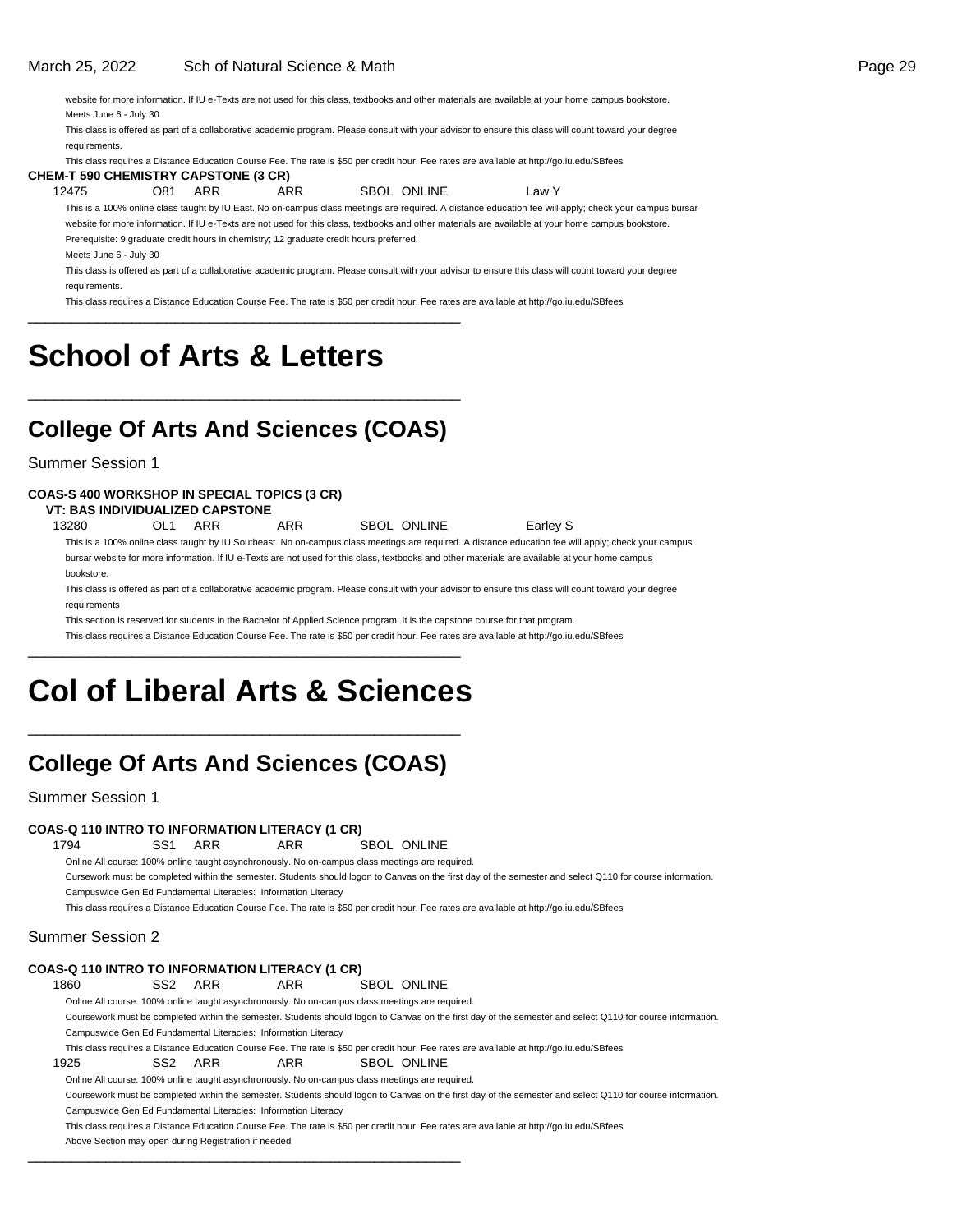## **College of Arts & Sciences**

\_\_\_\_\_\_\_\_\_\_\_\_\_\_\_\_\_\_\_\_\_\_\_\_\_\_\_\_\_\_\_\_\_\_\_\_\_\_\_\_\_\_\_\_\_\_\_\_\_\_

### **Computer Science (CSCI)**

Summer Session 2

#### **CSCI-C 442 DATABASE SYSTEMS (3 CR)**

12716 OL2 ARR ARR SBOL ONLINE Wang J

This is a 100% online class taught by IU Northwest. No on-campus class meetings are required. A distance education fee will apply; check your campus bursar website for more information. Textbook purchases may be made through your home campus bookstore. PREREQUISITE: CSCI A106 AND C106

FOR CIS MAJORS THIS COURSE MUST BE TAKEN WITH CSCI C330 IN THE SAME SEMESTER

This class requires a Distance Education Course Fee. The rate is \$50 per credit hour. Fee rates are available at http://go.iu.edu/SBfees

## **Col of Liberal Arts & Sciences**

\_\_\_\_\_\_\_\_\_\_\_\_\_\_\_\_\_\_\_\_\_\_\_\_\_\_\_\_\_\_\_\_\_\_\_\_\_\_\_\_\_\_\_\_\_\_\_\_\_\_

\_\_\_\_\_\_\_\_\_\_\_\_\_\_\_\_\_\_\_\_\_\_\_\_\_\_\_\_\_\_\_\_\_\_\_\_\_\_\_\_\_\_\_\_\_\_\_\_\_\_

### **Computer Science (CSCI)**

Summer Session 1

Summer Session 1

|                       | <b>CSCI-A 106 INTRODUCTION TO COMPUTING (3 CR)</b>                     |            |                 |            |           |                 |                                                                                                                                           |              |
|-----------------------|------------------------------------------------------------------------|------------|-----------------|------------|-----------|-----------------|-------------------------------------------------------------------------------------------------------------------------------------------|--------------|
| 1944                  | OL <sub>1</sub>                                                        | ARR        |                 | ARR        |           |                 | <b>SBOL ONLINE</b>                                                                                                                        | Surma D      |
|                       | Campuswide Gen Ed Fundamental Literacies: Computer Literacy            |            |                 |            |           |                 |                                                                                                                                           |              |
|                       |                                                                        |            |                 |            |           |                 | Online All course: 100% online taught asynchronously. No on-campus class meetings are required.                                           |              |
|                       | Testout for CSCI-A 106 is now available. Contact tpciusb@iusb.edu      |            |                 |            |           |                 |                                                                                                                                           |              |
|                       | Class meets May 16 - June 25                                           |            |                 |            |           |                 |                                                                                                                                           |              |
|                       |                                                                        |            |                 |            |           |                 | This class requires a Distance Education Course Fee. The rate is \$50 per credit hour. Fee rates are available at http://go.iu.edu/SBfees |              |
|                       | Campuswide Gen Ed Extended Literacies, effective Fall 2021             |            |                 |            |           |                 |                                                                                                                                           |              |
|                       | <b>CSCI-A 340 AN INTRO TO WEB PROGRAMMING (3 CR)</b>                   |            |                 |            |           |                 |                                                                                                                                           |              |
| 1966                  | SS <sub>1</sub>                                                        | <b>ARR</b> |                 | <b>ARR</b> |           |                 | <b>SBOL ONLINE</b>                                                                                                                        | Hakimzadeh H |
|                       | Prereq: CSCI-A 201 or CSCI-C 101                                       |            |                 |            |           |                 |                                                                                                                                           |              |
|                       |                                                                        |            |                 |            |           |                 | This class requires a Distance Education Course Fee. The rate is \$50 per credit hour. Fee rates are available at http://go.iu.edu/SBfees |              |
|                       | <b>CSCI-C 490 SEMINAR IN COMPUTER SCIENCE (3 CR)</b>                   |            |                 |            |           |                 |                                                                                                                                           |              |
|                       | <b>VT: APPLIED CLOUD COMPUTING</b>                                     |            |                 |            |           |                 |                                                                                                                                           |              |
| 1908                  | SS1                                                                    |            | 08:30AM-10:00AM |            | <b>MW</b> | <b>SBNS 135</b> |                                                                                                                                           | Yu L         |
|                       |                                                                        |            | 10:10AM-11:40AM |            | <b>MW</b> | <b>SBNS 164</b> |                                                                                                                                           | Yu L         |
|                       |                                                                        |            |                 |            |           |                 |                                                                                                                                           |              |
|                       |                                                                        |            | 08:30AM-10:00AM |            | т         | <b>SBNS 135</b> |                                                                                                                                           | Yu L         |
|                       |                                                                        |            |                 |            |           |                 |                                                                                                                                           |              |
|                       |                                                                        |            | 10:10AM-11:40AM |            | т         | <b>SBNS 164</b> |                                                                                                                                           | Yu L         |
|                       | Prereq: INFO-I 308 or INFO-I 450 or CSCI-C 243 or CSCI-A 594.          |            |                 |            |           |                 |                                                                                                                                           |              |
|                       | Additional class scheduled on Tuesday, June 21, at regular class times |            |                 |            |           |                 |                                                                                                                                           |              |
|                       | CSCI-Y 398 INTRNSHP IN PROFESSIONAL PRAC (1-3 CR)                      |            |                 |            |           |                 |                                                                                                                                           |              |
| 1695                  | PERM SS1                                                               | <b>ARR</b> |                 | <b>ARR</b> |           | ARR             |                                                                                                                                           | Hakimzadeh H |
| S/F Graded Course     |                                                                        |            |                 |            |           |                 |                                                                                                                                           |              |
|                       |                                                                        |            |                 |            |           |                 | Prereq: CSCI-C 308 or C 335 or A 593 or INFO-I 450, and 1 additional CSCI course above the level of CSCI-C 243                            |              |
|                       |                                                                        |            |                 |            |           |                 | Departmental approval and permission of the instructor required. Contact the internship coordinator.                                      |              |
|                       |                                                                        |            |                 |            |           |                 |                                                                                                                                           |              |
|                       | <b>GRADUATE COURSES (053)</b>                                          |            |                 |            |           |                 |                                                                                                                                           |              |
|                       | <b>CSCI-Y 790 GRADUATE INDEPENDENT STUDY (1-6 CR)</b>                  |            |                 |            |           |                 |                                                                                                                                           |              |
| 1786                  | PERM 1                                                                 |            | <b>ARR</b>      | <b>ARR</b> |           | <b>ARR</b>      |                                                                                                                                           |              |
| Deferred Grade Course |                                                                        |            |                 |            |           |                 |                                                                                                                                           |              |
|                       | Consent of Instructor required                                         |            |                 |            |           |                 |                                                                                                                                           |              |
|                       | <b>CSCI-Y 798 PROFSNL PRACTICUM/INTERNSHP (0-3 CR)</b>                 |            |                 |            |           |                 |                                                                                                                                           |              |
| 1785                  | PERM 1                                                                 | <b>ARR</b> |                 | <b>ARR</b> |           | ARR             |                                                                                                                                           | Hakimzadeh H |

Prereq: must be enrolled in a graduate degree program in Computer Science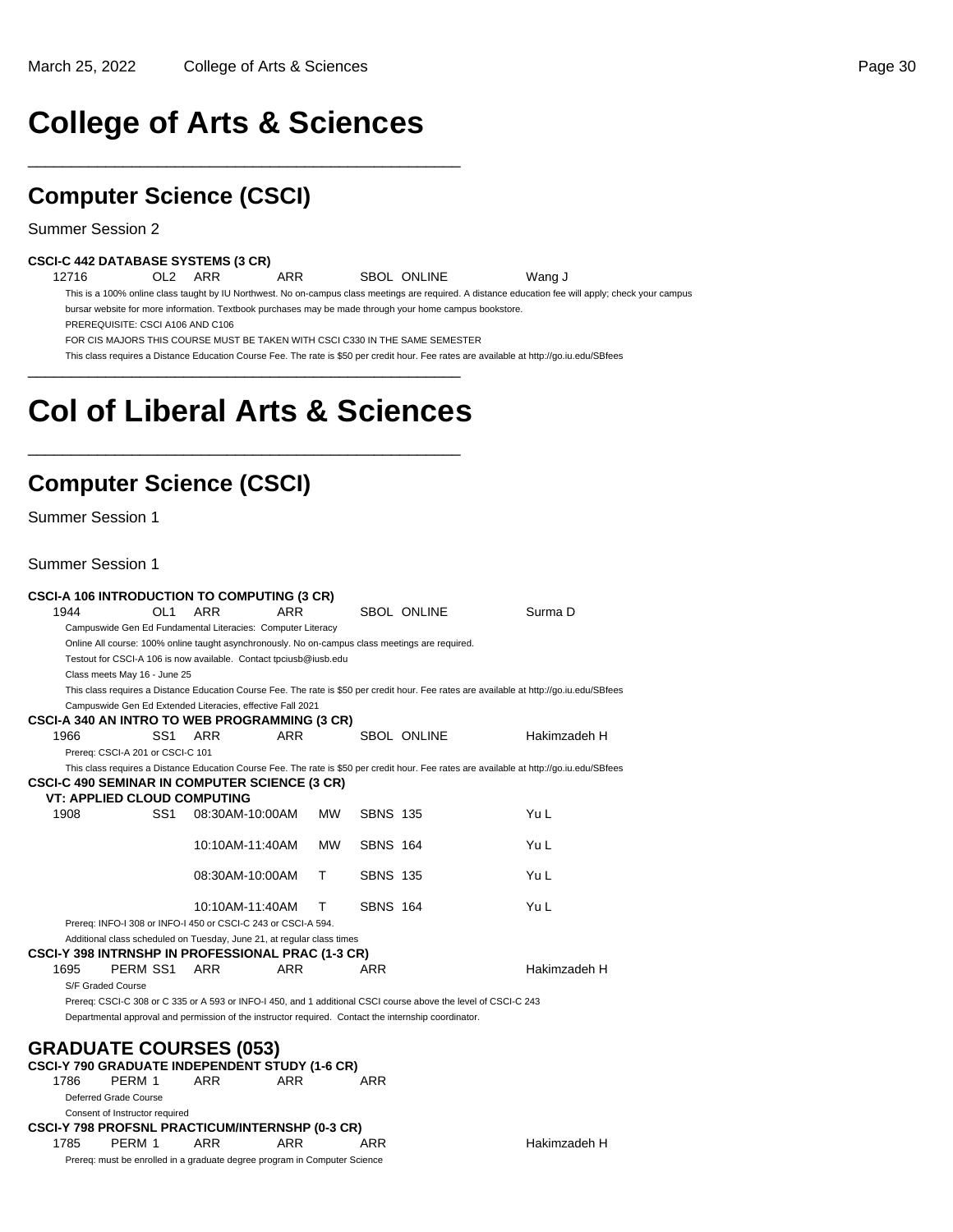### **GRADUATE COURSES (054)**

|                         |                                           | <b>CSCI-C 690 SPECIAL TOPICS IN COMPUTING (3 CR)</b>                                                                                                          |     |           |                 |                    |                                                                                                                                           |
|-------------------------|-------------------------------------------|---------------------------------------------------------------------------------------------------------------------------------------------------------------|-----|-----------|-----------------|--------------------|-------------------------------------------------------------------------------------------------------------------------------------------|
| 1909                    | <b>VT: APPLIED CLOUD COMPUTING</b><br>SS1 | 08:30AM-10:00AM                                                                                                                                               |     | MW.       | <b>SBNS 135</b> |                    | Yu L                                                                                                                                      |
|                         |                                           |                                                                                                                                                               |     |           |                 |                    |                                                                                                                                           |
|                         |                                           | 10:10AM-11:40AM                                                                                                                                               |     | <b>MW</b> | <b>SBNS 164</b> |                    | Yu L                                                                                                                                      |
|                         |                                           | 08:30AM-10:00AM                                                                                                                                               |     | т         | <b>SBNS 135</b> |                    | Yu L                                                                                                                                      |
|                         |                                           | 10:10AM-11:40AM<br>Prereq: INFO-I 308 or INFO-I 450 or CSCI-C 243 or CSCI-A 594.                                                                              |     | т         | <b>SBNS 164</b> |                    | Yu L                                                                                                                                      |
|                         |                                           | Additional class scheduled on Tuesday, June 21, at regular class times                                                                                        |     |           |                 |                    |                                                                                                                                           |
| <b>Summer Session 2</b> |                                           |                                                                                                                                                               |     |           |                 |                    |                                                                                                                                           |
| 1694                    | OL2                                       | <b>CSCI-A 106 INTRODUCTION TO COMPUTING (3 CR)</b><br>ARR                                                                                                     | ARR |           |                 | SBOL ONLINE        |                                                                                                                                           |
|                         |                                           | Campuswide Gen Ed Fundamental Literacies: Computer Literacy                                                                                                   |     |           |                 |                    |                                                                                                                                           |
|                         |                                           | Online All course: 100% online taught asynchronously. No on-campus class meetings are required.                                                               |     |           |                 |                    |                                                                                                                                           |
|                         |                                           | Testout for CSCI-A 106 is now available. Contact tpciusb@iusb.edu                                                                                             |     |           |                 |                    |                                                                                                                                           |
|                         | Class meets June 27 - August 6            |                                                                                                                                                               |     |           |                 |                    |                                                                                                                                           |
|                         |                                           |                                                                                                                                                               |     |           |                 |                    | This class requires a Distance Education Course Fee. The rate is \$50 per credit hour. Fee rates are available at http://go.iu.edu/SBfees |
|                         |                                           | Campuswide Gen Ed Extended Literacies, effective Fall 2021                                                                                                    |     |           |                 |                    |                                                                                                                                           |
|                         |                                           | <b>CSCI-C 490 SEMINAR IN COMPUTER SCIENCE (3 CR)</b>                                                                                                          |     |           |                 |                    |                                                                                                                                           |
|                         |                                           | <b>VT: MOBILE APPLICATION DEVELOPMENT</b>                                                                                                                     |     |           |                 |                    |                                                                                                                                           |
| 14141                   | OL2                                       | <b>ARR</b>                                                                                                                                                    | ARR |           |                 | <b>SBOL ONLINE</b> | Zhang L                                                                                                                                   |
|                         |                                           |                                                                                                                                                               |     |           |                 |                    | This class requires a Distance Education Course Fee. The rate is \$50 per credit hour. Fee rates are available at http://go.iu.edu/SBfees |
|                         |                                           | Online All course: 100% online taught asynchronously. No on-campus class meetings are required.                                                               |     |           |                 |                    |                                                                                                                                           |
|                         |                                           | <b>CSCI-C 590 SPECIAL TOPICS IN COMPUTING (3 CR)</b><br><b>VT: MOBILE APPLICATION DEVELOPMENT</b>                                                             |     |           |                 |                    |                                                                                                                                           |
| 14142                   | OL2                                       | ARR                                                                                                                                                           | ARR |           |                 | <b>SBOL ONLINE</b> | Zhang L                                                                                                                                   |
|                         |                                           |                                                                                                                                                               |     |           |                 |                    | This class requires a Distance Education Course Fee. The rate is \$50 per credit hour. Fee rates are available at http://go.iu.edu/SBfees |
|                         |                                           | Online All course: 100% online taught asynchronously. No on-campus class meetings are required.                                                               |     |           |                 |                    |                                                                                                                                           |
|                         |                                           | CSCI-Y 398 INTRNSHP IN PROFESSIONAL PRAC (1-3 CR)                                                                                                             |     |           |                 |                    |                                                                                                                                           |
| 1696                    | PERM SS2                                  | ARR                                                                                                                                                           | ARR |           | ARR             |                    | Hakimzadeh H                                                                                                                              |
| S/F Graded Course       |                                           |                                                                                                                                                               |     |           |                 |                    |                                                                                                                                           |
|                         |                                           | Prereq: CSCI-C 308 or C 335 or A 593 or INFO-I 450, and 1 additional CSCI course above the level of CSCI-C 243                                                |     |           |                 |                    |                                                                                                                                           |
|                         |                                           | Departmental approval and permission of the instructor required. Contact the internship coordinator.<br><b>CSCI-Y 790 GRADUATE INDEPENDENT STUDY (1-6 CR)</b> |     |           |                 |                    |                                                                                                                                           |
| 1816                    | PERM SS2                                  | ARR                                                                                                                                                           | ARR |           | ARR             |                    |                                                                                                                                           |
| Deferred Grade Course   |                                           |                                                                                                                                                               |     |           |                 |                    |                                                                                                                                           |
|                         | Consent of Instructor required            |                                                                                                                                                               |     |           |                 |                    |                                                                                                                                           |

## **School of Natural Sciences**

\_\_\_\_\_\_\_\_\_\_\_\_\_\_\_\_\_\_\_\_\_\_\_\_\_\_\_\_\_\_\_\_\_\_\_\_\_\_\_\_\_\_\_\_\_\_\_\_\_\_

\_\_\_\_\_\_\_\_\_\_\_\_\_\_\_\_\_\_\_\_\_\_\_\_\_\_\_\_\_\_\_\_\_\_\_\_\_\_\_\_\_\_\_\_\_\_\_\_\_\_

### **Computer Science (CSCI)**

Summer Session 1

#### Summer Session 1

#### **CSCI-A 201 INTRODUCTION TO PROGRAMMING I (4 CR)** 13793 OL1 ARR ARR SBOL ONLINE This is a 100% online class taught by IU Southeast. No on-campus class meetings are required. A distance education fee will apply; check your campus bursar website for more information. If IU e-Texts are not used for this class, textbooks and other materials are available at your home campus

bookstore.

PREREQUISITE: MATH-M 007 OR TWO YEARS OF HIGH SCHOOL MATH.

DESIGNED FOR NON COMPUTER SCIENCE MAJORS.

PYTHON

PLEASE GO TO HTTP://IUS.EDU/ONLINECOURSES/ FOR MORE INFORMATION.

This class is offered as part of a collaborative academic program. Please consult with your advisor to ensure this class will count toward your degree requirement

This class requires a Distance Education Course Fee. The rate is \$50 per credit hour. Fee rates are available at http://go.iu.edu/SBfees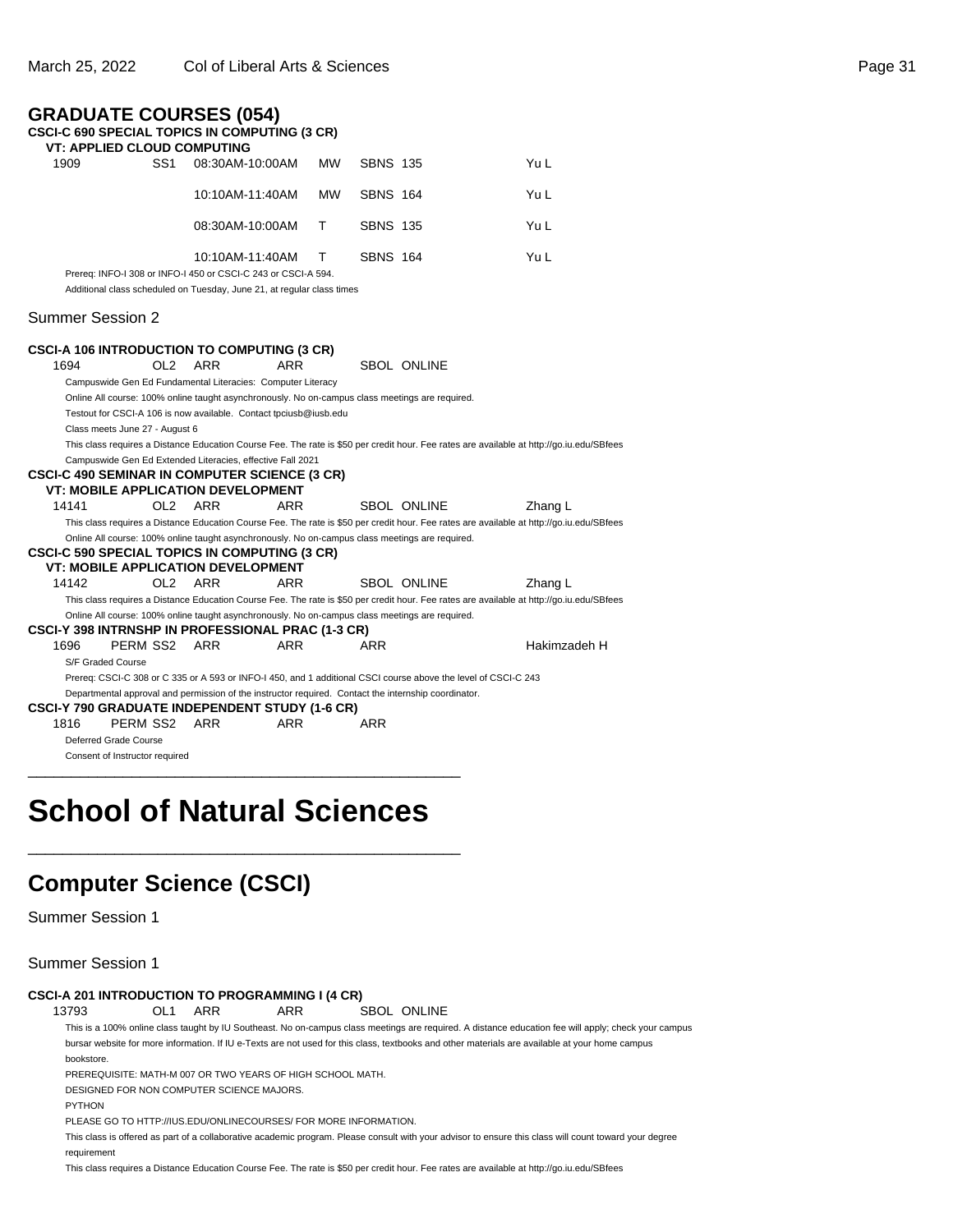#### **CSCI-C 201 COMPUTER PROGRAMMING II (4 CR)** 13529 OLF ARR ARR SBOL ONLINE

This is a 100% online class taught by IU Southeast. No on-campus class meetings are required. A distance education fee will apply; check your campus bursar website for more information. If IU e-Texts are not used for this class, textbooks and other materials are available at your home campus bookstore.

TAUGHT CONCURRENTLY WITH INFO-I 210

This class requires a Distance Education Course Fee. The rate is \$50 per credit hour. Fee rates are available at http://go.iu.edu/SBfees

**CSCI-N 317 COMPUTATION FOR SCIENTIFIC APP (3 CR)**

13285 OLF ARR ARR SBOL ONLINE Finkbine R

This is a 100% online class taught by IU Southeast. No on-campus class meetings are required. A distance education fee will apply; check your campus bursar website for more information. If IU e-Texts are not used for this class, textbooks and other materials are available at your home campus

bookstore.

This class is offered as part of a collaborative academic program. Please consult with your advisor to ensure this class will count toward your degree requirement

This class requires a Distance Education Course Fee. The rate is \$50 per credit hour. Fee rates are available at http://go.iu.edu/SBfees

#### Summer Session 2

#### **CSCI-A 202 INTRODUCTION TO PROGRAMMING II (4 CR)**

13788 OL2 ARR ARR SBOL ONLINE This is a 100% online class taught by IU Southeast. No on-campus class meetings are required. A distance education fee will apply; check your campus bursar website for more information. If IU e-Texts are not used for this class, textbooks and other materials are available at your home campus bookstore.

This course is designed for either non-CSCI majors or CSCI majors with no programming experience.

\_\_\_\_\_\_\_\_\_\_\_\_\_\_\_\_\_\_\_\_\_\_\_\_\_\_\_\_\_\_\_\_\_\_\_\_\_\_\_\_\_\_\_\_\_\_\_\_\_\_

\_\_\_\_\_\_\_\_\_\_\_\_\_\_\_\_\_\_\_\_\_\_\_\_\_\_\_\_\_\_\_\_\_\_\_\_\_\_\_\_\_\_\_\_\_\_\_\_\_\_

Either CSCI-A202 or CSCI-C202 may be used to satisfy the second programming course requirement for the Information Technology Certificate at IU Southeast. Python

This class is offered as part of a collaborative academic program. Please consult with your advisor to ensure this class will count toward your degree requirement

This class requires a Distance Education Course Fee. The rate is \$50 per credit hour. Fee rates are available at http://go.iu.edu/SBfees

## **School of Sciences**

### **Computer Science (CSCI)**

Summer Session 1

Summer Session 1

#### **CSCI-C 343 DATA STRUCTURES (3 CR)**

#### 12593 OL1 ARR ARR SBOL ONLINE Canbaz M

This is a 100% online class taught by IU Kokomo. No on-campus class meetings are required. A distance education fee may apply; check your campus bursar website for more information. If IU e-Texts are not used for this class, textbooks and other materials are available through your home campus bookstore. This class is offered as part of a collaborative academic program. Please consult with your advisor to ensure this class will count toward your degree requirement

This class requires a Distance Education Course Fee. The rate is \$50 per credit hour. Fee rates are available at http://go.iu.edu/SBfees

## **Col of Liberal Arts & Sciences**

\_\_\_\_\_\_\_\_\_\_\_\_\_\_\_\_\_\_\_\_\_\_\_\_\_\_\_\_\_\_\_\_\_\_\_\_\_\_\_\_\_\_\_\_\_\_\_\_\_\_

\_\_\_\_\_\_\_\_\_\_\_\_\_\_\_\_\_\_\_\_\_\_\_\_\_\_\_\_\_\_\_\_\_\_\_\_\_\_\_\_\_\_\_\_\_\_\_\_\_\_

### **Criminal Justice (CJUS)**

Summer Session 1

### **CJUS-B 190 HUMAN BEHAVIOR AND SOCIAL INST (3 CR)**

**VT: OUTSMARTING THE CRIMINAL**<br>2094 6S51 01:00PM-04 2094 SS1 01:00PM-04:15PM MW SBEA 1015 Block M Campuswide Gen Ed Common Core: Human Behavior and Social Institutions **CJUS-P 481 FIELD EXPERIENCE IN CRIM JUS (1-6 CR)** 1790 PERM 1 ARR ARR ARR Department consent required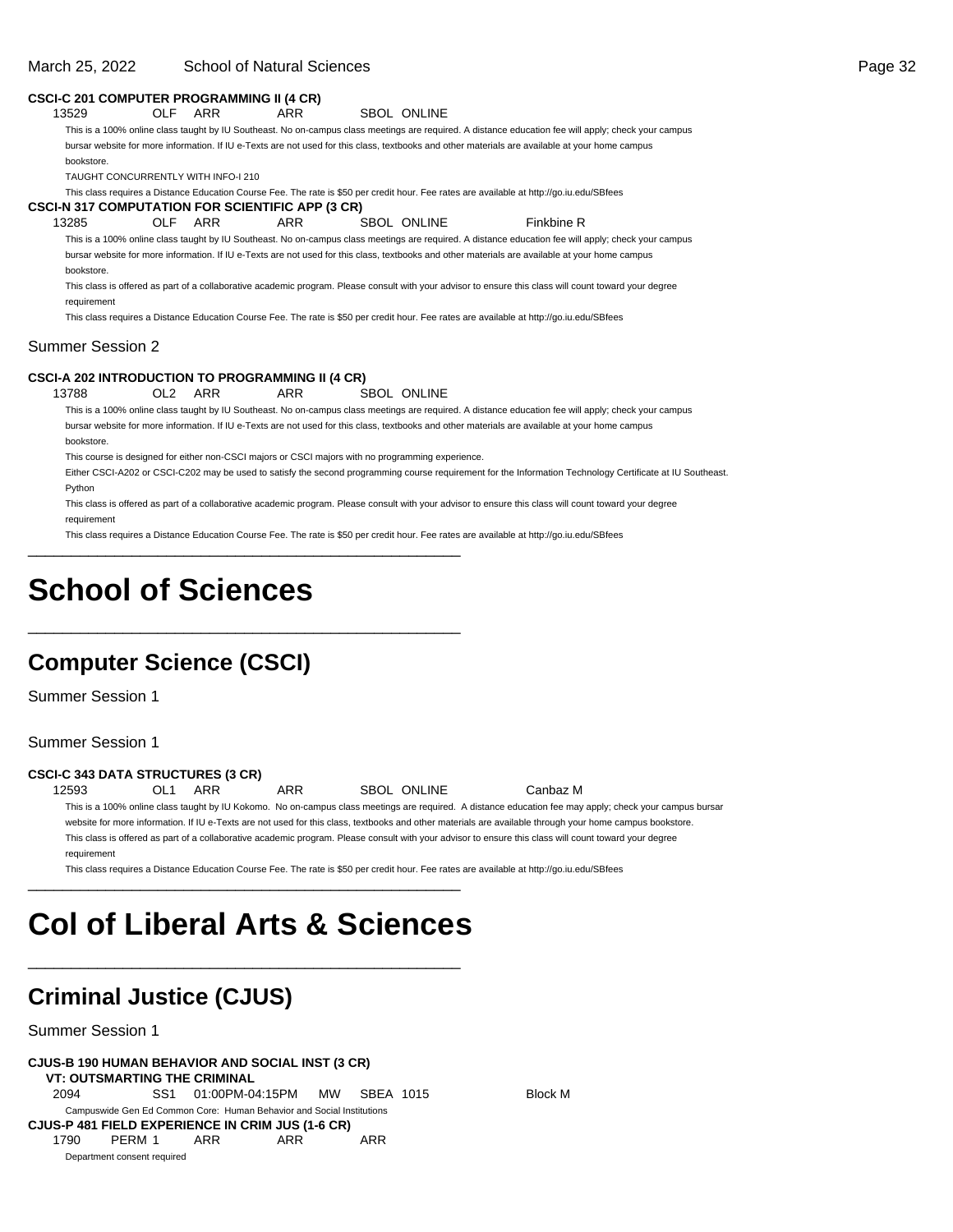|                  | S/F Graded Course                                |            |            |                                                                                                                                           |                                                                                                                                                       |  |
|------------------|--------------------------------------------------|------------|------------|-------------------------------------------------------------------------------------------------------------------------------------------|-------------------------------------------------------------------------------------------------------------------------------------------------------|--|
|                  | CJUS-P 495 INDIVIDUAL READINGS (1-6 CR)          |            |            |                                                                                                                                           |                                                                                                                                                       |  |
| 1928             | PERM SS1                                         | ARR        | ARR        | ARR                                                                                                                                       |                                                                                                                                                       |  |
| Summer Session 2 |                                                  |            |            |                                                                                                                                           |                                                                                                                                                       |  |
|                  | CJUS-P 100 INTRO TO CRIMINAL JUSTICE (3 CR)      |            |            |                                                                                                                                           |                                                                                                                                                       |  |
| 3652             | OL2                                              | ARR        | ARR        | <b>SBOL ONLINE</b>                                                                                                                        | Cory Jr J                                                                                                                                             |  |
|                  |                                                  |            |            |                                                                                                                                           | This is a 100% online class taught by IU South Bend. No on-campus class meetings are required. A distance education fee will apply; check your campus |  |
|                  |                                                  |            |            | bursar website for more information. Textbook purchases may be made through your home campus bookstore.                                   |                                                                                                                                                       |  |
|                  | CJUS-P 303 CORRECTIONS & CRIMINAL JUSTICE (3 CR) |            |            | This class requires a Distance Education Course Fee. The rate is \$50 per credit hour. Fee rates are available at http://go.iu.edu/SBfees |                                                                                                                                                       |  |
| 13163            | SS <sub>2</sub>                                  | <b>ARR</b> | ARR        | SBOL ONLINE                                                                                                                               | Merken S                                                                                                                                              |  |
|                  |                                                  |            |            |                                                                                                                                           | This class requires a Distance Education Course Fee. The rate is \$50 per credit hour. Fee rates are available at http://go.iu.edu/SBfees             |  |
|                  |                                                  |            |            | Online All course: 100% online taught asynchronously. No on-campus class meetings are required.                                           |                                                                                                                                                       |  |
|                  | Prereq: CJUS-P 100 and CJUS-P 200                |            |            |                                                                                                                                           |                                                                                                                                                       |  |
|                  | CJUS-P 481 FIELD EXPERIENCE IN CRIM JUS (1-6 CR) |            |            |                                                                                                                                           |                                                                                                                                                       |  |
| 1821             | PERM SS2                                         | ARR        | ARR        | ARR                                                                                                                                       |                                                                                                                                                       |  |
|                  | Department consent required                      |            |            |                                                                                                                                           |                                                                                                                                                       |  |
|                  | S/F Graded Course                                |            |            |                                                                                                                                           |                                                                                                                                                       |  |
|                  | CJUS-P 495 INDIVIDUAL READINGS (1-6 CR)          |            |            |                                                                                                                                           |                                                                                                                                                       |  |
| 1959             | PERM SS2                                         | ARR        | <b>ARR</b> | ARR                                                                                                                                       |                                                                                                                                                       |  |
|                  |                                                  |            |            |                                                                                                                                           |                                                                                                                                                       |  |

## **School of Arts & Letters**

\_\_\_\_\_\_\_\_\_\_\_\_\_\_\_\_\_\_\_\_\_\_\_\_\_\_\_\_\_\_\_\_\_\_\_\_\_\_\_\_\_\_\_\_\_\_\_\_\_\_

### **English (ENG)**

Summer Session 1

#### **ENG-W 620 ADVANCED ARGUMENTATIVE WRITING (3-4 CR)**

14070 O81 ARR ARR SBOL ONLINE Russell D

This is a 100% online class taught by IU Southeast. No on-campus class meetings are required. A distance education fee will apply; check your campus bursar website for more information. If IU e-Texts are not used for this class, textbooks and other materials are available at your home campus bookstore.

This class requires a Distance Education Course Fee. The rate is \$50 per credit hour. Fee rates are available at http://go.iu.edu/SBfees

## **College of Arts & Sciences**

\_\_\_\_\_\_\_\_\_\_\_\_\_\_\_\_\_\_\_\_\_\_\_\_\_\_\_\_\_\_\_\_\_\_\_\_\_\_\_\_\_\_\_\_\_\_\_\_\_\_

\_\_\_\_\_\_\_\_\_\_\_\_\_\_\_\_\_\_\_\_\_\_\_\_\_\_\_\_\_\_\_\_\_\_\_\_\_\_\_\_\_\_\_\_\_\_\_\_\_\_

### **English (ENG)**

Summer Session 2

Summer Session 2

| <b>ENG-L 625 READINGS IN SHAKESPEARE (4 CR)</b> |                 |     |                                                                                                         |             |                                                                                                                                                      |
|-------------------------------------------------|-----------------|-----|---------------------------------------------------------------------------------------------------------|-------------|------------------------------------------------------------------------------------------------------------------------------------------------------|
| 12683                                           | OL <sub>2</sub> | ARR | ARR                                                                                                     | SBOL ONLINE | Swartz D                                                                                                                                             |
|                                                 |                 |     |                                                                                                         |             | This is a 100% online class taught by IU Northwest. No on-campus class meetings are required. A distance education fee will apply; check your campus |
|                                                 |                 |     | bursar website for more information. Textbook purchases may be made through your home campus bookstore. |             |                                                                                                                                                      |
|                                                 |                 |     |                                                                                                         |             | This class requires a Distance Education Course Fee. The rate is \$50 per credit hour. Fee rates are available at http://go.iu.edu/SBfees            |
| <b>ENG-W 513 WRITING POETRY (4 CR)</b>          |                 |     |                                                                                                         |             |                                                                                                                                                      |
| 13079                                           | OL <sub>2</sub> | ARR | ARR                                                                                                     | SBOL ONLINE | Allegrezza W                                                                                                                                         |
|                                                 |                 |     |                                                                                                         |             | This is a 100% online class taught by IU Northwest. No on-campus class meetings are required. A distance education fee will apply; check your campus |
|                                                 |                 |     | bursar website for more information. Textbook purchases may be made through your home campus bookstore. |             |                                                                                                                                                      |

This class is offered as part of a collaborative academic program. Please consult with your advisor to ensure this class will count toward your degree requirements.

This class requires a Distance Education Course Fee. The rate is \$50 per credit hour. Fee rates are available at http://go.iu.edu/SBfees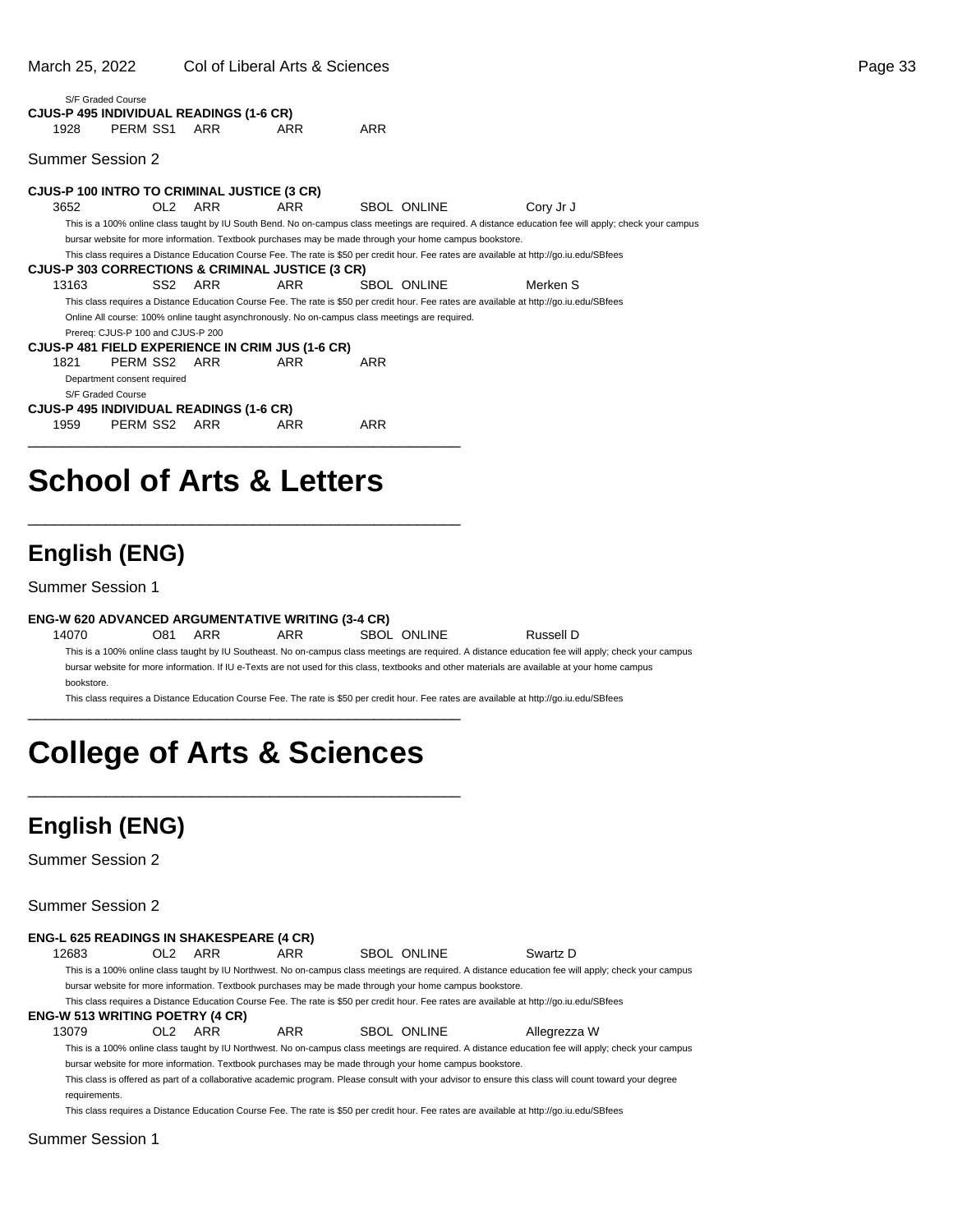### **ENG-L 553 STUDIES IN LITERATURE (4 CR)**

14316 O81 ARR ARR SBOL ONLINE Greiner R This is a 100% online class taught by IU Bloomington. No on-campus class meetings are required. A distance education fee will apply; check your campus

bursar website for more information. If IU e-Texts are not used for this class, textbooks and other materials are available at your home campus bookstore This class is offered as part of a collaborative academic program. Please consult with your advisor to ensure this class will count toward your degree requirements

Above class meets 100% Online through Asynchronous instruction. For more information visit https://covid.iu.edu/learning-modes/index.html This is a 100% online class taught by IU Bloomington. No on-campus class meetings are required. A distance education fee will apply; check your campus bursar website for more information. If IU e-Texts are not used for this class, textbooks and other materials are available at your home campus bookstore This class is offered as part of a collaborative academic program. Please consult with your advisor to ensure this class will count toward your degree requirements

This class requires a Distance Education Course Fee. The rate is \$50 per credit hour. Fee rates are available at http://go.iu.edu/SBfees **ENG-W 602 CONT THEORIES RHET & COMP (4 CR)**

#### 14265 O81 ARR ARR SBOL ONLINE Barnett S

This is a 100% online class taught by IU Bloomington. No on-campus class meetings are required. A distance education fee will apply; check your campus bursar website for more information. If IU e-Texts are not used for this class, textbooks and other materials are available at your home campus bookstore This class is offered as part of a collaborative academic program. Please consult with your advisor to ensure this class will count toward your degree requirements

Above class meets 100% Online through Asynchronous instruction. For more information visit https://covid.iu.edu/learning-modes/index.html This is a 100% online class taught by IU Bloomington. No on-campus class meetings are required. A distance education fee will apply; check your campus bursar website for more information. If IU e-Texts are not used for this class, textbooks and other materials are available at your home campus bookstore This class is offered as part of a collaborative academic program. Please consult with your advisor to ensure this class will count toward your degree requirements

This class requires a Distance Education Course Fee. The rate is \$50 per credit hour. Fee rates are available at http://go.iu.edu/SBfees

## **Sch of Humanities & Social Sci**

\_\_\_\_\_\_\_\_\_\_\_\_\_\_\_\_\_\_\_\_\_\_\_\_\_\_\_\_\_\_\_\_\_\_\_\_\_\_\_\_\_\_\_\_\_\_\_\_\_\_

\_\_\_\_\_\_\_\_\_\_\_\_\_\_\_\_\_\_\_\_\_\_\_\_\_\_\_\_\_\_\_\_\_\_\_\_\_\_\_\_\_\_\_\_\_\_\_\_\_\_

## **English (ENG)**

|       |                                                                                                                                                        |     | <b>ENG-L 503 TEACHING OF LIT IN COLLEGE (4 CR)</b> |                                                            |  |                    |                                                                                                                                                          |  |  |
|-------|--------------------------------------------------------------------------------------------------------------------------------------------------------|-----|----------------------------------------------------|------------------------------------------------------------|--|--------------------|----------------------------------------------------------------------------------------------------------------------------------------------------------|--|--|
| 13310 |                                                                                                                                                        | O81 | ARR                                                | <b>ARR</b>                                                 |  | <b>SBOL ONLINE</b> | Hoegberg D                                                                                                                                               |  |  |
|       |                                                                                                                                                        |     |                                                    |                                                            |  |                    | This is a 100% online class taught by IU Kokomo. No on-campus class meetings are required. A distance education fee may apply; check your campus bursar  |  |  |
|       |                                                                                                                                                        |     |                                                    |                                                            |  |                    | website for more information. If IU e-Texts are not used for this class, textbooks and other materials are available through your home campus bookstore. |  |  |
|       |                                                                                                                                                        |     |                                                    |                                                            |  |                    | This class is offered as part of a collaborative academic program. Please consult with your advisor to ensure this class will count toward your degree   |  |  |
|       | requirement                                                                                                                                            |     |                                                    |                                                            |  |                    |                                                                                                                                                          |  |  |
|       |                                                                                                                                                        |     | ENG-L 646 RDGS IN MEDIA, LIT, AND CLTR (4 CR)      |                                                            |  |                    | This class requires a Distance Education Course Fee. The rate is \$50 per credit hour. Fee rates are available at http://go.iu.edu/SBfees                |  |  |
| 12551 |                                                                                                                                                        | O81 | ARR                                                | <b>ARR</b>                                                 |  | <b>SBOL ONLINE</b> | Harper J                                                                                                                                                 |  |  |
|       |                                                                                                                                                        |     |                                                    |                                                            |  |                    | This is a 100% online class taught by IU East. No on-campus class meetings are required. A distance education fee will apply; check your campus bursar   |  |  |
|       |                                                                                                                                                        |     |                                                    |                                                            |  |                    | website for more information. If IU e-Texts are not used for this class, textbooks and other materials are available at your home campus bookstore.      |  |  |
|       | Meets June 6 - July 30                                                                                                                                 |     |                                                    |                                                            |  |                    |                                                                                                                                                          |  |  |
|       | requirements.                                                                                                                                          |     |                                                    |                                                            |  |                    | This class is offered as part of a collaborative academic program. Please consult with your advisor to ensure this class will count toward your degree   |  |  |
|       |                                                                                                                                                        |     |                                                    |                                                            |  |                    | This class requires a Distance Education Course Fee. The rate is \$50 per credit hour. Fee rates are available at http://go.iu.edu/SBfees                |  |  |
|       |                                                                                                                                                        |     | <b>ENG-W 500 TEACHING COMPOSITION (4 CR)</b>       |                                                            |  |                    |                                                                                                                                                          |  |  |
| 13304 |                                                                                                                                                        | O81 | <b>ARR</b>                                         | ARR                                                        |  | <b>SBOL ONLINE</b> | Cook P                                                                                                                                                   |  |  |
|       |                                                                                                                                                        |     |                                                    |                                                            |  |                    | This is a 100% online class taught by IU Kokomo. No on-campus class meetings are required. A distance education fee may apply; check your campus bursar  |  |  |
|       |                                                                                                                                                        |     |                                                    |                                                            |  |                    | website for more information. If IU e-Texts are not used for this class, textbooks and other materials are available through your home campus bookstore. |  |  |
|       | requirement                                                                                                                                            |     |                                                    |                                                            |  |                    | This class is offered as part of a collaborative academic program. Please consult with your advisor to ensure this class will count toward your degree   |  |  |
|       |                                                                                                                                                        |     |                                                    | <b>ENG-W 600 TPCS IN RHETORIC &amp; COMPOSITION (4 CR)</b> |  |                    | This class requires a Distance Education Course Fee. The rate is \$50 per credit hour. Fee rates are available at http://go.iu.edu/SBfees                |  |  |
|       |                                                                                                                                                        |     | <b>VT: RURAL RHETORIC AND LITERACY</b>             |                                                            |  |                    |                                                                                                                                                          |  |  |
| 12545 |                                                                                                                                                        | O81 | ARR                                                | <b>ARR</b>                                                 |  | SBOL ONLINE        | Evans M                                                                                                                                                  |  |  |
|       |                                                                                                                                                        |     |                                                    |                                                            |  |                    | This is a 100% online class taught by IU East. No on-campus class meetings are required. A distance education fee will apply; check your campus bursar   |  |  |
|       |                                                                                                                                                        |     |                                                    |                                                            |  |                    | website for more information. If IU e-Texts are not used for this class, textbooks and other materials are available at your home campus bookstore.      |  |  |
|       | Fulfills certificate in Composition Studies certificate and MA in English                                                                              |     |                                                    |                                                            |  |                    |                                                                                                                                                          |  |  |
|       | This class is offered as part of a collaborative academic program. Please consult with your advisor to ensure this class will count toward your degree |     |                                                    |                                                            |  |                    |                                                                                                                                                          |  |  |
|       | requirements.                                                                                                                                          |     |                                                    |                                                            |  |                    |                                                                                                                                                          |  |  |
|       | Meets June 6 - July 30                                                                                                                                 |     |                                                    |                                                            |  |                    |                                                                                                                                                          |  |  |
|       | This class requires a Distance Education Course Fee. The rate is \$50 per credit hour. Fee rates are available at http://go.iu.edu/SBfees              |     |                                                    |                                                            |  |                    |                                                                                                                                                          |  |  |
|       | ENG-W 682 SPEC TOP-RHETORIC & COMPOSITN (4 CR)                                                                                                         |     |                                                    |                                                            |  |                    |                                                                                                                                                          |  |  |
|       |                                                                                                                                                        |     | VT: CONNECTING READING & WRITING                   |                                                            |  |                    |                                                                                                                                                          |  |  |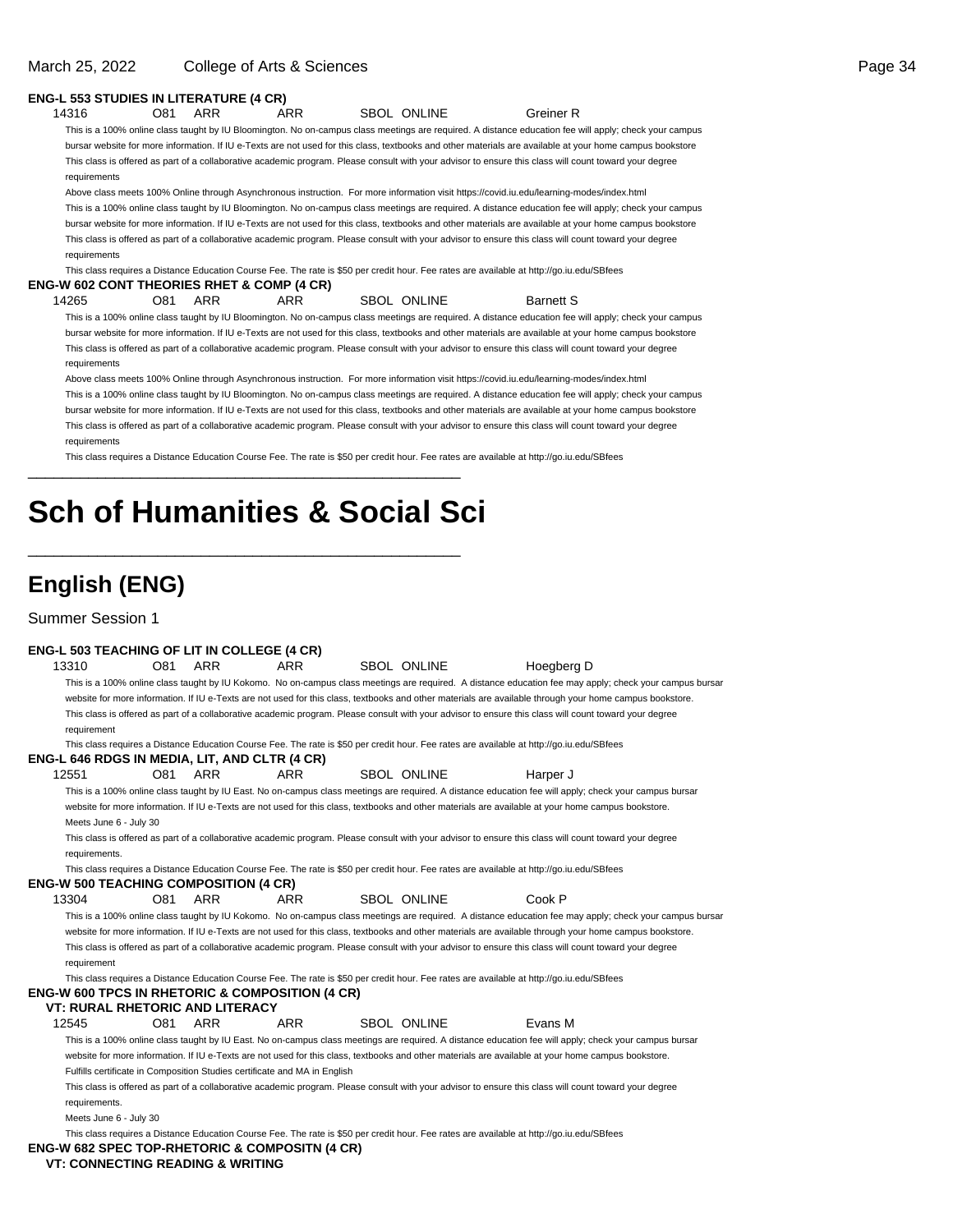#### 12534 O81 ARR ARR SBOL ONLINE Helton E

This is a 100% online class taught by IU East. No on-campus class meetings are required. A distance education fee will apply; check your campus bursar website for more information. If IU e-Texts are not used for this class, textbooks and other materials are available at your home campus bookstore.

Fulfills certificate in Composition Studies certificate and MA in English

This class is offered as part of a collaborative academic program. Please consult with your advisor to ensure this class will count toward your degree requirements.

Meets June 6 - July 30

This class requires a Distance Education Course Fee. The rate is \$50 per credit hour. Fee rates are available at http://go.iu.edu/SBfees

## **Col of Liberal Arts & Sciences**

\_\_\_\_\_\_\_\_\_\_\_\_\_\_\_\_\_\_\_\_\_\_\_\_\_\_\_\_\_\_\_\_\_\_\_\_\_\_\_\_\_\_\_\_\_\_\_\_\_\_

\_\_\_\_\_\_\_\_\_\_\_\_\_\_\_\_\_\_\_\_\_\_\_\_\_\_\_\_\_\_\_\_\_\_\_\_\_\_\_\_\_\_\_\_\_\_\_\_\_\_

### **English (ENG)**

Summer Session 1

**ENG-W 231 PROFESSIONAL WRITING SKILLS (3 CR)** 1921 SS1 ARR ARR SBOL ONLINE Kelley E Prereq: Grade of C or better in ENG-W 131 or ENG-W 140 May be used to fulfill the LAS Second-level writing requirement Online All course: 100% online taught asynchronously. No on-campus class meetings are required. This class requires a Distance Education Course Fee. The rate is \$50 per credit hour. Fee rates are available at http://go.iu.edu/SBfees 1976 SS1 ARR ARR SBOL ONLINE Prereq: Grade of C or better in ENG-W 131 or ENG-W 140 May be used to fulfill the LAS Second-level writing requirement Online All course: 100% online taught asynchronously. No on-campus class meetings are required. Above Section may open during Registration if needed This class requires a Distance Education Course Fee. The rate is \$50 per credit hour. Fee rates are available at http://go.iu.edu/SBfees **ENG-W 315 WRITING FOR THE WEB (3 CR)** 2059 OL1 ARR ARR SBOL ONLINE Nichols-Boyle S This class requires a Distance Education Course Fee. The rate is \$50 per credit hour. Fee rates are available at http://go.iu.edu/SBfees Online All course: 100% online taught asynchronously. No on-campus class meetings are required. Campuswide Gen Ed Fundamental Literacies: Visual Literacy Prereq: ENG-W 131 or ENG-W 140, grade of C or better Class ends on June 26 Campuswide Gen Ed Extended Literacies, effective Fall 2021 **GRADUATE COURSES (303) ENG-L 553 STUDIES IN LITERATURE (4 CR) VT: AMER DREAMS, AMER NIGHTMARES** 2043 RSTR O81 ARR ARR SBOL ONLINE Roth E This is a 100% online class taught by IU South Bend. No on-campus class meetings are required. A distance education fee will apply; check your campus bursar website for more information. Textbook purchases may be made through your home campus bookstore. This class is offered as part of a collaborative academic program. Please consult with your advisor to ensure this class will count toward your degree requirements This class requires a Distance Education Course Fee. The rate is \$50 per credit hour. Fee rates are available at http://go.iu.edu/SBfees Open to all graduate students Complete topic: American Dreams, American Nightmares Class meets June 6 - July 30 **ENG-L 680 SPECIAL TOPICS-LIT STDY & THRY (4 CR) VT: SHAKESPEARE'S VENICE** 1886 RSTR NS1 05:30PM-08:45PM T SBDW 3160 Chaney J ARR ARR SBWB WEB Chaney J Open to all graduate students. Class meets June 14 - July 21 This is a Hybrid-Traditional class which combines Asynchronous online or Synchronous live video instructions and some in-person classroom sessions. Class meeting details will be provided by the instructor. Topic: Shakespeare's Venice Summer Session 2 **ENG-W 130 PRINCIPLES OF COMPOSITION (3 CR)** 1967 RSTR SS2 ARR ARR SBOL ONLINE Michaels-Browne C This class requires a Distance Education Course Fee. The rate is \$50 per credit hour. Fee rates are available at http://go.iu.edu/SBfees Online All course: 100% online taught asynchronously. No on-campus class meetings are required.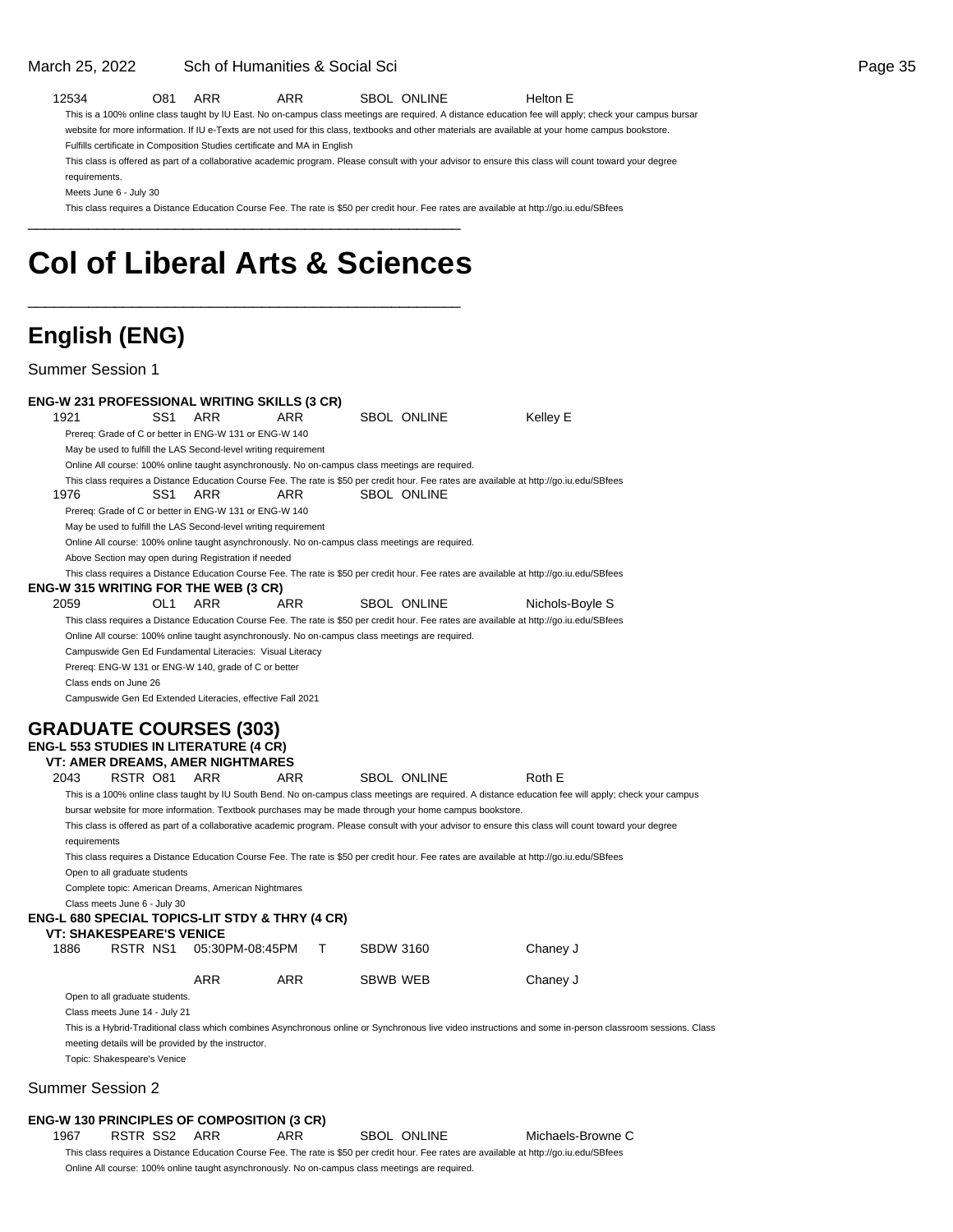#### March 25, 2022 Col of Liberal Arts & Sciences Page 36

#### **ENG-W 131 READING, WRITING, & INQUIRY I (3 CR)**

This class is part of the "Transfer Indiana" (transferIN) initiative. For additional information, link to http://www.transferin.net

1869 RSTR SS2 09:00AM-11:00AM TR SBDW 1150

11:15AM-12:30PM TR SBDW 1235

Prereq: English placement level 40 or a grade of C or higher in ENG-W 130. See Placement Exam information for details. Students who register for ENG-W 131 without the prerequisite will be automatically withdrawn from their ENG-W 131 section. Campuswide Gen Ed Fundamental Literacies: Writing

This class requires a Laboratory Fee. Current rates are available at http://go.iu.edu/SBfees

#### **PARALEGAL STUDIES (034)**

**ENG-W 233 INTERMED EXPOSITORY WRITING (3 CR)** 1805 RSTR SS2 06:00PM-09:15PM MW SBDW 1190 Mancini M

\_\_\_\_\_\_\_\_\_\_\_\_\_\_\_\_\_\_\_\_\_\_\_\_\_\_\_\_\_\_\_\_\_\_\_\_\_\_\_\_\_\_\_\_\_\_\_\_\_\_

Railing K

Prereq: Paralegal Students only \_\_\_\_\_\_\_\_\_\_\_\_\_\_\_\_\_\_\_\_\_\_\_\_\_\_\_\_\_\_\_\_\_\_\_\_\_\_\_\_\_\_\_\_\_\_\_\_\_\_

## **School of Liberal Arts**

### **English (ENG)**

Summer Session 1

Summer Session 1

|       |                                                                                                  |     | <b>ENG-W 500 TEACHING COMPOSITION (4 CR)</b>               |     |  |                                                                                                                                           |                                                                                                                                                        |  |  |  |  |
|-------|--------------------------------------------------------------------------------------------------|-----|------------------------------------------------------------|-----|--|-------------------------------------------------------------------------------------------------------------------------------------------|--------------------------------------------------------------------------------------------------------------------------------------------------------|--|--|--|--|
| 14307 |                                                                                                  | O81 | ARR                                                        | ARR |  | <b>SBOL ONLINE</b>                                                                                                                        | Fox S                                                                                                                                                  |  |  |  |  |
|       |                                                                                                  |     |                                                            |     |  |                                                                                                                                           | This is a 100% online class taught by IUPUI. No on-campus class meetings are required. A distance education fee will apply; check your campus bursar   |  |  |  |  |
|       | website for more information. Textbook purchases may be made through your home campus bookstore. |     |                                                            |     |  |                                                                                                                                           |                                                                                                                                                        |  |  |  |  |
|       |                                                                                                  |     |                                                            |     |  |                                                                                                                                           | This class is offered as part of a collaborative academic program. Please consult with your advisor to ensure this class will count toward your degree |  |  |  |  |
|       | requirements.                                                                                    |     |                                                            |     |  |                                                                                                                                           |                                                                                                                                                        |  |  |  |  |
|       |                                                                                                  |     |                                                            |     |  | This class requires a Distance Education Course Fee. The rate is \$50 per credit hour. Fee rates are available at http://go.iu.edu/SBfees |                                                                                                                                                        |  |  |  |  |
|       |                                                                                                  |     | <b>ENG-W 508 GRAD CREATIVE WRITING-TEACHERS (4 CR)</b>     |     |  |                                                                                                                                           |                                                                                                                                                        |  |  |  |  |
| 14098 |                                                                                                  | O81 | ARR                                                        | ARR |  | SBOL ONLINE                                                                                                                               | Kirts T                                                                                                                                                |  |  |  |  |
|       |                                                                                                  |     |                                                            |     |  |                                                                                                                                           | This is a 100% online class taught by IUPUI. No on-campus class meetings are required. A distance education fee will apply; check your campus bursar   |  |  |  |  |
|       |                                                                                                  |     |                                                            |     |  |                                                                                                                                           | website for more information. If IU e-Texts are not used for this class, textbooks and other materials are available at your home campus bookstore.    |  |  |  |  |
|       |                                                                                                  |     |                                                            |     |  |                                                                                                                                           | This class is offered as part of a collaborative academic program. Please consult with your advisor to ensure this class will count toward your degree |  |  |  |  |
|       | requirements.                                                                                    |     |                                                            |     |  |                                                                                                                                           |                                                                                                                                                        |  |  |  |  |
|       |                                                                                                  |     |                                                            |     |  | This class requires a Distance Education Course Fee. The rate is \$50 per credit hour. Fee rates are available at http://go.iu.edu/SBfees |                                                                                                                                                        |  |  |  |  |
|       |                                                                                                  |     | <b>ENG-W 509 INTR:WRITNG &amp; LITERACY STUDIES (4 CR)</b> |     |  |                                                                                                                                           |                                                                                                                                                        |  |  |  |  |
| 14092 |                                                                                                  | O81 | ARR                                                        | ARR |  | <b>SBOL ONLINE</b>                                                                                                                        | Weeden S                                                                                                                                               |  |  |  |  |
|       |                                                                                                  |     |                                                            |     |  |                                                                                                                                           | This is a 100% online class taught by IUPUI. No on-campus class meetings are required. A distance education fee will apply; check your campus bursar   |  |  |  |  |
|       |                                                                                                  |     |                                                            |     |  | website for more information. Textbook purchases may be made through your home campus bookstore.                                          |                                                                                                                                                        |  |  |  |  |
|       |                                                                                                  |     |                                                            |     |  |                                                                                                                                           | This class is offered as part of a collaborative academic program. Please consult with your advisor to ensure this class will count toward your degree |  |  |  |  |
|       | requirements.                                                                                    |     |                                                            |     |  |                                                                                                                                           |                                                                                                                                                        |  |  |  |  |
|       |                                                                                                  |     |                                                            |     |  | This class requires a Distance Education Course Fee. The rate is \$50 per credit hour. Fee rates are available at http://go.iu.edu/SBfees |                                                                                                                                                        |  |  |  |  |
|       |                                                                                                  |     |                                                            |     |  |                                                                                                                                           |                                                                                                                                                        |  |  |  |  |

## **College of Arts & Sciences**

\_\_\_\_\_\_\_\_\_\_\_\_\_\_\_\_\_\_\_\_\_\_\_\_\_\_\_\_\_\_\_\_\_\_\_\_\_\_\_\_\_\_\_\_\_\_\_\_\_\_

### **French (FREN)**

Summer Session 2

#### **FREN-F 391 STUDIES IN FRENCH FILM (3 CR)**

TOPIC: THE FRANCOPHONE WORLD

12738 OL2 ARR ARR SBOL ONLINE Pegram S

This is a 100% online class taught by IU Northwest. No on-campus class meetings are required. A distance education fee will apply; check your campus bursar website for more information. Textbook purchases may be made through your home campus bookstore. THIS CLASS MEETS CONCURRENTLY WITH FREN F311, CMLT-C340, LIBS-D511 and WGS-W302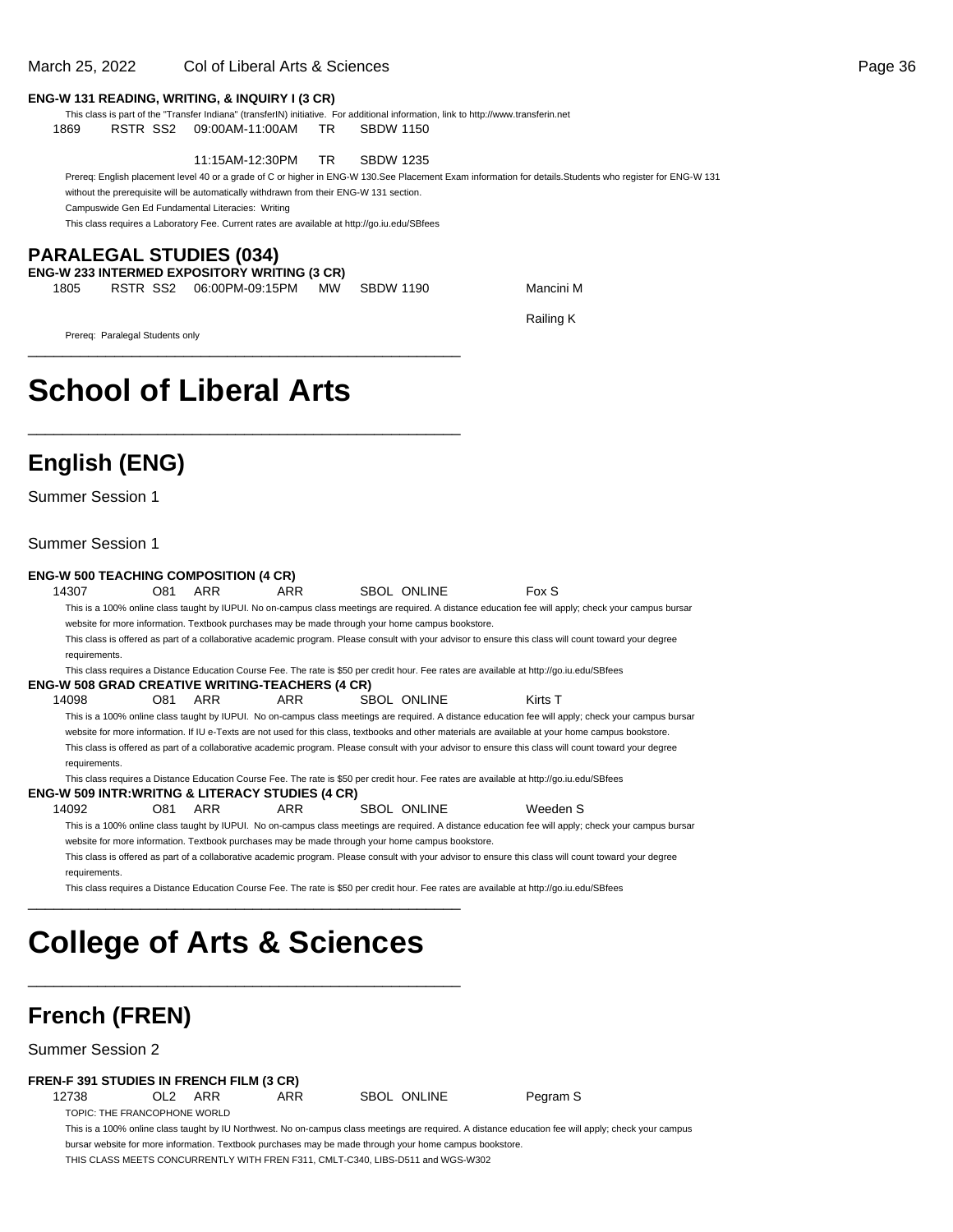This class requires a Distance Education Course Fee. The rate is \$50 per credit hour. Fee rates are available at http://go.iu.edu/SBfees

## **Col of Liberal Arts & Sciences**

\_\_\_\_\_\_\_\_\_\_\_\_\_\_\_\_\_\_\_\_\_\_\_\_\_\_\_\_\_\_\_\_\_\_\_\_\_\_\_\_\_\_\_\_\_\_\_\_\_\_

\_\_\_\_\_\_\_\_\_\_\_\_\_\_\_\_\_\_\_\_\_\_\_\_\_\_\_\_\_\_\_\_\_\_\_\_\_\_\_\_\_\_\_\_\_\_\_\_\_\_

### **General Studies (GNST)**

Summer Session 1

|      |                                                     |                 | <b>GNST-G 400 GENERAL STUDIES SENIOR CAP SEM (2 CR)</b> |                                                                                                                                           |                                                                                                                                                   |  |
|------|-----------------------------------------------------|-----------------|---------------------------------------------------------|-------------------------------------------------------------------------------------------------------------------------------------------|---------------------------------------------------------------------------------------------------------------------------------------------------|--|
| 1830 | SS1                                                 | ARR             | ARR                                                     | SBOL ONLINE                                                                                                                               | Holland M                                                                                                                                         |  |
|      | Prereq: Graduating in current or upcoming semester. |                 |                                                         |                                                                                                                                           |                                                                                                                                                   |  |
|      |                                                     |                 |                                                         | This class requires a Distance Education Course Fee. The rate is \$50 per credit hour. Fee rates are available at http://qo.iu.edu/SBfees |                                                                                                                                                   |  |
|      |                                                     |                 |                                                         | Online All course: 100% online taught asynchronously. No on-campus class meetings are required.                                           |                                                                                                                                                   |  |
|      |                                                     |                 | <b>GNST-G 481 PROFESSIONAL INTERNSHIP (1-6 CR)</b>      |                                                                                                                                           |                                                                                                                                                   |  |
| 1842 | PERM 1                                              | 05:30PM-06:45PM |                                                         | SBWB WEB                                                                                                                                  | Froysland H                                                                                                                                       |  |
|      |                                                     | <b>ARR</b>      | <b>ARR</b>                                              | SBWB WEB                                                                                                                                  | Froysland H                                                                                                                                       |  |
|      |                                                     |                 |                                                         | Students will be authorized to register for this course when application materials are submitted prior to the start of the semester.      |                                                                                                                                                   |  |
|      | S/F Graded Course                                   |                 |                                                         |                                                                                                                                           |                                                                                                                                                   |  |
|      | Deferred Grade Course                               |                 |                                                         |                                                                                                                                           |                                                                                                                                                   |  |
|      |                                                     |                 |                                                         | 3 Zoom meetings. First meeting Tuesday, May 24; 5:30-6:45 Additional meetings TBA                                                         |                                                                                                                                                   |  |
|      |                                                     |                 |                                                         |                                                                                                                                           | This is a Hybrid-Distance class which combines Synchronous video instruction and Asynchronous online content. No in-person meetings are required. |  |
|      |                                                     |                 |                                                         |                                                                                                                                           |                                                                                                                                                   |  |

## **College of Arts & Sciences**

\_\_\_\_\_\_\_\_\_\_\_\_\_\_\_\_\_\_\_\_\_\_\_\_\_\_\_\_\_\_\_\_\_\_\_\_\_\_\_\_\_\_\_\_\_\_\_\_\_\_

### **Geography (GEOG)**

Summer Session 2

#### **GEOG-G 315 ENVIRONMENTAL CONSERVATION (3 CR)**

12731 OL2 ARR ARR SBOL ONLINE Argyilan E This is a 100% online class taught by IU Northwest. No on-campus class meetings are required. A distance education fee will apply; check your campus bursar website for more information. Textbook purchases may be made through your home campus bookstore. This class requires a Distance Education Course Fee. The rate is \$50 per credit hour. Fee rates are available at http://go.iu.edu/SBfees \_\_\_\_\_\_\_\_\_\_\_\_\_\_\_\_\_\_\_\_\_\_\_\_\_\_\_\_\_\_\_\_\_\_\_\_\_\_\_\_\_\_\_\_\_\_\_\_\_\_

## **Col of Liberal Arts & Sciences**

\_\_\_\_\_\_\_\_\_\_\_\_\_\_\_\_\_\_\_\_\_\_\_\_\_\_\_\_\_\_\_\_\_\_\_\_\_\_\_\_\_\_\_\_\_\_\_\_\_\_

### **Geography (GEOG)**

Summer Session 1

Summer Session 1

#### **GEOG-B 190 HUMAN BEHAVR&SOCIAL INSTITUTNS (3 CR)**

#### **VT: INTRODUCING GLOBALIZATION**

1964 SS1 ARR ARR SBOL ONLINE Popescu G

\_\_\_\_\_\_\_\_\_\_\_\_\_\_\_\_\_\_\_\_\_\_\_\_\_\_\_\_\_\_\_\_\_\_\_\_\_\_\_\_\_\_\_\_\_\_\_\_\_\_

\_\_\_\_\_\_\_\_\_\_\_\_\_\_\_\_\_\_\_\_\_\_\_\_\_\_\_\_\_\_\_\_\_\_\_\_\_\_\_\_\_\_\_\_\_\_\_\_\_\_

Online All course: 100% online taught asynchronously. No on-campus class meetings are required. Campuswide Gen Ed Common Core: Human Behavior and Social Institutions This class requires a Distance Education Course Fee. The rate is \$50 per credit hour. Fee rates are available at http://go.iu.edu/SBfees

## **College of Arts & Sciences**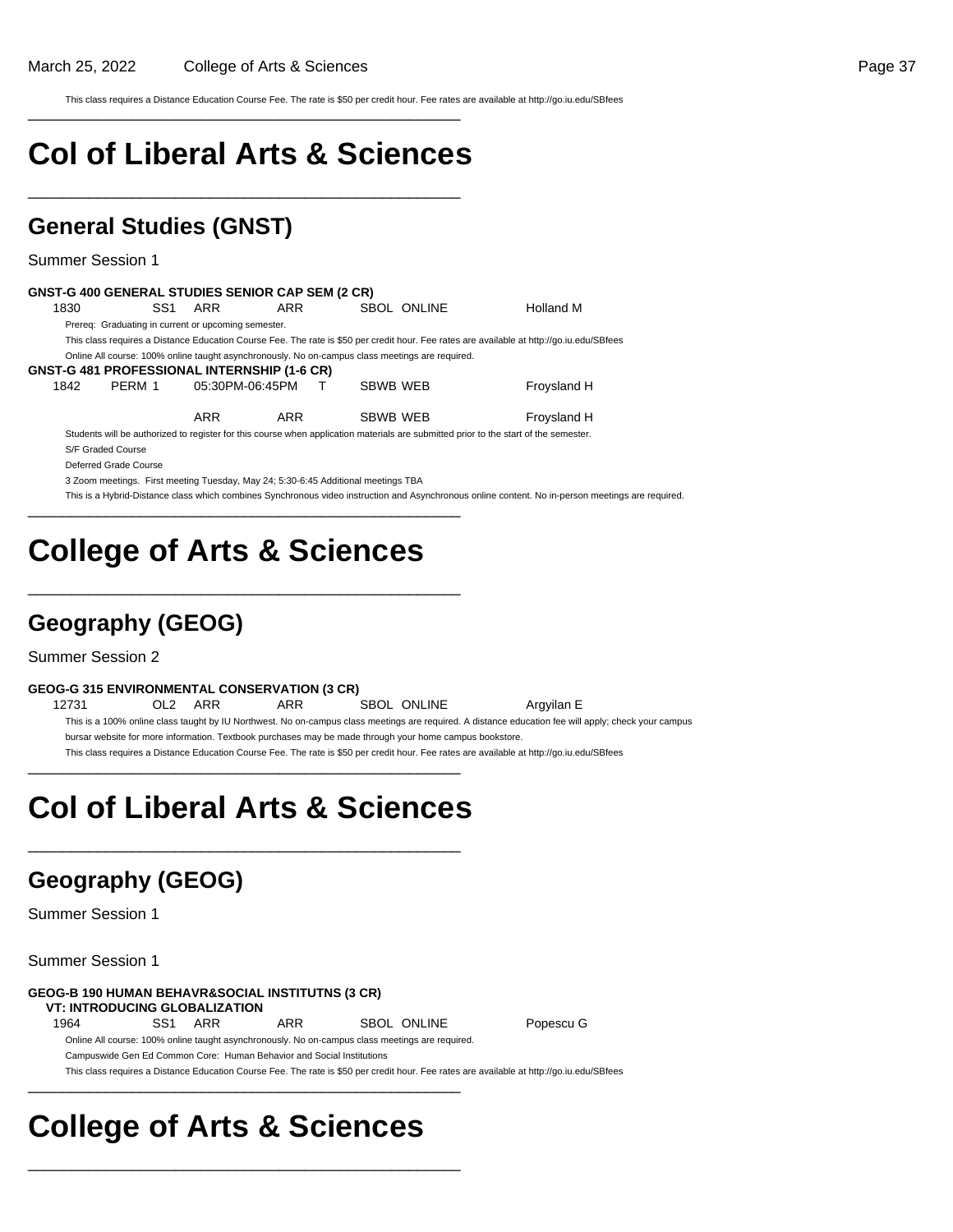## **Geology (GEOL)**

Summer Session 1

#### **GEOL-G 185 GLOBAL ENVIRONMENTAL CHANGE (3 CR)**

12742 OL1 ARR ARR SBOL ONLINE Argyilan E

This is a 100% online class taught by IU Northwest. No on-campus class meetings are required. A distance education fee will apply; check your campus bursar website for more information. Textbook purchases may be made through your home campus bookstore.

This class requires a Distance Education Course Fee. The rate is \$50 per credit hour. Fee rates are available at http://go.iu.edu/SBfees

#### **GEOL-G 476 CLIMATE CHANGE SCIENCE (3 CR)**

13046 OL1 ARR ARR SBOL ONLINE Kilibarda Z

This is a 100% online class taught by IU Northwest. No on-campus class meetings are required. A distance education fee will apply; check your campus bursar website for more information. Textbook purchases may be made through your home campus bookstore. THIS COURSE IS CROSS-LISTED WITH LIBS D503.

This class requires a Distance Education Course Fee. The rate is \$50 per credit hour. Fee rates are available at http://go.iu.edu/SBfees \_\_\_\_\_\_\_\_\_\_\_\_\_\_\_\_\_\_\_\_\_\_\_\_\_\_\_\_\_\_\_\_\_\_\_\_\_\_\_\_\_\_\_\_\_\_\_\_\_\_

## **Sch of Humanities & Social Sci**

\_\_\_\_\_\_\_\_\_\_\_\_\_\_\_\_\_\_\_\_\_\_\_\_\_\_\_\_\_\_\_\_\_\_\_\_\_\_\_\_\_\_\_\_\_\_\_\_\_\_

### **Germanic Languages (GER)**

Summer Session 1

#### **GER-G 370 GERMAN CINEMA (3 CR)**

12470 RSTR OL1 ARR ARR SBOL ONLINE Rockelmann J

This is a 100% online class taught by IU East. No on-campus class meetings are required. A distance education fee will apply; check your campus bursar website for more information. If IU e-Texts are not used for this class, textbooks and other materials are available at your home campus bookstore. This class is offered as part of a collaborative academic program. Please consult with your advisor to ensure this class will count toward your degree requirements.

This class requires a Distance Education Course Fee. The rate is \$50 per credit hour. Fee rates are available at http://go.iu.edu/SBfees

#### Summer Session 2

#### **GER-G 370 GERMAN CINEMA (3 CR)**

12520 RSTR OL2 ARR ARR SBOL ONLINE Rockelmann J This is a 100% online class taught by IU East. No on-campus class meetings are required. A distance education fee will apply; check your campus bursar website for more information. If IU e-Texts are not used for this class, textbooks and other materials are available at your home campus bookstore. This class is offered as part of a collaborative academic program. Please consult with your advisor to ensure this class will count toward your degree requirements.

Meets June 27 - August 6

This class requires a Distance Education Course Fee. The rate is \$50 per credit hour. Fee rates are available at http://go.iu.edu/SBfees

## **Col of Liberal Arts & Sciences**

\_\_\_\_\_\_\_\_\_\_\_\_\_\_\_\_\_\_\_\_\_\_\_\_\_\_\_\_\_\_\_\_\_\_\_\_\_\_\_\_\_\_\_\_\_\_\_\_\_\_

\_\_\_\_\_\_\_\_\_\_\_\_\_\_\_\_\_\_\_\_\_\_\_\_\_\_\_\_\_\_\_\_\_\_\_\_\_\_\_\_\_\_\_\_\_\_\_\_\_\_

### **Germanic Languages (GER)**

Summer Session 2

#### **GER-G 413 GERMAN FOR GENEALOGY (3 CR)**

13011 SS2 ARR ARR SBOL ONLINE Luppes J This class requires a Distance Education Course Fee. The rate is \$50 per credit hour. Fee rates are available at http://go.iu.edu/SBfees

#### Online All course: 100% online taught asynchronously. No on-campus class meetings are required. \_\_\_\_\_\_\_\_\_\_\_\_\_\_\_\_\_\_\_\_\_\_\_\_\_\_\_\_\_\_\_\_\_\_\_\_\_\_\_\_\_\_\_\_\_\_\_\_\_\_

## **Sch of Humanities & Social Sci**

\_\_\_\_\_\_\_\_\_\_\_\_\_\_\_\_\_\_\_\_\_\_\_\_\_\_\_\_\_\_\_\_\_\_\_\_\_\_\_\_\_\_\_\_\_\_\_\_\_\_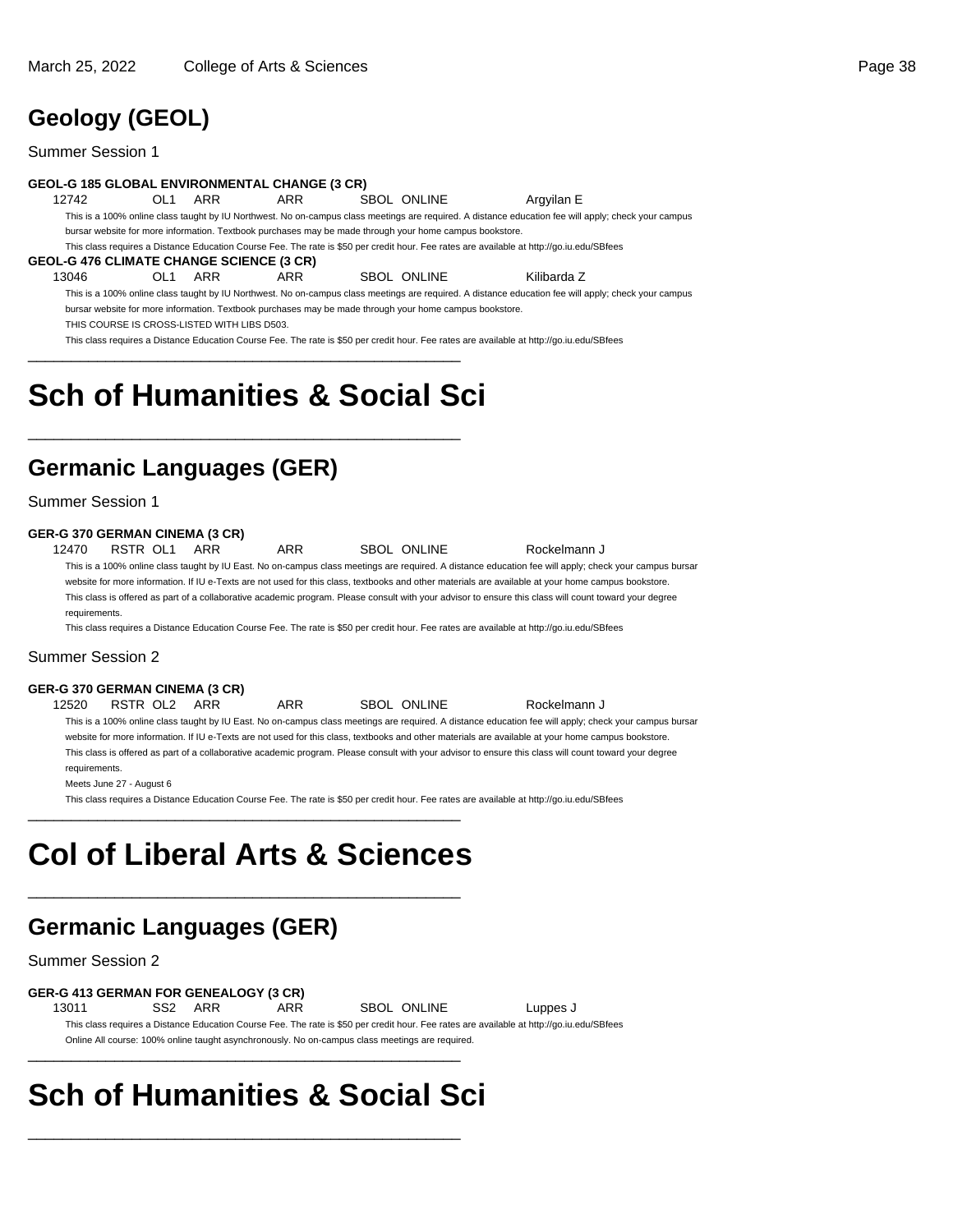### **History (HIST)**

Summer Session 1

#### **HIST-T 590 RESEARCH SEMINAR IN HISTORY (3 CR)**

12608 O81 ARR ARR SBOL ONLINE Heath S This is a 100% online class taught by IU Kokomo. No on-campus class meetings are required. A distance education fee may apply; check your campus bursar website for more information. If IU e-Texts are not used for this class, textbooks and other materials are available through your home campus bookstore. This class is offered as part of a collaborative academic program. Please consult with your advisor to ensure this class will count toward your degree requirement

This class requires a Distance Education Course Fee. The rate is \$50 per credit hour. Fee rates are available at http://go.iu.edu/SBfees

#### Summer Session 2

#### **HIST-B 352 WEST EUROPE-HIGH/LATE MID AGE (3 CR)**

12602 OL2 ARR ARR SBOL ONLINE Sposato P This is a 100% online class taught by IU Kokomo. No on-campus class meetings are required. A distance education fee may apply; check your campus bursar website for more information. If IU e-Texts are not used for this class, textbooks and other materials are available through your home campus bookstore. This class is offered as part of a collaborative academic program. Please consult with your advisor to ensure this class will count toward your degree requirement

Advanced writing skills recommended.

This class requires a Distance Education Course Fee. The rate is \$50 per credit hour. Fee rates are available at http://go.iu.edu/SBfees

## **Col of Liberal Arts & Sciences**

\_\_\_\_\_\_\_\_\_\_\_\_\_\_\_\_\_\_\_\_\_\_\_\_\_\_\_\_\_\_\_\_\_\_\_\_\_\_\_\_\_\_\_\_\_\_\_\_\_\_

\_\_\_\_\_\_\_\_\_\_\_\_\_\_\_\_\_\_\_\_\_\_\_\_\_\_\_\_\_\_\_\_\_\_\_\_\_\_\_\_\_\_\_\_\_\_\_\_\_\_

### **History (HIST)**

Summer Session 1

Summer Session 1

### **CLUSTER (103)**

|                      | ▽느▽▽ ' 느'ヽ \ ' ▽▽ /                           | HIST-H 101 THE WORLD IN THE 20TH CENT I (3 CR)                                   |            |                                                                                                         |                                                                                                                                                        |
|----------------------|-----------------------------------------------|----------------------------------------------------------------------------------|------------|---------------------------------------------------------------------------------------------------------|--------------------------------------------------------------------------------------------------------------------------------------------------------|
| 1924                 | SS <sub>1</sub>                               | 01:00PM-04:15PM                                                                  | <b>MW</b>  | <b>SBDW 1135</b>                                                                                        | Shlapentokh D                                                                                                                                          |
|                      | Pre-2005 General Education LAS: World Culture |                                                                                  |            |                                                                                                         |                                                                                                                                                        |
| <b>CLUSTER (104)</b> |                                               | HIST-F 300 ISSUES IN LATIN AMERICAN HIST (3 CR)                                  |            |                                                                                                         |                                                                                                                                                        |
|                      | <b>VT: MYTHS OF CONQUEST</b>                  |                                                                                  |            |                                                                                                         |                                                                                                                                                        |
| 3663                 | OL <sub>1</sub>                               | ARR                                                                              | <b>ARR</b> | <b>SBOL ONLINE</b>                                                                                      | Froysland H                                                                                                                                            |
|                      |                                               |                                                                                  |            |                                                                                                         | This class requires a Distance Education Course Fee. The rate is \$50 per credit hour. Fee rates are available at http://go.iu.edu/SBfees              |
|                      |                                               |                                                                                  |            |                                                                                                         | This is a 100% online class taught by IU South Bend. No on-campus class meetings are required. A distance education fee will apply; check your campus  |
|                      |                                               |                                                                                  |            | bursar website for more information. Textbook purchases may be made through your home campus bookstore. |                                                                                                                                                        |
|                      |                                               |                                                                                  |            |                                                                                                         | This class is offered as part of a collaborative academic program. Please consult with your advisor to ensure this class will count toward your degree |
| requirements         |                                               |                                                                                  |            |                                                                                                         |                                                                                                                                                        |
|                      |                                               | HIST-H 496 INTERNSHIP IN HISTORY (1-6 CR)                                        |            |                                                                                                         |                                                                                                                                                        |
| 2041                 | PERM NS1                                      | <b>ARR</b>                                                                       | <b>ARR</b> | <b>ARR</b>                                                                                              | Froysland H                                                                                                                                            |
| Summer Session 2     |                                               |                                                                                  |            |                                                                                                         |                                                                                                                                                        |
| <b>CLUSTER (104)</b> |                                               |                                                                                  |            |                                                                                                         |                                                                                                                                                        |
|                      | HIST-H 105 AMERICAN HISTORY I (3 CR)          |                                                                                  |            |                                                                                                         |                                                                                                                                                        |
| 2101                 | SS2                                           | 01:00PM-04:15PM                                                                  | TR.        | <b>SBDW 1165</b>                                                                                        | Willig T                                                                                                                                               |
|                      |                                               | HIST-H 113 HISTORY OF WESTERN CIVILIZ 1 (3 CR)                                   |            |                                                                                                         |                                                                                                                                                        |
| 2007                 | SS2                                           | 01:00PM-04:15PM                                                                  | <b>MW</b>  | <b>SBDW 1135</b>                                                                                        | Shlapentokh D                                                                                                                                          |
|                      | CLAS-Western Culture before 1800              |                                                                                  |            |                                                                                                         |                                                                                                                                                        |
|                      |                                               | HIST-H 124 LATINO & AF-AM CIVIL RIGHTS (3 CR)                                    |            |                                                                                                         |                                                                                                                                                        |
| 1905                 | PERM SS2                                      | 09:15AM-10:30AM                                                                  |            | MTWR SBDW 1185                                                                                          | <b>Tetzlaff M</b>                                                                                                                                      |
|                      |                                               |                                                                                  |            |                                                                                                         | Froysland H                                                                                                                                            |
|                      |                                               | Enrollment restricted to students participating in the Summer Leadership Academy |            |                                                                                                         |                                                                                                                                                        |

This course has community-engaged assignments, which may include community-based research, projects or service.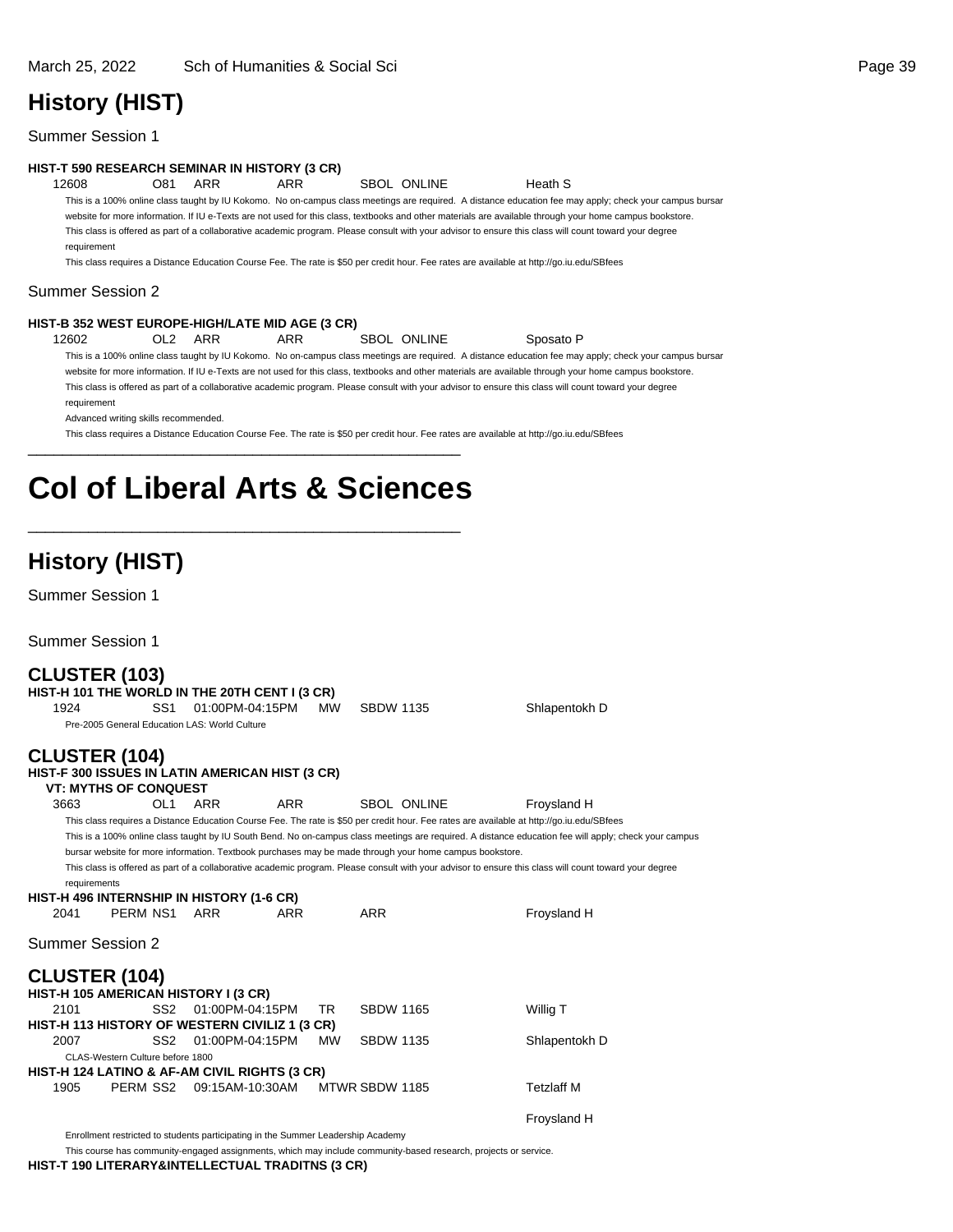#### March 25, 2022 Col of Liberal Arts & Sciences Page 40

#### **VT: THE HOLOCAUST**

3662 SS2 ARR ARR SBOL ONLINE Zwicker L

Campuswide Gen Ed Common Core: Literary and Intellectual Traditions

Online All course: 100% online taught asynchronously. No on-campus class meetings are required.

\_\_\_\_\_\_\_\_\_\_\_\_\_\_\_\_\_\_\_\_\_\_\_\_\_\_\_\_\_\_\_\_\_\_\_\_\_\_\_\_\_\_\_\_\_\_\_\_\_\_

This class requires a Distance Education Course Fee. The rate is \$50 per credit hour. Fee rates are available at http://go.iu.edu/SBfees

### **CLUSTER (404)**

**HIST-H 575 GRADUATE READINGS IN HISTORY (1-5 CR)**

1910 PERM SS2 ARR ARR ARR

Consent of Instructor required \_\_\_\_\_\_\_\_\_\_\_\_\_\_\_\_\_\_\_\_\_\_\_\_\_\_\_\_\_\_\_\_\_\_\_\_\_\_\_\_\_\_\_\_\_\_\_\_\_\_

## **School of Liberal Arts**

### **History (HIST)**

Summer Session 2

#### **HIST-T 510 HISTORICAL METHODOLOGY (3 CR)**

14077 OL2 ARR ARR SBOL ONLINE Shrum R

This is a 100% online class taught by IUPUI. No on-campus class meetings are required. A distance education fee will apply; check your campus bursar website for more information. Textbook purchases may be made through your home campus bookstore.

This class is offered as part of a collaborative academic program. Please consult with your advisor to ensure this class will count toward your degree requirements

This class requires a Distance Education Course Fee. The rate is \$50 per credit hour. Fee rates are available at http://go.iu.edu/SBfees

# **School of Social Sciences**

\_\_\_\_\_\_\_\_\_\_\_\_\_\_\_\_\_\_\_\_\_\_\_\_\_\_\_\_\_\_\_\_\_\_\_\_\_\_\_\_\_\_\_\_\_\_\_\_\_\_

\_\_\_\_\_\_\_\_\_\_\_\_\_\_\_\_\_\_\_\_\_\_\_\_\_\_\_\_\_\_\_\_\_\_\_\_\_\_\_\_\_\_\_\_\_\_\_\_\_\_

### **History (HIST)**

Summer Session 1

Summer Session 1

| <b>HIST-G 300 ISSUES IN ASIAN HISTORY (3 CR)</b>      |     |     |                                                       |             |                                                                                                                                                      |  |
|-------------------------------------------------------|-----|-----|-------------------------------------------------------|-------------|------------------------------------------------------------------------------------------------------------------------------------------------------|--|
| <b>VT: CHINESE FILMS AND CHINA</b>                    |     |     |                                                       |             |                                                                                                                                                      |  |
| 13783                                                 | OL1 | ARR | ARR                                                   | SBOL ONLINE | Shen Y                                                                                                                                               |  |
|                                                       |     |     |                                                       |             | This is a 100% online class taught by IU Southeast. No on-campus class meetings are required. A distance education fee will apply; check your campus |  |
|                                                       |     |     |                                                       |             | bursar website for more information. If IU e-Texts are not used for this class, textbooks and other materials are available at your home campus      |  |
| bookstore.                                            |     |     |                                                       |             |                                                                                                                                                      |  |
|                                                       |     |     |                                                       |             | This class is offered as part of a joint academic program. Please consult with your advisor to ensure this class will count toward your degree       |  |
| requirements.                                         |     |     |                                                       |             |                                                                                                                                                      |  |
|                                                       |     |     |                                                       |             | This class requires a Distance Education Course Fee. The rate is \$50 per credit hour. Fee rates are available at http://qo.iu.edu/SBfees            |  |
| <b>HIST-T 540 LONG 19TH CENTURY, 1800-1917 (3 CR)</b> |     |     |                                                       |             |                                                                                                                                                      |  |
| 13323                                                 | O81 | ARR | ARR                                                   | SBOL ONLINE | Tavlor J                                                                                                                                             |  |
|                                                       |     |     |                                                       |             | This is a 100% online class taught by IU Southeast. No on-campus class meetings are required. A distance education fee will apply; check your campus |  |
|                                                       |     |     |                                                       |             | bursar website for more information. If IU e-Texts are not used for this class, textbooks and other materials are available at your home campus      |  |
| bookstore.                                            |     |     |                                                       |             |                                                                                                                                                      |  |
|                                                       |     |     |                                                       |             | This class is offered as part of a joint academic program. Please consult with your advisor to ensure this class will count toward your degree       |  |
| requirements.                                         |     |     |                                                       |             |                                                                                                                                                      |  |
|                                                       |     |     | THIS COURSE FOCUSES ON U.S. HISTORY FROM 1800 TO 1917 |             |                                                                                                                                                      |  |
|                                                       |     |     |                                                       |             | This class requires a Distance Education Course Fee. The rate is \$50 per credit hour. Fee rates are available at http://go.ju.edu/SBfees            |  |

## **Sch of Business and Economics**

\_\_\_\_\_\_\_\_\_\_\_\_\_\_\_\_\_\_\_\_\_\_\_\_\_\_\_\_\_\_\_\_\_\_\_\_\_\_\_\_\_\_\_\_\_\_\_\_\_\_

\_\_\_\_\_\_\_\_\_\_\_\_\_\_\_\_\_\_\_\_\_\_\_\_\_\_\_\_\_\_\_\_\_\_\_\_\_\_\_\_\_\_\_\_\_\_\_\_\_\_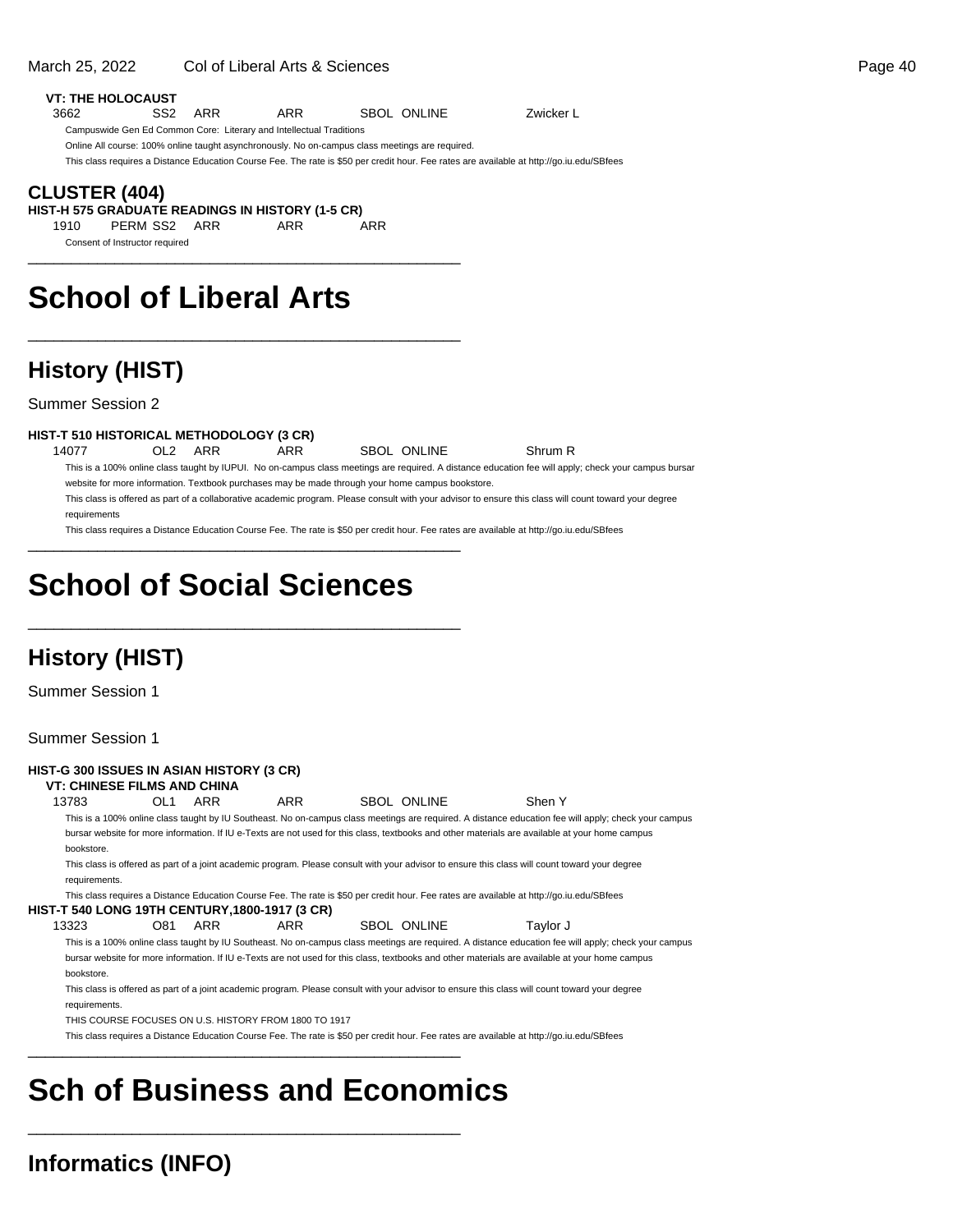Summer Session 1

#### **INFO-C 203 SOCIAL INFORMATICS (3 CR)**

12539 OLF ARR ARR SBOL ONLINE Chen H

This is a 100% online class taught by IU East. No on-campus class meetings are required. A distance education fee will apply; check your campus bursar website for more information. If IU e-Texts are not used for this class, textbooks and other materials are available at your home campus bookstore. This class is offered as part of a collaborative academic program. Please consult with your advisor to ensure this class will count toward your degree requirements.

Meets May 16 - August 6

This class requires a Distance Education Course Fee. The rate is \$50 per credit hour. Fee rates are available at http://go.iu.edu/SBfees

## **College of Arts & Sciences**

\_\_\_\_\_\_\_\_\_\_\_\_\_\_\_\_\_\_\_\_\_\_\_\_\_\_\_\_\_\_\_\_\_\_\_\_\_\_\_\_\_\_\_\_\_\_\_\_\_\_

\_\_\_\_\_\_\_\_\_\_\_\_\_\_\_\_\_\_\_\_\_\_\_\_\_\_\_\_\_\_\_\_\_\_\_\_\_\_\_\_\_\_\_\_\_\_\_\_\_\_

### **Informatics (INFO)**

Summer Session 1

#### **INFO-C 100 INFORMATICS FOUNDATIONS (3 CR)**

12727 OLF ARR ARR SBOL ONLINE Stapke C

This is a 100% online class taught by IU Northwest. No on-campus class meetings are required. A distance education fee will apply; check your campus bursar website for more information. Textbook purchases may be made through your home campus bookstore.

This class uses IU eTexts. Associated fees will appear on your Student Account Bursar bill. Click the details link to view eText costs. For additional information, please visit: http://etexts.iu.edu.

This class requires a Distance Education Course Fee. The rate is \$50 per credit hour. Fee rates are available at http://go.iu.edu/SBfees

## **Sch of Informatics & Computing**

\_\_\_\_\_\_\_\_\_\_\_\_\_\_\_\_\_\_\_\_\_\_\_\_\_\_\_\_\_\_\_\_\_\_\_\_\_\_\_\_\_\_\_\_\_\_\_\_\_\_

\_\_\_\_\_\_\_\_\_\_\_\_\_\_\_\_\_\_\_\_\_\_\_\_\_\_\_\_\_\_\_\_\_\_\_\_\_\_\_\_\_\_\_\_\_\_\_\_\_\_

### **Informatics (INFO)**

Summer Session 1

| INFO-C 300 HUMAN COMPUTER INTERACTION (3 CR)     |                 |     |      |                                                                                                                                                |                                                                                                                                                                                                                                                                                                             |
|--------------------------------------------------|-----------------|-----|------|------------------------------------------------------------------------------------------------------------------------------------------------|-------------------------------------------------------------------------------------------------------------------------------------------------------------------------------------------------------------------------------------------------------------------------------------------------------------|
| 12642                                            | OL1             | ARR | ARR  | <b>SBOL ONLINE</b>                                                                                                                             | Kirkley S                                                                                                                                                                                                                                                                                                   |
|                                                  |                 |     |      |                                                                                                                                                | This is a 100% online class taught by IUPUI. No on-campus class meetings are required. A distance education fee will apply; check your campus bursar<br>website for more information. If IU e-Texts are not used for this class, textbooks and other materials are available at your home campus bookstore. |
|                                                  |                 |     |      |                                                                                                                                                |                                                                                                                                                                                                                                                                                                             |
| requirements.                                    |                 |     |      | This class is offered as part of a joint academic program. Please consult with your advisor to ensure this class will count toward your degree |                                                                                                                                                                                                                                                                                                             |
|                                                  |                 |     |      | This class requires a Distance Education Course Fee. The rate is \$50 per credit hour. Fee rates are available at http://go.iu.edu/SBfees      |                                                                                                                                                                                                                                                                                                             |
| INFO-C 404 LITIGATION SUPP COURTROOM PRES (3 CR) |                 |     |      |                                                                                                                                                |                                                                                                                                                                                                                                                                                                             |
| 12631                                            | OL <sub>1</sub> | ARR | ARR  | <b>SBOL ONLINE</b>                                                                                                                             | Redding B                                                                                                                                                                                                                                                                                                   |
|                                                  |                 |     |      |                                                                                                                                                | This is a 100% online class taught by IUPUI. No on-campus class meetings are required. A distance education fee will apply; check your campus bursar                                                                                                                                                        |
|                                                  |                 |     |      |                                                                                                                                                | website for more information. If IU e-Texts are not used for this class, textbooks and other materials are available at your home campus bookstore.                                                                                                                                                         |
| requirements.                                    |                 |     |      |                                                                                                                                                | This class is offered as part of a collaborative academic program. Please consult with your advisor to ensure this class will count toward your degree                                                                                                                                                      |
|                                                  |                 |     |      | This class requires a Distance Education Course Fee. The rate is \$50 per credit hour. Fee rates are available at http://go.iu.edu/SBfees      |                                                                                                                                                                                                                                                                                                             |
| INFO-I 223 DATA FLUENCY (3 CR)                   |                 |     |      |                                                                                                                                                |                                                                                                                                                                                                                                                                                                             |
| 12636                                            | OL <sub>1</sub> | ARR | ARR. | <b>SBOL ONLINE</b>                                                                                                                             | Chang R                                                                                                                                                                                                                                                                                                     |
|                                                  |                 |     |      |                                                                                                                                                | This is a 100% online class taught by IUPUI. No on-campus class meetings are required. A distance education fee will apply; check your campus bursar                                                                                                                                                        |
|                                                  |                 |     |      | website for more information. Textbook purchases may be made through your home campus bookstore.                                               |                                                                                                                                                                                                                                                                                                             |
| requirements                                     |                 |     |      |                                                                                                                                                | This class is offered as part of a collaborative academic program. Please consult with your advisor to ensure this class will count toward your degree                                                                                                                                                      |
|                                                  |                 |     |      | This class requires a Distance Education Course Fee. The rate is \$50 per credit hour. Fee rates are available at http://go.iu.edu/SBfees      |                                                                                                                                                                                                                                                                                                             |

## **Col of Liberal Arts & Sciences**

\_\_\_\_\_\_\_\_\_\_\_\_\_\_\_\_\_\_\_\_\_\_\_\_\_\_\_\_\_\_\_\_\_\_\_\_\_\_\_\_\_\_\_\_\_\_\_\_\_\_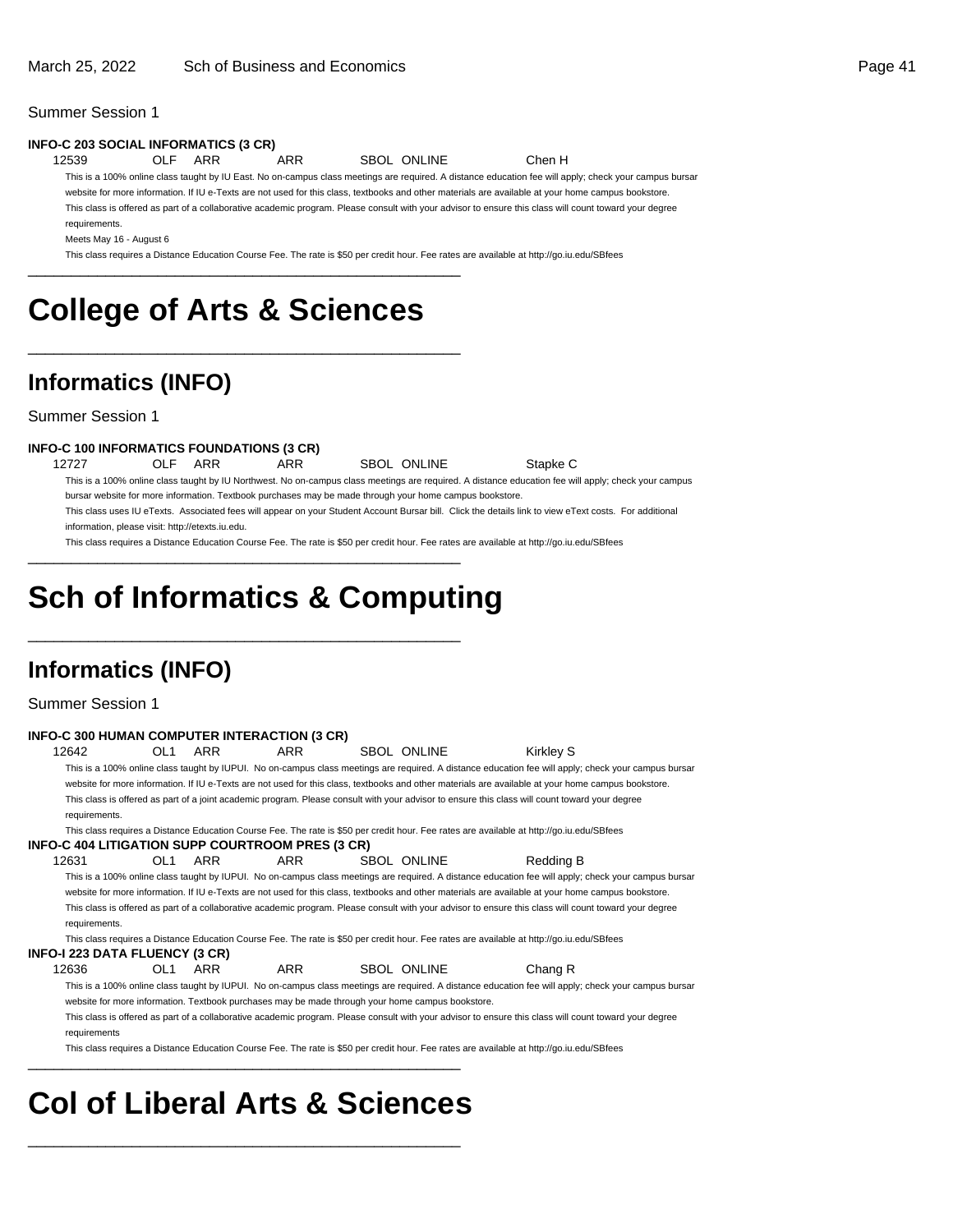**INFO-C 201 MATH FOUNDATION INFORMATICS (3 CR)**

## **Informatics (INFO)**

| 2046                                                          | OL1             | ARR                                                                                                     | ARR |           |                 | <b>SBOL ONLINE</b> | Vajiac M                                                                                                                                               |  |
|---------------------------------------------------------------|-----------------|---------------------------------------------------------------------------------------------------------|-----|-----------|-----------------|--------------------|--------------------------------------------------------------------------------------------------------------------------------------------------------|--|
|                                                               |                 |                                                                                                         |     |           |                 |                    | This class requires a Distance Education Course Fee. The rate is \$50 per credit hour. Fee rates are available at http://go.iu.edu/SBfees              |  |
|                                                               |                 |                                                                                                         |     |           |                 |                    | This is a 100% online class taught by IU South Bend. No on-campus class meetings are required. A distance education fee will apply; check your campus  |  |
|                                                               |                 | bursar website for more information. Textbook purchases may be made through your home campus bookstore. |     |           |                 |                    |                                                                                                                                                        |  |
|                                                               |                 |                                                                                                         |     |           |                 |                    | This class is offered as part of a collaborative academic program. Please consult with your advisor to ensure this class will count toward your degree |  |
| requirements                                                  |                 |                                                                                                         |     |           |                 |                    |                                                                                                                                                        |  |
| Prereq: MATH-M 118 and INFO-C 100                             |                 |                                                                                                         |     |           |                 |                    |                                                                                                                                                        |  |
| INFO-C 211 PROGRAMMING 2 (3 CR)                               |                 |                                                                                                         |     |           |                 |                    |                                                                                                                                                        |  |
| 14319                                                         | O81             | ARR                                                                                                     | ARR |           |                 | <b>SBOL ONLINE</b> | Hakimzadeh H                                                                                                                                           |  |
|                                                               |                 |                                                                                                         |     |           |                 |                    | This class requires a Distance Education Course Fee. The rate is \$50 per credit hour. Fee rates are available at http://go.iu.edu/SBfees              |  |
|                                                               |                 |                                                                                                         |     |           |                 |                    | This class is offered as part of a collaborative academic program. Please consult with your advisor to ensure this class will count toward your degree |  |
| requirements.                                                 |                 |                                                                                                         |     |           |                 |                    |                                                                                                                                                        |  |
|                                                               |                 |                                                                                                         |     |           |                 |                    | This is a 100% online class taught by IU South Bend. No on-campus class meetings are required. A distance education fee will apply; check your campus  |  |
|                                                               |                 | bursar website for more information. Textbook purchases may be made through your home campus bookstore. |     |           |                 |                    |                                                                                                                                                        |  |
| INFO-C 413 WEB DESIGN AND DEVELOPMENT (3 CR)                  |                 |                                                                                                         |     |           |                 |                    |                                                                                                                                                        |  |
| 2001                                                          | OL1             | ARR                                                                                                     | ARR |           |                 | <b>SBOL ONLINE</b> | Hakimzadeh H                                                                                                                                           |  |
| Prereq: INF0-C 211 and INFO-C 300                             |                 |                                                                                                         |     |           |                 |                    |                                                                                                                                                        |  |
|                                                               |                 |                                                                                                         |     |           |                 |                    | This is a 100% online class taught by IU South Bend. No on-campus class meetings are required. A distance education fee will apply; check your campus  |  |
|                                                               |                 | bursar website for more information. Textbook purchases may be made through your home campus bookstore. |     |           |                 |                    |                                                                                                                                                        |  |
|                                                               |                 |                                                                                                         |     |           |                 |                    | This class is offered as part of a collaborative academic program. Please consult with your advisor to ensure this class will count toward your degree |  |
| requirements                                                  |                 |                                                                                                         |     |           |                 |                    |                                                                                                                                                        |  |
|                                                               |                 |                                                                                                         |     |           |                 |                    | This class requires a Distance Education Course Fee. The rate is \$50 per credit hour. Fee rates are available at http://go.iu.edu/SBfees              |  |
| INFO-I 201 MATH FOUNDATNS OF INFORMATICS (4 CR)               |                 |                                                                                                         |     |           |                 |                    |                                                                                                                                                        |  |
| 2032                                                          | SS1             | ARR                                                                                                     | ARR |           |                 | SBOL ONLINE        | Vajiac M                                                                                                                                               |  |
|                                                               |                 |                                                                                                         |     |           |                 |                    | This class requires a Distance Education Course Fee. The rate is \$50 per credit hour. Fee rates are available at http://go.iu.edu/SBfees              |  |
|                                                               |                 | Online All course: 100% online taught asynchronously. No on-campus class meetings are required.         |     |           |                 |                    |                                                                                                                                                        |  |
|                                                               |                 | Prereq: MATH-M 118 with a grade of C or better Recommended: INFO-I 101                                  |     |           |                 |                    |                                                                                                                                                        |  |
| INFO-I 303 ORGANIZATIONAL INFORMATICS (3 CR)                  |                 |                                                                                                         |     |           |                 |                    |                                                                                                                                                        |  |
| 1782                                                          | SS1             | ARR                                                                                                     | ARR |           |                 | <b>SBOL ONLINE</b> | Merhi M                                                                                                                                                |  |
|                                                               |                 | Prereq: INFO-I 211 or CSCI-C 201 or CSCI-A 506                                                          |     |           |                 |                    |                                                                                                                                                        |  |
|                                                               |                 | Online All course: 100% online taught asynchronously. No on-campus class meetings are required.         |     |           |                 |                    |                                                                                                                                                        |  |
|                                                               |                 |                                                                                                         |     |           |                 |                    | This class requires a Distance Education Course Fee. The rate is \$50 per credit hour. Fee rates are available at http://go.iu.edu/SBfees              |  |
| INFO-I 400 TOPICS IN INFORMATICS (3 CR)                       |                 |                                                                                                         |     |           |                 |                    |                                                                                                                                                        |  |
| VT: APPLIED CLOUD COMPUTING                                   |                 |                                                                                                         |     |           |                 |                    |                                                                                                                                                        |  |
| 1933                                                          | SS1             | 08:30AM-10:00AM                                                                                         |     | <b>MW</b> | <b>SBNS 135</b> |                    | Yu L                                                                                                                                                   |  |
|                                                               |                 |                                                                                                         |     |           |                 |                    |                                                                                                                                                        |  |
|                                                               |                 | 10:10AM-11:40AM                                                                                         |     | MW        | <b>SBNS 164</b> |                    | Yu L                                                                                                                                                   |  |
|                                                               |                 |                                                                                                         |     |           |                 |                    |                                                                                                                                                        |  |
|                                                               |                 | 08:30AM-10:00AM                                                                                         |     | т         | <b>SBNS 135</b> |                    | Yu L                                                                                                                                                   |  |
|                                                               |                 |                                                                                                         |     |           |                 |                    |                                                                                                                                                        |  |
|                                                               |                 | 10:10AM-11:40AM                                                                                         |     | т         | <b>SBNS 164</b> |                    | Yu L                                                                                                                                                   |  |
|                                                               |                 | Prereq: INFO-I 308 or INFO-I 450 or CSCI-C 243 or CSCI-A 594.                                           |     |           |                 |                    |                                                                                                                                                        |  |
|                                                               |                 | Additional class scheduled on Tuesday, June 21, at regular class times.                                 |     |           |                 |                    |                                                                                                                                                        |  |
| INFO-I 420 INTERN INFORMATICS PROF PRACT (3-4 CR)<br>PERM SS1 |                 |                                                                                                         |     |           |                 |                    | Hakimzadeh H                                                                                                                                           |  |
| 1783                                                          |                 | ARR                                                                                                     | ARR |           | ARR             |                    |                                                                                                                                                        |  |
|                                                               |                 | Prereq: INFO-I 211 and Permission of the Informatics director                                           |     |           |                 |                    |                                                                                                                                                        |  |
| <b>Summer Session 2</b>                                       |                 |                                                                                                         |     |           |                 |                    |                                                                                                                                                        |  |
|                                                               |                 |                                                                                                         |     |           |                 |                    |                                                                                                                                                        |  |
| INFO-C 342 MOBILE APPLICATION DEVELOPMENT (3 CR)              |                 |                                                                                                         |     |           |                 |                    |                                                                                                                                                        |  |
| 2092                                                          | OL <sub>2</sub> | ARR                                                                                                     | ARR |           |                 |                    |                                                                                                                                                        |  |
|                                                               |                 |                                                                                                         |     |           |                 | SBOL ONLINE        | Zhang L                                                                                                                                                |  |
|                                                               |                 |                                                                                                         |     |           |                 |                    | This class requires a Distance Education Course Fee. The rate is \$50 per credit hour. Fee rates are available at http://go.iu.edu/SBfees              |  |
|                                                               |                 |                                                                                                         |     |           |                 |                    | This is a 100% online class taught by IU South Bend. No on-campus class meetings are required. A distance education fee will apply; check your campus  |  |
|                                                               |                 | bursar website for more information. Textbook purchases may be made through your home campus bookstore. |     |           |                 |                    |                                                                                                                                                        |  |
|                                                               |                 |                                                                                                         |     |           |                 |                    | This class is offered as part of a collaborative academic program. Please consult with your advisor to ensure this class will count toward your degree |  |
| requirements                                                  |                 |                                                                                                         |     |           |                 |                    |                                                                                                                                                        |  |
|                                                               |                 | This class is offered as part of the B.S. in INFORMATICS online program                                 |     |           |                 |                    |                                                                                                                                                        |  |
| Pre-rea: C or better in INFO-C 307                            |                 |                                                                                                         |     |           |                 |                    |                                                                                                                                                        |  |
| INFO-I 400 TOPICS IN INFORMATICS (3 CR)                       |                 |                                                                                                         |     |           |                 |                    |                                                                                                                                                        |  |
| VT: MOBILE APPLICATION DEVELOPMENT                            |                 |                                                                                                         |     |           |                 |                    |                                                                                                                                                        |  |
| 2093                                                          | OL2             | ARR                                                                                                     | ARR |           |                 | <b>SBOL ONLINE</b> | Zhang L                                                                                                                                                |  |
|                                                               |                 |                                                                                                         |     |           |                 |                    | This class requires a Distance Education Course Fee. The rate is \$50 per credit hour. Fee rates are available at http://go.iu.edu/SBfees              |  |
|                                                               |                 | Online All course: 100% online taught asynchronously. No on-campus class meetings are required.         |     |           |                 |                    |                                                                                                                                                        |  |
| Pre-req: C- or better in INFO-I 308                           |                 |                                                                                                         |     |           |                 |                    |                                                                                                                                                        |  |
|                                                               |                 |                                                                                                         |     |           |                 |                    |                                                                                                                                                        |  |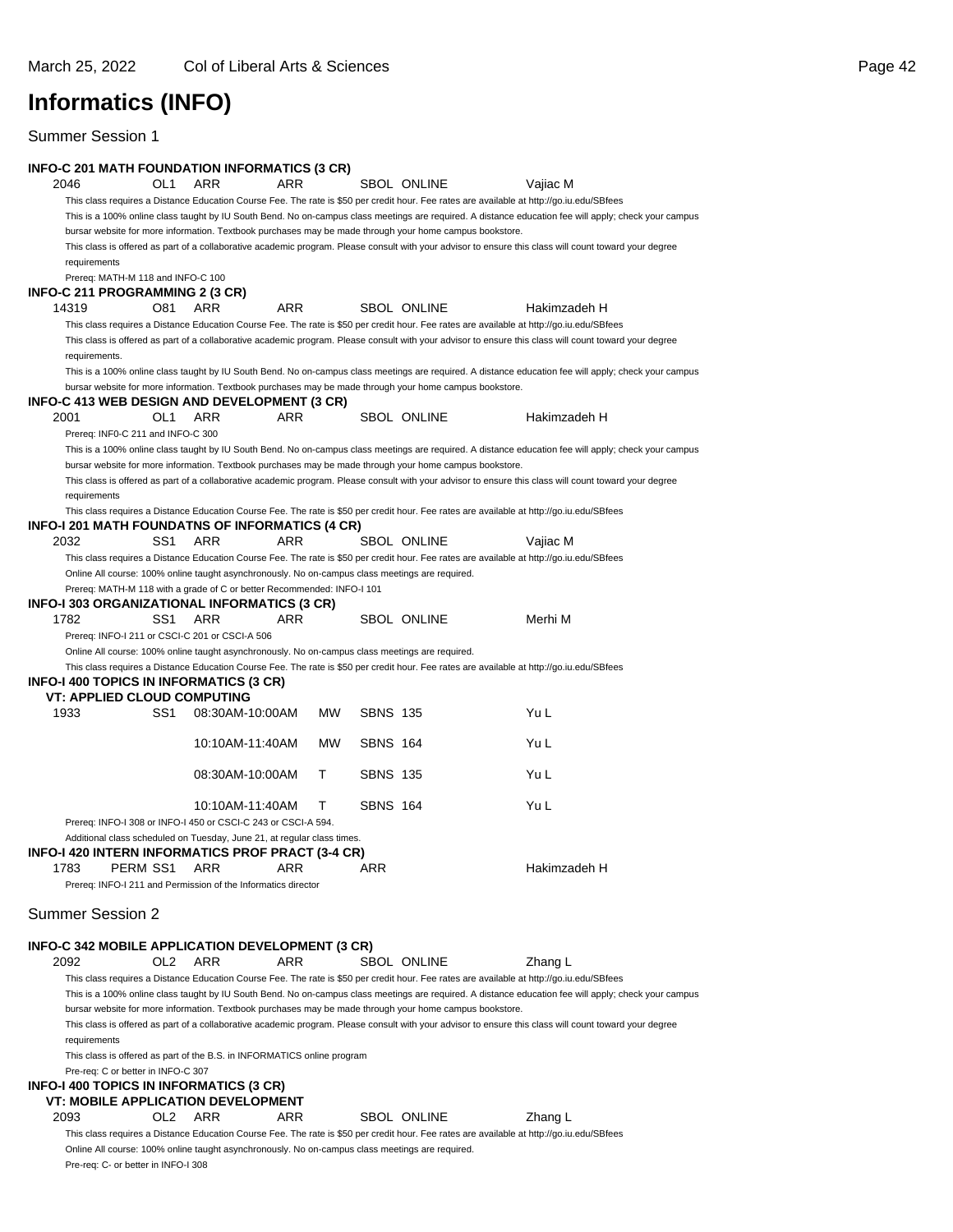Students are not required to meet with the instructor,. Students will need to have access to an appropriate computer to complete course activities and assignments. Contact the instructor if you have questions.

**INFO-I 420 INTERN INFORMATICS PROF PRACT (3-4 CR)**

1784 PERM SS2 ARR ARR ARR Hakimzadeh H

Prereq: INFO-I 211 and Permission of the Informatics director \_\_\_\_\_\_\_\_\_\_\_\_\_\_\_\_\_\_\_\_\_\_\_\_\_\_\_\_\_\_\_\_\_\_\_\_\_\_\_\_\_\_\_\_\_\_\_\_\_\_

## **School of Natural Sciences**

\_\_\_\_\_\_\_\_\_\_\_\_\_\_\_\_\_\_\_\_\_\_\_\_\_\_\_\_\_\_\_\_\_\_\_\_\_\_\_\_\_\_\_\_\_\_\_\_\_\_

### **Informatics (INFO)**

Summer Session 1

Summer Session 1

#### **INFO-C 112 PROGRAMMING AND DATABASES (3 CR)**

13332 OLF ARR ARR SBOL ONLINE Kimmer C

This is a 100% online class taught by IU Southeast. No on-campus class meetings are required. A distance education fee will apply; check your campus bursar website for more information. If IU e-Texts are not used for this class, textbooks and other materials are available at your home campus bookstore.

This class is offered as part of a joint academic program. Please consult with your advisor to ensure this class will count toward your degree requirements.

This class requires a Distance Education Course Fee. The rate is \$50 per credit hour. Fee rates are available at http://go.iu.edu/SBfees

## **Col of Liberal Arts & Sciences**

\_\_\_\_\_\_\_\_\_\_\_\_\_\_\_\_\_\_\_\_\_\_\_\_\_\_\_\_\_\_\_\_\_\_\_\_\_\_\_\_\_\_\_\_\_\_\_\_\_\_

\_\_\_\_\_\_\_\_\_\_\_\_\_\_\_\_\_\_\_\_\_\_\_\_\_\_\_\_\_\_\_\_\_\_\_\_\_\_\_\_\_\_\_\_\_\_\_\_\_\_

### **East Asian Lang & Culture (EALC)**

Summer Session 2

#### **EALC-E 271 MODERN & CONTEMP JAPANESE CLTR (3 CR)**

2044 SS2 01:00PM-04:00PM TR SBWB WEB Green Y This is a Distance-Other class which is provided by synchronous live video instruction, with any remainder taught through asynchronous online instruction \_\_\_\_\_\_\_\_\_\_\_\_\_\_\_\_\_\_\_\_\_\_\_\_\_\_\_\_\_\_\_\_\_\_\_\_\_\_\_\_\_\_\_\_\_\_\_\_\_\_

## **College of Arts & Sciences**

\_\_\_\_\_\_\_\_\_\_\_\_\_\_\_\_\_\_\_\_\_\_\_\_\_\_\_\_\_\_\_\_\_\_\_\_\_\_\_\_\_\_\_\_\_\_\_\_\_\_

### **Mathematics (MATH)**

Summer Session 1

### **MATH-M 117 INTERMEDIATE ALGEBRA (3 CR)**

13552 OL1 ARR ARR SBOL ONLINE Wyzinski H

This is a 100% online class taught by IU Northwest. No on-campus class meetings are required. A distance education fee will apply; check your campus bursar website for more information. Textbook purchases may be made through your home campus bookstore. PREREQUISITE: MATH-M 007 OR MATH-A 007 AND B007 OR MATH-A 100

This class is offered as part of a collaborative academic program. Please consult with your advisor to ensure this class will count toward your degree requirements.

This class requires a Distance Education Course Fee. The rate is \$50 per credit hour. Fee rates are available at http://go.iu.edu/SBfees \_\_\_\_\_\_\_\_\_\_\_\_\_\_\_\_\_\_\_\_\_\_\_\_\_\_\_\_\_\_\_\_\_\_\_\_\_\_\_\_\_\_\_\_\_\_\_\_\_\_

## **Col of Liberal Arts & Sciences**

\_\_\_\_\_\_\_\_\_\_\_\_\_\_\_\_\_\_\_\_\_\_\_\_\_\_\_\_\_\_\_\_\_\_\_\_\_\_\_\_\_\_\_\_\_\_\_\_\_\_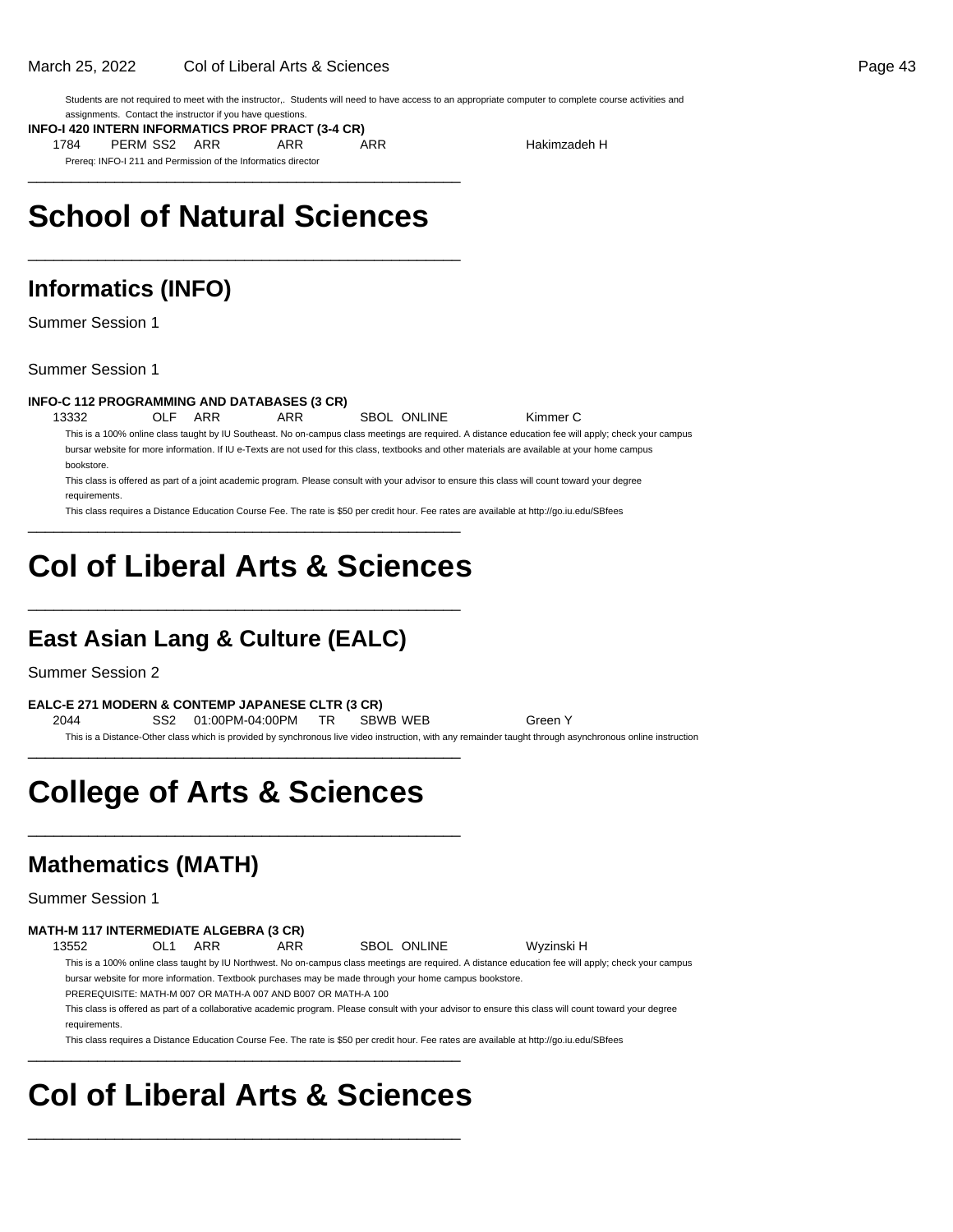### **Mathematics (MATH)**

Summer Session 1

questions.

|      |                        |                                      |                                                      | <b>MATH-A 100 FUNDAMENTALS OF ALGEBRA (4 CR)</b>                                                                 |               |                    |                                                                                                                                                            |
|------|------------------------|--------------------------------------|------------------------------------------------------|------------------------------------------------------------------------------------------------------------------|---------------|--------------------|------------------------------------------------------------------------------------------------------------------------------------------------------------|
|      | 1847                   | OL1                                  | ARR                                                  | ARR                                                                                                              |               | <b>SBOL ONLINE</b> | Agarwal S                                                                                                                                                  |
|      |                        |                                      |                                                      | P: Math placement exam score of level 2 or above, or an ALEKS assessment score of 16 or higher.                  |               |                    |                                                                                                                                                            |
|      |                        |                                      |                                                      |                                                                                                                  |               |                    | The MyMathLab homework access code is required for this course. Students are recommended to purchase the textbook bundled with the MyMathLab access code,  |
|      | questions.             |                                      |                                                      |                                                                                                                  |               |                    | or purchase an access code alone for MyMathLab (which includes the E-Book) from the IUSB bookstore. Contact your instructor if you have further            |
|      |                        |                                      |                                                      |                                                                                                                  |               |                    | This is a 100% online class taught by IU South Bend. No on-campus class meetings are required. A distance education fee will apply; check your campus      |
|      |                        |                                      |                                                      | bursar website for more information. Textbook purchases may be made through your home campus bookstore.          |               |                    |                                                                                                                                                            |
|      |                        |                                      |                                                      |                                                                                                                  |               |                    | This class requires a Distance Education Course Fee. The rate is \$50 per credit hour. Fee rates are available at http://go.iu.edu/SBfees                  |
|      |                        |                                      |                                                      |                                                                                                                  |               |                    | This class is offered as part of a collaborative academic program. Please consult with your advisor to ensure this class will count toward your degree     |
|      | requirements           |                                      |                                                      |                                                                                                                  |               |                    |                                                                                                                                                            |
|      |                        |                                      |                                                      | <b>MATH-M 109 MATH FOUNDATIONS OF ANALYTICS (3 CR)</b>                                                           |               |                    |                                                                                                                                                            |
| 2003 |                        | RSTR SS1                             | 01:00PM-02:30PM                                      |                                                                                                                  | MTWR SBNS 122 |                    |                                                                                                                                                            |
|      |                        |                                      |                                                      | P: C or higher in MATH-A 100 or an ALEKS assessment score greater than 30.                                       |               |                    |                                                                                                                                                            |
|      |                        |                                      | M109 requires a graphing calculator: TI-83 or TI-84  |                                                                                                                  |               |                    |                                                                                                                                                            |
|      |                        |                                      |                                                      | Campuswide Gen Ed Fundamental Literacies: Quantitative Reasoning                                                 |               |                    |                                                                                                                                                            |
|      |                        |                                      |                                                      | <b>MATH-M 111 MATHEMATICS IN THE WORLD (3 CR)</b>                                                                |               |                    |                                                                                                                                                            |
|      | 1807                   |                                      | SS1  01:00PM-02:30PM                                 |                                                                                                                  | MTWR SBNS 105 |                    | Schwieterman K                                                                                                                                             |
|      |                        |                                      |                                                      |                                                                                                                  |               |                    | P: A grade of C or better in MATH-A 100 or an equivalent transfer course; or a math placement exam score of level 3 or above, or an ALEKS assessment score |
|      | of 31 or higher.       |                                      |                                                      |                                                                                                                  |               |                    |                                                                                                                                                            |
|      |                        |                                      |                                                      |                                                                                                                  |               |                    | This course requires the use of LaunchPad Access Code If you have any questions contact the instructor or the Math department office (574-520-4335).       |
|      |                        |                                      |                                                      | Campuswide Gen Ed Fundamental Literacies: Quantitative Reasoning                                                 |               |                    |                                                                                                                                                            |
|      |                        |                                      | <b>MATH-M 118 FINITE MATHEMATICS (3 CR)</b>          |                                                                                                                  |               |                    |                                                                                                                                                            |
|      |                        |                                      |                                                      |                                                                                                                  |               |                    | This class is part of the "Transfer Indiana" (transferIN) initiative. For additional information, link to http://www.transferin.net                        |
|      | 1706                   | RSTR SS1                             | ARR                                                  | ARR                                                                                                              |               | SBOL ONLINE        | Savvopoulou A                                                                                                                                              |
|      |                        |                                      |                                                      |                                                                                                                  |               |                    | P: A grade of C or better in MATH-A 100 or an equivalent transfer course; or a math placement exam score of level 3 or above, or an ALEKS assessment score |
|      | of 36 or higher.       |                                      |                                                      |                                                                                                                  |               |                    |                                                                                                                                                            |
|      |                        |                                      | M118 requires a graphing calculator: TI-83 or TI-84. |                                                                                                                  |               |                    |                                                                                                                                                            |
|      |                        |                                      |                                                      | Campuswide Gen Ed Fundamental Literacies: Quantitative Reasoning                                                 |               |                    |                                                                                                                                                            |
|      |                        |                                      |                                                      | Online All course: 100% online taught asynchronously. No on-campus class meetings are required.                  |               |                    |                                                                                                                                                            |
|      |                        |                                      |                                                      |                                                                                                                  |               |                    | This class requires a Distance Education Course Fee. The rate is \$50 per credit hour. Fee rates are available at http://go.iu.edu/SBfees                  |
|      |                        |                                      |                                                      | MATH-M 119 BRIEF SURVEY OF CALCULUS 1 (3 CR)                                                                     |               |                    |                                                                                                                                                            |
|      |                        |                                      |                                                      |                                                                                                                  |               |                    | This class is part of the "Transfer Indiana" (transferIN) initiative. For additional information, link to http://www.transferin.net                        |
|      | 1881                   | RSTR OL1                             | ARR                                                  | ARR                                                                                                              |               | SBOL ONLINE        | Wolf D                                                                                                                                                     |
|      |                        |                                      |                                                      | Campuswide Gen Ed Fundamental Literacies: Quantitative Reasoning                                                 |               |                    |                                                                                                                                                            |
|      |                        |                                      |                                                      |                                                                                                                  |               |                    | P: A grade of C- or better in MATH-M 125 or an equivalent transfer course; or a math placement exam score of level 5 or above, or an ALEKS assessment      |
|      | score of 61 or higher. |                                      |                                                      |                                                                                                                  |               |                    |                                                                                                                                                            |
|      |                        |                                      |                                                      |                                                                                                                  |               |                    | This class requires a Distance Education Course Fee. The rate is \$50 per credit hour. Fee rates are available at http://go.iu.edu/SBfees                  |
|      |                        |                                      |                                                      | Online All course: 100% online taught asynchronously. No on-campus class meetings are required.                  |               |                    |                                                                                                                                                            |
|      |                        |                                      |                                                      | MATH-M 125 PRE-CALCULUS MATHEMATICS (3 CR)                                                                       |               |                    |                                                                                                                                                            |
|      | 1895                   | OL1                                  | ARR                                                  | ARR                                                                                                              |               | <b>SBOL ONLINE</b> |                                                                                                                                                            |
|      |                        |                                      | M125 requires a graphing calculator: TI-83 or TI-84. |                                                                                                                  |               |                    |                                                                                                                                                            |
|      |                        |                                      |                                                      |                                                                                                                  |               |                    | P: A grade of C- or better in MATH-M 107 or an equivalent transfer course; or a math placement exam score of level 4 or above, or an ALEKS assessment      |
|      | score of 51 or higher. |                                      |                                                      |                                                                                                                  |               |                    |                                                                                                                                                            |
|      |                        |                                      |                                                      |                                                                                                                  |               |                    | The MyMathLab homework access code is required for this course. Students are recommended to purchase the textbook bundled with the MyMathLab access code,  |
|      |                        |                                      |                                                      |                                                                                                                  |               |                    | or purchase an access code alone for MyMathLab (which includes the E-Book) from the IUSB bookstore. Contact your instructor if you have further            |
|      | questions.             |                                      |                                                      |                                                                                                                  |               |                    |                                                                                                                                                            |
|      |                        |                                      |                                                      |                                                                                                                  |               |                    | This class requires a Distance Education Course Fee. The rate is \$50 per credit hour. Fee rates are available at http://go.iu.edu/SBfees                  |
|      |                        |                                      |                                                      | Online All course: 100% online taught asynchronously. No on-campus class meetings are required.                  |               |                    |                                                                                                                                                            |
|      |                        |                                      |                                                      | <b>MATH-M 126 TRIGONOMETRIC FUNCTIONS (3 CR)</b>                                                                 |               |                    |                                                                                                                                                            |
| 1861 |                        |                                      | ARR                                                  | ARR                                                                                                              |               |                    | This class is part of the "Transfer Indiana" (transferIN) initiative. For additional information, link to http://www.transferin.net                        |
|      |                        | RSTR OL1                             |                                                      |                                                                                                                  |               | SBOL ONLINE        | Pankow J                                                                                                                                                   |
|      |                        |                                      |                                                      | Campuswide Gen Ed Fundamental Literacies: Quantitative Reasoning only when Math-M 125 is also completed          |               |                    |                                                                                                                                                            |
|      |                        |                                      |                                                      |                                                                                                                  |               |                    | P: A grade of C- or better in MATH-M 125 or an equivalent transfer course; or a math placement exam score of level 5 or above, or an ALEKS assessment      |
|      |                        |                                      |                                                      | score of 61 or higher. Can be currently enrolled in MATH-M 125. Credit not given for both M126 and M115 or M127. |               |                    |                                                                                                                                                            |
|      |                        |                                      |                                                      |                                                                                                                  |               |                    | This class requires a Distance Education Course Fee. The rate is \$50 per credit hour. Fee rates are available at http://go.iu.edu/SBfees                  |
|      |                        |                                      |                                                      | Online All course: 100% online taught asynchronously. No on-campus class meetings are required.                  |               |                    |                                                                                                                                                            |
|      |                        | <b>MATH-M 216 CALCULUS II (5 CR)</b> |                                                      |                                                                                                                  |               |                    |                                                                                                                                                            |
|      | 1923                   | NS1                                  | ARR                                                  | ARR                                                                                                              |               | SBOL ONLINE        | This class is part of the "Transfer Indiana" (transferIN) initiative. For additional information, link to http://www.transferin.net<br>Connor P            |
|      |                        |                                      |                                                      | P: A grade of C- or better in MATH-M 215 or equivalent transfer course.                                          |               |                    |                                                                                                                                                            |
|      |                        |                                      |                                                      |                                                                                                                  |               |                    |                                                                                                                                                            |
|      |                        | Class meets May 16 - July 8          |                                                      |                                                                                                                  |               |                    | The MyMathLab homework access code is required for this course. Students are recommended to purchase the textbook bundled with the MyMathLab access code,  |
|      |                        |                                      |                                                      |                                                                                                                  |               |                    | or purchase an access code alone for MyMathLab (which includes the E-Book) from the IUSB bookstore. Contact your instructor if you have further            |
|      |                        |                                      |                                                      |                                                                                                                  |               |                    |                                                                                                                                                            |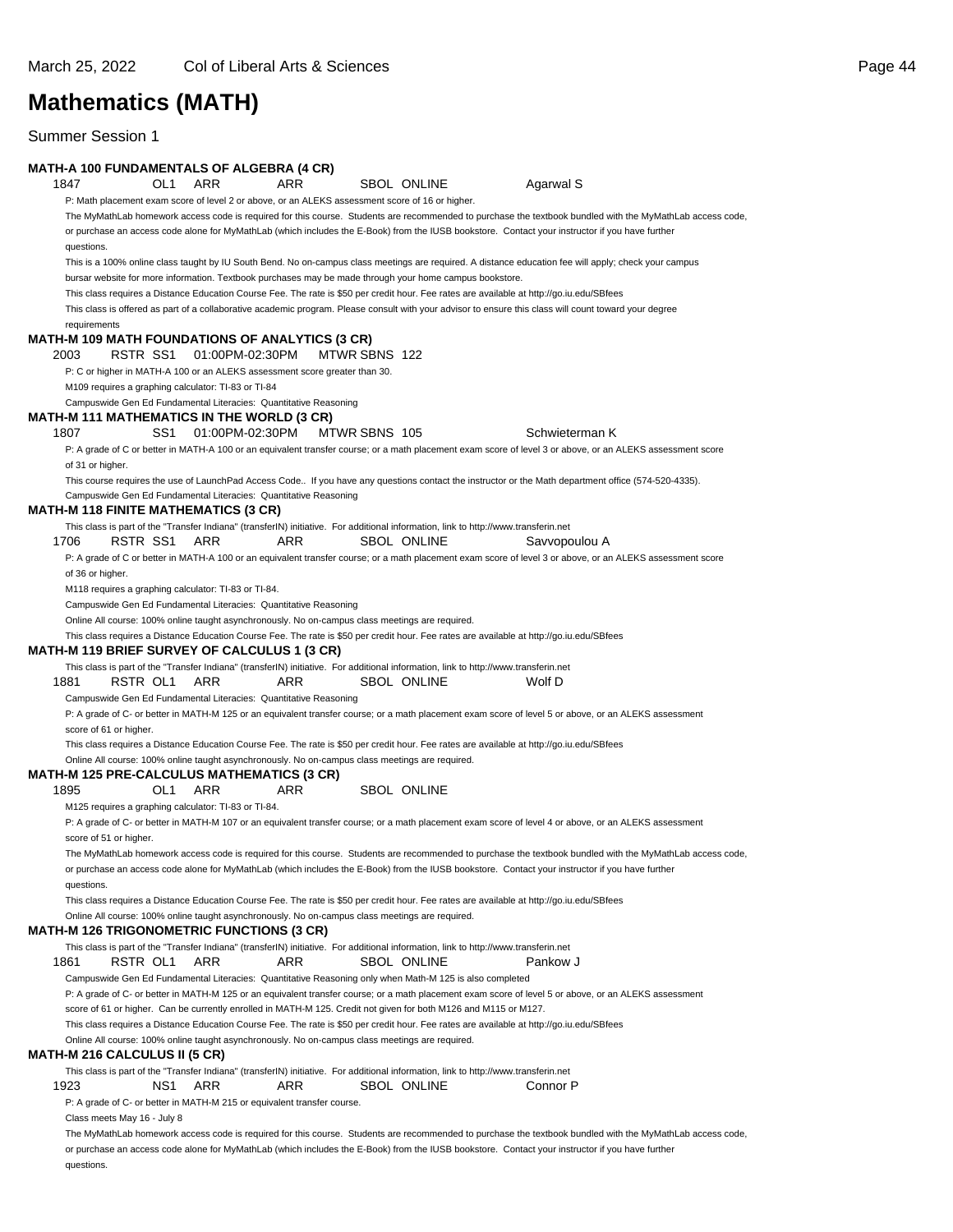with the MyMathLab access code,

This class requires a Distance Education Course Fee. The rate is \$50 per credit hour. Fee rates are available at http://go.iu.edu/SBfees Online All course: 100% online taught asynchronously. No on-campus class meetings are required.

|                                                |                              |     | Online All course: 100% online taught asynchronously. No on-campus class meetings are required. |               |                    |                                                                                                                                                            |  |
|------------------------------------------------|------------------------------|-----|-------------------------------------------------------------------------------------------------|---------------|--------------------|------------------------------------------------------------------------------------------------------------------------------------------------------------|--|
| MATH-M 405 NUMBER THEORY (3 CR)                |                              |     |                                                                                                 |               |                    |                                                                                                                                                            |  |
| 2029                                           | NS1                          | ARR | ARR                                                                                             |               | <b>SBOL ONLINE</b> | Shafii-Mousavi M                                                                                                                                           |  |
|                                                |                              |     |                                                                                                 |               |                    | This class requires a Distance Education Course Fee. The rate is \$50 per credit hour. Fee rates are available at http://go.iu.edu/SBfees                  |  |
|                                                |                              |     | Online All course: 100% online taught asynchronously. No on-campus class meetings are required. |               |                    |                                                                                                                                                            |  |
|                                                | Class meets May 30 - July 22 |     |                                                                                                 |               |                    |                                                                                                                                                            |  |
| <b>MATH-M 505 BASIC NUMBER THEORY I (3 CR)</b> |                              |     |                                                                                                 |               |                    |                                                                                                                                                            |  |
| 2030                                           | NS1                          | ARR | ARR                                                                                             |               | <b>SBOL ONLINE</b> | Shafii-Mousavi M                                                                                                                                           |  |
|                                                |                              |     |                                                                                                 |               |                    | This class requires a Distance Education Course Fee. The rate is \$50 per credit hour. Fee rates are available at http://go.iu.edu/SBfees                  |  |
|                                                |                              |     | Online All course: 100% online taught asynchronously. No on-campus class meetings are required. |               |                    |                                                                                                                                                            |  |
|                                                | Class meets May 30 - July 22 |     |                                                                                                 |               |                    |                                                                                                                                                            |  |
|                                                |                              |     |                                                                                                 |               |                    |                                                                                                                                                            |  |
| Summer Session 2                               |                              |     |                                                                                                 |               |                    |                                                                                                                                                            |  |
| MATH-M 107 COLLEGE ALGEBRA (3 CR)              |                              |     |                                                                                                 |               |                    |                                                                                                                                                            |  |
| 1965                                           | RSTR SS2                     |     | 10:30AM-12:00PM                                                                                 | MTWR SBNS 105 |                    | Sumerix C                                                                                                                                                  |  |
|                                                |                              |     |                                                                                                 |               |                    | P: A grade of C or better in MATH-A 100 or an equivalent transfer course; or a math placement exam score of level 3 or above, or an ALEKS assessment score |  |
| of 36 or higher.                               |                              |     |                                                                                                 |               |                    |                                                                                                                                                            |  |
|                                                |                              |     |                                                                                                 |               |                    | The MyMathLab homework access code is required for this course. Students are recommended to purchase the textbook bundled with the MyMathLab access        |  |
|                                                |                              |     |                                                                                                 |               |                    | or purchase an access code alone for MyMathLab (which includes the E-Book) from the IUSB bookstore. Contact your instructor if you have further            |  |
|                                                |                              |     |                                                                                                 |               |                    |                                                                                                                                                            |  |
| questions.                                     |                              |     |                                                                                                 |               |                    |                                                                                                                                                            |  |
| MATH-M 111 MATHEMATICS IN THE WORLD (3 CR)     |                              |     |                                                                                                 |               |                    |                                                                                                                                                            |  |
| 1865                                           | SS <sub>2</sub>              | ARR | ARR.                                                                                            |               | <b>SBOL ONLINE</b> | <b>Bradley N</b>                                                                                                                                           |  |

P: A grade of C or better in MATH-A 100 or an equivalent transfer course; or a math placement exam score of level 3 or above, or an ALEKS assessment score of 31 or higher.

This course requires the use of LaunchPad Access Code. Students are recommended to purchase the textbook bundled with LaunchPad access code, or contact your instructor if you have further questions.

Campuswide Gen Ed Fundamental Literacies: Quantitative Reasoning

Online All course: 100% online taught asynchronously. No on-campus class meetings are required.

This class requires a Distance Education Course Fee. The rate is \$50 per credit hour. Fee rates are available at http://go.iu.edu/SBfees

#### **MATH-M 215 CALCULUS I (5 CR)**

This class is part of the "Transfer Indiana" (transferIN) initiative. For additional information, link to http://www.transferin.net 1758 RSTR NS2 ARR ARR SBOL ONLINE Song Y

Class meets June 13 - August 5

Campuswide Gen Ed Fundamental Literacies: Quantitative Reasoning

P: A grade of C- or better in MATH-M 115, MATH-M 125 and MATH-M 126, or equivalent transfer course; or a math placement exam score of level 6 or above, or an ALEKS assessment score of 76 or higher.

The MyMathLab homework access code is required for this course. Students are recommended to purchase the textbook bundled with the MyMathLab access code, or purchase an access code alone for MyMathLab (which includes the E-Book) from the IUSB bookstore. Contact your instructor if you have further

questions.

This class requires a Distance Education Course Fee. The rate is \$50 per credit hour. Fee rates are available at http://go.iu.edu/SBfees Online All course: 100% online taught asynchronously. No on-campus class meetings are required.

## **School of Natural Sciences**

\_\_\_\_\_\_\_\_\_\_\_\_\_\_\_\_\_\_\_\_\_\_\_\_\_\_\_\_\_\_\_\_\_\_\_\_\_\_\_\_\_\_\_\_\_\_\_\_\_\_

\_\_\_\_\_\_\_\_\_\_\_\_\_\_\_\_\_\_\_\_\_\_\_\_\_\_\_\_\_\_\_\_\_\_\_\_\_\_\_\_\_\_\_\_\_\_\_\_\_\_

### **Mathematics (MATH)**

Summer Session 1

Summer Session 1

#### **MATH-T 610 TOPICS IN ANALYSIS (3 CR)**

13336 O81 ARR ARR SBOL ONLINE Lang W This is a 100% online class taught by IU Southeast. No on-campus class meetings are required. A distance education fee will apply; check your campus bursar website for more information. If IU e-Texts are not used for this class, textbooks and other materials are available at your home campus bookstore.

This class is offered as part of a joint academic program. Please consult with your advisor to ensure this class will count toward your degree requirements.

This class requires a Distance Education Course Fee. The rate is \$50 per credit hour. Fee rates are available at http://go.iu.edu/SBfees

## **Sch of Natural Science & Math**

\_\_\_\_\_\_\_\_\_\_\_\_\_\_\_\_\_\_\_\_\_\_\_\_\_\_\_\_\_\_\_\_\_\_\_\_\_\_\_\_\_\_\_\_\_\_\_\_\_\_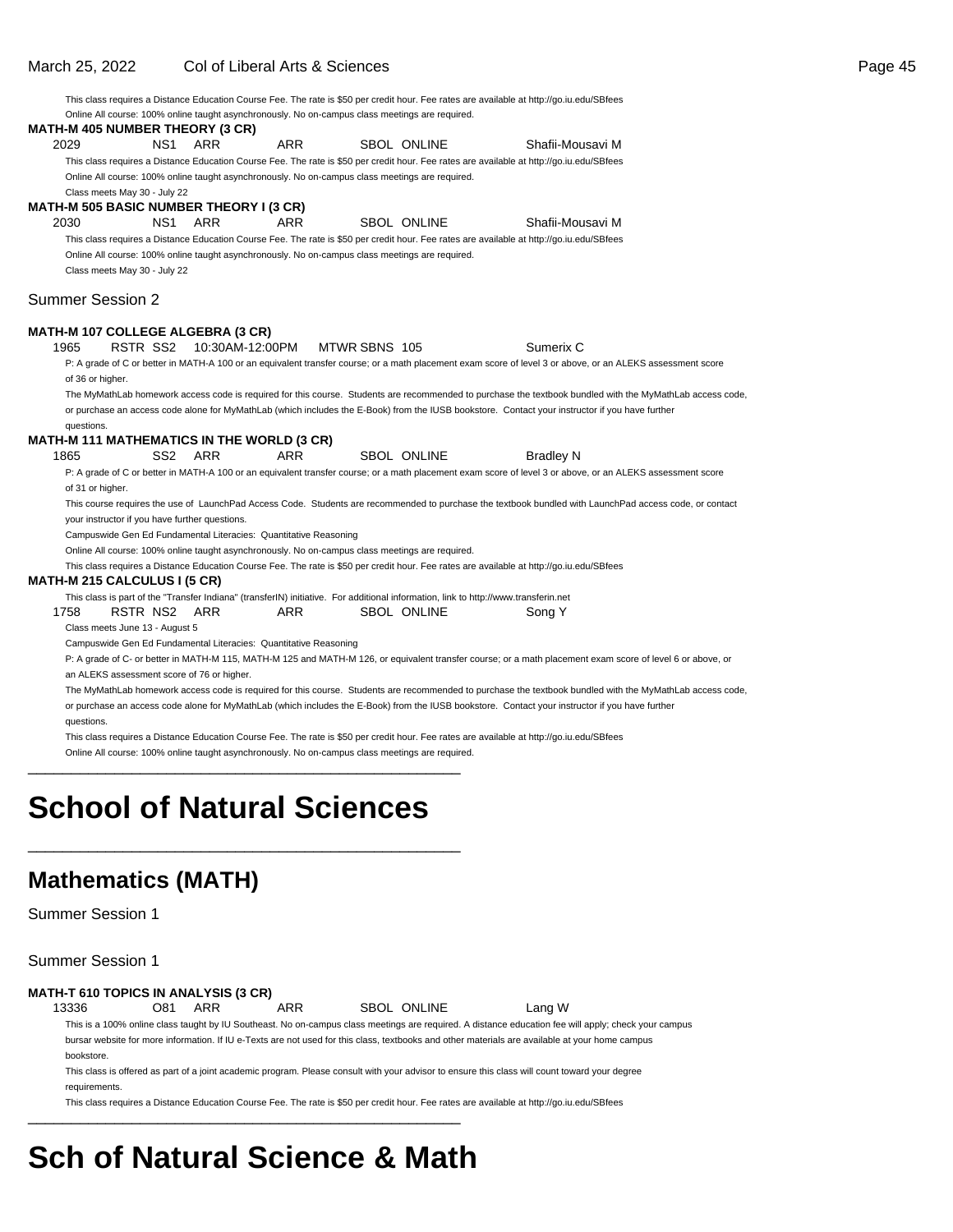\_\_\_\_\_\_\_\_\_\_\_\_\_\_\_\_\_\_\_\_\_\_\_\_\_\_\_\_\_\_\_\_\_\_\_\_\_\_\_\_\_\_\_\_\_\_\_\_\_\_

### **Mathematics (MATH)**

Summer Session 1

#### **MATH-B 111 MATH FOR BUSINESS, SOC SCI (3 CR)** 12528 OLF ARR ARR SBOL ONLINE Ware J This is a 100% online class taught by IU East. No on-campus class meetings are required. A distance education fee will apply; check your campus bursar website for more information. If IU e-Texts are not used for this class, textbooks and other materials are available at your home campus bookstore. Prerequisite: High School Algebra or appropriate compass score Proctored tests may be required. Contact 765-973-8210 with questions. This class is offered as part of a collaborative academic program. Please consult with your advisor to ensure this class will count toward your degree requirements. Meets May 16 - August 6 This class requires a Distance Education Course Fee. The rate is \$50 per credit hour. Fee rates are available at http://go.iu.edu/SBfees **MATH-T 601 TOPICS IN ALGEBRA (3 CR) VT: NUMBER THEORY** 12457 O81 ARR ARR SBOL ONLINE Gimenez P This is a 100% online class taught by IU East. No on-campus class meetings are required. A distance education fee will apply; check your campus bursar website for more information. If IU e-Texts are not used for this class, textbooks and other materials are available at your home campus bookstore. Meets June 6 - July 30 This class is offered as part of a collaborative academic program. Please consult with your advisor to ensure this class will count toward your degree requirements. This class requires a Distance Education Course Fee. The rate is \$50 per credit hour. Fee rates are available at http://go.iu.edu/SBfees **MATH-T 650 TOPICS IN PROBABILITY/STATS (3 CR)** 12479 O81 ARR ARR SBOL ONLINE Kong N This is a 100% online class taught by IU East. No on-campus class meetings are required. A distance education fee will apply; check your campus bursar website for more information. If IU e-Texts are not used for this class, textbooks and other materials are available at your home campus bookstore. Meets June 6 - July 30 This class is offered as part of a collaborative academic program. Please consult with your advisor to ensure this class will count toward your degree requirements.

This class requires a Distance Education Course Fee. The rate is \$50 per credit hour. Fee rates are available at http://go.iu.edu/SBfees

## **Col of Liberal Arts & Sciences**

\_\_\_\_\_\_\_\_\_\_\_\_\_\_\_\_\_\_\_\_\_\_\_\_\_\_\_\_\_\_\_\_\_\_\_\_\_\_\_\_\_\_\_\_\_\_\_\_\_\_

\_\_\_\_\_\_\_\_\_\_\_\_\_\_\_\_\_\_\_\_\_\_\_\_\_\_\_\_\_\_\_\_\_\_\_\_\_\_\_\_\_\_\_\_\_\_\_\_\_\_

\_\_\_\_\_\_\_\_\_\_\_\_\_\_\_\_\_\_\_\_\_\_\_\_\_\_\_\_\_\_\_\_\_\_\_\_\_\_\_\_\_\_\_\_\_\_\_\_\_\_

### **Microbiology (MICR)**

Summer Session 2

#### **MICR-M 250 MICROBIAL CELL BIOLOGY (3 CR)** This class is part of the "Transfer Indiana" (transferIN) initiative. For additional information, link to http://www.transferin.net

1762 SS2 08:30AM-10:10AM MTWR SBNS 071 Franz M Prereq: Must have completed CHEM-C 102 with a grade of C or better **MICR-M 255 MICROBIOLOGY LABORATORY (2 CR)** This class is part of the "Transfer Indiana" (transferIN) initiative. For additional information, link to http://www.transferin.net 1793 SS2 10:30AM-12:30PM MTWR SBNS 150 Prereq: MICR-M 250 (or concurrent) and CHEM-C 102 with grade of C or better. This class requires a Laboratory Fee. Current rates are available at http://go.iu.edu/SBfees 1763 SS2 01:00PM-03:00PM MTWR SBNS 150 Prereq: MICR-M 250 (or concurrent) and CHEM-C 102 with grade of C or better. This class requires a Laboratory Fee. Current rates are available at http://go.iu.edu/SBfees 2014 SS2 03:30PM-05:30PM MTWR SBNS 150 Prereq: MICR-M 250 (or concurrent) and CHEM-C 102 with grade of C or better. This class requires a Laboratory Fee. Current rates are available at http://go.iu.edu/SBfees Above Section may open during Registration if needed

### **Overseas Studies (OVST)**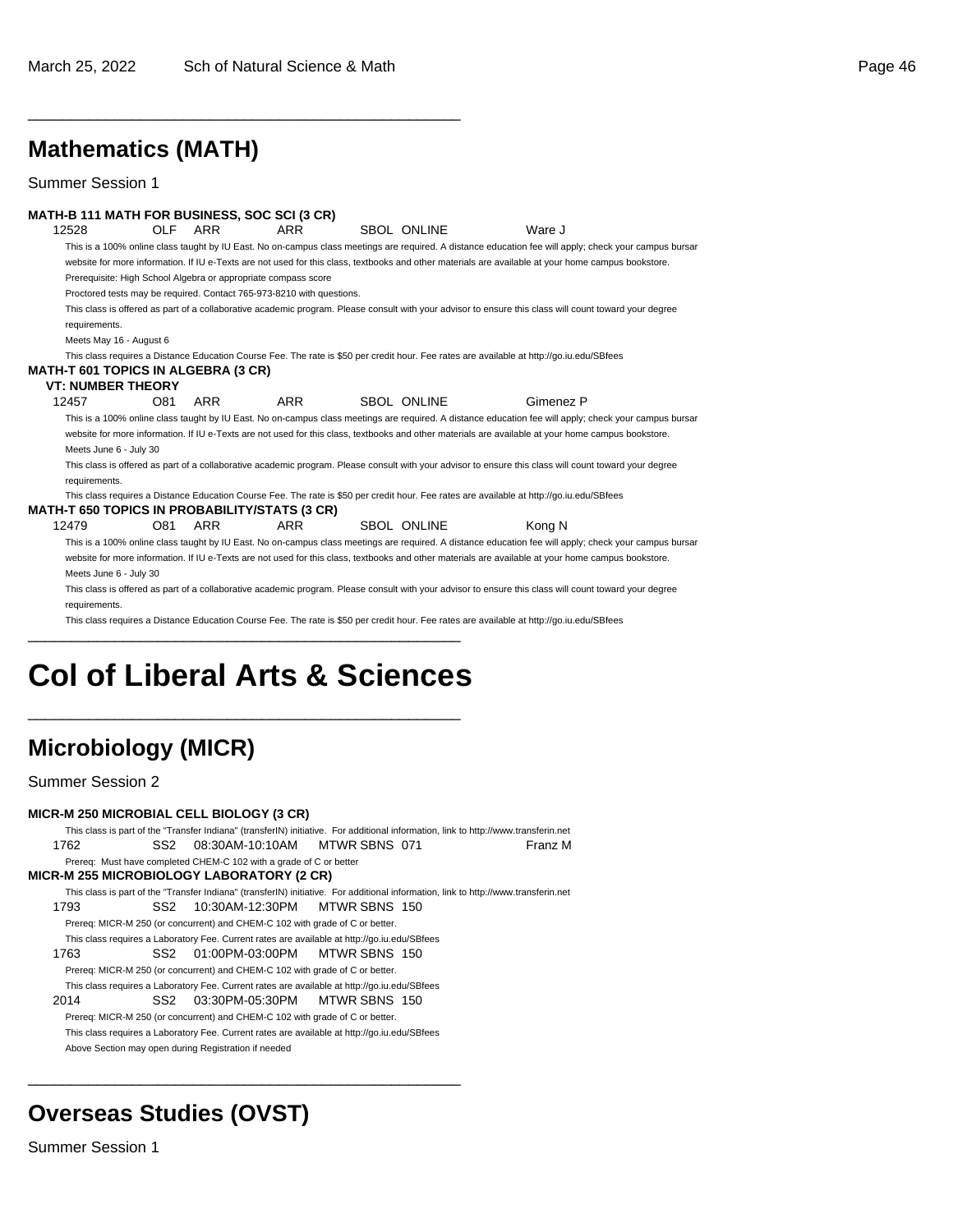March 25, 2022 Col of Liberal Arts & Sciences Page 47

|                  |                       | OVST-U 396 OVERSEAS STUDY IN ULSTER (1-15 CR)          |            |           |
|------------------|-----------------------|--------------------------------------------------------|------------|-----------|
|                  | 1708 PERM SS1 ARR ARR |                                                        | <b>ARR</b> | Zwicker L |
|                  |                       | <b>OVST-X 498 OVST AT TOULON FRANCE (3-15 CR)</b>      |            |           |
|                  |                       | 1710 PERM SS1 ARR ARR                                  | ARR        | Zwicker L |
|                  |                       | <b>OVST-Y 496 OVERSEAS STUDY/NON-IU PROGRAM (0 CR)</b> |            |           |
|                  | 1712 PERM SS1 ARR ARR |                                                        | <b>ARR</b> | Zwicker L |
|                  |                       | <b>OVST-Z 498 OVST AT EICHSTAETT GERMANY (3-15 CR)</b> |            |           |
|                  | 1714 PERM SS1 ARR     | ARR                                                    | <b>ARR</b> | Zwicker L |
| Summer Session 2 |                       |                                                        |            |           |
|                  |                       | OVST-U 396 OVERSEAS STUDY IN ULSTER (1-15 CR)          |            |           |
|                  | 1709 PERM SS2 ARR ARR |                                                        | ARR        | Zwicker L |
|                  |                       | <b>OVST-X 498 OVST AT TOULON FRANCE (3-15 CR)</b>      |            |           |
|                  | 1711 PERM SS2 ARR ARR |                                                        | <b>ARR</b> | Zwicker L |
|                  |                       | OVST-Y 496 OVERSEAS STUDY/NON-IU PROGRAM (0 CR)        |            |           |
|                  | 1713 PERM SS2 ARR ARR |                                                        | ARR        | Zwicker L |

1715 PERM SS2 ARR ARR ARR 2wicker L \_\_\_\_\_\_\_\_\_\_\_\_\_\_\_\_\_\_\_\_\_\_\_\_\_\_\_\_\_\_\_\_\_\_\_\_\_\_\_\_\_\_\_\_\_\_\_\_\_\_

**OVST-Z 498 OVST AT EICHSTAETT GERMANY (3-15 CR)**

### **College of Arts & Sciences** \_\_\_\_\_\_\_\_\_\_\_\_\_\_\_\_\_\_\_\_\_\_\_\_\_\_\_\_\_\_\_\_\_\_\_\_\_\_\_\_\_\_\_\_\_\_\_\_\_\_

### **Philosophy (PHIL)**

Summer Session 1

#### **PHIL-P 306 BUSINESS ETHICS (3 CR)**

12735 OL1 ARR ARR SBOL ONLINE Dimuzio G This is an Intensive Writing class. This is a 100% online class taught by IU Northwest. No on-campus class meetings are required. A distance education fee will apply; check your campus bursar website for more information. Textbook purchases may be made through your home campus bookstore.

This class requires a Distance Education Course Fee. The rate is \$50 per credit hour. Fee rates are available at http://go.iu.edu/SBfees \_\_\_\_\_\_\_\_\_\_\_\_\_\_\_\_\_\_\_\_\_\_\_\_\_\_\_\_\_\_\_\_\_\_\_\_\_\_\_\_\_\_\_\_\_\_\_\_\_\_

# **Sch of Humanities & Social Sci**

\_\_\_\_\_\_\_\_\_\_\_\_\_\_\_\_\_\_\_\_\_\_\_\_\_\_\_\_\_\_\_\_\_\_\_\_\_\_\_\_\_\_\_\_\_\_\_\_\_\_

### **Philosophy (PHIL)**

Summer Session 1

### **PHIL-P 105 CRITICAL THINKING (3 CR)**

13156 OL1 ARR ARR SBOL ONLINE Blackwell S

This is a 100% online class taught by IU Kokomo. No on-campus class meetings are required. A distance education fee may apply; check your campus bursar website for more information. If IU e-Texts are not used for this class, textbooks and other materials are available through your home campus bookstore. This class requires a Distance Education Course Fee. The rate is \$50 per credit hour. Fee rates are available at http://go.iu.edu/SBfees \_\_\_\_\_\_\_\_\_\_\_\_\_\_\_\_\_\_\_\_\_\_\_\_\_\_\_\_\_\_\_\_\_\_\_\_\_\_\_\_\_\_\_\_\_\_\_\_\_\_

# **Col of Liberal Arts & Sciences**

\_\_\_\_\_\_\_\_\_\_\_\_\_\_\_\_\_\_\_\_\_\_\_\_\_\_\_\_\_\_\_\_\_\_\_\_\_\_\_\_\_\_\_\_\_\_\_\_\_\_

### **Philosophy (PHIL)**

### Summer Session 1

### **PHIL-P 102 CRIT THINKING&APPLIED ETHICS (3 CR)**

2028 SS1 ARR ARR SBOL ONLINE Ananth M

This class requires a Distance Education Course Fee. The rate is \$50 per credit hour. Fee rates are available at http://go.iu.edu/SBfees Campuswide Gen Ed Fundamental Literacies: Critical Thinking

Online All course: 100% online taught asynchronously. No on-campus class meetings are required.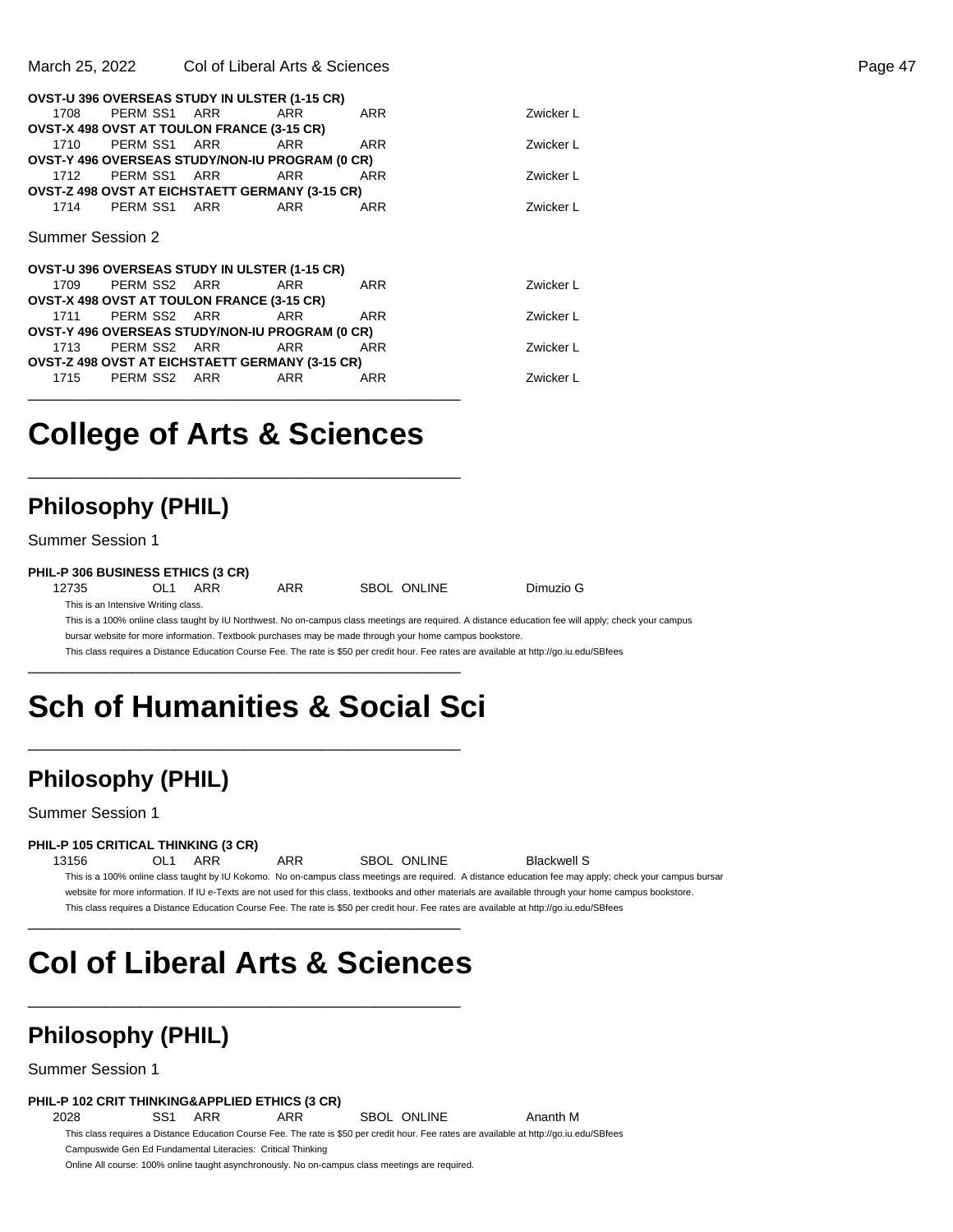#### March 25, 2022 Col of Liberal Arts & Sciences Page 48

| PHIL-P 105 CRITICAL THINKING (3 CR)           |            |     |                                                             |                                                                                                                                           |           |
|-----------------------------------------------|------------|-----|-------------------------------------------------------------|-------------------------------------------------------------------------------------------------------------------------------------------|-----------|
| 3660                                          | $\Omega$ 1 | ARR | ARR                                                         | SBOL ONLINE                                                                                                                               | Shrader W |
|                                               |            |     |                                                             | This class requires a Distance Education Course Fee. The rate is \$50 per credit hour. Fee rates are available at http://qo.iu.edu/SBfees |           |
|                                               |            |     |                                                             | Online All course: 100% online taught asynchronously. No on-campus class meetings are required.                                           |           |
|                                               |            |     | Campuswide Gen Ed Fundamental Literacies: Critical Thinking |                                                                                                                                           |           |
| Summer Session 2                              |            |     |                                                             |                                                                                                                                           |           |
| PHIL-P 105 CRITICAL THINKING (3 CR)           |            |     |                                                             |                                                                                                                                           |           |
| 3659                                          | $\Omega$ 2 | ARR | ARR                                                         | SBOL ONLINE                                                                                                                               | Shrader W |
|                                               |            |     |                                                             | This class requires a Distance Education Course Fee. The rate is \$50 per credit hour. Fee rates are available at http://go.iu.edu/SBfees |           |
|                                               |            |     |                                                             | Online All course: 100% online taught asynchronously. No on-campus class meetings are required.                                           |           |
|                                               |            |     | Campuswide Gen Ed Fundamental Literacies: Critical Thinking |                                                                                                                                           |           |
| <b>CROSSLISTED COURSES (999)</b>              |            |     |                                                             |                                                                                                                                           |           |
| <b>RELIGIOUS STUDIES (REL)</b>                |            |     |                                                             |                                                                                                                                           |           |
| REL-R 160 INTRO TO RELIGION IN AMERICA (3 CR) |            |     |                                                             |                                                                                                                                           |           |
|                                               |            |     |                                                             |                                                                                                                                           |           |
| <b>College of Arts &amp; Sciences</b>         |            |     |                                                             |                                                                                                                                           |           |
|                                               |            |     |                                                             |                                                                                                                                           |           |
|                                               |            |     |                                                             |                                                                                                                                           |           |
| <b>Physics (PHYS)</b>                         |            |     |                                                             |                                                                                                                                           |           |

Summer Session 2

#### **PHYS-P 101 PHYSICS IN THE MODERN WORLD (4 CR)**

13123 OL2 ARR ARR SBOL ONLINE Wozniewski L This is a 100% online class taught by IU Northwest. No on-campus class meetings are required. A distance education fee will apply; check your campus bursar website for more information. Textbook purchases may be made through your home campus bookstore. NO ON-CAMPUS MEETINGS ARE REQUIRED

This class requires a Distance Education Course Fee. The rate is \$50 per credit hour. Fee rates are available at http://go.iu.edu/SBfees Laboratory (LAB)

13929 OL2 ARR ARR SBOL ONLINE Wozniewski L This is a 100% online class taught by IU Northwest. No on-campus class meetings are required. A distance education fee will apply; check your campus

bursar website for more information. Textbook purchases may be made through your home campus bookstore.

STUDENTS MUST ENROLL IN THE LABORATORY SECTION FIRST

NO ON-CAMPUS MEETINGS ARE REQUIRED

This class requires a Distance Education Course Fee. The rate is \$50 per credit hour. Fee rates are available at http://go.iu.edu/SBfees

## **Col of Liberal Arts & Sciences**

\_\_\_\_\_\_\_\_\_\_\_\_\_\_\_\_\_\_\_\_\_\_\_\_\_\_\_\_\_\_\_\_\_\_\_\_\_\_\_\_\_\_\_\_\_\_\_\_\_\_

\_\_\_\_\_\_\_\_\_\_\_\_\_\_\_\_\_\_\_\_\_\_\_\_\_\_\_\_\_\_\_\_\_\_\_\_\_\_\_\_\_\_\_\_\_\_\_\_\_\_

### **Physics (PHYS)**

Summer Session 1

Summer Session 1

#### **PHYS-P 201 GENERAL PHYSICS 1 (5 CR)**

This class is part of the "Transfer Indiana" (transferIN) initiative. For additional information, link to http://www.transferin.net 1719 RSTR SS1 05:00PM-06:40PM MTWR SBNS 0063 Becker M Prereq: MATH-M115 or (MATH-M 125 and MATH-M 126) or a math placement exam score of level 6 or above or an ALEKS assessment score of 76 or higher. This class requires a Laboratory Fee. Current rates are available at http://go.iu.edu/SBfees Discussion (DIS)<br>1818 RSTR SS1 RSTR SS1 04:00PM-04:50PM MW SBNS 0063 Becker M 1817 RSTR SS1 06:50PM-07:40PM TR SBNS 0063 Marchant B Laboratory (LAB) 1720 RSTR SS1 06:50PM-08:50PM MW SBNS 0048 Becker M 1721 RSTR SS1 02:30PM-04:30PM TR SBNS 0048 Becker M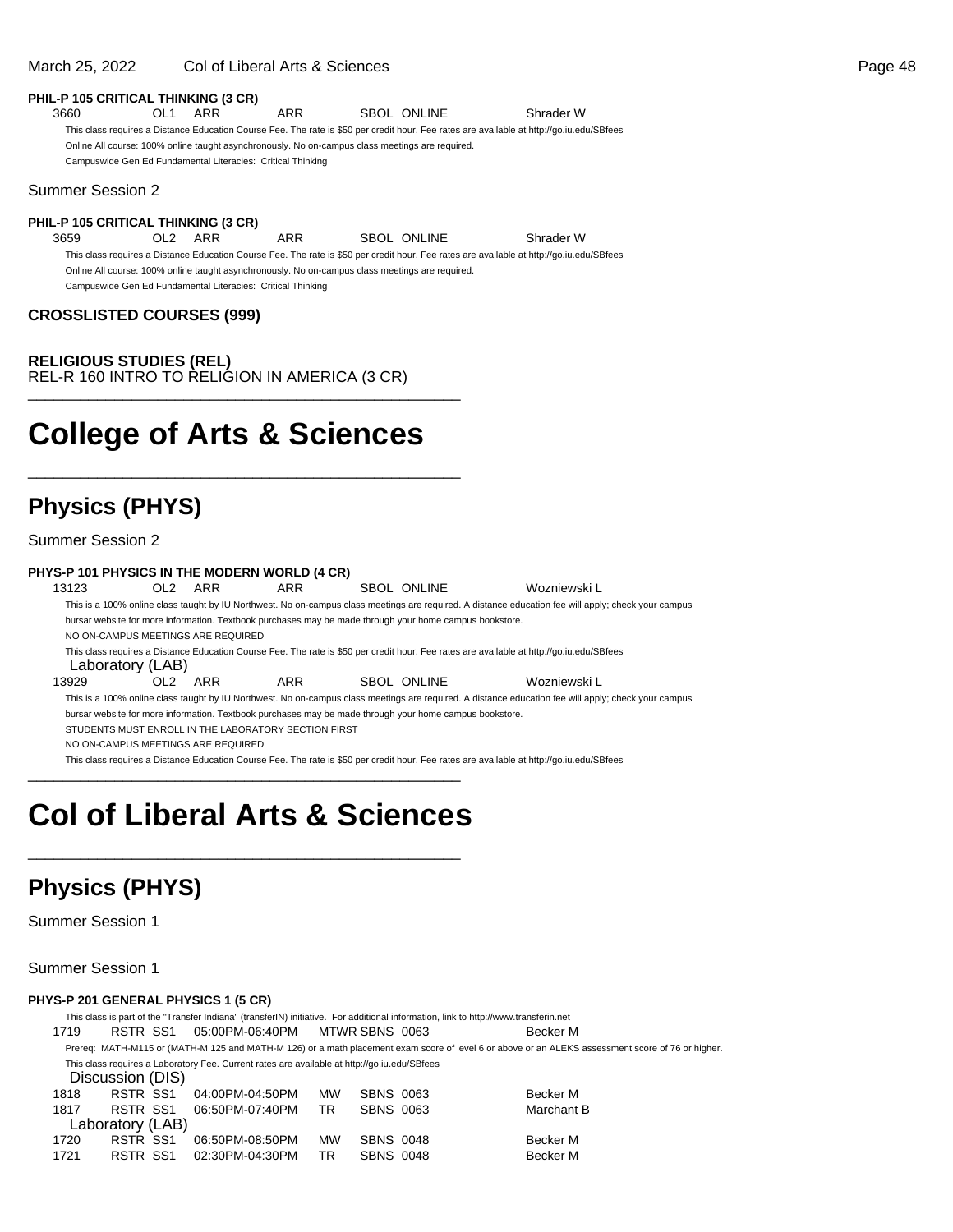### **PHYS-P 202 GENERAL PHYSICS 2 (5 CR)**

|                    |                 | This class is part of the "Transfer Indiana" (transferIN) initiative. For additional information, link to http://www.transferin.net |           |                  |            |
|--------------------|-----------------|-------------------------------------------------------------------------------------------------------------------------------------|-----------|------------------|------------|
| 1722               | SS2             | 05:00PM-06:40PM                                                                                                                     |           | MTWR SBNS 0063   | Scott H    |
| Prereg: PHYS-P 201 |                 |                                                                                                                                     |           |                  |            |
|                    |                 | This class requires a Laboratory Fee. Current rates are available at http://go.iu.edu/SBfees                                        |           |                  |            |
| Discussion (DIS)   |                 |                                                                                                                                     |           |                  |            |
| 1820               | SS <sub>2</sub> | 04:00PM-04:50PM                                                                                                                     | <b>MW</b> | SBNS 0063        | Scott H    |
| 1819               | SS <sub>2</sub> | 06:50PM-07:40PM                                                                                                                     | <b>TR</b> | SBNS 0063        | Marchant B |
| Laboratory (LAB)   |                 |                                                                                                                                     |           |                  |            |
| 1723               | SS <sub>2</sub> | 06:50PM-08:50PM                                                                                                                     | <b>MW</b> | <b>SBNS 0048</b> | Scott H    |
| 1724               | SS <sub>2</sub> | 02:30PM-04:30PM                                                                                                                     | <b>TR</b> | <b>SBNS 0048</b> | Scott H    |
|                    |                 |                                                                                                                                     |           |                  |            |

### **Physiology (PHSL)**

Summer Session 1

### **PHSL-P 262 HUMAN ANATOMY & PHYSIOLOGY 2 (4 CR)**

\_\_\_\_\_\_\_\_\_\_\_\_\_\_\_\_\_\_\_\_\_\_\_\_\_\_\_\_\_\_\_\_\_\_\_\_\_\_\_\_\_\_\_\_\_\_\_\_\_\_

\_\_\_\_\_\_\_\_\_\_\_\_\_\_\_\_\_\_\_\_\_\_\_\_\_\_\_\_\_\_\_\_\_\_\_\_\_\_\_\_\_\_\_\_\_\_\_\_\_\_

1716 SS1 01:00PM-02:40PM MTWR SBEA 1011 Clark T Prereq: Must have completed PHSL-P 261 with a grade of C or better and be in one of these programs: Nurs1 or Daed1 or Ahlt1. All others must obtain permission from the Department of Biological Sciences. This class requires a Laboratory Fee. Current rates are available at http://go.iu.edu/SBfees Laboratory (LAB) 1717 SS1 08:30AM-11:30AM TW SBNS 124 Oldenburg S Prereq: Must have completed PHSL-P 261 with a grade of C or better 1718 SS1 03:00PM-06:00PM TW SBNS 124 Truex M Prereq: Must have completed PHSL-P 261 with a grade of C or better Practicum (PCT) 1851 SS1 09:00AM-10:15AM M SBNS 124 Oldenburg S 09:00AM-10:15AM R SBNS 124 Oldenburg S Practicum will meet on June 6 and June 23 1852 SS1 03:00PM-04:15PM M SBNS 124 Truex M 03:00PM-04:15PM R SBNS 124 Truex M

Practicum will meet on June 6 and June 23

### **Political Science (POLS)**

|                                              |                 |     | POLS-B 399 HUMAN BEHAVIOR&SOCL INSTITUTNS (3 CR)                                                |                    |                                                                                                                                           |
|----------------------------------------------|-----------------|-----|-------------------------------------------------------------------------------------------------|--------------------|-------------------------------------------------------------------------------------------------------------------------------------------|
| <b>VT: URBAN POLITICS &amp; POLICY</b>       |                 |     |                                                                                                 |                    |                                                                                                                                           |
| 2074                                         | SS <sub>1</sub> | ARR | ARR                                                                                             | SBOL ONLINE        | Smith J                                                                                                                                   |
|                                              |                 |     |                                                                                                 |                    | This class requires a Distance Education Course Fee. The rate is \$50 per credit hour. Fee rates are available at http://go.iu.edu/SBfees |
|                                              |                 |     | Campuswide Gen Ed Common Core: Human Behavior and Social Institutions                           |                    |                                                                                                                                           |
|                                              |                 |     | Online All course: 100% online taught asynchronously. No on-campus class meetings are required. |                    |                                                                                                                                           |
| POLS-Y 103 INTRO TO AMERICAN POLITICS (3 CR) |                 |     |                                                                                                 |                    |                                                                                                                                           |
| 2082                                         | OL <sub>1</sub> | ARR | ARR                                                                                             | SBOL ONLINE        | Bennion E                                                                                                                                 |
|                                              |                 |     |                                                                                                 |                    | This class requires a Distance Education Course Fee. The rate is \$50 per credit hour. Fee rates are available at http://go.iu.edu/SBfees |
|                                              |                 |     | Online All course: 100% online taught asynchronously. No on-campus class meetings are required. |                    |                                                                                                                                           |
|                                              |                 |     | POLS-Y 317 VOTING/ELECTNS/PUBLIC OPINION (3 CR)                                                 |                    |                                                                                                                                           |
| 2083                                         | OL <sub>1</sub> | ARR | ARR                                                                                             | <b>SBOL ONLINE</b> | Bennion E                                                                                                                                 |
|                                              |                 |     |                                                                                                 |                    | This class requires a Distance Education Course Fee. The rate is \$50 per credit hour. Fee rates are available at http://go.iu.edu/SBfees |
|                                              |                 |     | Online All course: 100% online taught asynchronously. No on-campus class meetings are required. |                    |                                                                                                                                           |
|                                              |                 |     |                                                                                                 |                    |                                                                                                                                           |
| <b>GRADUATE COURSES (033)</b>                |                 |     |                                                                                                 |                    |                                                                                                                                           |
|                                              |                 |     | POLS-Y 635 TOPICS IN NONPROFIT MANAGEMENT (3 CR)                                                |                    |                                                                                                                                           |
| <b>VT: NONPROFITS &amp; HEALTH IN CITIES</b> |                 |     |                                                                                                 |                    |                                                                                                                                           |
| 14028                                        | SS <sub>1</sub> | ARR | ARR                                                                                             | <b>SBOL ONLINE</b> | Smith J                                                                                                                                   |
|                                              |                 |     |                                                                                                 |                    | This class requires a Distance Education Course Fee. The rate is \$50 per credit hour. Fee rates are available at http://go.iu.edu/SBfees |
|                                              |                 |     | Online All course: 100% online taught asynchronously. No on-campus class meetings are required. |                    |                                                                                                                                           |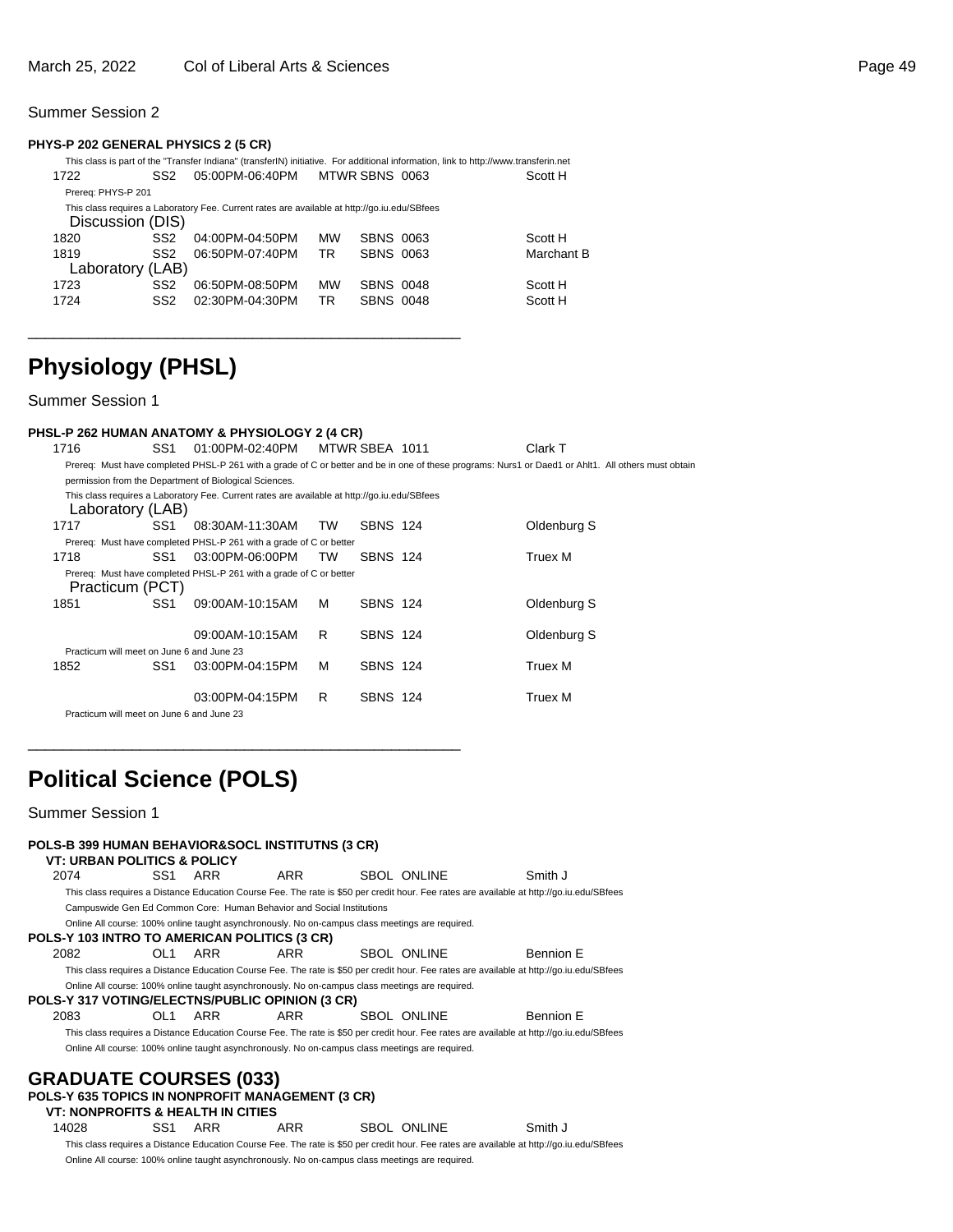#### March 25, 2022 Col of Liberal Arts & Sciences Page 50

|                                 |          |                 | POLS-Y 675 POLITICAL PHILOSOPHY (3 CR)                                        |            |           |                  |                                                                                                                                           |                                                                                                                                                        |
|---------------------------------|----------|-----------------|-------------------------------------------------------------------------------|------------|-----------|------------------|-------------------------------------------------------------------------------------------------------------------------------------------|--------------------------------------------------------------------------------------------------------------------------------------------------------|
| 2021                            |          | O81             | <b>ARR</b>                                                                    | ARR        |           |                  | SBOL ONLINE                                                                                                                               | Gerencser S                                                                                                                                            |
|                                 |          |                 |                                                                               |            |           |                  | This class requires a Distance Education Course Fee. The rate is \$50 per credit hour. Fee rates are available at http://qo.iu.edu/SBfees |                                                                                                                                                        |
|                                 |          |                 | For students pursuing the IU Online Graduate Certificate in Political Science |            |           |                  |                                                                                                                                           |                                                                                                                                                        |
| Class meets June 6 - July 30    |          |                 |                                                                               |            |           |                  |                                                                                                                                           |                                                                                                                                                        |
|                                 |          |                 |                                                                               |            |           |                  |                                                                                                                                           | This is a 100% online class taught by IU South Bend. No on-campus class meetings are required. A distance education fee will apply; check your campus  |
|                                 |          |                 |                                                                               |            |           |                  | bursar website for more information. Textbook purchases may be made through your home campus bookstore.                                   |                                                                                                                                                        |
|                                 |          |                 |                                                                               |            |           |                  |                                                                                                                                           | This class is offered as part of a collaborative academic program. Please consult with your advisor to ensure this class will count toward your degree |
| requirements                    |          |                 |                                                                               |            |           |                  |                                                                                                                                           |                                                                                                                                                        |
|                                 |          |                 |                                                                               |            |           |                  |                                                                                                                                           |                                                                                                                                                        |
|                                 |          |                 | <b>PARALEGAL STUDIES (043)</b>                                                |            |           |                  |                                                                                                                                           |                                                                                                                                                        |
|                                 |          |                 | POLS-Y 211 INTRODUCTION TO LAW (3 CR)                                         |            |           |                  |                                                                                                                                           |                                                                                                                                                        |
| 1806                            | RSTR SS1 |                 | 06:00PM-09:15PM                                                               |            | <b>TR</b> | <b>SBDW 1260</b> |                                                                                                                                           | Reilander E                                                                                                                                            |
|                                 |          |                 |                                                                               |            |           |                  |                                                                                                                                           | Mancini M                                                                                                                                              |
| Prereq: Paralegal Students only |          |                 |                                                                               |            |           |                  |                                                                                                                                           |                                                                                                                                                        |
|                                 |          |                 | POLS-Y 229 ESTATE LAW FOR PARALEGAL STDS (3 CR)                               |            |           |                  |                                                                                                                                           |                                                                                                                                                        |
| 1846                            | RSTR SS1 |                 | 06:00PM-09:15PM                                                               |            | <b>MW</b> | <b>SBDW 1125</b> |                                                                                                                                           | Railing K                                                                                                                                              |
|                                 |          |                 |                                                                               |            |           |                  |                                                                                                                                           |                                                                                                                                                        |
|                                 |          |                 |                                                                               |            |           |                  |                                                                                                                                           | Mancini M                                                                                                                                              |
| Prereg: Paralegal Students only |          |                 |                                                                               |            |           |                  |                                                                                                                                           |                                                                                                                                                        |
|                                 |          |                 |                                                                               |            |           |                  |                                                                                                                                           |                                                                                                                                                        |
| <b>Summer Session 2</b>         |          |                 |                                                                               |            |           |                  |                                                                                                                                           |                                                                                                                                                        |
|                                 |          |                 |                                                                               |            |           |                  |                                                                                                                                           |                                                                                                                                                        |
|                                 |          |                 | <b>GRADUATE COURSES (034)</b>                                                 |            |           |                  |                                                                                                                                           |                                                                                                                                                        |
|                                 |          |                 | POLS-Y 524 RESEARCH DESIGN FOR PUB AFFAIR (3 CR)                              |            |           |                  |                                                                                                                                           |                                                                                                                                                        |
| 1939                            |          | SS <sub>2</sub> | <b>ARR</b>                                                                    | <b>ARR</b> |           |                  | SBOL ONLINE                                                                                                                               | Jang S                                                                                                                                                 |

Online All course: 100% online taught asynchronously. No on-campus class meetings are required. This class requires a Distance Education Course Fee. The rate is \$50 per credit hour. Fee rates are available at http://go.iu.edu/SBfees \_\_\_\_\_\_\_\_\_\_\_\_\_\_\_\_\_\_\_\_\_\_\_\_\_\_\_\_\_\_\_\_\_\_\_\_\_\_\_\_\_\_\_\_\_\_\_\_\_\_

## **Sch of Humanities & Social Sci**

\_\_\_\_\_\_\_\_\_\_\_\_\_\_\_\_\_\_\_\_\_\_\_\_\_\_\_\_\_\_\_\_\_\_\_\_\_\_\_\_\_\_\_\_\_\_\_\_\_\_

### **Psychology (PSY)**

Summer Session 1

#### **PSY-P 535 INTRO TO ADDICTIONS COUNSELING (3 CR)**

12612 OLF ARR ARR SBOL ONLINE Waters J This is a 100% online class taught by IU Kokomo. No on-campus class meetings are required. A distance education fee may apply; check your campus bursar website for more information. If IU e-Texts are not used for this class, textbooks and other materials are available through your home campus bookstore. This class is offered as part of a collaborative academic program. Please consult with your advisor to ensure this class will count toward your degree requirement

YOU MUST BE ADMITTED TO THE MASTERS IN MENTAL HEALTH COUNSELING PROGRAM TO ENROLL IN THIS COURSE. This class requires a Distance Education Course Fee. The rate is \$50 per credit hour. Fee rates are available at http://go.iu.edu/SBfees \_\_\_\_\_\_\_\_\_\_\_\_\_\_\_\_\_\_\_\_\_\_\_\_\_\_\_\_\_\_\_\_\_\_\_\_\_\_\_\_\_\_\_\_\_\_\_\_\_\_

## **Col of Liberal Arts & Sciences**

\_\_\_\_\_\_\_\_\_\_\_\_\_\_\_\_\_\_\_\_\_\_\_\_\_\_\_\_\_\_\_\_\_\_\_\_\_\_\_\_\_\_\_\_\_\_\_\_\_\_

### **Psychology (PSY)**

Summer Session 1

**PSY-B 190 HUMAN BEHAVIOR&SOC INSTITUTION (3 CR) VT: PARENTING** 13188 SS1 ARR ARR SBOL ONLINE Ritchie K This class requires a Distance Education Course Fee. The rate is \$50 per credit hour. Fee rates are available at http://go.iu.edu/SBfees Online All course: 100% online taught asynchronously. No on-campus class meetings are required. Campuswide Gen Ed Common Core: Human Behavior and Social Institutions **PSY-P 103 GENERAL PSYCHOLOGY (3 CR)**

|      |         |     |                    | This class is part of the "Transfer Indiana" (transferIN) initiative. For additional information, link to http://www.transferin.net |
|------|---------|-----|--------------------|-------------------------------------------------------------------------------------------------------------------------------------|
| 1726 | SS1 ARR | ARR | <b>SBOL ONLINE</b> | Talcott L                                                                                                                           |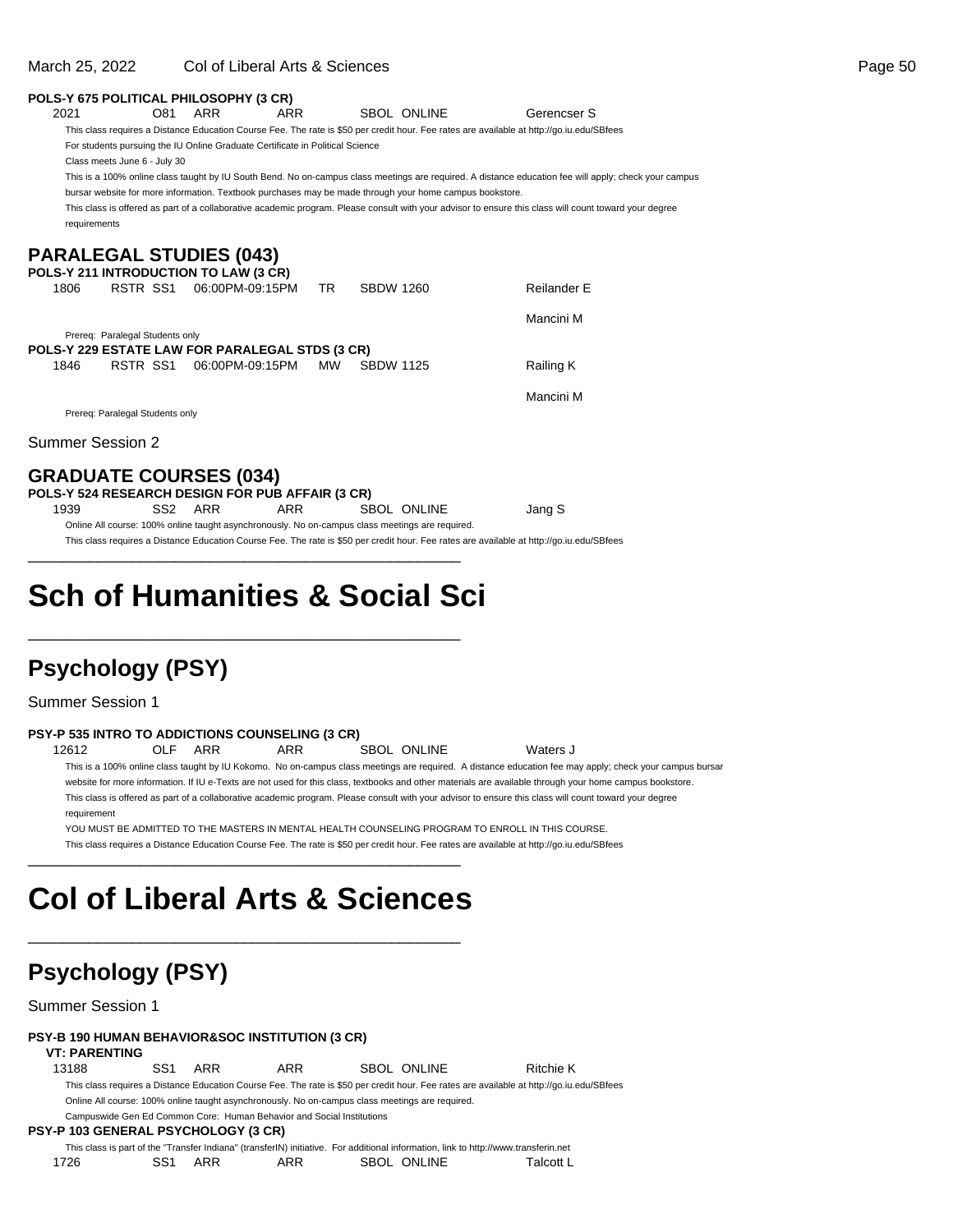|                                        |          |                                                                                                                                                   |            |     | This class requires a Distance Education Course Fee. The rate is \$50 per credit hour. Fee rates are available at http://go.iu.edu/SBfees |                  |
|----------------------------------------|----------|---------------------------------------------------------------------------------------------------------------------------------------------------|------------|-----|-------------------------------------------------------------------------------------------------------------------------------------------|------------------|
|                                        |          | Online All course: 100% online taught asynchronously. No on-campus class meetings are required.<br>PSY-P 211 METH OF EXPERIMNTL PSYCHOLOGY (3 CR) |            |     |                                                                                                                                           |                  |
| 1739                                   | SS1      | ARR                                                                                                                                               | ARR        |     | SBOL ONLINE                                                                                                                               | Rodriguez D      |
|                                        |          | Campuswide Gen Ed Fundamental Literacies: Critical Thinking                                                                                       |            |     |                                                                                                                                           |                  |
|                                        |          | Prereq: PSY-P 103 or P 106, ENG-W 131, COAS-Q 110                                                                                                 |            |     |                                                                                                                                           |                  |
|                                        |          |                                                                                                                                                   |            |     | This class requires a Distance Education Course Fee. The rate is \$50 per credit hour. Fee rates are available at http://go.iu.edu/SBfees |                  |
|                                        |          | Online All course: 100% online taught asynchronously. No on-campus class meetings are required.                                                   |            |     |                                                                                                                                           |                  |
|                                        |          | This class fulfills the Information Literacy General Education Requirement                                                                        |            |     |                                                                                                                                           |                  |
|                                        |          | PSY-P 216 LIFE SPAN DEVELOPMENTAL PSYCH (3 CR)<br>ARR                                                                                             | ARR        |     | <b>SBOL ONLINE</b>                                                                                                                        |                  |
| 2055                                   | SS1      |                                                                                                                                                   |            |     | This class requires a Distance Education Course Fee. The rate is \$50 per credit hour. Fee rates are available at http://go.iu.edu/SBfees | Ritchie K        |
|                                        |          | Online All course: 100% online taught asynchronously. No on-campus class meetings are required.                                                   |            |     |                                                                                                                                           |                  |
|                                        |          | <b>PSY-P 324 ABNORMAL PSYCHOLOGY (3 CR)</b>                                                                                                       |            |     |                                                                                                                                           |                  |
| 1826                                   | SS1      | ARR                                                                                                                                               | ARR        |     | SBOL ONLINE                                                                                                                               | Kinsey R         |
|                                        |          |                                                                                                                                                   |            |     | Prereq: Must have completed at least PSY-P 103 (or equivalent). See IUSB Bulletin for additional prerequisites for upper level courses.   |                  |
|                                        |          |                                                                                                                                                   |            |     | This class requires a Distance Education Course Fee. The rate is \$50 per credit hour. Fee rates are available at http://go.iu.edu/SBfees |                  |
|                                        |          | Online All course: 100% online taught asynchronously. No on-campus class meetings are required.                                                   |            |     |                                                                                                                                           |                  |
|                                        |          | PSY-P 326 BEHAVIORAL NEUROSCIENCE (3 CR)                                                                                                          |            |     |                                                                                                                                           |                  |
| 13436                                  | SS1      | ARR                                                                                                                                               | ARR        |     | <b>SBOL ONLINE</b>                                                                                                                        | Rodriguez D      |
|                                        |          |                                                                                                                                                   |            |     | This class requires a Distance Education Course Fee. The rate is \$50 per credit hour. Fee rates are available at http://go.iu.edu/SBfees |                  |
|                                        |          | Online All course: 100% online taught asynchronously. No on-campus class meetings are required.                                                   |            |     |                                                                                                                                           |                  |
|                                        |          | <b>PSY-P 495 READINGS AND RES IN PSYCHOLOGY (1-3 CR)</b>                                                                                          |            |     |                                                                                                                                           |                  |
| 1727                                   | PERM SS1 | <b>VT: COMMUNITY DVLPMT &amp; SOC CHANGE</b><br>ARR                                                                                               | ARR        | ARR |                                                                                                                                           | <b>Bryant D</b>  |
| <b>Graded Class</b>                    |          |                                                                                                                                                   |            |     |                                                                                                                                           |                  |
| Consent of Instructor required         |          |                                                                                                                                                   |            |     |                                                                                                                                           |                  |
| 1759                                   | PERM SS1 | ARR                                                                                                                                               | <b>ARR</b> | ARR |                                                                                                                                           | Rodriguez D      |
| <b>Graded Class</b>                    |          |                                                                                                                                                   |            |     |                                                                                                                                           |                  |
| Consent of Instructor required         |          |                                                                                                                                                   |            |     |                                                                                                                                           |                  |
| <b>VT: PSYCHOLOGY OF RELIGION</b>      |          |                                                                                                                                                   |            |     |                                                                                                                                           |                  |
| 1728                                   | PERM SS1 | ARR                                                                                                                                               | ARR        | ARR |                                                                                                                                           | Ladd K           |
| <b>Graded Class</b>                    |          |                                                                                                                                                   |            |     |                                                                                                                                           |                  |
| Consent of Instructor required         |          |                                                                                                                                                   |            |     |                                                                                                                                           |                  |
| <b>VT: COGNITIVE NEUROSCIENCE</b>      |          |                                                                                                                                                   |            |     |                                                                                                                                           |                  |
| 1740                                   | PERM SS1 | ARR                                                                                                                                               | ARR        | ARR |                                                                                                                                           | Rodriguez D      |
| <b>Graded Class</b>                    |          |                                                                                                                                                   |            |     |                                                                                                                                           |                  |
| Consent of Instructor required         |          | VT: INTERNSHIP: PSYCHOLOGY LAB                                                                                                                    |            |     |                                                                                                                                           |                  |
| 1774                                   | PERM SS1 | ARR                                                                                                                                               | <b>ARR</b> | ARR |                                                                                                                                           | <b>Talcott L</b> |
| <b>Graded Class</b>                    |          |                                                                                                                                                   |            |     |                                                                                                                                           |                  |
| Consent of Instructor required         |          |                                                                                                                                                   |            |     |                                                                                                                                           |                  |
|                                        |          | <b>VT: INTRNSHP: COMMUNITY EXPERIENCE</b>                                                                                                         |            |     |                                                                                                                                           |                  |
| 1778                                   | PERM SS1 | ARR                                                                                                                                               | ARR        | ARR |                                                                                                                                           | Ritchie K        |
| S/F Graded Course                      |          |                                                                                                                                                   |            |     |                                                                                                                                           |                  |
| Consent of Instructor required         |          |                                                                                                                                                   |            |     |                                                                                                                                           |                  |
|                                        |          |                                                                                                                                                   |            |     |                                                                                                                                           |                  |
| Summer Session 2                       |          |                                                                                                                                                   |            |     |                                                                                                                                           |                  |
|                                        |          | <b>PSY-B 399 HUMAN BEHAVIOR&amp;SOCL INSTITUTNS (3 CR)</b>                                                                                        |            |     |                                                                                                                                           |                  |
| <b>VT: WOMEN AND MADNESS</b>           |          |                                                                                                                                                   |            |     |                                                                                                                                           |                  |
| 1898                                   | SS2      | ARR                                                                                                                                               | ARR        |     | <b>SBOL ONLINE</b>                                                                                                                        | Borshuk C        |
| Prereq: PSY-P 103                      |          |                                                                                                                                                   |            |     |                                                                                                                                           |                  |
|                                        |          |                                                                                                                                                   |            |     | This class requires a Distance Education Course Fee. The rate is \$50 per credit hour. Fee rates are available at http://go.iu.edu/SBfees |                  |
|                                        |          | Online All course: 100% online taught asynchronously. No on-campus class meetings are required.                                                   |            |     |                                                                                                                                           |                  |
|                                        |          | Campuswide Gen Ed Common Core: Human Behavior and Social Institutions                                                                             |            |     |                                                                                                                                           |                  |
|                                        |          | <b>PSY-P 495 READINGS AND RES IN PSYCHOLOGY (1-3 CR)</b>                                                                                          |            |     |                                                                                                                                           |                  |
|                                        |          | <b>VT: SOC CHANGE &amp; COMMUNITY DVLPMT</b>                                                                                                      |            |     |                                                                                                                                           |                  |
| 1760                                   | PERM SS2 | ARR                                                                                                                                               | ARR        | ARR |                                                                                                                                           | <b>Bryant D</b>  |
| <b>Graded Class</b>                    |          |                                                                                                                                                   |            |     |                                                                                                                                           |                  |
| Consent of Instructor required<br>1743 | PERM SS2 | ARR                                                                                                                                               | ARR        | ARR |                                                                                                                                           | Ritchie K        |
| <b>Graded Class</b>                    |          |                                                                                                                                                   |            |     |                                                                                                                                           |                  |
| Consent of Instructor required         |          |                                                                                                                                                   |            |     |                                                                                                                                           |                  |
|                                        |          | <b>VT: INTRNSHP: COMMUNITY EXPERIENCE</b>                                                                                                         |            |     |                                                                                                                                           |                  |
| 1767                                   | PERM SS2 | ARR                                                                                                                                               | ARR        | ARR |                                                                                                                                           | <b>Ritchie K</b> |
| S/F Graded Course                      |          |                                                                                                                                                   |            |     |                                                                                                                                           |                  |
| Consent of Instructor required         |          |                                                                                                                                                   |            |     |                                                                                                                                           |                  |

**VT: COGNITIVE NEUROSCIENCE**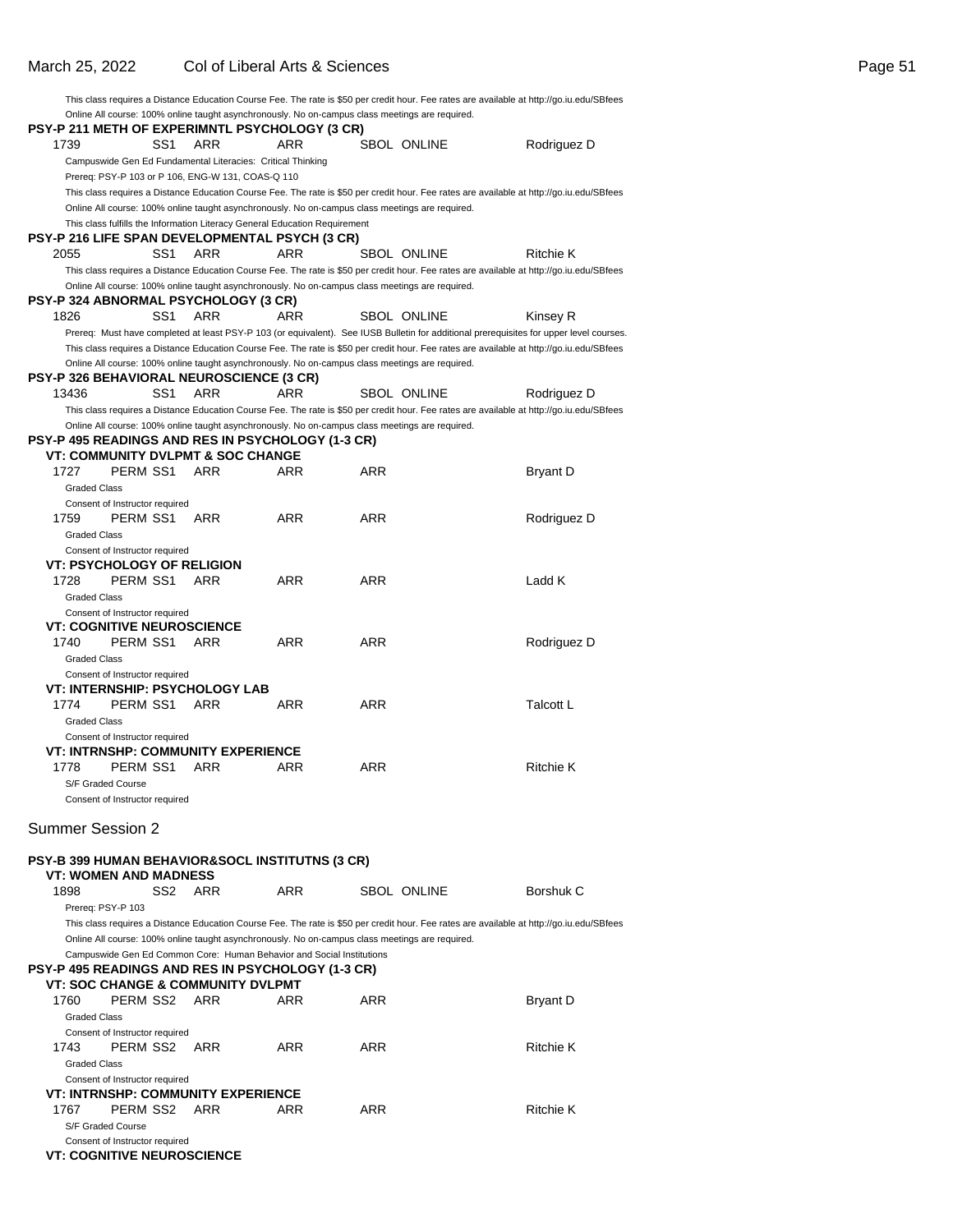#### March 25, 2022 Col of Liberal Arts & Sciences Page 52

| 1768                | PERM SS2 ARR                          | ARR | ARR | Rodriguez D |
|---------------------|---------------------------------------|-----|-----|-------------|
| <b>Graded Class</b> |                                       |     |     |             |
|                     | Consent of Instructor required        |     |     |             |
|                     | <b>VT: INTERNSHIP: PSYCHOLOGY LAB</b> |     |     |             |
| 1769                | PERM SS2 ARR                          | ARR | ARR | Talcott L   |
| <b>Graded Class</b> |                                       |     |     |             |
|                     | Consent of Instructor required        |     |     |             |
|                     | <b>VT: PSYCHOLOGY OF RELIGION</b>     |     |     |             |
| 1779                | PFRM SS <sub>2</sub> ARR              | ARR | ARR | I add K     |
| <b>Graded Class</b> |                                       |     |     |             |
|                     | Consent of Instructor required        |     |     |             |
|                     |                                       |     |     |             |

## **Sch of Humanities & Social Sci**

\_\_\_\_\_\_\_\_\_\_\_\_\_\_\_\_\_\_\_\_\_\_\_\_\_\_\_\_\_\_\_\_\_\_\_\_\_\_\_\_\_\_\_\_\_\_\_\_\_\_

### **Religious Studies (REL)**

Summer Session 1

#### **REL-R 160 INTRO TO RELIGION IN AMERICA (3 CR)**

13105 OL1 ARR ARR SBOL ONLINE Jenkins V This is a 100% online class taught by IU East. No on-campus class meetings are required. A distance education fee will apply; check your campus bursar website for more information. If IU e-Texts are not used for this class, textbooks and other materials are available at your home campus bookstore. This class requires a Distance Education Course Fee. The rate is \$50 per credit hour. Fee rates are available at http://go.iu.edu/SBfees

#### Summer Session 2

### **REL-R 160 INTRO TO RELIGION IN AMERICA (3 CR)**

13101 OL2 ARR ARR SBOL ONLINE Jenkins V This is a 100% online class taught by IU East. No on-campus class meetings are required. A distance education fee will apply; check your campus bursar website for more information. If IU e-Texts are not used for this class, textbooks and other materials are available at your home campus bookstore. Meets June 27 - August 6

This class requires a Distance Education Course Fee. The rate is \$50 per credit hour. Fee rates are available at http://go.iu.edu/SBfees

## **Col of Liberal Arts & Sciences**

\_\_\_\_\_\_\_\_\_\_\_\_\_\_\_\_\_\_\_\_\_\_\_\_\_\_\_\_\_\_\_\_\_\_\_\_\_\_\_\_\_\_\_\_\_\_\_\_\_\_

\_\_\_\_\_\_\_\_\_\_\_\_\_\_\_\_\_\_\_\_\_\_\_\_\_\_\_\_\_\_\_\_\_\_\_\_\_\_\_\_\_\_\_\_\_\_\_\_\_\_

\_\_\_\_\_\_\_\_\_\_\_\_\_\_\_\_\_\_\_\_\_\_\_\_\_\_\_\_\_\_\_\_\_\_\_\_\_\_\_\_\_\_\_\_\_\_\_\_\_\_

## **Religious Studies (REL)**

Summer Session 1

Summer Session 1

#### **REL-R 220 INTRO TO NEW TESTAMENT (3 CR)**

1996 OL1 ARR ARR SBOL ONLINE Stockman R

This is a 100% online class taught by IU South Bend. No on-campus class meetings are required. A distance education fee will apply; check your campus bursar website for more information. Textbook purchases may be made through your home campus bookstore. This class requires a Distance Education Course Fee. The rate is \$50 per credit hour. Fee rates are available at http://go.iu.edu/SBfees Class meets May 17 - June 26

## **Sociology (SOC)**

Summer Session 1

**SOC-B 399 HUMAN BEHAVR&SOCIAL INSTITUTNS (3 CR) VT: EXPLORING THE CITY** 1993 SS1 09:00AM-12:15PM MW SBDW 1170 Sernau S

Campuswide Gen Ed Common Core: Human Behavior and Social Institutions **VT: CULTURE & HERITAGE OF MEXICO**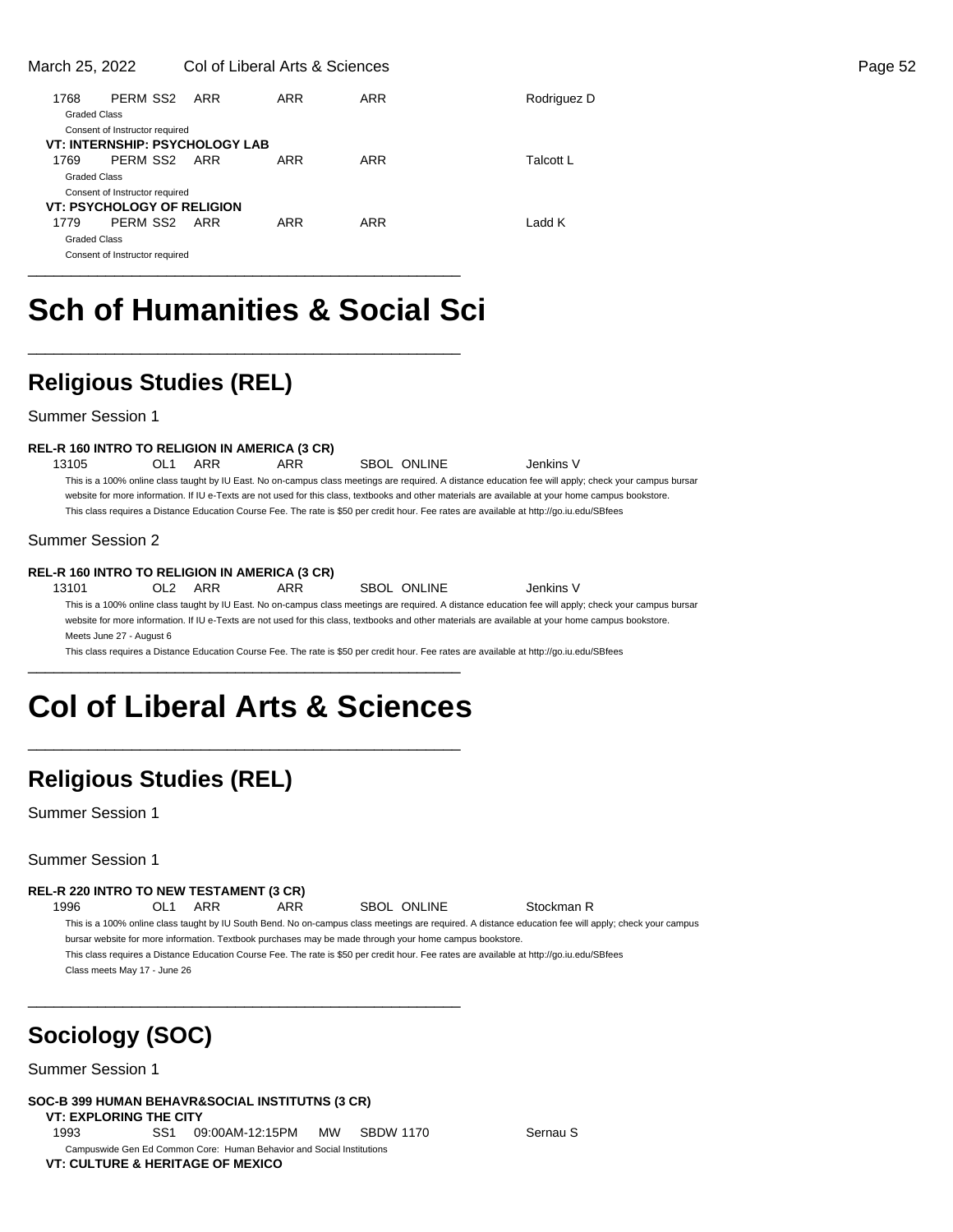| 3724                    | PERM SS1                                                                                        | ARR             | ARR        | SBOC OC            |                                                                                                                                     | VanderVeen J                                                                                                                                            |
|-------------------------|-------------------------------------------------------------------------------------------------|-----------------|------------|--------------------|-------------------------------------------------------------------------------------------------------------------------------------|---------------------------------------------------------------------------------------------------------------------------------------------------------|
|                         | Study abroad course to Oaxaca Mexico                                                            |                 |            |                    |                                                                                                                                     |                                                                                                                                                         |
|                         | Campuswide Gen Ed Common Core: Human Behavior and Social Institutions                           |                 |            |                    |                                                                                                                                     |                                                                                                                                                         |
|                         | SOC-S 161 PRINCIPLES OF SOCIOLOGY (3 CR)                                                        |                 |            |                    |                                                                                                                                     |                                                                                                                                                         |
|                         |                                                                                                 |                 |            |                    | This class is part of the "Transfer Indiana" (transferIN) initiative. For additional information, link to http://www.transferin.net |                                                                                                                                                         |
| 1958                    | OL1                                                                                             | ARR             | <b>ARR</b> | <b>SBOL ONLINE</b> |                                                                                                                                     | McGuire G                                                                                                                                               |
|                         |                                                                                                 |                 |            |                    |                                                                                                                                     | This is a 100% online class taught by IU South Bend. No on-campus class meetings are required. A distance education fee will apply; check your campus   |
|                         |                                                                                                 |                 |            |                    | bursar website for more information. Textbook purchases may be made through your home campus bookstore.                             |                                                                                                                                                         |
|                         | Campuswide Gen Ed Contemporary Social Values: Diversity in United States Society                |                 |            |                    |                                                                                                                                     |                                                                                                                                                         |
|                         |                                                                                                 |                 |            |                    |                                                                                                                                     | This class requires a Distance Education Course Fee. The rate is \$50 per credit hour. Fee rates are available at http://go.iu.edu/SBfees               |
|                         | SOC-S 306 URBAN SOCIETY (3 CR)                                                                  |                 |            |                    |                                                                                                                                     |                                                                                                                                                         |
| 1729                    | SS1                                                                                             | 09:00AM-12:15PM | MW         | <b>SBDW 1170</b>   |                                                                                                                                     | Sernau S                                                                                                                                                |
|                         | Pre-2005 General Education LAS: American Culture 2                                              |                 |            |                    |                                                                                                                                     |                                                                                                                                                         |
|                         | Campuswide Gen Ed Contemporary Social Values: Diversity in United States Society                |                 |            |                    |                                                                                                                                     |                                                                                                                                                         |
|                         | SOC-S 351 SOCIAL STATISTICS (3 CR)                                                              |                 |            |                    |                                                                                                                                     |                                                                                                                                                         |
| 1907                    | SS1                                                                                             | 09:00AM-12:15PM | TR         | SBEA 1019          |                                                                                                                                     | <b>Blouin D</b>                                                                                                                                         |
|                         |                                                                                                 |                 |            |                    |                                                                                                                                     | Prerequisite: MATH-A 100, or MATH-M 107 or MATH-M 111 or an equivalent transfer course; or a math placement exam score of level 3 or above, or an ALEKS |
|                         | assessment score of 36 or higher.                                                               |                 |            |                    |                                                                                                                                     |                                                                                                                                                         |
|                         | Pre-2005 Gen Ed LAS: Languages of Quantity.                                                     |                 |            |                    |                                                                                                                                     |                                                                                                                                                         |
|                         | Campuswide Gen Ed Fundamental Literacies: Quantitative Reasoning                                |                 |            |                    |                                                                                                                                     |                                                                                                                                                         |
|                         | SOC-S 468 RESEARCH PROBLEMS IN SOCIOLOGY (1-3 CR)                                               |                 |            |                    |                                                                                                                                     |                                                                                                                                                         |
| 1730                    | PERM SS1                                                                                        | ARR             | ARR        | ARR                |                                                                                                                                     | <b>Blouin D</b>                                                                                                                                         |
|                         | SOC-S 494 FIELD EXPERIENCE IN SOCIOLOGY (1-6 CR)                                                |                 |            |                    |                                                                                                                                     | Prereq: Must earn grade of D- or better in SOC-S 161, SOC-S 163 or ANTH-E 105 to enroll. Must also have taken SOC-S 268 or SOC-S 268.                   |
| 2102                    | PERM SS1                                                                                        | ARR             | ARR        | ARR                |                                                                                                                                     | McGuire G                                                                                                                                               |
|                         | SOC-S 495 INDIV READNGS/RES IN SOCIOLOGY (1-3 CR)                                               |                 |            |                    |                                                                                                                                     |                                                                                                                                                         |
| 1732                    | PERM SS1                                                                                        | ARR             | ARR        | ARR                |                                                                                                                                     | Blouin D                                                                                                                                                |
|                         |                                                                                                 |                 |            |                    | Prereq: Must earn a grade of C or better in SOC-S 210, or S 230, or any 300 level or 400 level SOC course to enroll.                |                                                                                                                                                         |
|                         |                                                                                                 |                 |            |                    |                                                                                                                                     |                                                                                                                                                         |
| <b>Summer Session 2</b> |                                                                                                 |                 |            |                    |                                                                                                                                     |                                                                                                                                                         |
|                         |                                                                                                 |                 |            |                    |                                                                                                                                     |                                                                                                                                                         |
|                         | SOC-S 161 PRINCIPLES OF SOCIOLOGY (3 CR)                                                        |                 |            |                    |                                                                                                                                     |                                                                                                                                                         |
|                         |                                                                                                 |                 |            |                    | This class is part of the "Transfer Indiana" (transferIN) initiative. For additional information, link to http://www.transferin.net |                                                                                                                                                         |
| 1813                    | SS <sub>2</sub>                                                                                 | ARR             | <b>ARR</b> | SBOL ONLINE        |                                                                                                                                     | Gregg K                                                                                                                                                 |
|                         | Campuswide Gen Ed Contemporary Social Values: Diversity in United States Society                |                 |            |                    |                                                                                                                                     |                                                                                                                                                         |
|                         | Online All course: 100% online taught asynchronously. No on-campus class meetings are required. |                 |            |                    |                                                                                                                                     |                                                                                                                                                         |
|                         |                                                                                                 |                 |            |                    |                                                                                                                                     | This class requires a Distance Education Course Fee. The rate is \$50 per credit hour. Fee rates are available at http://go.iu.edu/SBfees               |
|                         | SOC-S 468 RESEARCH PROBLEMS IN SOCIOLOGY (1-3 CR)                                               |                 |            |                    |                                                                                                                                     |                                                                                                                                                         |
| 1731                    | PERM SS2                                                                                        | ARR             | ARR        | ARR                |                                                                                                                                     | <b>Blouin D</b>                                                                                                                                         |
|                         |                                                                                                 |                 |            |                    |                                                                                                                                     | Prereq: Must earn grade of D- or better in SOC-S 161, SOC-S 163 or ANTH-E 105 to enroll. Must also have taken SOC-S 258 or SOC-S 268.                   |
|                         | SOC-S 494 FIELD EXPERIENCE IN SOCIOLOGY (1-6 CR)                                                |                 |            |                    |                                                                                                                                     |                                                                                                                                                         |
| 2103                    | PERM SS2                                                                                        | ARR             | ARR        | ARR                |                                                                                                                                     | McGuire G                                                                                                                                               |
|                         | SOC-S 495 INDIV READNGS/RES IN SOCIOLOGY (1-3 CR)                                               |                 |            |                    |                                                                                                                                     |                                                                                                                                                         |
| 1733                    | PERM SS2                                                                                        | ARR             | <b>ARR</b> | ARR                |                                                                                                                                     | <b>Blouin D</b>                                                                                                                                         |
|                         |                                                                                                 |                 |            |                    | Prereq: Must earn a grade of C or better in SOC-S 210, or S 230, or any 300 level or 400 level SOC course to enroll.                |                                                                                                                                                         |
|                         |                                                                                                 |                 |            |                    |                                                                                                                                     |                                                                                                                                                         |

### **CROSSLISTED COURSES (999)**

### **ANTHROPOLOGY (ANTH)**

ANTH-E 105 CULTURE & SOCIETY (3 CR) \_\_\_\_\_\_\_\_\_\_\_\_\_\_\_\_\_\_\_\_\_\_\_\_\_\_\_\_\_\_\_\_\_\_\_\_\_\_\_\_\_\_\_\_\_\_\_\_\_\_

## **School of Arts & Letters**

\_\_\_\_\_\_\_\_\_\_\_\_\_\_\_\_\_\_\_\_\_\_\_\_\_\_\_\_\_\_\_\_\_\_\_\_\_\_\_\_\_\_\_\_\_\_\_\_\_\_

### **Spanish (SPAN)**

Summer Session 1

## **SPAN-T 520 SPANISH WRITING AND GRAMMAR (3 CR)**

OL1 ARR ARR SBOL ONLINE Badia M

This is a 100% online class taught by IU Southeast. No on-campus class meetings are required. A distance education fee will apply; check your campus bursar website for more information. If IU e-Texts are not used for this class, textbooks and other materials are available at your home campus bookstore.

This class is offered as part of a joint academic program. Please consult with your advisor to ensure this class will count toward your degree requirements.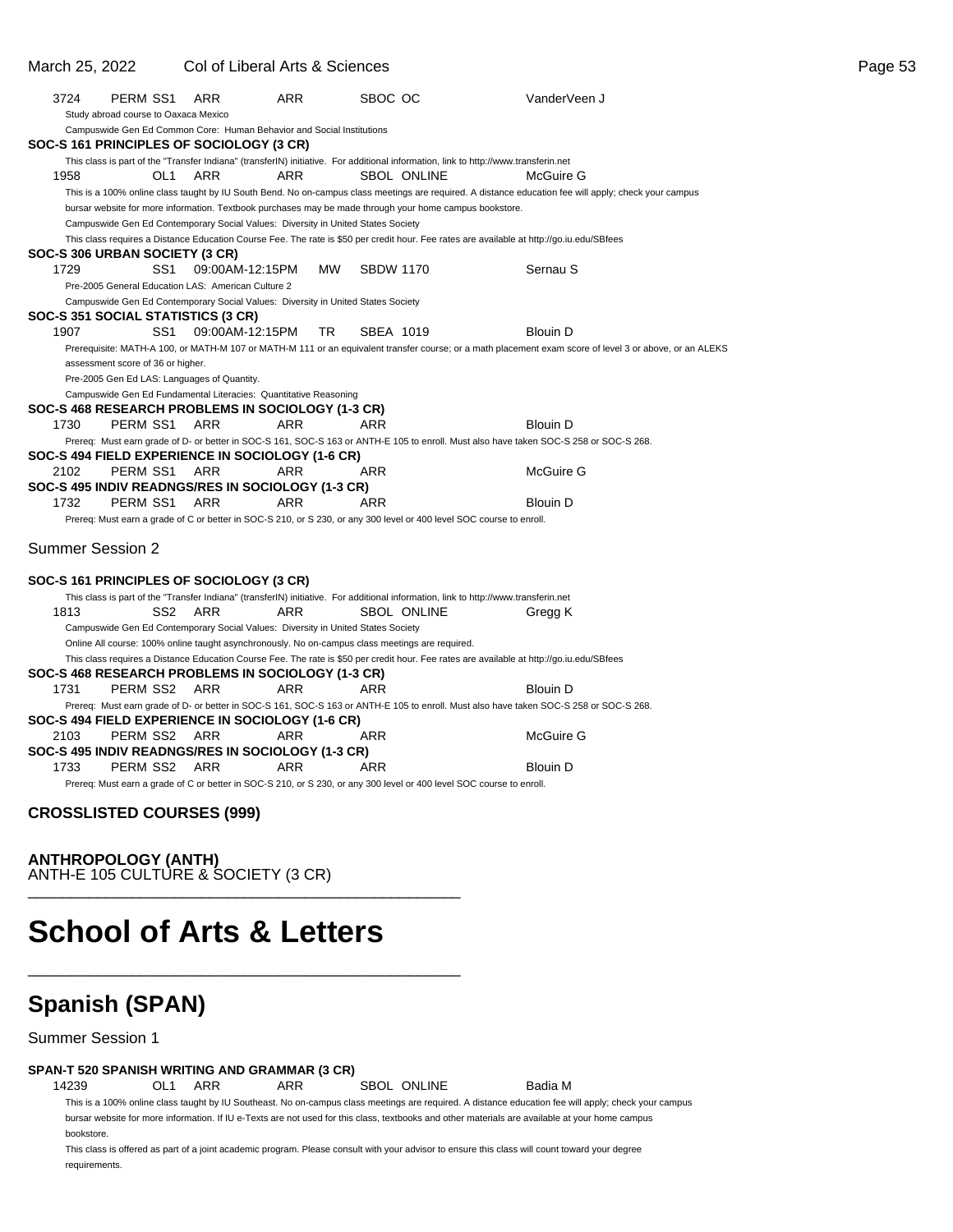\_\_\_\_\_\_\_\_\_\_\_\_\_\_\_\_\_\_\_\_\_\_\_\_\_\_\_\_\_\_\_\_\_\_\_\_\_\_\_\_\_\_\_\_\_\_\_\_\_\_

This class requires a Distance Education Course Fee. The rate is \$50 per credit hour. Fee rates are available at http://go.iu.edu/SBfees

### **College of Arts & Sciences** \_\_\_\_\_\_\_\_\_\_\_\_\_\_\_\_\_\_\_\_\_\_\_\_\_\_\_\_\_\_\_\_\_\_\_\_\_\_\_\_\_\_\_\_\_\_\_\_\_\_ **Spanish (SPAN)** Summer Session 1 **SPAN-T 540 SPANISH PHONETICS (3 CR)** 14277 RSTR O81 ARR ARR SBOL ONLINE Willis E Above class open to graduates only This course is offered exclusively for IN teachers enrolled in the Collaborative Certificate Program This is a 100% online class taught by IU Bloomington. No on-campus class meetings are required. A distance education fee will apply; check your campus bursar website for more information. If IU e-Texts are not used for this class, textbooks and other materials are available at your home campus bookstore This class is offered as part of a collaborative academic program. Please consult with your advisor to ensure this class will count toward your degree requirements Above class meets 100% Online through Asynchronous instruction. For more information visit https://covid.iu.edu/learning-modes/index.html This class requires a Distance Education Course Fee. The rate is \$50 per credit hour. Fee rates are available at http://go.iu.edu/SBfees **SPAN-T 560 HISPANIC SOCIOLINGUISTICS (3 CR)** 14422 O81 ARR ARR SBOL ONLINE Diaz-Campos M Above class open to graduates only The course is offered exclusively for IN teachers enrolled in the Collaborative Certificate Program. This is a 100% online class taught by IU Bloomington. No on-campus class meetings are required. A distance education fee will apply; check your campus bursar website for more information. If IU e-Texts are not used for this class, textbooks and other materials are available at your home campus bookstore This class is offered as part of a collaborative academic program. Please consult with your advisor to ensure this class will count toward your degree requirements Above class meets 100% Online through Asynchronous instruction. For more information visit https://covid.iu.edu/learning-modes/index.html This class requires a Distance Education Course Fee. The rate is \$50 per credit hour. Fee rates are available at http://go.iu.edu/SBfees \_\_\_\_\_\_\_\_\_\_\_\_\_\_\_\_\_\_\_\_\_\_\_\_\_\_\_\_\_\_\_\_\_\_\_\_\_\_\_\_\_\_\_\_\_\_\_\_\_\_

## **Sch of Humanities & Social Sci**

\_\_\_\_\_\_\_\_\_\_\_\_\_\_\_\_\_\_\_\_\_\_\_\_\_\_\_\_\_\_\_\_\_\_\_\_\_\_\_\_\_\_\_\_\_\_\_\_\_\_

### **Spanish (SPAN)**

Summer Session 2

Summer Session 2

#### **SPAN-S 360 INTRO TO HISPANIC LIT (3 CR)**

12620 OL2 ARR ARR SBOL ONLINE Taff C This is a 100% online class taught by IU Kokomo. No on-campus class meetings are required. A distance education fee may apply; check your campus bursar website for more information. If IU e-Texts are not used for this class, textbooks and other materials are available through your home campus bookstore. This class is offered as part of a collaborative academic program. Please consult with your advisor to ensure this class will count toward your degree requirement

This class requires a Distance Education Course Fee. The rate is \$50 per credit hour. Fee rates are available at http://go.iu.edu/SBfees

## **Col of Liberal Arts & Sciences**

\_\_\_\_\_\_\_\_\_\_\_\_\_\_\_\_\_\_\_\_\_\_\_\_\_\_\_\_\_\_\_\_\_\_\_\_\_\_\_\_\_\_\_\_\_\_\_\_\_\_

\_\_\_\_\_\_\_\_\_\_\_\_\_\_\_\_\_\_\_\_\_\_\_\_\_\_\_\_\_\_\_\_\_\_\_\_\_\_\_\_\_\_\_\_\_\_\_\_\_\_

### **Spanish (SPAN)**

Summer Session 1

Summer Session 1

**SPAN-S 101 ELEMENTARY SPANISH I (3 CR)**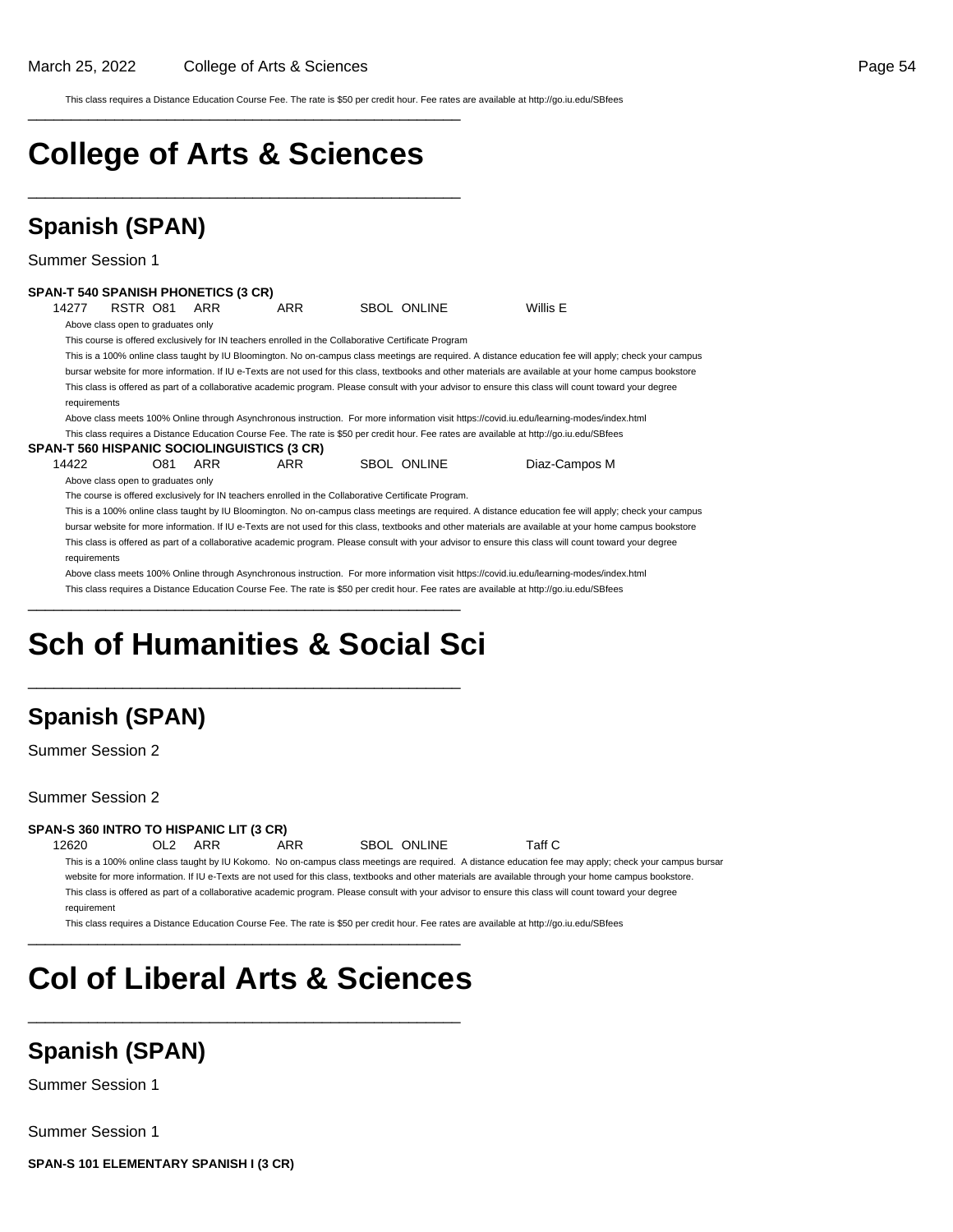### March 25, 2022 Col of Liberal Arts & Sciences **Page 55**

|                         |          |                                                                                                                                            |            |                  | This class is part of the "Transfer Indiana" (transferIN) initiative. For additional information, link to http://www.transferin.net       |                                                                                                                                                            |
|-------------------------|----------|--------------------------------------------------------------------------------------------------------------------------------------------|------------|------------------|-------------------------------------------------------------------------------------------------------------------------------------------|------------------------------------------------------------------------------------------------------------------------------------------------------------|
| 1772                    | SS1      | ARR                                                                                                                                        | ARR        |                  | SBOL ONLINE                                                                                                                               | Hebert-Annis C                                                                                                                                             |
|                         |          |                                                                                                                                            |            |                  | This class requires a Distance Education Course Fee. The rate is \$50 per credit hour. Fee rates are available at http://qo.iu.edu/SBfees |                                                                                                                                                            |
|                         |          | Online All course: 100% online taught asynchronously. No on-campus class meetings are required.<br>SPAN-S 203 SECOND YEAR SPANISH 1 (3 CR) |            |                  |                                                                                                                                           |                                                                                                                                                            |
|                         |          |                                                                                                                                            |            |                  | This class is part of the "Transfer Indiana" (transferIN) initiative. For additional information, link to http://www.transferin.net       |                                                                                                                                                            |
| 1823                    | SS1      | 09:00AM-12:15PM                                                                                                                            | TR         | SBWB WEB         |                                                                                                                                           | Barrau O                                                                                                                                                   |
|                         |          |                                                                                                                                            |            |                  |                                                                                                                                           | This is a Distance-Other class which is provided by synchronous live video instruction, with any remainder taught through asynchronous online              |
|                         |          |                                                                                                                                            |            |                  |                                                                                                                                           | instruction. This class was originally scheduled to be in-person but was changed to online as part of IU's response to the COVID-19 pandemic.              |
|                         |          | SPAN-S 495 HISPANIC COLLOQUIUM (3 CR)<br><b>VT: THE MEXICO OF OCTAVIO PAZ</b>                                                              |            |                  |                                                                                                                                           |                                                                                                                                                            |
| 13638                   | PERM SS1 | ARR                                                                                                                                        | ARR        | ARR              |                                                                                                                                           | Fong-Morgan B                                                                                                                                              |
|                         |          |                                                                                                                                            |            |                  |                                                                                                                                           |                                                                                                                                                            |
|                         |          | ARR                                                                                                                                        | <b>ARR</b> | SBOC OC          |                                                                                                                                           | Fong-Morgan B                                                                                                                                              |
|                         |          | P: SPAN-S 275 and SPAN-S 313; placement or instructor's permission                                                                         |            |                  |                                                                                                                                           |                                                                                                                                                            |
|                         |          |                                                                                                                                            |            |                  |                                                                                                                                           | Travel abroad to Oaxaca, Mexico. Tentative Travel Dates May 19 - June 18, 2022. Contact instructor for details and for permission to enroll.               |
|                         |          |                                                                                                                                            |            |                  | This class requires a Foreign Lang Fluency Asmt Fee. Current rates are available at http://go.iu.edu/SBfees                               |                                                                                                                                                            |
|                         |          | STUDY ABROAD IN MEXICO (013)                                                                                                               |            |                  |                                                                                                                                           |                                                                                                                                                            |
|                         |          | <b>SPAN-S 102 ELEMENTARY SPANISH 2 (3 CR)</b>                                                                                              |            |                  |                                                                                                                                           |                                                                                                                                                            |
| 12989                   | PERM SS1 | ARR                                                                                                                                        | ARR        | SBOC OC          |                                                                                                                                           | Fong-Morgan B                                                                                                                                              |
|                         |          |                                                                                                                                            |            |                  |                                                                                                                                           | Travel abroad to Oaxaca, Mexico. Tentative Travel Dates May 19 - June 18, 2022. P: Completion of SPAN S101 or equivalent, or IUSB Spanish placement score  |
|                         |          |                                                                                                                                            |            |                  | of 260. Recommended as terminal level for language requirement. Contact instructor for details and for permission to enroll.              |                                                                                                                                                            |
|                         |          | SPAN-S 203 SECOND YEAR SPANISH 1 (3 CR)                                                                                                    |            |                  |                                                                                                                                           |                                                                                                                                                            |
| 12990                   | PERM SS1 | ARR                                                                                                                                        | ARR        | SBOC OC          |                                                                                                                                           | Fong-Morgan B                                                                                                                                              |
|                         |          |                                                                                                                                            |            |                  |                                                                                                                                           | Travel abroad to Oaxaca, Mexico. Tentative Travel Dates May 19 - June 18, 2022. P: Completion of SPAN S102 or 116 or equivalent, or IUSB Spanish placement |
|                         |          |                                                                                                                                            |            |                  | score of 335. Recommended as terminal level for language requirement. Contact instructor for details and for permission to enroll.        |                                                                                                                                                            |
| 12991                   | PERM SS1 | SPAN-S 204 SECOND YEAR SPANISH 2 (3 CR)<br>ARR                                                                                             | ARR        | SBOC OC          |                                                                                                                                           | Fong-Morgan B                                                                                                                                              |
|                         |          |                                                                                                                                            |            |                  |                                                                                                                                           | Travel abroad to Oaxaca, Mexico. Tentative Travel Dates May 19 - June 18, 2022. P: Completion of SPAN S203 or equivalent, or IUSB Spanish placement score  |
|                         |          |                                                                                                                                            |            |                  | of 410. Recommended as terminal level for language requirement. Contact instructor for details and for permission to enroll.              |                                                                                                                                                            |
|                         |          |                                                                                                                                            |            |                  | This class requires a Foreign Lang Fluency Asmt Fee. Current rates are available at http://go.iu.edu/SBfees                               |                                                                                                                                                            |
|                         |          | <b>SPAN-S 317 SPANISH CONVERSATION &amp; DICTION (3 CR)</b>                                                                                |            |                  |                                                                                                                                           |                                                                                                                                                            |
| 2038                    | PERM SS1 | ARR                                                                                                                                        | ARR        | SBOC OC          |                                                                                                                                           | Fong-Morgan B                                                                                                                                              |
|                         |          |                                                                                                                                            |            |                  |                                                                                                                                           | Class Notes Travel abroad to Oaxaca, Mexico. Tentative Travel Dates May 19 - June 18, 2022. P: Completion of SPAN S204 or 206 or equivalent, or IUSB       |
|                         |          |                                                                                                                                            |            |                  |                                                                                                                                           | Spanish placement score of 450. Focus on listening comprehension and conversational oral skills. Contact instructor for details and for permission to      |
| enroll.                 |          |                                                                                                                                            |            |                  |                                                                                                                                           |                                                                                                                                                            |
| <b>Summer Session 2</b> |          |                                                                                                                                            |            |                  |                                                                                                                                           |                                                                                                                                                            |
|                         |          | <b>SPAN-S 102 ELEMENTARY SPANISH 2 (3 CR)</b>                                                                                              |            |                  |                                                                                                                                           |                                                                                                                                                            |
|                         |          |                                                                                                                                            |            |                  | This class is part of the "Transfer Indiana" (transferIN) initiative. For additional information, link to http://www.transferin.net       |                                                                                                                                                            |
| 1734                    | SS2      | 01:00PM-04:15PM                                                                                                                            | МW         | SBWB WEB         |                                                                                                                                           | Fong-Morgan B                                                                                                                                              |
|                         |          |                                                                                                                                            |            |                  |                                                                                                                                           |                                                                                                                                                            |
|                         |          | ARR                                                                                                                                        | ARR        | SBWB WEB         |                                                                                                                                           |                                                                                                                                                            |
|                         |          |                                                                                                                                            |            |                  |                                                                                                                                           | This is a Distance-Other class which is provided by synchronous live video instruction, with any remainder taught through asynchronous online instruction  |
|                         |          | SPAN-S 204 SECOND YEAR SPANISH 2 (3 CR)                                                                                                    |            |                  |                                                                                                                                           |                                                                                                                                                            |
| 1735                    | SS2      | 01:00PM-04:15PM                                                                                                                            | TR         | <b>SBDW 1185</b> | This class is part of the "Transfer Indiana" (transferIN) initiative. For additional information, link to http://www.transferin.net       | Harris G                                                                                                                                                   |
|                         |          |                                                                                                                                            |            |                  | This class requires a Foreign Lang Fluency Asmt Fee. Current rates are available at http://go.iu.edu/SBfees                               |                                                                                                                                                            |
|                         |          | SPAN-S 384 HISPANIC CIVILIZATION IV (3 CR)                                                                                                 |            |                  |                                                                                                                                           |                                                                                                                                                            |
| 13383                   | OL2      | ARR                                                                                                                                        | ARR        |                  | <b>SBOL ONLINE</b>                                                                                                                        | Monroe M                                                                                                                                                   |
|                         |          |                                                                                                                                            |            |                  | This class requires a Distance Education Course Fee. The rate is \$50 per credit hour. Fee rates are available at http://go.iu.edu/SBfees |                                                                                                                                                            |
|                         |          |                                                                                                                                            |            |                  |                                                                                                                                           | This class is offered as part of a collaborative academic program. Please consult with your advisor to ensure this class will count toward your degree     |
| requirements            |          |                                                                                                                                            |            |                  |                                                                                                                                           |                                                                                                                                                            |
|                         |          |                                                                                                                                            |            |                  |                                                                                                                                           | This is a 100% online class taught by IU South Bend. No on-campus class meetings are required. A distance education fee will apply; check your campus      |
|                         |          |                                                                                                                                            |            |                  | bursar website for more information. Textbook purchases may be made through your home campus bookstore.                                   |                                                                                                                                                            |
| 2050                    | RSTR SS2 | SPAN-S 495 HISPANIC COLLOQUIUM (1 CR)<br>ARR                                                                                               | ARR        | SBWB WEB         |                                                                                                                                           |                                                                                                                                                            |
|                         |          |                                                                                                                                            |            |                  | This class requires a Foreign Lang Fluency Asmt Fee. Current rates are available at http://go.iu.edu/SBfees                               |                                                                                                                                                            |
|                         |          |                                                                                                                                            |            |                  |                                                                                                                                           | This is a Distance-Other class which is provided by synchronous live video instruction, with any remainder taught through asynchronous online              |
|                         |          |                                                                                                                                            |            |                  |                                                                                                                                           | instruction. This class was originally scheduled to be in-person but was changed to online as part of IU's response to the COVID-19 pandemic.              |
|                         |          |                                                                                                                                            |            |                  |                                                                                                                                           |                                                                                                                                                            |

# **School of Liberal Arts**

\_\_\_\_\_\_\_\_\_\_\_\_\_\_\_\_\_\_\_\_\_\_\_\_\_\_\_\_\_\_\_\_\_\_\_\_\_\_\_\_\_\_\_\_\_\_\_\_\_\_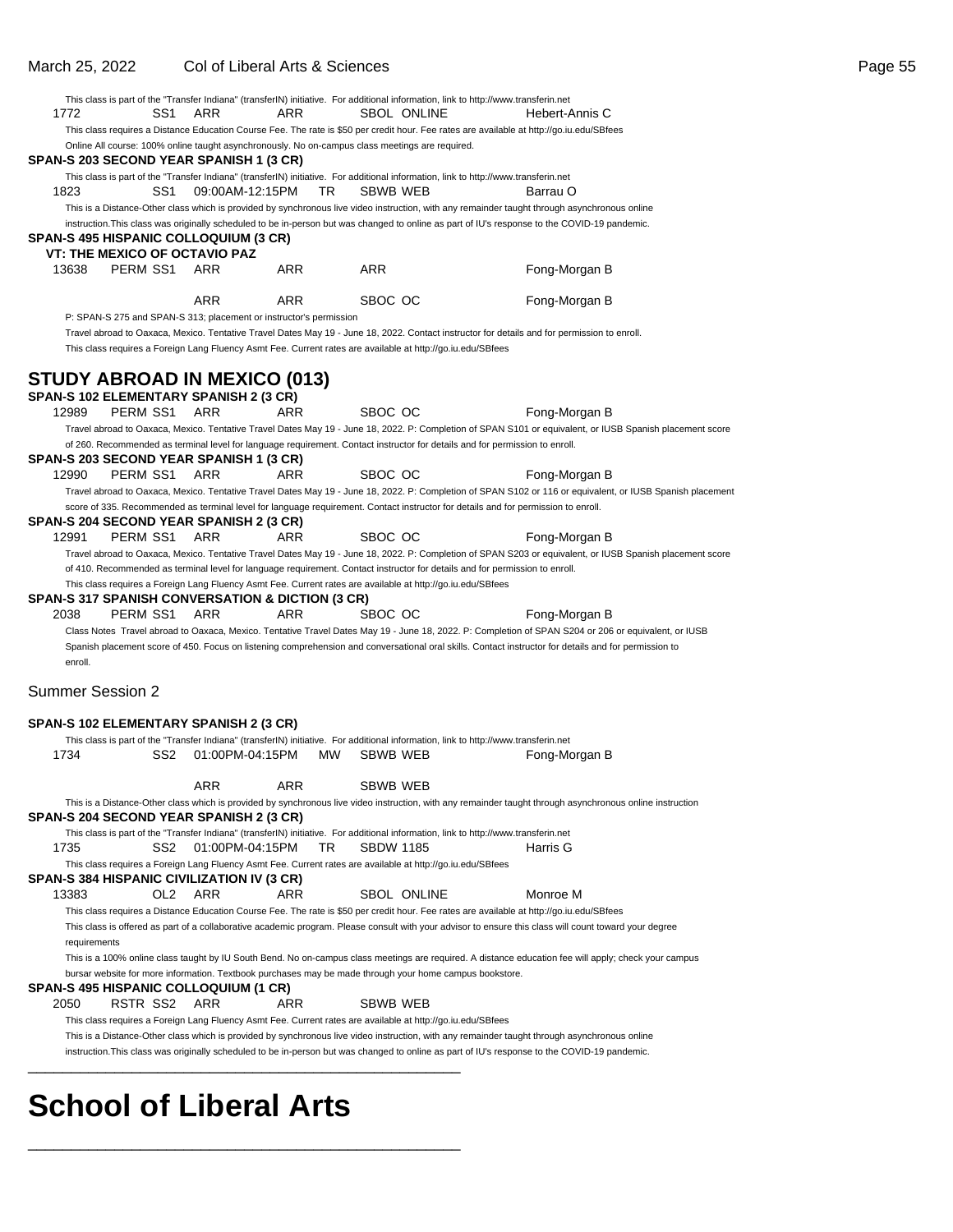### **Spanish (SPAN)**

Summer Session 1

Summer Session 1

### **SPAN-T 530 SPAN THRU CULTURAL EXPRESSIONS (3 CR)**

Tezanos-Pinto R

This class is offered as part of a collaborative academic program. Please consult with your advisor to ensure this class will count toward your degree requirements

This is a 100% online class taught by IUPUI. No on-campus class meetings are required. A distance education fee will apply; check your campus bursar website for more information. Textbook purchases may be made through your home campus bookstore.

This class requires a Distance Education Course Fee. The rate is \$50 per credit hour. Fee rates are available at http://go.iu.edu/SBfees

## **Col of Liberal Arts & Sciences**

\_\_\_\_\_\_\_\_\_\_\_\_\_\_\_\_\_\_\_\_\_\_\_\_\_\_\_\_\_\_\_\_\_\_\_\_\_\_\_\_\_\_\_\_\_\_\_\_\_\_

\_\_\_\_\_\_\_\_\_\_\_\_\_\_\_\_\_\_\_\_\_\_\_\_\_\_\_\_\_\_\_\_\_\_\_\_\_\_\_\_\_\_\_\_\_\_\_\_\_\_

### **Sustainability Studies (SUST)**

Summer Session 1

Prereq: Permission of instructor

|      |                                      |                 |                                             | SUST-S 491 INTERNSHIP IN SUSTAINABILITY (3 CR)     |     |                                                                                                                     |                                                                                                                                                         |
|------|--------------------------------------|-----------------|---------------------------------------------|----------------------------------------------------|-----|---------------------------------------------------------------------------------------------------------------------|---------------------------------------------------------------------------------------------------------------------------------------------------------|
| 2081 |                                      | OLF             | ARR                                         | ARR                                                |     | <b>SBOL ONLINE</b>                                                                                                  | Shockey M                                                                                                                                               |
|      |                                      |                 |                                             |                                                    |     |                                                                                                                     | This is the capstone course for the Sustainability Studies program, and requires completing SUST-S201 and at least 6 credits of courses towards the     |
|      |                                      |                 |                                             |                                                    |     | Sustainability major. You must contact the Instructor to arrange the internship before registering for this course. |                                                                                                                                                         |
|      |                                      |                 |                                             |                                                    |     |                                                                                                                     | This is a 100% online class taught by IU South Bend. No on-campus class meetings are required. A distance education fee will apply; check your campus   |
|      |                                      |                 |                                             |                                                    |     | bursar website for more information. Textbook purchases may be made through your home campus bookstore.             |                                                                                                                                                         |
|      |                                      |                 |                                             |                                                    |     |                                                                                                                     | This class is offered as part of a collaborative academic program. Please consult with your advisor to ensure this class will count toward your degree  |
|      | requirements                         |                 |                                             |                                                    |     |                                                                                                                     |                                                                                                                                                         |
|      |                                      |                 |                                             |                                                    |     |                                                                                                                     | This class requires a Distance Education Course Fee. The rate is \$50 per credit hour. Fee rates are available at http://go.iu.edu/SBfees               |
|      | Class meets the full summer semester |                 |                                             |                                                    |     |                                                                                                                     |                                                                                                                                                         |
|      |                                      |                 |                                             | SUST-S 495 DRCTD READGS IN SUSTAINABILITY (1-3 CR) |     |                                                                                                                     |                                                                                                                                                         |
| 1824 | PERM 1                               |                 | ARR                                         | ARR                                                | ARR |                                                                                                                     | Shockey M                                                                                                                                               |
|      | Prereg: Permission of instructor     |                 |                                             |                                                    |     |                                                                                                                     |                                                                                                                                                         |
|      |                                      |                 |                                             | SUST-S 496 RESEARCH IN SUSTAINABILITY (1-3 CR)     |     |                                                                                                                     |                                                                                                                                                         |
| 1825 | PERM 1                               |                 | ARR                                         | ARR                                                | ARR |                                                                                                                     | Shockey M                                                                                                                                               |
|      | Prereq: Permission of instructor     |                 |                                             |                                                    |     |                                                                                                                     |                                                                                                                                                         |
|      |                                      |                 |                                             | SUST-S 695 IND STUDY SUSTAIN LDRSHIP (1-3 CR)      |     |                                                                                                                     |                                                                                                                                                         |
| 1973 | PERM SS1                             |                 | ARR                                         | ARR                                                | ARR |                                                                                                                     | Shockey M                                                                                                                                               |
|      | Prereg: Permission of instructor     |                 |                                             |                                                    |     |                                                                                                                     |                                                                                                                                                         |
|      |                                      |                 |                                             |                                                    |     |                                                                                                                     |                                                                                                                                                         |
|      | <b>Summer Session 2</b>              |                 |                                             |                                                    |     |                                                                                                                     |                                                                                                                                                         |
|      |                                      |                 |                                             | SUST-S 491 INTERNSHIP IN SUSTAINABILITY (3 CR)     |     |                                                                                                                     |                                                                                                                                                         |
| 1960 |                                      | OL <sub>2</sub> | <b>ARR</b>                                  | ARR                                                |     | <b>SBOL ONLINE</b>                                                                                                  | Shockey M                                                                                                                                               |
|      |                                      |                 |                                             |                                                    |     |                                                                                                                     | This is the capstone course for the Sustainability Studies program, and requires completing SUST- S201 and at least 6 credits of courses towards the    |
|      |                                      |                 |                                             |                                                    |     | Sustainability major. You must contact the Instructor to arrange the internship before registering for this course. |                                                                                                                                                         |
|      |                                      |                 |                                             |                                                    |     |                                                                                                                     | This class is under the direction of the IU South Bend Sustainability Studies Program. No on-campus class meetings are required. Contact the instructor |
|      |                                      |                 |                                             |                                                    |     | for details. A distance education fee will apply; check your campus bursar website for more information.            |                                                                                                                                                         |
|      |                                      |                 |                                             |                                                    |     |                                                                                                                     | This class is offered as part of a collaborative academic program. Please consult with your advisor to ensure this class will count toward your degree  |
|      | requirements                         |                 |                                             |                                                    |     |                                                                                                                     |                                                                                                                                                         |
|      |                                      |                 |                                             |                                                    |     |                                                                                                                     | This class requires a Distance Education Course Fee. The rate is \$50 per credit hour. Fee rates are available at http://go.iu.edu/SBfees               |
|      |                                      |                 |                                             |                                                    |     |                                                                                                                     | This is a 100% online class taught by IU South Bend. No on-campus class meetings are required. A distance education fee will apply; check your campus   |
|      |                                      |                 |                                             |                                                    |     | bursar website for more information. Textbook purchases may be made through your home campus bookstore.             |                                                                                                                                                         |
|      | Class meets June 27 - August 6       |                 |                                             |                                                    |     |                                                                                                                     |                                                                                                                                                         |
|      |                                      |                 |                                             | SUST-S 495 DRCTD READGS IN SUSTAINABILITY (1-3 CR) |     |                                                                                                                     |                                                                                                                                                         |
| 1969 | PERM SS2                             |                 | ARR                                         | ARR                                                | ARR |                                                                                                                     | Shockey M                                                                                                                                               |
|      | Prereq: Permission of instructor     |                 |                                             |                                                    |     |                                                                                                                     |                                                                                                                                                         |
|      |                                      |                 |                                             | SUST-S 496 RESEARCH IN SUSTAINABILITY (1-3 CR)     |     |                                                                                                                     |                                                                                                                                                         |
| 1970 | PERM SS2                             |                 | ARR                                         | ARR                                                | ARR |                                                                                                                     | Shockey M                                                                                                                                               |
|      | Prereq: Permission of instructor     |                 |                                             |                                                    |     |                                                                                                                     |                                                                                                                                                         |
|      |                                      |                 | SUST-S 691 SUSTAINABILITY INTERNSHIP (3 CR) |                                                    |     |                                                                                                                     |                                                                                                                                                         |
| 1937 | PERM SS2                             |                 | <b>ARR</b>                                  | ARR                                                | ARR |                                                                                                                     | Shockey M                                                                                                                                               |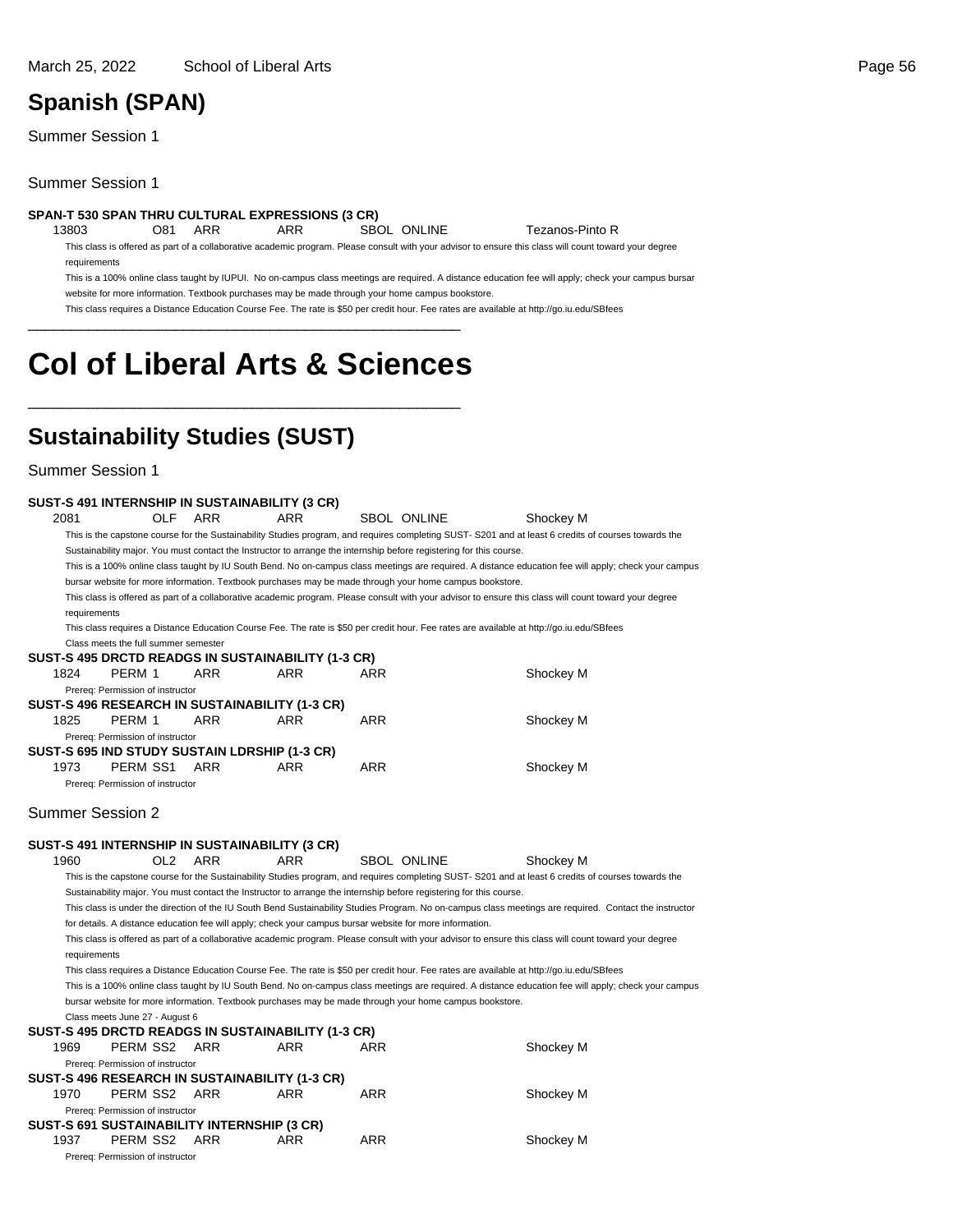### March 25, 2022 Col of Liberal Arts & Sciences **Page 57** Collection 2014 12:30 Arts 2014 12:30 Page 57

**SUST-S 695 IND STUDY SUSTAIN LDRSHIP (1-3 CR)**

1935 PERM SS2 ARR ARR ARR Shockey M Prereq: Permission of instructor

| <b>Women's and Gender Studies (WGS)</b>                                                                                  |                 |            |                                                                                                         |                                                                                                                                                                                                                                                                                                                                                                                                                                                              |
|--------------------------------------------------------------------------------------------------------------------------|-----------------|------------|---------------------------------------------------------------------------------------------------------|--------------------------------------------------------------------------------------------------------------------------------------------------------------------------------------------------------------------------------------------------------------------------------------------------------------------------------------------------------------------------------------------------------------------------------------------------------------|
| <b>Summer Session 1</b>                                                                                                  |                 |            |                                                                                                         |                                                                                                                                                                                                                                                                                                                                                                                                                                                              |
| WGS-W 480 WGS PRACTICUM (3-6 CR)<br>PERM SS1<br>1884<br>WGS-W 495 READINGS & RSCH-GENDER STUDIES (1-6 CR)<br>PERM SS1    | ARR<br>ARR      | ARR<br>ARR | ARR<br>ARR                                                                                              | Gerken C<br>Gerken C                                                                                                                                                                                                                                                                                                                                                                                                                                         |
| 1843                                                                                                                     |                 |            |                                                                                                         |                                                                                                                                                                                                                                                                                                                                                                                                                                                              |
| <b>Summer Session 2</b>                                                                                                  |                 |            |                                                                                                         |                                                                                                                                                                                                                                                                                                                                                                                                                                                              |
| WGS-B 399 HUMAN BEHAVIOR AND SOCIAL INST (3 CR)<br><b>VT: WOMEN AND MADNESS</b><br>SS <sub>2</sub><br>13435              | ARR             | ARR        | <b>SBOL ONLINE</b>                                                                                      | <b>Borshuk C</b>                                                                                                                                                                                                                                                                                                                                                                                                                                             |
| Campuswide Gen Ed Common Core: Human Behavior and Social Institutions<br>WGS-W 350 GLOBAL HEALTH GEND & SEXUALITY (3 CR) |                 |            | Online All course: 100% online taught asynchronously. No on-campus class meetings are required.         | This class requires a Distance Education Course Fee. The rate is \$50 per credit hour. Fee rates are available at http://go.iu.edu/SBfees                                                                                                                                                                                                                                                                                                                    |
| 1994<br>SS2                                                                                                              | ARR             | ARR        | <b>SBOL ONLINE</b>                                                                                      | Gerken C                                                                                                                                                                                                                                                                                                                                                                                                                                                     |
| WGS-W 480 WGS PRACTICUM (3-6 CR)                                                                                         |                 |            | Online All course: 100% online taught asynchronously. No on-campus class meetings are required.         | This class requires a Distance Education Course Fee. The rate is \$50 per credit hour. Fee rates are available at http://go.iu.edu/SBfees                                                                                                                                                                                                                                                                                                                    |
| 1885<br>PERM SS2                                                                                                         | ARR             | ARR        | ARR                                                                                                     | Gerken C                                                                                                                                                                                                                                                                                                                                                                                                                                                     |
| <b>WGS-W 495 READINGS &amp; RSCH-GENDER STUDIES (1-6 CR)</b><br>1844<br>PERM SS2                                         | ARR             | ARR        | ARR                                                                                                     | Gerken C                                                                                                                                                                                                                                                                                                                                                                                                                                                     |
| <b>LBST-D 501 HUMANITIES SEMINAR (3 CR)</b><br><b>VT: SHAKESPEARE'S VENICE</b><br>2088<br>NS1                            | 05:30PM-08:45PM | T          | <b>SBDW 3160</b>                                                                                        | Chaney J                                                                                                                                                                                                                                                                                                                                                                                                                                                     |
|                                                                                                                          | <b>ARR</b>      | ARR.       | SBWB WEB                                                                                                |                                                                                                                                                                                                                                                                                                                                                                                                                                                              |
| Class meets June 14 - July 21                                                                                            |                 |            |                                                                                                         | Chaney J                                                                                                                                                                                                                                                                                                                                                                                                                                                     |
| meeting details will be provided by the instructor.                                                                      |                 |            |                                                                                                         | This is a Hybrid-Traditional class which combines Asynchronous online or Synchronous live video instructions and some in-person classroom sessions. Class                                                                                                                                                                                                                                                                                                    |
| Topic: Shakespeare's Venice<br><b>LBST-D 502 SOCIAL SCIENCES SEMINAR (3 CR)</b><br><b>VT: 21st CENTURY COLOR LINES</b>   |                 |            |                                                                                                         |                                                                                                                                                                                                                                                                                                                                                                                                                                                              |
| 1808<br>OL1                                                                                                              | ARR             | ARR        | SBOL ONLINE                                                                                             | Lucal B                                                                                                                                                                                                                                                                                                                                                                                                                                                      |
|                                                                                                                          |                 |            | bursar website for more information. Textbook purchases may be made through your home campus bookstore. | This class requires a Distance Education Course Fee. The rate is \$50 per credit hour. Fee rates are available at http://go.iu.edu/SBfees<br>This is a 100% online class taught by IU South Bend. No on-campus class meetings are required. A distance education fee will apply; check your campus<br>This class is offered as part of a collaborative academic program. Please consult with your advisor to ensure this class will count toward your degree |
| requirements<br><b>LBST-D 514 STUDY ABROAD (3-6 CR)</b><br>1831<br>SS1                                                   | ARR             | ARR        | SBOC OC                                                                                                 | Lidinsky A                                                                                                                                                                                                                                                                                                                                                                                                                                                   |
| <b>LBST-D 594 LIBERAL STDS DIRECTED READINGS (1-3 CR)</b><br>1754<br>PERM SS1                                            | ARR             | ARR        | ARR                                                                                                     | Lidinsky A                                                                                                                                                                                                                                                                                                                                                                                                                                                   |
| LBST-D 596 LIBERAL STUDIES INDPT RESEARCH (1-3 CR)<br>1756<br>PERM SS1                                                   | ARR             | ARR        | ARR                                                                                                     | Lidinsky A                                                                                                                                                                                                                                                                                                                                                                                                                                                   |
| LBST-D 596 LIBERAL STUDIES INDPT RESEARCH (1 CR)<br>1876<br>PERM SS1                                                     | ARR             | ARR        | ARR                                                                                                     | Lidinsky A                                                                                                                                                                                                                                                                                                                                                                                                                                                   |
| LBST-D 601 GRAD PROJECT PROPOSAL SEMINAR (3 CR)<br>1890<br>PERM SS1                                                      | ARR             | ARR        | ARR                                                                                                     | Lidinsky A                                                                                                                                                                                                                                                                                                                                                                                                                                                   |
| S/F Graded Course<br>LBST-D 602 GRADUATE PROJECT (1-6 CR)                                                                |                 |            |                                                                                                         |                                                                                                                                                                                                                                                                                                                                                                                                                                                              |

1744 PERM SS1 ARR ARR ARR Lidinsky A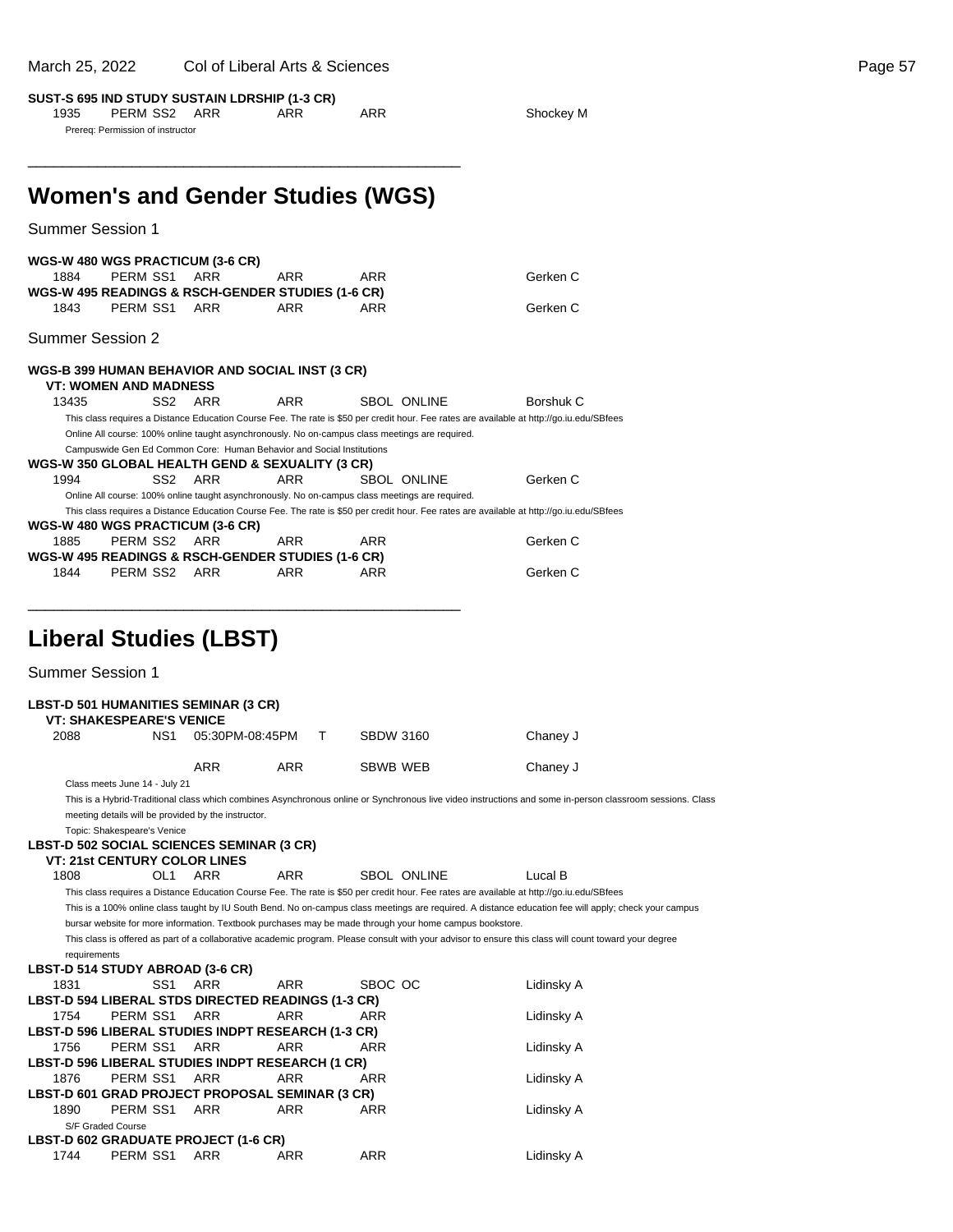### Summer Session 2

|      | LBST-D 514 STUDY ABROAD (3-6 CR)            |                                                           |         |            |
|------|---------------------------------------------|-----------------------------------------------------------|---------|------------|
|      | 1746 PERM SS2 ARR                           | ARR                                                       | SBOC OC | Lidinsky A |
|      |                                             | <b>LBST-D 594 LIBERAL STDS DIRECTED READINGS (1-3 CR)</b> |         |            |
| 1755 | PERM SS2 ARR                                | ARR                                                       | ARR     | Lidinsky A |
|      |                                             | <b>LBST-D 594 LIBERAL STDS DIRECTED READINGS (1 CR)</b>   |         |            |
|      | 1936 PERM SS2 ARR                           | ARR                                                       | ARR     | Lidinsky A |
|      |                                             | <b>LBST-D 596 LIBERAL STUDIES INDPT RESEARCH (1-3 CR)</b> |         |            |
| 1757 | PERM SS2 ARR                                | ARR                                                       | ARR     | Lidinsky A |
|      | <b>LBST-D 602 GRADUATE PROJECT (1-6 CR)</b> |                                                           |         |            |
|      | 1745 PERM SS2 ARR                           | <b>ARR</b>                                                | ARR     | Lidinsky A |
|      | Deferred Grade Course                       |                                                           |         |            |
|      | Prerea: LBST-D601                           |                                                           |         |            |

## **College of Health & Human Svcs**

\_\_\_\_\_\_\_\_\_\_\_\_\_\_\_\_\_\_\_\_\_\_\_\_\_\_\_\_\_\_\_\_\_\_\_\_\_\_\_\_\_\_\_\_\_\_\_\_\_\_

\_\_\_\_\_\_\_\_\_\_\_\_\_\_\_\_\_\_\_\_\_\_\_\_\_\_\_\_\_\_\_\_\_\_\_\_\_\_\_\_\_\_\_\_\_\_\_\_\_\_

### **Applied Health Science (AHSC)**

Summer Session 1

### **AHSC-H 320 CONSUMER HEALTH (3 CR)**

12699 OL1 ARR ARR SBOL ONLINE Delunas L

This is a 100% online class taught by IU Northwest. No on-campus class meetings are required. A distance education fee will apply; check your campus bursar website for more information. Textbook purchases may be made through your home campus bookstore.

This class uses IU eTexts. Associated fees will appear on your Student Account Bursar bill. Click the details link to view eText costs. For additional information, please visit: http://etexts.iu.edu.

This class requires a Distance Education Course Fee. The rate is \$50 per credit hour. Fee rates are available at http://go.iu.edu/SBfees

## **Sch of Nurs & Allied Hlth Prof**

\_\_\_\_\_\_\_\_\_\_\_\_\_\_\_\_\_\_\_\_\_\_\_\_\_\_\_\_\_\_\_\_\_\_\_\_\_\_\_\_\_\_\_\_\_\_\_\_\_\_

\_\_\_\_\_\_\_\_\_\_\_\_\_\_\_\_\_\_\_\_\_\_\_\_\_\_\_\_\_\_\_\_\_\_\_\_\_\_\_\_\_\_\_\_\_\_\_\_\_\_

## **Applied Health Science (AHSC)**

Summer Session 1

#### **AHSC-H 301 HEALTHCARE DELIVERY AND LEADER (6 CR)**

12568 OLF ARR ARR SBOL ONLINE Plough J This is a 100% online class taught by IU Kokomo. No on-campus class meetings are required. A distance education fee may apply; check your campus bursar website for more information. If IU e-Texts are not used for this class, textbooks and other materials are available through your home campus bookstore. This class is offered as part of a collaborative academic program. Please consult with your advisor to ensure this class will count toward your degree requirement

This class requires a Distance Education Course Fee. The rate is \$50 per credit hour. Fee rates are available at http://go.iu.edu/SBfees

## **School of Nursing & Health Sci**

\_\_\_\_\_\_\_\_\_\_\_\_\_\_\_\_\_\_\_\_\_\_\_\_\_\_\_\_\_\_\_\_\_\_\_\_\_\_\_\_\_\_\_\_\_\_\_\_\_\_

\_\_\_\_\_\_\_\_\_\_\_\_\_\_\_\_\_\_\_\_\_\_\_\_\_\_\_\_\_\_\_\_\_\_\_\_\_\_\_\_\_\_\_\_\_\_\_\_\_\_

### **Applied Health Science (AHSC)**

Summer Session 1

#### **AHSC-H 480 GRANTS AND INTERNSHIP (6 CR)**

12483 OLF ARR ARR SBOL ONLINE Cole C

This is a 100% online class taught by IU East. No on-campus class meetings are required. A distance education fee will apply; check your campus bursar website for more information. If IU e-Texts are not used for this class, textbooks and other materials are available at your home campus bookstore.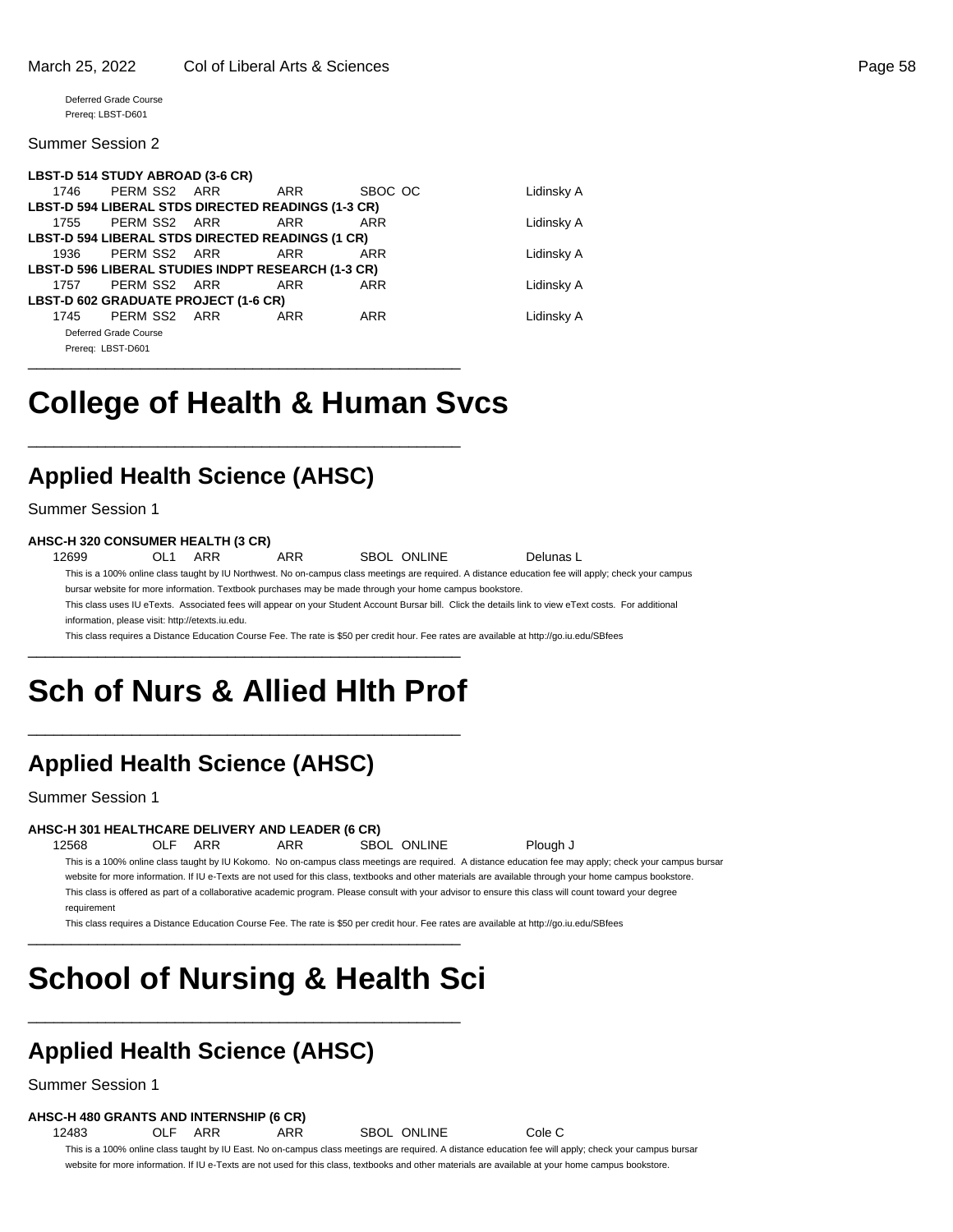Meets May 16 - August 6

This class is offered as part of a collaborative academic program. Please consult with your advisor to ensure this class will count toward your degree requirements.

## **College of Health Sciences**

\_\_\_\_\_\_\_\_\_\_\_\_\_\_\_\_\_\_\_\_\_\_\_\_\_\_\_\_\_\_\_\_\_\_\_\_\_\_\_\_\_\_\_\_\_\_\_\_\_\_

\_\_\_\_\_\_\_\_\_\_\_\_\_\_\_\_\_\_\_\_\_\_\_\_\_\_\_\_\_\_\_\_\_\_\_\_\_\_\_\_\_\_\_\_\_\_\_\_\_\_

### **Health Sciences (HSC)**

|                                                                   |                                                             |                 | <b>HSC-A 291 SERV LEARNING IN HEALTH SCI I (1-6 CR)</b>                                               |           |                    |                                                                                                                                           |
|-------------------------------------------------------------------|-------------------------------------------------------------|-----------------|-------------------------------------------------------------------------------------------------------|-----------|--------------------|-------------------------------------------------------------------------------------------------------------------------------------------|
| 1930<br><b>HSC-A 491 SERV LEARNING IN HEALTH SCI II (1-6 CR)</b>  | PERM 1                                                      | ARR             | ARR                                                                                                   | ARR       |                    | Doyle A                                                                                                                                   |
| 1977                                                              | PERM 1                                                      | ARR             | ARR                                                                                                   | ARR       |                    | Doyle A                                                                                                                                   |
| <b>HSC-B 190 HUMAN BEHAVIOR &amp; SOCIAL INST (3 CR)</b>          | <b>VT: FLINT WATER CRISIS</b>                               |                 |                                                                                                       |           |                    |                                                                                                                                           |
| 13556                                                             | SS1                                                         | ARR             | ARR                                                                                                   |           | <b>SBOL ONLINE</b> | Deranek J                                                                                                                                 |
|                                                                   |                                                             |                 |                                                                                                       |           |                    | This class requires a Distance Education Course Fee. The rate is \$50 per credit hour. Fee rates are available at http://go.iu.edu/SBfees |
|                                                                   |                                                             |                 | Online All course: 100% online taught asynchronously. No on-campus class meetings are required.       |           |                    |                                                                                                                                           |
| HSC-H 102 LIFETIME WELLNESS FOR HLTH (3 CR)                       |                                                             |                 |                                                                                                       |           |                    |                                                                                                                                           |
| 2035                                                              | SS <sub>1</sub>                                             | ARR             | ARR                                                                                                   |           | <b>SBOL ONLINE</b> | Wenta M                                                                                                                                   |
|                                                                   |                                                             |                 |                                                                                                       |           |                    | This class requires a Distance Education Course Fee. The rate is \$50 per credit hour. Fee rates are available at http://go.iu.edu/SBfees |
|                                                                   |                                                             |                 | Online All course: 100% online taught asynchronously. No on-campus class meetings are required.       |           |                    |                                                                                                                                           |
| <b>HSC-H 322 EPIDEMIOLOGY AND BIOSTATISTICS (3 CR)</b>            |                                                             |                 |                                                                                                       |           |                    |                                                                                                                                           |
| 1954                                                              | SS1                                                         | ARR             | ARR                                                                                                   |           | <b>SBOL ONLINE</b> | Quimby K                                                                                                                                  |
|                                                                   | Consent of Instructor required                              |                 |                                                                                                       |           |                    |                                                                                                                                           |
|                                                                   |                                                             |                 |                                                                                                       |           |                    | This class requires a Distance Education Course Fee. The rate is \$50 per credit hour. Fee rates are available at http://go.iu.edu/SBfees |
| 2039                                                              | SS1                                                         | 09:00AM-12:15PM | Online All course: 100% online taught asynchronously. No on-campus class meetings are required.<br>TR | SBEA 1019 |                    | <b>Blouin D</b>                                                                                                                           |
| HSC-H 327 INTRO TO PUB & COMM HEALTH (3 CR)                       |                                                             |                 |                                                                                                       |           |                    |                                                                                                                                           |
| 2079                                                              | SS1                                                         | ARR             | ARR                                                                                                   |           | <b>SBOL ONLINE</b> | McLellan R                                                                                                                                |
|                                                                   |                                                             |                 |                                                                                                       |           |                    | This class requires a Distance Education Course Fee. The rate is \$50 per credit hour. Fee rates are available at http://go.iu.edu/SBfees |
|                                                                   |                                                             |                 | Online All course: 100% online taught asynchronously. No on-campus class meetings are required.       |           |                    |                                                                                                                                           |
| HSC-L 320 HEALTH CARE DELIVERY SYSTEMS (3 CR)                     |                                                             |                 |                                                                                                       |           |                    |                                                                                                                                           |
| 2034                                                              | OL1                                                         | ARR             | ARR                                                                                                   |           | SBOL ONLINE        | Rossow C                                                                                                                                  |
|                                                                   |                                                             |                 |                                                                                                       |           |                    | This class requires a Distance Education Course Fee. The rate is \$50 per credit hour. Fee rates are available at http://go.iu.edu/SBfees |
|                                                                   |                                                             |                 | Online All course: 100% online taught asynchronously. No on-campus class meetings are required.       |           |                    |                                                                                                                                           |
| HSC-W 314 ETHICS & HEALTH PROFESSIONALS (3 CR)                    |                                                             |                 |                                                                                                       |           |                    |                                                                                                                                           |
| 2090                                                              | SS1                                                         | ARR             | ARR                                                                                                   |           | <b>SBOL ONLINE</b> | Hatfield J                                                                                                                                |
|                                                                   |                                                             |                 |                                                                                                       |           |                    |                                                                                                                                           |
|                                                                   |                                                             |                 | Online All course: 100% online taught asynchronously. No on-campus class meetings are required.       |           |                    |                                                                                                                                           |
|                                                                   |                                                             |                 |                                                                                                       |           |                    | This class requires a Distance Education Course Fee. The rate is \$50 per credit hour. Fee rates are available at http://go.iu.edu/SBfees |
|                                                                   | Campuswide Gen Ed Fundamental Literacies: Critical Thinking |                 |                                                                                                       |           |                    |                                                                                                                                           |
| HSC-W 480 INDEPENDENT STUDY IN HSC (3 CR)                         |                                                             |                 |                                                                                                       |           |                    |                                                                                                                                           |
| 13665                                                             | PERM 1                                                      | ARR             | ARR                                                                                                   | ARR       |                    | Spinda B                                                                                                                                  |
|                                                                   |                                                             |                 |                                                                                                       |           |                    |                                                                                                                                           |
| <b>Summer Session 2</b>                                           |                                                             |                 |                                                                                                       |           |                    |                                                                                                                                           |
|                                                                   |                                                             |                 |                                                                                                       |           |                    |                                                                                                                                           |
| <b>HSC-H 101 INTRO TO HEALTH SCIENCES (3 CR)</b>                  |                                                             |                 |                                                                                                       |           |                    |                                                                                                                                           |
| 2080                                                              | SS2                                                         | <b>ARR</b>      | ARR                                                                                                   |           | <b>SBOL ONLINE</b> | Hatfield J                                                                                                                                |
|                                                                   |                                                             |                 |                                                                                                       |           |                    | This class requires a Distance Education Course Fee. The rate is \$50 per credit hour. Fee rates are available at http://go.iu.edu/SBfees |
|                                                                   |                                                             |                 | Online All course: 100% online taught asynchronously. No on-campus class meetings are required.       |           |                    |                                                                                                                                           |
| <b>HSC-H 102 LIFETIME WELLNESS FOR HLTH (3 CR)</b><br>2037        | SS2                                                         | ARR             | ARR                                                                                                   |           | SBOL ONLINE        | Hopkins D                                                                                                                                 |
|                                                                   |                                                             |                 |                                                                                                       |           |                    | This class requires a Distance Education Course Fee. The rate is \$50 per credit hour. Fee rates are available at http://go.iu.edu/SBfees |
|                                                                   |                                                             |                 | Online All course: 100% online taught asynchronously. No on-campus class meetings are required.       |           |                    |                                                                                                                                           |
| HSC-H 350 GLOBAL HEALTH GEND & SEXUALITY (3 CR)                   |                                                             |                 |                                                                                                       |           |                    |                                                                                                                                           |
| 2002                                                              | SS <sub>2</sub>                                             | ARR             | ARR                                                                                                   |           | <b>SBOL ONLINE</b> | Gerken C                                                                                                                                  |
|                                                                   |                                                             |                 | Online All course: 100% online taught asynchronously. No on-campus class meetings are required.       |           |                    |                                                                                                                                           |
|                                                                   |                                                             |                 |                                                                                                       |           |                    | This class requires a Distance Education Course Fee. The rate is \$50 per credit hour. Fee rates are available at http://go.iu.edu/SBfees |
| HSC-L 320 HEALTH CARE DELIVERY SYSTEMS (3 CR)                     |                                                             |                 |                                                                                                       |           |                    |                                                                                                                                           |
| 1978                                                              | SS2                                                         | ARR             | ARR                                                                                                   |           | <b>SBOL ONLINE</b> | Wuenstel W                                                                                                                                |
|                                                                   |                                                             |                 | Online All course: 100% online taught asynchronously. No on-campus class meetings are required.       |           |                    |                                                                                                                                           |
|                                                                   |                                                             |                 |                                                                                                       |           |                    | This class requires a Distance Education Course Fee. The rate is \$50 per credit hour. Fee rates are available at http://go.iu.edu/SBfees |
| <b>HSC-W 314 ETHICS &amp; HEALTH PROFESSIONALS (3 CR)</b><br>2036 | OL <sub>2</sub>                                             | ARR             | ARR                                                                                                   |           | <b>SBOL ONLINE</b> | McLellan R                                                                                                                                |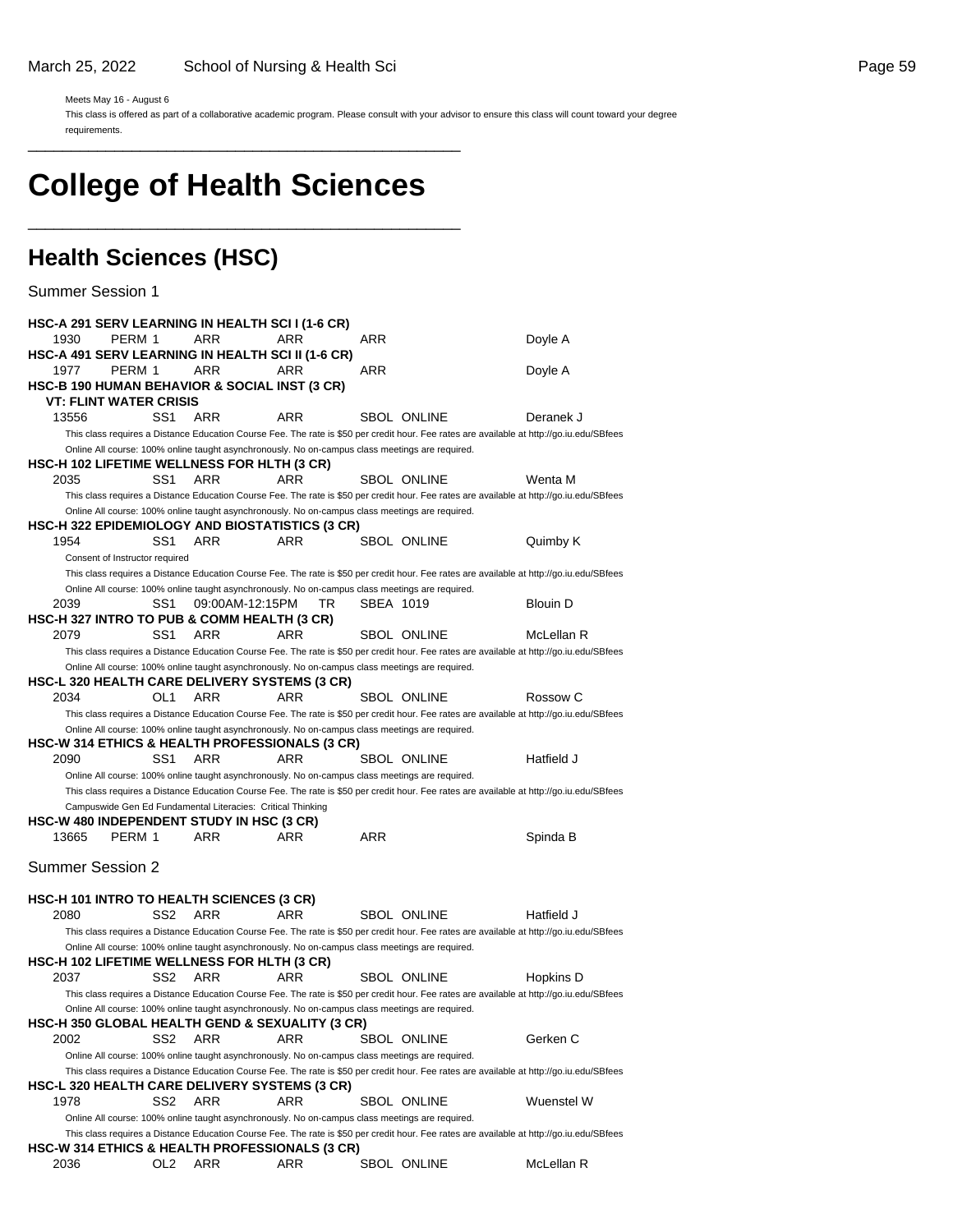#### March 25, 2022 College of Health Sciences **Page 60** College 60

This class requires a Distance Education Course Fee. The rate is \$50 per credit hour. Fee rates are available at http://go.iu.edu/SBfees This is a 100% online class taught by IU South Bend. No on-campus class meetings are required. A distance education fee will apply; check your campus bursar website for more information. Textbook purchases may be made through your home campus bookstore. This class is offered as part of a collaborative academic program. Please consult with your advisor to ensure this class will count toward your degree requirements Class meets June 27 - August 6 Campuswide Gen Ed Fundamental Literacies: Critical Thinking

### **Clinical Laboratory Science (CLS)**

\_\_\_\_\_\_\_\_\_\_\_\_\_\_\_\_\_\_\_\_\_\_\_\_\_\_\_\_\_\_\_\_\_\_\_\_\_\_\_\_\_\_\_\_\_\_\_\_\_\_

Summer Session 1

| <b>CLS-E 406 SUPPLEMENTAL EXTERNSHIP (1-2 CR)</b><br>13989 | PERM SS1                                  | ARR                                                                                             | D   | SBOC OC         |                                                                                                                                           | Clift I                                                                                                                                            |
|------------------------------------------------------------|-------------------------------------------|-------------------------------------------------------------------------------------------------|-----|-----------------|-------------------------------------------------------------------------------------------------------------------------------------------|----------------------------------------------------------------------------------------------------------------------------------------------------|
|                                                            |                                           |                                                                                                 |     |                 | Prereq: enrolled as MLT to CLS degree completion student with consent from instructor or program director.                                |                                                                                                                                                    |
| <b>CLS-N 390 THE NATURAL WORLD (3 CR)</b>                  |                                           | <b>VT: VACCINES: SCIENCE &amp; SOCIETY</b>                                                      |     |                 |                                                                                                                                           |                                                                                                                                                    |
| 2071                                                       | SS1                                       | ARR                                                                                             | ARR |                 | SBOL ONLINE                                                                                                                               | Spinda B                                                                                                                                           |
|                                                            |                                           |                                                                                                 |     |                 | This class requires a Distance Education Course Fee. The rate is \$50 per credit hour. Fee rates are available at http://go.iu.edu/SBfees |                                                                                                                                                    |
|                                                            |                                           | Campuswide Gen Ed Common Core: The Natural World                                                |     |                 |                                                                                                                                           |                                                                                                                                                    |
|                                                            |                                           | Online All course: 100% online taught asynchronously. No on-campus class meetings are required. |     |                 |                                                                                                                                           |                                                                                                                                                    |
| Summer Session 2                                           |                                           |                                                                                                 |     |                 |                                                                                                                                           |                                                                                                                                                    |
| <b>CLS-E 406 SUPPLEMENTAL EXTERNSHIP (1-2 CR)</b>          |                                           |                                                                                                 |     |                 |                                                                                                                                           |                                                                                                                                                    |
| 13990                                                      | PERM SS2                                  | ARR                                                                                             | D   | SBOC OC         |                                                                                                                                           | Clift I                                                                                                                                            |
|                                                            |                                           |                                                                                                 |     |                 | Prereq: enrolled as MLT to CLS degree completion student with consent from instructor or program director.                                |                                                                                                                                                    |
|                                                            |                                           |                                                                                                 |     |                 |                                                                                                                                           |                                                                                                                                                    |
|                                                            |                                           |                                                                                                 |     |                 |                                                                                                                                           |                                                                                                                                                    |
| <b>Allied Health (AHLT)</b>                                |                                           |                                                                                                 |     |                 |                                                                                                                                           |                                                                                                                                                    |
| <b>Summer Session 1</b>                                    |                                           |                                                                                                 |     |                 |                                                                                                                                           |                                                                                                                                                    |
| <b>AHLT-R 185 MEDICAL TERMINOLOGY (1-2 CR)</b>             |                                           |                                                                                                 |     |                 |                                                                                                                                           |                                                                                                                                                    |
| 1660                                                       | SS <sub>1</sub>                           | ARR                                                                                             | ARR |                 | <b>SBOL ONLINE</b>                                                                                                                        | Yegorov Y                                                                                                                                          |
|                                                            |                                           | Online All course: 100% online taught asynchronously. No on-campus class meetings are required. |     |                 |                                                                                                                                           |                                                                                                                                                    |
|                                                            |                                           |                                                                                                 |     |                 | This class requires a Distance Education Course Fee. The rate is \$50 per credit hour. Fee rates are available at http://go.iu.edu/SBfees |                                                                                                                                                    |
| <b>AHLT-R 281 CLIN EXPERIENCE-RADIOGRAPHY (3 CR)</b>       | Class meets May 18 - June 27              |                                                                                                 |     |                 |                                                                                                                                           |                                                                                                                                                    |
| 1661                                                       | SS1                                       | 07:30AM-04:00PM                                                                                 | D   | <b>SBHP 100</b> |                                                                                                                                           | Oake M                                                                                                                                             |
|                                                            |                                           |                                                                                                 |     |                 |                                                                                                                                           |                                                                                                                                                    |
|                                                            |                                           |                                                                                                 |     |                 |                                                                                                                                           | Langton R                                                                                                                                          |
|                                                            | Prereq: in the Radiography program, AHLT1 |                                                                                                 |     |                 |                                                                                                                                           |                                                                                                                                                    |
|                                                            |                                           |                                                                                                 |     |                 |                                                                                                                                           | Class will be held at local areas hospitals. Course is open only to students formally admitted to the clinical/professional portion of the Medical |
|                                                            | Imaging Technology Program.               |                                                                                                 |     |                 | This class requires a Radiologic Science Course Fee. Current rates are available at http://go.iu.edu/SBfees                               |                                                                                                                                                    |
| S/F Graded Course                                          |                                           |                                                                                                 |     |                 |                                                                                                                                           |                                                                                                                                                    |
| AHLT-R 480 CLIN PRAC ADV MED IMAGING (6 CR)                |                                           |                                                                                                 |     |                 |                                                                                                                                           |                                                                                                                                                    |
| 1979                                                       | 1                                         | ARR                                                                                             | ARR | SBHP 100        |                                                                                                                                           | Lyvere C                                                                                                                                           |
|                                                            |                                           |                                                                                                 |     |                 |                                                                                                                                           | Class will be held at local areas hospitals. Course is open only to students formally admitted to the clinical/professional portion of the Medical |
|                                                            |                                           | Imaging Technology Program. Additional contact hours required for ultrasound concentration.     |     |                 |                                                                                                                                           |                                                                                                                                                    |
| Summer Session 2                                           |                                           |                                                                                                 |     |                 |                                                                                                                                           |                                                                                                                                                    |
| AHLT-R 282 CLIN EXPERIENCE-RADIOGRAPHY (3 CR)              |                                           |                                                                                                 |     |                 |                                                                                                                                           |                                                                                                                                                    |
| 1765                                                       | RSTR SS2                                  | 07:30AM-04:00PM                                                                                 | D   | SBHP 100        |                                                                                                                                           | Oake M                                                                                                                                             |
|                                                            |                                           |                                                                                                 |     |                 |                                                                                                                                           |                                                                                                                                                    |
|                                                            |                                           |                                                                                                 |     |                 |                                                                                                                                           | Langton R                                                                                                                                          |
|                                                            | Prereq: in the Radiography program, AHLT1 |                                                                                                 |     |                 |                                                                                                                                           |                                                                                                                                                    |
| S/F Graded Course                                          |                                           |                                                                                                 |     |                 | This class requires a Radiologic Science Course Fee. Current rates are available at http://go.iu.edu/SBfees                               |                                                                                                                                                    |
|                                                            |                                           |                                                                                                 |     |                 |                                                                                                                                           |                                                                                                                                                    |

### **Dental Hygiene (DHYG)**

\_\_\_\_\_\_\_\_\_\_\_\_\_\_\_\_\_\_\_\_\_\_\_\_\_\_\_\_\_\_\_\_\_\_\_\_\_\_\_\_\_\_\_\_\_\_\_\_\_\_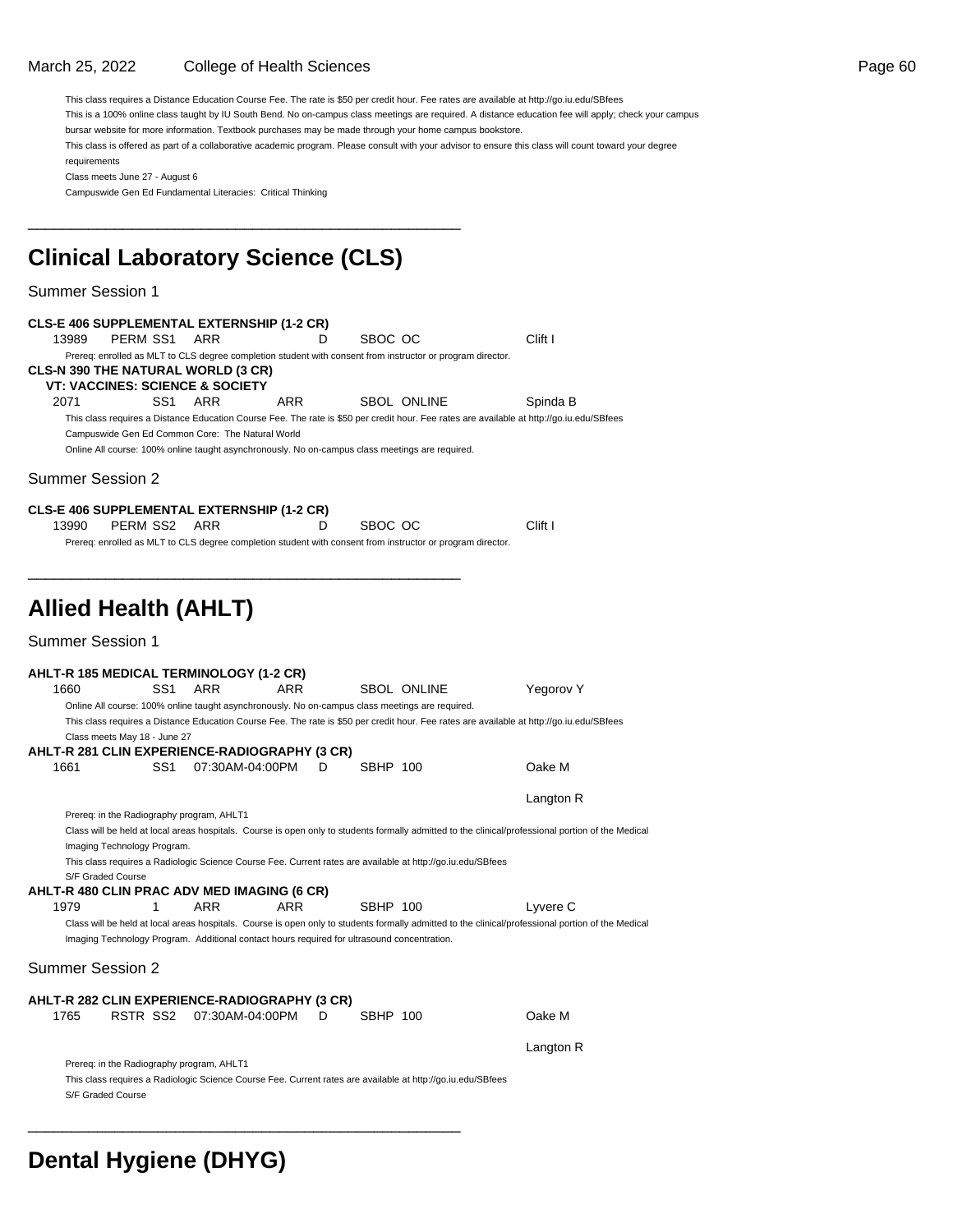### Summer Session 1

|                         |                               |     | DHYG-H 300 CLINICAL PRACTICE A-S (4 CR)                                                                                                                                                                                                                                                                            |     |   |                  |                |
|-------------------------|-------------------------------|-----|--------------------------------------------------------------------------------------------------------------------------------------------------------------------------------------------------------------------------------------------------------------------------------------------------------------------|-----|---|------------------|----------------|
| 1741                    | RSTR SS1                      |     | 08:00AM-05:00PM                                                                                                                                                                                                                                                                                                    |     | м | SBEA 1205        | Douglas D      |
|                         |                               |     |                                                                                                                                                                                                                                                                                                                    |     |   |                  | Betz A         |
|                         |                               |     | 08:00AM-05:00PM                                                                                                                                                                                                                                                                                                    |     | т | SBEA 1025        | Douglas D      |
|                         |                               |     |                                                                                                                                                                                                                                                                                                                    |     |   |                  | Lemanski D     |
|                         |                               |     |                                                                                                                                                                                                                                                                                                                    |     |   |                  | Miller K       |
|                         |                               |     |                                                                                                                                                                                                                                                                                                                    |     |   |                  | Betz A         |
|                         |                               |     | 08:00AM-05:00PM                                                                                                                                                                                                                                                                                                    |     | W | <b>SBEA 1205</b> | Douglas D      |
|                         |                               |     |                                                                                                                                                                                                                                                                                                                    |     |   |                  | Lemanski D     |
|                         |                               |     | 08:00AM-05:00PM                                                                                                                                                                                                                                                                                                    |     | R | SBEA 1025        | Timmons J      |
|                         |                               |     |                                                                                                                                                                                                                                                                                                                    |     |   |                  | Lemanski D     |
|                         |                               |     |                                                                                                                                                                                                                                                                                                                    |     |   |                  | Miller K       |
|                         |                               |     |                                                                                                                                                                                                                                                                                                                    |     |   |                  | Deniston D     |
|                         |                               |     | 10:00AM-02:00PM                                                                                                                                                                                                                                                                                                    |     | F | SBEA 1205        | Lemanski D     |
|                         |                               |     |                                                                                                                                                                                                                                                                                                                    |     |   |                  | Douglas D      |
|                         |                               |     |                                                                                                                                                                                                                                                                                                                    |     |   |                  | Miller K       |
|                         |                               |     | Students enrolled in DHYG-H 300 will be scheduled in clinical hours accordng to CODA guidelines.<br>DHYG-H 301 CLINICAL PRACTICE 2 (4 CR)                                                                                                                                                                          |     |   |                  |                |
| 13719                   | RSTR NS1                      |     | 08:00AM-05:00PM                                                                                                                                                                                                                                                                                                    |     |   | MTWR SBEA 1205   | Lemanski D     |
|                         |                               |     |                                                                                                                                                                                                                                                                                                                    |     |   |                  | <b>Batie M</b> |
|                         |                               |     | 10:00AM-02:00PM                                                                                                                                                                                                                                                                                                    |     | F | SBEA 1231        | Lemanski D     |
|                         |                               |     |                                                                                                                                                                                                                                                                                                                    |     |   |                  | <b>Batie M</b> |
|                         | Class meets May 11 - June 24  |     | This class requires a Laboratory Fee. Current rates are available at http://go.iu.edu/SBfees<br>Students are required to attend a minimum of 12-16 clinical hours per week per CODA standards.<br>Students are expected to attend all clinical and CA scheduled sessions<br>Prereq: DHYG-H 219 and H 221 and H 215 |     |   |                  |                |
| 3656                    |                               | SS1 | DHYG-H 403 ADVANCE COMMUN DENTAL HYGIENE (2 CR)<br>08:00AM-09:45AM                                                                                                                                                                                                                                                 |     | F | SBEA 1231        | Edmondson M    |
| <b>Summer Session 2</b> |                               |     |                                                                                                                                                                                                                                                                                                                    |     |   |                  |                |
|                         |                               |     |                                                                                                                                                                                                                                                                                                                    |     |   |                  |                |
| 1796                    | RSTR SS2<br>S/F Graded Course |     | DHYG-H 344 SENIOR HYGIENE SEMINAR (1 CR)<br>ARR                                                                                                                                                                                                                                                                    | ARR |   | ARR              |                |

### **Nursing (NURS)**

Summer Session 1

### **NURS-B 399 HUMAN BEHAVR & SOCL INSTITUTNS (3 CR)**

**VT: DEATH AND DYING**

2019 RSTR SS1 ARR ARR SBWB WEB

Class meets primarily online, course orientation date will be announced

\_\_\_\_\_\_\_\_\_\_\_\_\_\_\_\_\_\_\_\_\_\_\_\_\_\_\_\_\_\_\_\_\_\_\_\_\_\_\_\_\_\_\_\_\_\_\_\_\_\_

Open to BSN (NURBSBSN), Accelerated BSN (BNBSN), RN-BSN (NRSRNBSN), or Nursing RN to BSN (NRSDARNBSN) students. This class requires a Distance Education Course Fee. The rate is \$50 per credit hour. Fee rates are available at http://go.iu.edu/SBfees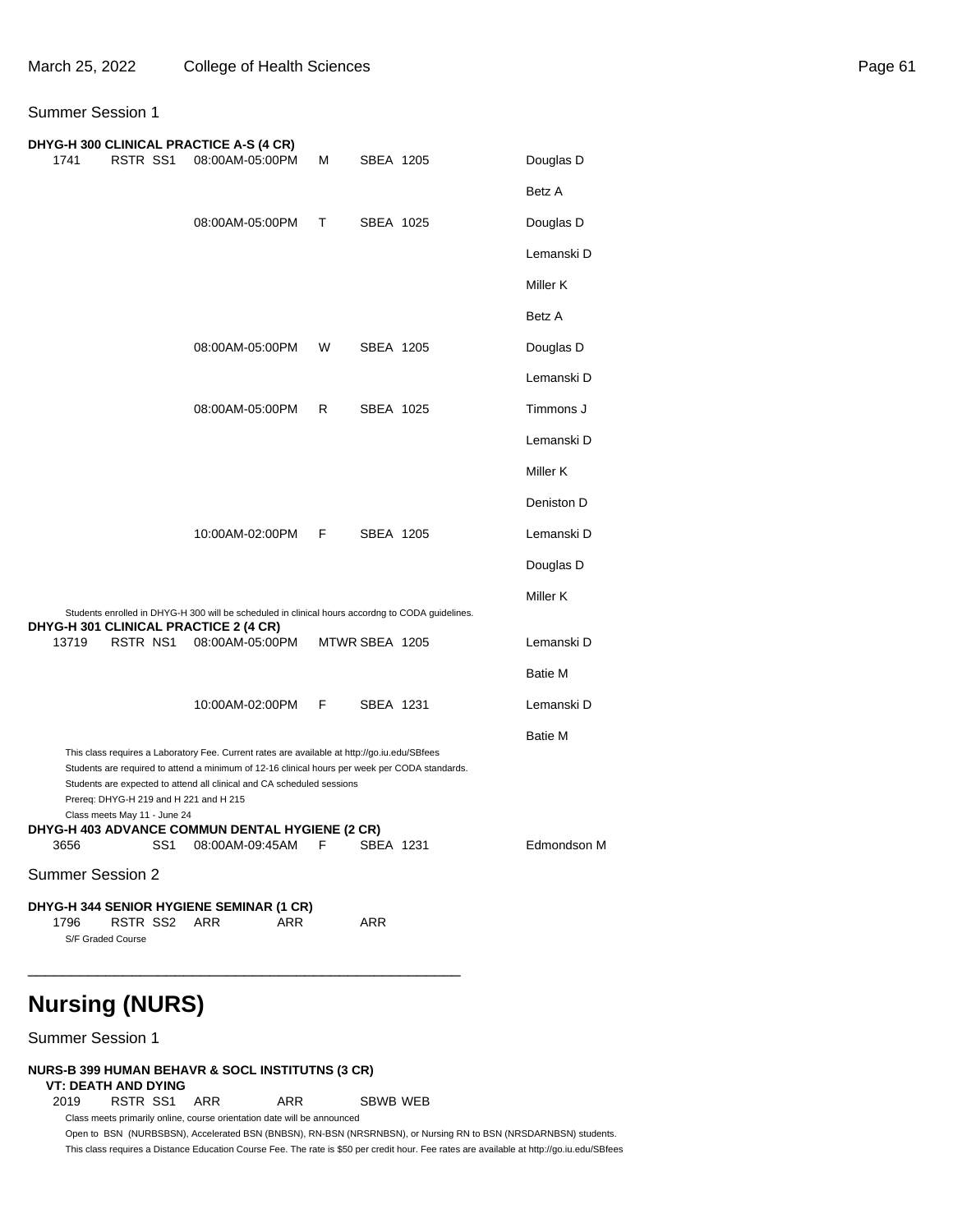### March 25, 2022 College of Health Sciences Page 62 **NURS COURSES OPEN TO ALL (053) NURS-K 220 CLINICAL SKILLS (1-2 CR)** 1922 1 ARR ARR ARR S/F Graded Course This class meets for the full summer term. **RN to BSN Online Program (503) NURS-B 304 HEALTH POLICY (3 CR)** 1832 RSTR NS1 ARR ARR SBOL ONLINE Mattingly J Restricted to students in the RNBSN Consortium online program This class requires a Distance Education Course Fee. The rate is \$50 per credit hour. Fee rates are available at http://go.iu.edu/SBfees **NURS-B 331 TRANSITION TO BSN PRACTICE (3 CR)** 1900 RSTR NS1 ARR ARR SBOL ONLINE Walker M Restricted to students in the RNBSN Consortium online program This class requires a Distance Education Course Fee. The rate is \$50 per credit hour. Fee rates are available at http://go.iu.edu/SBfees **NURS-B 404 INFORMATICS (3 CR)** 1834 RSTR NS1 ARR ARR SBOL ONLINE Petr J Restricted to students in the RNBSN Consortium online program This class requires a Distance Education Course Fee. The rate is \$50 per credit hour. Fee rates are available at http://go.iu.edu/SBfees **NURS-K 301 COMPLEMENTARY HEALTH THERAPIES (3 CR)** 1838 RSTR NS1 ARR ARR SBOL ONLINE Myers J Restricted to students in the RNBSN Consortium online program This class requires a Distance Education Course Fee. The rate is \$50 per credit hour. Fee rates are available at http://go.iu.edu/SBfees **NURS-P 345 PHARMACOLOGY FOR NURSING (3 CR)** RSTR NS1 ARR ARR SBOL ONLINE Free K Restricted to students in the RNBSN Consortium online program This class requires a Distance Education Course Fee. The rate is \$50 per credit hour. Fee rates are available at http://go.iu.edu/SBfees **NURS-S 474 APPLIED HEALTH CARE ETHICS (3 CR)** 1833 RSTR NS1 ARR ARR SBOL ONLINE LaLime L Restricted to students in the RNBSN Consortium online program This class requires a Distance Education Course Fee. The rate is \$50 per credit hour. Fee rates are available at http://go.iu.edu/SBfees

#### **GRADUATE COURSES (92) NURS-N 502 NURSING THEORY (3 CR)**

|      |       |                                      |     | ן אט כן זאכאטוו טאונסאטא שער אי-סאטאו                   |            |   |           |                                                                                                         |              |
|------|-------|--------------------------------------|-----|---------------------------------------------------------|------------|---|-----------|---------------------------------------------------------------------------------------------------------|--------------|
|      | 1946  | RSTR 1                               |     | 08:30AM-12:15PM                                         |            | W | SBEK A220 |                                                                                                         | Pajakowski L |
|      |       | Class meets full summer term         |     |                                                         |            |   |           |                                                                                                         |              |
|      |       | For MSN students only                |     |                                                         |            |   |           |                                                                                                         |              |
|      |       |                                      |     | At IUSB Elkhart Center, 125 E. Franklin Street          |            |   |           |                                                                                                         |              |
|      |       |                                      |     | <b>NURS-N 504 LEADERSHP FOR ADV NURSNG PRACT (3 CR)</b> |            |   |           |                                                                                                         |              |
|      | 1947  | RSTR 1                               |     | 01:00PM-04:45PM                                         |            | W | SBEK A220 |                                                                                                         | Vlaeminck C  |
|      |       | Class meets full summer term         |     |                                                         |            |   |           |                                                                                                         |              |
|      |       | For MSN students only                |     |                                                         |            |   |           |                                                                                                         |              |
|      |       |                                      |     | At IUSB Elkhart Center, 125 E. Franklin Street          |            |   |           |                                                                                                         |              |
|      |       |                                      |     |                                                         |            |   |           |                                                                                                         |              |
|      |       |                                      |     | <b>GRADUATE COURSES (922)</b>                           |            |   |           |                                                                                                         |              |
|      |       | NURS-F 581 PC II: ACUTE (3 CR)       |     |                                                         |            |   |           |                                                                                                         |              |
|      | 1985  | RSTR 1                               |     | 08:30AM-11:15AM                                         |            | W | SBEK A134 |                                                                                                         | Garber B     |
|      |       |                                      |     | At IUSB Elkhart Center, 125 E. Franklin Street          |            |   |           |                                                                                                         |              |
|      |       | Class meets full summer term         |     |                                                         |            |   |           |                                                                                                         |              |
|      |       | Open to Graduate MSN or FNP students |     |                                                         |            |   |           |                                                                                                         |              |
|      |       | Clinic (CLN)                         |     |                                                         |            |   |           |                                                                                                         |              |
| 1986 |       | RSTR 1                               |     | <b>ARR</b>                                              | <b>ARR</b> |   | SBEK A204 |                                                                                                         | Garber B     |
|      |       | Class meets full summer term         |     |                                                         |            |   |           |                                                                                                         |              |
|      |       | Open to Graduate MSN or FNP students |     |                                                         |            |   |           |                                                                                                         |              |
|      |       |                                      |     |                                                         |            |   |           | This class requires a Nursing Clinic Fee - GRAD. Current rates are available at http://go.iu.edu/SBfees |              |
| 1987 |       | RSTR 1                               |     | <b>ARR</b>                                              | ARR        |   | SBEK A204 |                                                                                                         |              |
|      |       | Class meets full summer term         |     |                                                         |            |   |           |                                                                                                         |              |
|      |       | Open to Graduate MSN or FNP students |     |                                                         |            |   |           |                                                                                                         |              |
|      |       |                                      |     |                                                         |            |   |           | This class requires a Nursing Clinic Fee - GRAD. Current rates are available at http://go.iu.edu/SBfees |              |
|      |       |                                      |     | <b>NURS-J 692 INDEPENDENT STUDY IN NURSING (3 CR)</b>   |            |   |           |                                                                                                         |              |
|      |       |                                      |     | <b>VT: PALLIATIVE CARE FOR NPS</b>                      |            |   |           |                                                                                                         |              |
| 1991 |       | RSTR 1                               |     | 01:00PM-04:15PM                                         |            | W | SBEK A204 |                                                                                                         | White B      |
|      |       |                                      |     |                                                         |            |   |           |                                                                                                         |              |
|      |       |                                      |     |                                                         |            |   |           |                                                                                                         | Okanlami B   |
|      |       |                                      |     |                                                         |            |   |           |                                                                                                         |              |
|      |       |                                      |     | At IUSB Elkhart Center, 125 E. Franklin Street          |            |   |           |                                                                                                         |              |
|      |       | Class meets full summer term         |     |                                                         |            |   |           |                                                                                                         |              |
|      |       | Open to MSN or FNP students          |     |                                                         |            |   |           |                                                                                                         |              |
|      |       |                                      | OLF | NURS-L 671 FINANCIAL MANAGEMENT: NURSING (3 CR)         | <b>ARR</b> |   |           |                                                                                                         |              |
|      | 14367 |                                      |     | <b>ARR</b>                                              |            |   |           | <b>SBOL ONLINE</b>                                                                                      | Imes S       |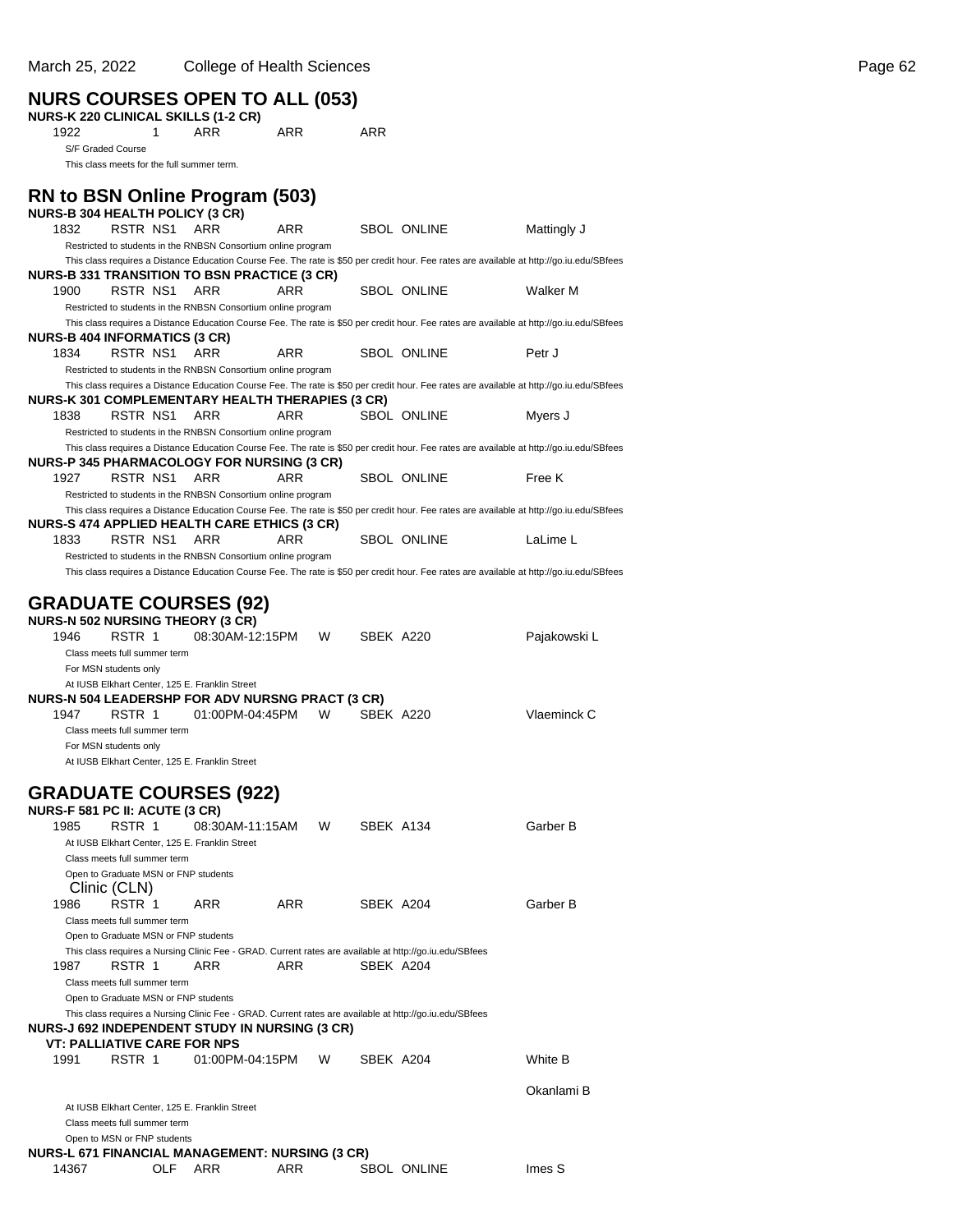#### March 25, 2022 College of Health Sciences Page 63

This class requires a Distance Education Course Fee. The rate is \$50 per credit hour. Fee rates are available at http://go.iu.edu/SBfees This is a 100% online class taught by IU South Bend. No on-campus class meetings are required. A distance education fee will apply; check your campus bursar website for more information. Textbook purchases may be made through your home campus bookstore. This class is offered as part of a collaborative academic program. Please consult with your advisor to ensure this class will count toward your degree requirements. MSN Administration Track **NURS-T 615 NURSING CURRICULUM (3 CR)** 13210 OLF ARR ARR SBOL ONLINE This is a 100% online class taught by IU South Bend. No on-campus class meetings are required. A distance education fee will apply; check your campus bursar website for more information. Textbook purchases may be made through your home campus bookstore. This class requires a Distance Education Course Fee. The rate is \$50 per credit hour. Fee rates are available at http://go.iu.edu/SBfees MSN Education Track This class is offered as part of a collaborative academic program. Please consult with your advisor to ensure this class will count toward your degree requirements Summer Session 2 **RN to BSN Online Program (504) NURS-B 331 TRANSITION TO BSN PRACTICE (3 CR)** 12623 RSTR NS2 ARR ARR SBOL ONLINE This class requires a Distance Education Course Fee. The rate is \$50 per credit hour. Fee rates are available at http://go.iu.edu/SBfees Restricted to students in the RNBSN Consortium online program **NURS-B 344 NURSING ASSESSMENT (3 CR)** 1901 RSTR NS2 ARR ARR SBOL ONLINE Henderson J Restricted to students in the RNBSN Consortium online program This class requires a Distance Education Course Fee. The rate is \$50 per credit hour. Fee rates are available at http://go.iu.edu/SBfees **NURS-H 355 DATA ANALYSIS AND RESEARCH (3 CR)** 1835 RSTR NS2 ARR ARR SBOL ONLINE McIlvoy L Restricted to students in the RNBSN Consortium online program Campuswide Gen Ed Fundamental Literacies: Quantitative Reasoning This class requires a Distance Education Course Fee. The rate is \$50 per credit hour. Fee rates are available at http://go.iu.edu/SBfees **NURS-K 305 NEW INNOV IN HLTH&HLTH CARE (3 CR)** 2051 RSTR NS2 ARR ARR SBOL ONLINE This class requires a Distance Education Course Fee. The rate is \$50 per credit hour. Fee rates are available at http://go.iu.edu/SBfees Restricted to students in the RNBSN Consortium online program **NURS-R 375 NURSING RESEARCH AND EBP (3 CR)** 1990 RSTR NS2 ARR ARR SBOL ONLINE Pratt S Restricted to students in the RNBSN Consortium online program This class requires a Distance Education Course Fee. The rate is \$50 per credit hour. Fee rates are available at http://go.iu.edu/SBfees **NURS-R 470 CLINICAL NURSING CAPSTONE (3 CR)** 1902 RSTR NS2 ARR ARR SBOL ONLINE Keith B Restricted to students in the RNBSN Consortium online program This class requires a Distance Education Course Fee. The rate is \$50 per credit hour. Fee rates are available at http://go.iu.edu/SBfees **NURS-S 475 COMMUNITY HEALTH: RNBSN (3 CR)** 1836 RSTR NS2 ARR ARR SBOL ONLINE Judd C Restricted to students in the RNBSN Consortium online program This class requires a Distance Education Course Fee. The rate is \$50 per credit hour. Fee rates are available at http://go.iu.edu/SBfees **NURS-S 487 NURSING MANAGEMENT:RNBSN (3 CR)** 1837 RSTR NS2 ARR ARR SBOL ONLINE Gossett E Restricted to students in the RNBSN Consortium online program This class requires a Distance Education Course Fee. The rate is \$50 per credit hour. Fee rates are available at http://go.iu.edu/SBfees

## **School of Nursing & Health Sci**

\_\_\_\_\_\_\_\_\_\_\_\_\_\_\_\_\_\_\_\_\_\_\_\_\_\_\_\_\_\_\_\_\_\_\_\_\_\_\_\_\_\_\_\_\_\_\_\_\_\_

\_\_\_\_\_\_\_\_\_\_\_\_\_\_\_\_\_\_\_\_\_\_\_\_\_\_\_\_\_\_\_\_\_\_\_\_\_\_\_\_\_\_\_\_\_\_\_\_\_\_

### **Nursing (NURS)**

Summer Session 1

Summer Session 1

#### **NURS-L 574 ADMINISTRATIVE MGMT IN NURSING (3 CR)**

|  | 13864 | OLF<br><b>ARR</b> | ARR | <b>SBOL ONLINE</b> | Dixon G |
|--|-------|-------------------|-----|--------------------|---------|
|--|-------|-------------------|-----|--------------------|---------|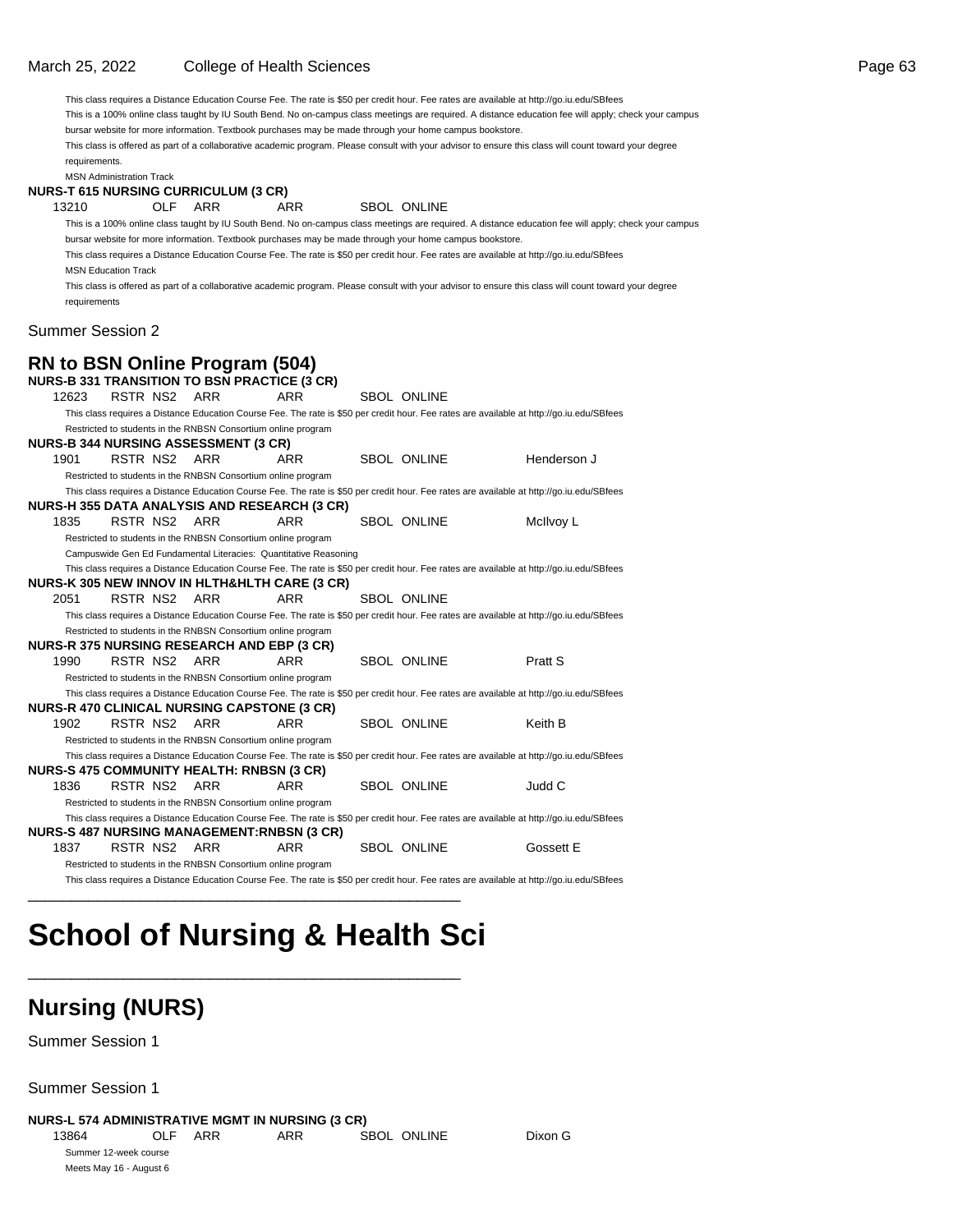This is a 100% online class taught by IU East. No on-campus class meetings are required. A distance education fee will apply; check your campus bursar website for more information. If IU e-Texts are not used for this class, textbooks and other materials are available at your home campus bookstore. This class is offered as part of a collaborative academic program. Please consult with your advisor to ensure this class will count toward your degree requirements.

This class requires a Distance Education Course Fee. The rate is \$50 per credit hour. Fee rates are available at http://go.iu.edu/SBfees

### **NURS-T 670 TEACHING OF NURSING (3 CR)**

13863 OLF ARR ARR SBOL ONLINE

This is a 100% online class taught by IU East. No on-campus class meetings are required. A distance education fee will apply; check your campus bursar website for more information. If IU e-Texts are not used for this class, textbooks and other materials are available at your home campus bookstore. Summer 12-week course Meets May 16 - August 6

This class is offered as part of a collaborative academic program. Please consult with your advisor to ensure this class will count toward your degree requirements.

This class requires a Distance Education Course Fee. The rate is \$50 per credit hour. Fee rates are available at http://go.iu.edu/SBfees \_\_\_\_\_\_\_\_\_\_\_\_\_\_\_\_\_\_\_\_\_\_\_\_\_\_\_\_\_\_\_\_\_\_\_\_\_\_\_\_\_\_\_\_\_\_\_\_\_\_

## **College of Health Sciences**

\_\_\_\_\_\_\_\_\_\_\_\_\_\_\_\_\_\_\_\_\_\_\_\_\_\_\_\_\_\_\_\_\_\_\_\_\_\_\_\_\_\_\_\_\_\_\_\_\_\_

### **Occupational Therapy (OCTH)**

Summer Session 1

| OCTH-G 554 MENTAL HEALTH FUNCT COG IN OT (3 CR)  |     |                                                                                                        |            |   |            |              |
|--------------------------------------------------|-----|--------------------------------------------------------------------------------------------------------|------------|---|------------|--------------|
| 14157                                            | 12W | 09:00AM-10:15AM                                                                                        |            | м | SBEK A133  | Pape S       |
| Laboratory (LAB)                                 |     | At IUSB Elkhart Center, 125 E. Franklin Street                                                         |            |   |            |              |
| 14158                                            | 12W | 09:00AM-11:30AM                                                                                        |            | W | SBEK A128  | Pape S       |
|                                                  |     | At IUSB Elkhart Center, 125 E. Franklin Street                                                         |            |   |            |              |
| OCTH-G 555 HAND AND UE REHAB IN OCC THER (4 CR)  |     |                                                                                                        |            |   |            |              |
| 14154                                            | 12W | 08:30AM-10:10AM                                                                                        |            | T | SBEK A134  | Schierbeek B |
| Laboratory (LAB)                                 |     | At IUSB Elkhart Center, 125 E. Franklin Street                                                         |            |   |            |              |
| 14155                                            | 12W | 01:50PM-05:10PM                                                                                        |            | т | SBEK A131  | Schierbeek B |
|                                                  |     | 10:15AM-01:35PM                                                                                        |            | T | SBEK A128  | Schierbeek B |
|                                                  |     | At IUSB Elkhart Center, 125 E. Franklin Street                                                         |            |   |            |              |
|                                                  |     | This class requires a Rehab Science Course Fee. Current rates are available at http://go.iu.edu/SBfees |            |   |            |              |
| OCTH-G 592 FW MODELS LEVEL I PSYCHOSOCIAL (2 CR) |     |                                                                                                        |            |   |            |              |
| 14159                                            | 12W | ARR                                                                                                    | ARR        |   | ARR        | Hoffman D    |
|                                                  |     | <b>ARR</b>                                                                                             | <b>ARR</b> |   | SBOC OC    | Hoffman D    |
|                                                  |     | <b>ARR</b>                                                                                             | <b>ARR</b> |   | <b>ARR</b> | Hoffman D    |
|                                                  |     | In-person class sessions will meet the first two and last two weeks of this class.                     |            |   |            |              |
|                                                  |     | At IUSB Elkhart Center, 125 E. Franklin Street                                                         |            |   |            |              |
| S/F Graded Course                                |     |                                                                                                        |            |   |            |              |

### **Palliative and Supportive Care (PALC)**

\_\_\_\_\_\_\_\_\_\_\_\_\_\_\_\_\_\_\_\_\_\_\_\_\_\_\_\_\_\_\_\_\_\_\_\_\_\_\_\_\_\_\_\_\_\_\_\_\_\_

Summer Session 2

**PALC-A 102 INTRO TO PALLIATIVE CARE (3 CR)** 14049 SS2 09:00AM-12:15PM TR ARR Okanlami B

### **Speech Language Pathology (SLHS)**

\_\_\_\_\_\_\_\_\_\_\_\_\_\_\_\_\_\_\_\_\_\_\_\_\_\_\_\_\_\_\_\_\_\_\_\_\_\_\_\_\_\_\_\_\_\_\_\_\_\_

Summer Session 1

**SLHS-G 510 AUDIOLOGY IN SLP (1 CR)**

3654 NS1 11:00AM-01:00PM TR SBEK A133 Burch J Class meets May 16 - June 3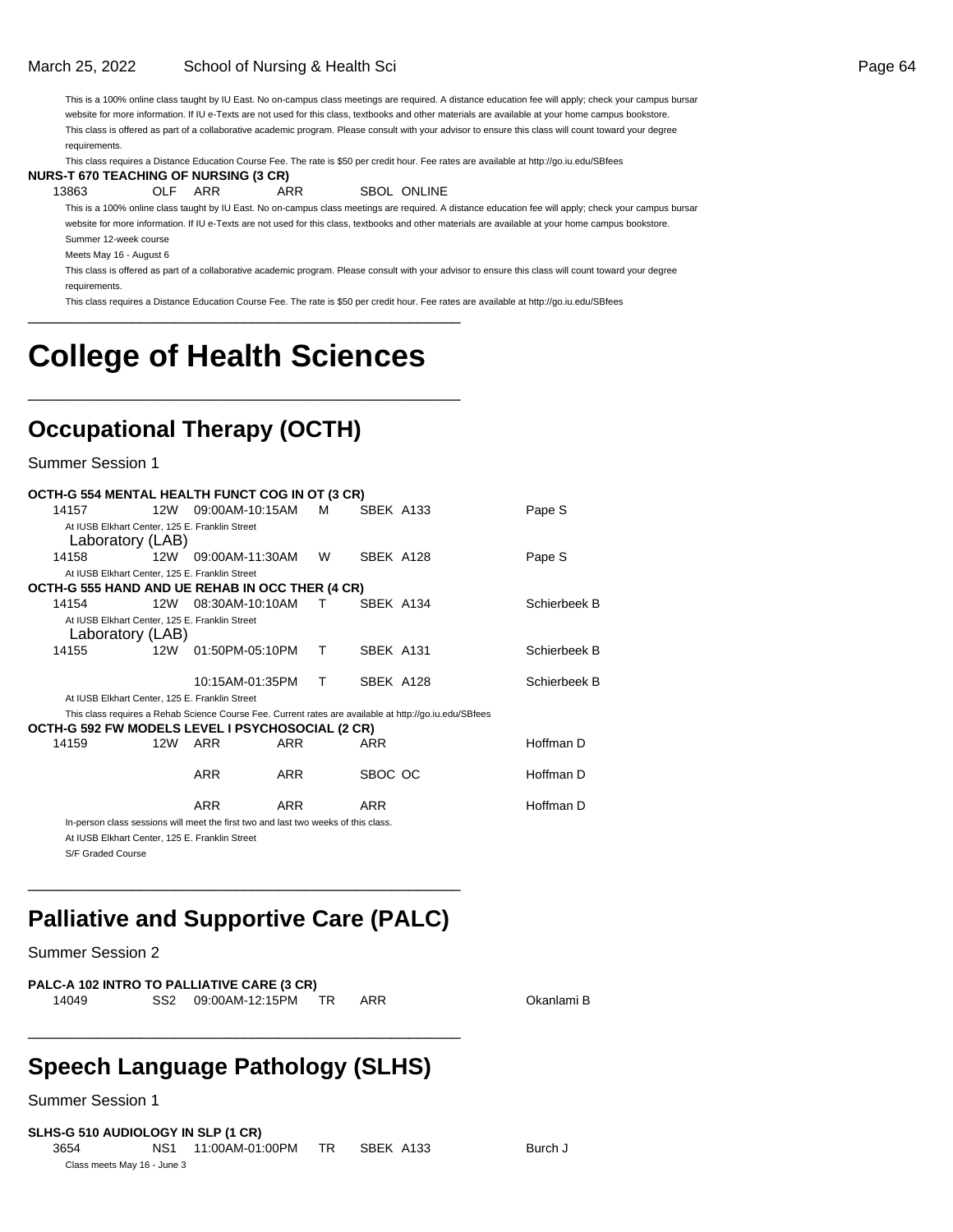At IUSB Elkhart Center, 125 E. Franklin Street This class requires a Rehab Science Course Fee. Current rates are available at http://go.iu.edu/SBfees **SLHS-G 512 MEDICAL SLP (1 CR)** 3653 NS1 08:30AM-10:30AM TR SBEK A133 Essig J Class meets May 16 - June 3 At IUSB Elkhart Center, 125 E. Franklin Street This class requires a Rehab Science Course Fee. Current rates are available at http://go.iu.edu/SBfees **SLHS-G 535 GENETIC SYNDROMES (1 CR)** 13386 SS1 ARR ARR SBOL ONLINE This class requires a Distance Education Course Fee. The rate is \$50 per credit hour. Fee rates are available at http://go.iu.edu/SBfees Online All course: 100% online taught asynchronously. No on-campus class meetings are required. This class requires a Rehab Science Course Fee. Current rates are available at http://go.iu.edu/SBfees **SLHS-G 550 FLUENCY DISORDERS AND MGMT (2 CR)** 14370 NS1 10:00AM-12:05PM MWF ARR Class meets May 16 - June 3 At IUSB Elkhart Center, 125 E. Franklin Street This class requires a Rehab Science Course Fee. Current rates are available at http://go.iu.edu/SBfees **SLHS-G 680 FIELDWORK I (5 CR)** 3655 1 ARR ARR SBOC OC Burch J Fieldwork sessions: June 6 - August 12 This class requires a Rehab Science Course Fee. Current rates are available at http://go.iu.edu/SBfees S/F Graded Course \_\_\_\_\_\_\_\_\_\_\_\_\_\_\_\_\_\_\_\_\_\_\_\_\_\_\_\_\_\_\_\_\_\_\_\_\_\_\_\_\_\_\_\_\_\_\_\_\_\_

## **College of Health Sci - SWK**

\_\_\_\_\_\_\_\_\_\_\_\_\_\_\_\_\_\_\_\_\_\_\_\_\_\_\_\_\_\_\_\_\_\_\_\_\_\_\_\_\_\_\_\_\_\_\_\_\_\_

### **Social Work (SWK)**

Summer Session 1

| <b>MSW CLASSES (03)</b> |                   |                 |                                                                                                                                                    |            |           |            |                                                                                                                                           |                    |
|-------------------------|-------------------|-----------------|----------------------------------------------------------------------------------------------------------------------------------------------------|------------|-----------|------------|-------------------------------------------------------------------------------------------------------------------------------------------|--------------------|
|                         |                   |                 | SWK-S 509 SOCL WRK PRAC 2:ORG, COMM, SOCTY (3 CR)                                                                                                  |            |           |            |                                                                                                                                           |                    |
| 2011                    |                   | SS <sub>1</sub> | 06:00PM-09:15PM                                                                                                                                    |            | TR.       | SBEA 1019  |                                                                                                                                           | Moyo O             |
|                         |                   |                 | SWK-S 555 SOCIAL WORK PRACTICUM I (3 CR)                                                                                                           |            |           |            |                                                                                                                                           |                    |
| 2012                    | PERM 1            |                 | 04:00PM-06:30PM                                                                                                                                    |            | м         | <b>ARR</b> |                                                                                                                                           | Peterson S         |
|                         |                   |                 | time changed since advance registration began                                                                                                      |            |           |            |                                                                                                                                           |                    |
|                         |                   |                 | SWK-S 616 SOCIAL WRK PRACTICE IN SCHOOLS (3 CR)                                                                                                    |            |           |            |                                                                                                                                           |                    |
| 2033                    |                   | SS <sub>1</sub> | 06:00PM-09:15PM                                                                                                                                    |            | TR.       | SBEA 1015  |                                                                                                                                           | Adams N            |
|                         |                   |                 | SWK-S 652 SWK PRACTICUM III (4 CR)                                                                                                                 |            |           |            |                                                                                                                                           |                    |
| 1853                    | PFRM 1            |                 | 01:00PM-03:30PM                                                                                                                                    |            | т         | SBEA 1017  |                                                                                                                                           | Peterson S         |
|                         |                   |                 |                                                                                                                                                    |            |           |            |                                                                                                                                           |                    |
|                         |                   |                 |                                                                                                                                                    |            |           |            |                                                                                                                                           | Horton W           |
|                         | S/F Graded Course |                 |                                                                                                                                                    |            |           |            |                                                                                                                                           |                    |
|                         |                   |                 | Open to MSW majors. All others must have department consent.                                                                                       |            |           |            |                                                                                                                                           |                    |
| 1992                    | PERM 1            |                 | 01:00PM-03:30PM                                                                                                                                    |            | т         | SBEA 1023  |                                                                                                                                           | Peterson S         |
|                         | S/F Graded Course |                 |                                                                                                                                                    |            |           |            |                                                                                                                                           |                    |
|                         |                   |                 | Open to MSW majors. All others must have department consent.                                                                                       |            |           |            |                                                                                                                                           |                    |
|                         |                   |                 | SWK-S 661 EXECUTIVE LEADERSHIP PRACTICE (3 CR)                                                                                                     |            |           |            |                                                                                                                                           |                    |
| 1737                    | RSTR SS1          |                 | 06:55PM-09:25PM                                                                                                                                    |            | <b>MW</b> | SBEA 1013  |                                                                                                                                           | Sheridan Schafer S |
|                         |                   |                 | Open to MSW majors. All others must have department consent.                                                                                       |            |           |            |                                                                                                                                           |                    |
| 1914                    | RSTR SS1          |                 | <b>ARR</b>                                                                                                                                         | <b>ARR</b> |           |            | <b>SBOL ONLINE</b>                                                                                                                        | Zidan T            |
|                         |                   |                 | Open to MSW majors. All others must have department consent.                                                                                       |            |           |            |                                                                                                                                           |                    |
|                         |                   |                 | Online All course: 100% online taught asynchronously. No on-campus class meetings are required.                                                    |            |           |            |                                                                                                                                           |                    |
|                         |                   |                 |                                                                                                                                                    |            |           |            | This class requires a Distance Education Course Fee. The rate is \$50 per credit hour. Fee rates are available at http://go.iu.edu/SBfees |                    |
| 2008                    |                   | SS <sub>1</sub> | SWK-S 685 MENT HLTH/ADDICT PRACT IND/FAM (3 CR)<br><b>ARR</b>                                                                                      | <b>ARR</b> |           |            | <b>SBOL ONLINE</b>                                                                                                                        | Deranek M          |
|                         |                   |                 |                                                                                                                                                    |            |           |            |                                                                                                                                           |                    |
|                         |                   |                 |                                                                                                                                                    |            |           |            | This class requires a Distance Education Course Fee. The rate is \$50 per credit hour. Fee rates are available at http://go.iu.edu/SBfees |                    |
|                         |                   |                 | Online All course: 100% online taught asynchronously. No on-campus class meetings are required.<br>SWK-S 696 CONFRNT LSS,GRIEF,DEATH&BRVMNT (3 CR) |            |           |            |                                                                                                                                           |                    |
| 2010                    |                   | SS <sub>1</sub> | <b>ARR</b>                                                                                                                                         | <b>ARR</b> |           |            | <b>SBOL ONLINE</b>                                                                                                                        | Eberhart K         |
|                         |                   |                 |                                                                                                                                                    |            |           |            | This class requires a Distance Education Course Fee. The rate is \$50 per credit hour. Fee rates are available at http://go.iu.edu/SBfees |                    |
|                         |                   |                 | Online All course: 100% online taught asynchronously. No on-campus class meetings are required.                                                    |            |           |            |                                                                                                                                           |                    |
|                         |                   |                 |                                                                                                                                                    |            |           |            |                                                                                                                                           |                    |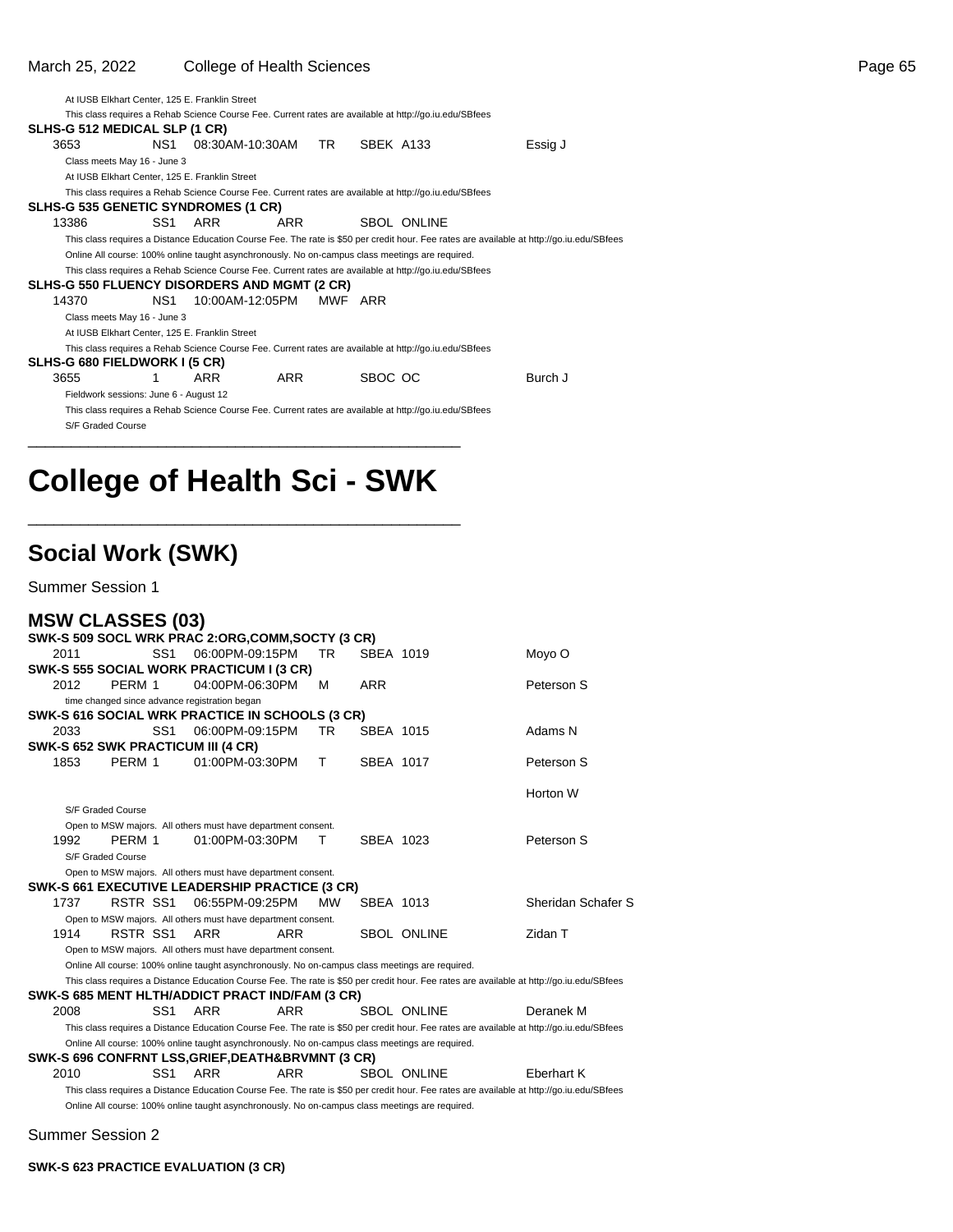### 14409 PERM NS2 ARR ARR SBOL ONLINE Quiring S

This class requires a Distance Education Course Fee. The rate is \$50 per credit hour. Fee rates are available at http://go.iu.edu/SBfees

Online All course: 100% online taught asynchronously. No on-campus class meetings are required.

\_\_\_\_\_\_\_\_\_\_\_\_\_\_\_\_\_\_\_\_\_\_\_\_\_\_\_\_\_\_\_\_\_\_\_\_\_\_\_\_\_\_\_\_\_\_\_\_\_\_

\_\_\_\_\_\_\_\_\_\_\_\_\_\_\_\_\_\_\_\_\_\_\_\_\_\_\_\_\_\_\_\_\_\_\_\_\_\_\_\_\_\_\_\_\_\_\_\_\_\_

### **MSW CLASSES (04)**

| SWK-S 518 CLINICAL THEORY AND PRACTICE (3 CR)   |                                                                                                 |     |                 |           |             |                                                                                                                                                           |  |
|-------------------------------------------------|-------------------------------------------------------------------------------------------------|-----|-----------------|-----------|-------------|-----------------------------------------------------------------------------------------------------------------------------------------------------------|--|
| 2009                                            | SS2                                                                                             |     | 06:55PM-09:25PM | SBWB WEB  |             | Marschall Salazar T                                                                                                                                       |  |
|                                                 |                                                                                                 |     |                 |           |             | This is a Distance-Other class which is provided by synchronous live video instruction, with any remainder taught through asynchronous online instruction |  |
| SWK-S 683 COMM-BASED PRAC MTL HLTH&ADDIC (3 CR) |                                                                                                 |     |                 |           |             |                                                                                                                                                           |  |
| 1871                                            | PERM SS2 06:00PM-09:15PM TR                                                                     |     |                 | SBEA 1015 |             | Marshall B                                                                                                                                                |  |
|                                                 | Open to MSW majors. All others must have department consent.                                    |     |                 |           |             |                                                                                                                                                           |  |
| 1913                                            | RSTR SS2                                                                                        | ARR | ARR             |           | SBOL ONLINE | Schricker M                                                                                                                                               |  |
|                                                 | Open to MSW majors. All others must have department consent.                                    |     |                 |           |             |                                                                                                                                                           |  |
|                                                 | Online All course: 100% online taught asynchronously. No on-campus class meetings are required. |     |                 |           |             |                                                                                                                                                           |  |

This class requires a Distance Education Course Fee. The rate is \$50 per credit hour. Fee rates are available at http://go.iu.edu/SBfees

## **Labor Studies**

### **Labor Studies (LSTU)**

Summer Session 1

| <b>LSTU-L 495 DIRECTED LABOR STUDY (1-6 CR)</b>                                    |          |                                                                                  |            |     |                    |                                                                                                                                                 |
|------------------------------------------------------------------------------------|----------|----------------------------------------------------------------------------------|------------|-----|--------------------|-------------------------------------------------------------------------------------------------------------------------------------------------|
| 1894                                                                               | PERM NS1 | ARR                                                                              | ARR        | ARR |                    |                                                                                                                                                 |
| Class meets May 16 - June 25                                                       |          |                                                                                  |            |     |                    |                                                                                                                                                 |
| Class require permission from Department.                                          |          |                                                                                  |            |     |                    |                                                                                                                                                 |
|                                                                                    |          |                                                                                  |            |     |                    |                                                                                                                                                 |
| <b>WEB BASED COURSES (013)</b><br>LSTU-L 100 SURV OF UNIONS & COLLECTIVE BG (3 CR) |          |                                                                                  |            |     |                    |                                                                                                                                                 |
| 1702                                                                               | OL1      | <b>ARR</b>                                                                       | <b>ARR</b> |     | <b>SBOL ONLINE</b> | Davis C                                                                                                                                         |
|                                                                                    |          |                                                                                  |            |     |                    | This is a 100% online class and includes sections from multiple IU campuses. No on-campus class meetings are required; all interactions between |
|                                                                                    |          |                                                                                  |            |     |                    | instructors and students will take place asynchronously through Canvas. Book information is available from the IU Labor Studies Web Site at     |
|                                                                                    |          |                                                                                  |            |     |                    | http://labor.iu.edu. For more information, please contact IU Labor Studies: http://labor-iu.edu, 800.822.4743, or iulabor@iupui.edu             |
| Class meets May 16 - June 25                                                       |          |                                                                                  |            |     |                    |                                                                                                                                                 |
|                                                                                    |          |                                                                                  |            |     |                    | This class requires a Distance Education Course Fee. The rate is \$50 per credit hour. Fee rates are available at http://go.iu.edu/SBfees       |
| LSTU-L 110 INTRO TO LSTU: LABOR & SOCIETY (3 CR)                                   |          |                                                                                  |            |     |                    |                                                                                                                                                 |
| 1773                                                                               | OL1      | ARR                                                                              | ARR        |     | <b>SBOL ONLINE</b> | Casey G                                                                                                                                         |
|                                                                                    |          |                                                                                  |            |     |                    | This is a 100% online class and includes sections from multiple IU campuses. No on-campus class meetings are required; all interactions between |
|                                                                                    |          |                                                                                  |            |     |                    | instructors and students will take place asynchronously through Canvas. Book information is available from the IU Labor Studies Web Site at     |
|                                                                                    |          |                                                                                  |            |     |                    | http://labor.iu.edu. For more information, please contact IU Labor Studies: http://labor-iu.edu, 800.822.4743, or iulabor@iupui.edu             |
|                                                                                    |          | Campuswide Gen Ed Contemporary Social Values: Diversity in United States Society |            |     |                    |                                                                                                                                                 |
| Class meets May 16- June 25                                                        |          |                                                                                  |            |     |                    |                                                                                                                                                 |
| <b>LSTU-L 231 GLOBALIZATION AND LABOR (3 CR)</b>                                   |          |                                                                                  |            |     |                    | This class requires a Distance Education Course Fee. The rate is \$50 per credit hour. Fee rates are available at http://go.iu.edu/SBfees       |
| 1839                                                                               | OL1      | ARR                                                                              | ARR        |     | <b>SBOL ONLINE</b> |                                                                                                                                                 |
|                                                                                    |          |                                                                                  |            |     |                    | This is a 100% online class and includes sections from multiple IU campuses. No on-campus class meetings are required; all interactions between |
|                                                                                    |          |                                                                                  |            |     |                    | instructors and students will take place asynchronously through Canvas. Book information is available from the IU Labor Studies Web Site at     |
|                                                                                    |          |                                                                                  |            |     |                    | http://labor.iu.edu. For more information, please contact IU Labor Studies: http://labor-iu.edu, 800.822.4743, or iulabor@iupui.edu             |
| Class meets May 16 - June 25                                                       |          |                                                                                  |            |     |                    |                                                                                                                                                 |
|                                                                                    |          |                                                                                  |            |     |                    | This class requires a Distance Education Course Fee. The rate is \$50 per credit hour. Fee rates are available at http://go.iu.edu/SBfees       |
| LSTU-L 290 TOPICS IN LABOR STUDIES (1 CR)                                          |          |                                                                                  |            |     |                    |                                                                                                                                                 |
|                                                                                    |          | VT: PREV SEXUAL HARASSMNT IN WRKPL                                               |            |     |                    |                                                                                                                                                 |
| 1770                                                                               | NS1      | ARR                                                                              | ARR        |     | <b>SBOL ONLINE</b> | Sovereign R                                                                                                                                     |
|                                                                                    |          |                                                                                  |            |     |                    | This is a 100% online class and includes sections from multiple IU campuses. No on-campus class meetings are required; all interactions between |
|                                                                                    |          |                                                                                  |            |     |                    | instructors and students will take place asynchronously through Canvas. Book information is available from the IU Labor Studies Web Site at     |
|                                                                                    |          |                                                                                  |            |     |                    | http://labor.iu.edu. For more information, please contact IU Labor Studies: http://labor-iu.edu, 800.822.4743, or iulabor@iupui.edu             |
| Class meets May 18 - June 8                                                        |          |                                                                                  |            |     |                    |                                                                                                                                                 |
| VT: FAMILY MEDICAL LEAVE ACT                                                       |          |                                                                                  |            |     |                    | This class requires a Distance Education Course Fee. The rate is \$50 per credit hour. Fee rates are available at http://qo.iu.edu/SBfees       |
| 1950                                                                               | NS1      | ARR                                                                              | ARR        |     | SBOL ONLINE        | Sovereign R                                                                                                                                     |
|                                                                                    |          |                                                                                  |            |     |                    | This is a 100% online class and includes sections from multiple IU campuses. No on-campus class meetings are required; all interactions between |
|                                                                                    |          |                                                                                  |            |     |                    | instructors and students will take place asynchronously through Canvas. Book information is available from the IU Labor Studies Web Site at     |
|                                                                                    |          |                                                                                  |            |     |                    | http://labor.iu.edu. For more information, please contact IU Labor Studies: http://labor-iu.edu, 800.822.4743, or iulabor@iupui.edu             |
| Class meets May 18 - June 8                                                        |          |                                                                                  |            |     |                    |                                                                                                                                                 |

This class requires a Distance Education Course Fee. The rate is \$50 per credit hour. Fee rates are available at http://go.iu.edu/SBfees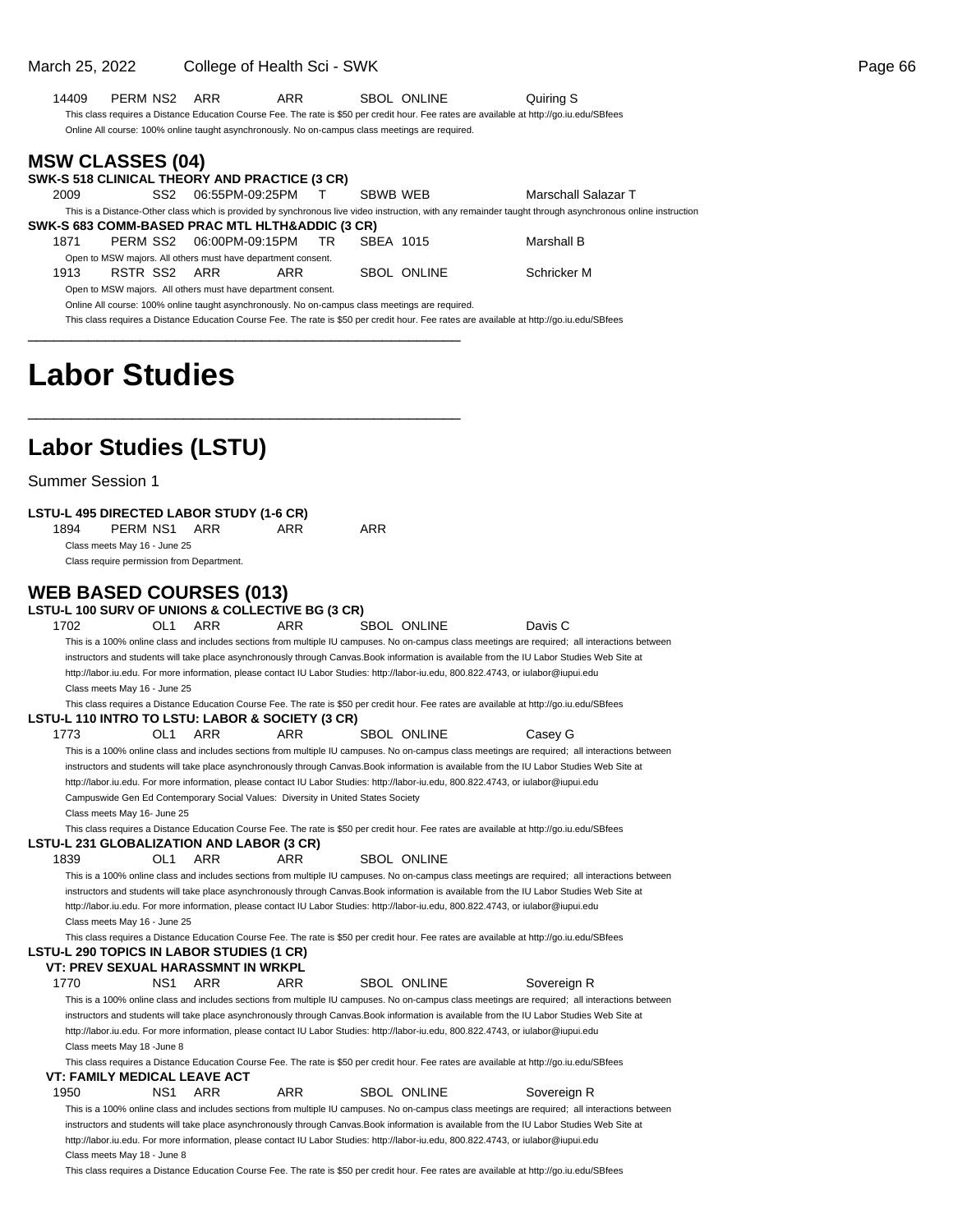#### **VT: CRISIS OF PUBLIC EDUC** 2065 NS1 ARR ARR SBOL ONLINE Hill P This class requires a Distance Education Course Fee. The rate is \$50 per credit hour. Fee rates are available at http://go.iu.edu/SBfees This is a 100% online class and includes sections from multiple IU campuses. No on-campus class meetings are required; all interactions between instructors and students will take place asynchronously through Canvas. Book information is available from the IU Labor Studies Web Site at http://labor.iu.edu. For more information, please contact IU Labor Studies: http://labor-iu.edu, 800.822.4743, or iulabor@iupui.edu Class meets May 19 - June 9 **LSTU-L 385 CLASS, RACE, GENDER & WORK (3 CR)** 2068 OL1 ARR ARR SBOL ONLINE This is a 100% online class and includes sections from multiple IU campuses. No on-campus class meetings are required; all interactions between instructors and students will take place asynchronously through Canvas. Book information is available from the IU Labor Studies Web Site at http://labor.iu.edu. For more information, please contact IU Labor Studies: http://labor-iu.edu, 800.822.4743, or iulabor@iupui.edu This class requires a Distance Education Course Fee. The rate is \$50 per credit hour. Fee rates are available at http://go.iu.edu/SBfees Class meets May 16 - June 25 **LSTU-L 420 LABOR STUDIES INTERNSHIP (1-6 CR)** 1704 NS1 ARR ARR ARR Class meets May 16 - June 25 Class requires permission from Department. Summer Session 2 **LSTU-L 290 TOPICS IN LABOR STUDIES (1 CR) VT: WHITE PRIVLGE IN THE WORKFORCE** 2066 NS2 ARR ARR SBOL ONLINE Walker M This is a 100% online class and includes sections from multiple IU campuses. No on-campus class meetings are required; all interactions between instructors and students will take place asynchronously through Canvas. Book information is available from the IU Labor Studies Web Site at http://labor.iu.edu. For more information, please contact IU Labor Studies: http://labor-iu.edu, 800.822.4743, or iulabor@iupui.edu Class meets June 27 - July 25 This class requires a Distance Education Course Fee. The rate is \$50 per credit hour. Fee rates are available at http://go.iu.edu/SBfees **WED BASED COURSES (014) LSTU-L 100 SURV OF UNIONS & COLLECTIVE BG (3 CR)** 1703 NS2 ARR ARR SBOL ONLINE Davis C This is a 100% online class and includes sections from multiple IU campuses. No on-campus class meetings are required; all interactions between instructors and students will take place asynchronously through Canvas. Book information is available from the IU Labor Studies Web Site at http://labor.iu.edu. For more information, please contact IU Labor Studies: http://labor-iu.edu, 800.822.4743, or iulabor@iupui.edu This class requires a Distance Education Course Fee. The rate is \$50 per credit hour. Fee rates are available at http://go.iu.edu/SBfees Class meets June 27 - August 8 **LSTU-L 104 INTRODUCTION TO LABOR HISTORY (3 CR)** 1780 NS2 ARR ARR SBOL ONLINE Varga J This is a 100% online class and includes sections from multiple IU campuses. No on-campus class meetings are required; all interactions between instructors and students will take place asynchronously through Canvas. Book information is available from the IU Labor Studies Web Site at http://labor.iu.edu. For more information, please contact IU Labor Studies: http://labor-iu.edu, 800.822.4743, or iulabor@iupui.edu This class requires a Distance Education Course Fee. The rate is \$50 per credit hour. Fee rates are available at http://go.iu.edu/SBfees Class meets June 27 - August 8 **LSTU-L 110 INTRO TO LSTU: LABOR & SOCIETY (3 CR)** 1791 NS2 ARR ARR SBOL ONLINE Casey G This is a 100% online class and includes sections from multiple IU campuses. No on-campus class meetings are required; all interactions between instructors and students will take place asynchronously through Canvas. Book information is available from the IU Labor Studies Web Site at http://labor.iu.edu. For more information, please contact IU Labor Studies: http://labor-iu.edu, 800.822.4743, or iulabor@iupui.edu Campuswide Gen Ed Contemporary Social Values: Diversity in United States Society This class requires a Distance Education Course Fee. The rate is \$50 per credit hour. Fee rates are available at http://go.iu.edu/SBfees Class meets June 27 - August 8 **LSTU-L 201 LABOR LAW (3 CR)** 1781 NS2 ARR ARR SBOL ONLINE Mello W This is a 100% online class and includes sections from multiple IU campuses. No on-campus class meetings are required; all interactions between instructors and students will take place asynchronously through Canvas. Book information is available from the IU Labor Studies Web Site at http://labor.iu.edu. For more information, please contact IU Labor Studies: http://labor-iu.edu, 800.822.4743, or iulabor@iupui.edu This class requires a Distance Education Course Fee. The rate is \$50 per credit hour. Fee rates are available at http://go.iu.edu/SBfees Class meets June 27 - August 8 **LSTU-L 205 CONTEMPORARY LABOR PROBLEMS (3 CR)** 1766 NS2 ARR ARR SBOL ONLINE Mello W This is a 100% online class and includes sections from multiple IU campuses. No on-campus class meetings are required; all interactions between instructors and students will take place asynchronously through Canvas. Book information is available from the IU Labor Studies Web Site at http://labor.iu.edu. For more information, please contact IU Labor Studies: http://labor-iu.edu, 800.822.4743, or iulabor@iupui.edu This class requires a Distance Education Course Fee. The rate is \$50 per credit hour. Fee rates are available at http://go.iu.edu/SBfees

Class meets June 27 - August 8

#### **LSTU-L 290 TOPICS IN LABOR STUDIES (1 CR) VT: THE BULLY IN THE WORKPLACE**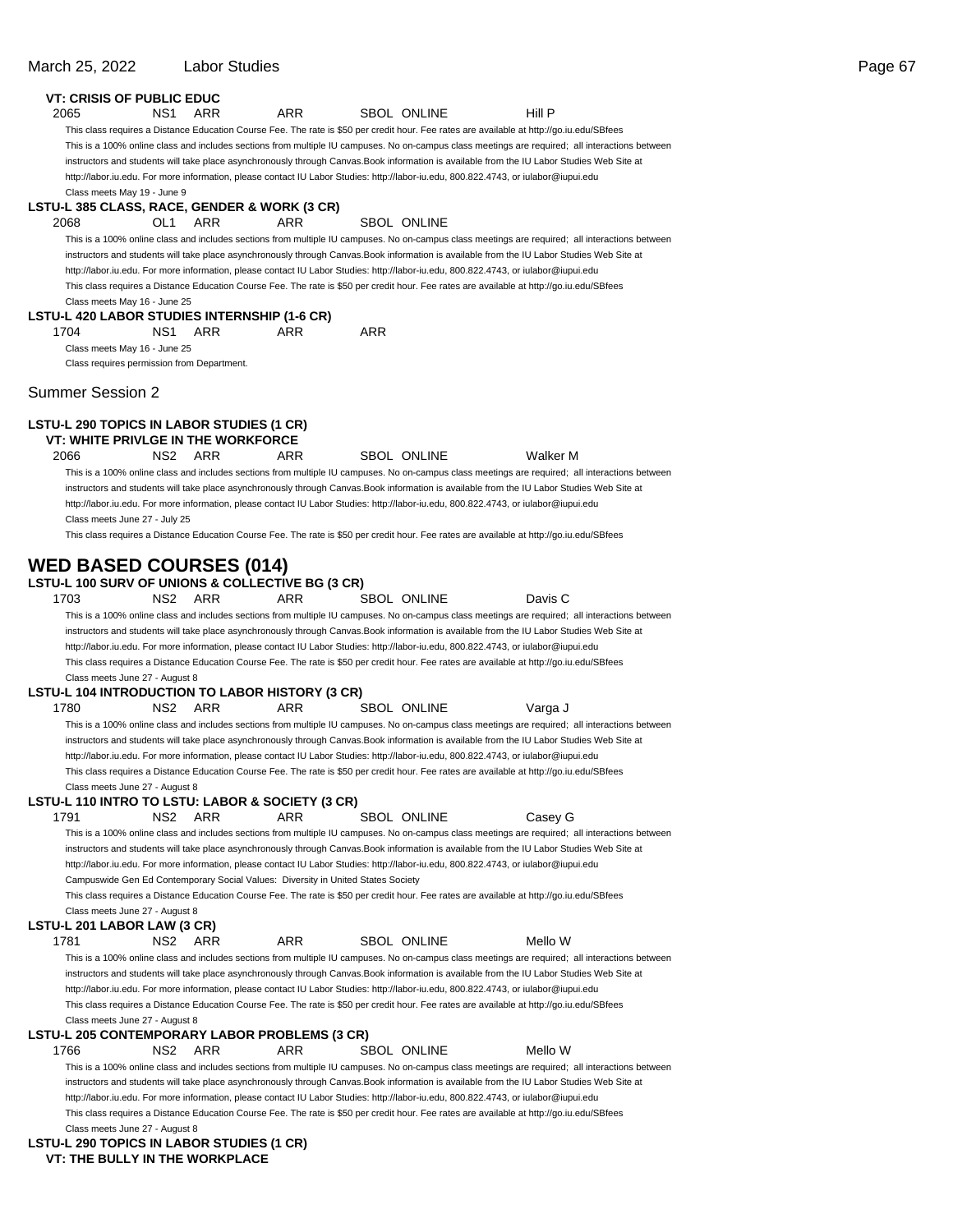| 906  | NS <sub>2</sub>                 | ARR | ARR                                   |      | SBOL ONLINE | Sovereign R                                                                                                                                     |  |
|------|---------------------------------|-----|---------------------------------------|------|-------------|-------------------------------------------------------------------------------------------------------------------------------------------------|--|
|      |                                 |     |                                       |      |             | This is a 100% online class and includes sections from multiple IU campuses. No on-campus class meetings are required; all interactions between |  |
|      |                                 |     |                                       |      |             | instructors and students will take place asynchronously through Canvas. Book information is available from the IU Labor Studies Web Site at     |  |
|      |                                 |     |                                       |      |             | http://labor.iu.edu. For more information, please contact IU Labor Studies: http://labor-iu.edu, 800.822.4743, or iulabor@iupui.edu             |  |
|      |                                 |     |                                       |      |             | This class requires a Distance Education Course Fee. The rate is \$50 per credit hour. Fee rates are available at http://qo.iu.edu/SBfees       |  |
|      | Class meets June 29 - July 27   |     |                                       |      |             |                                                                                                                                                 |  |
|      |                                 |     | : PREVENTING WORKPLACE VIOLENCE       |      |             |                                                                                                                                                 |  |
| 315. | NS2                             | ARR | ARR                                   |      | SBOL ONLINE | Sovereign R                                                                                                                                     |  |
|      |                                 |     |                                       |      |             | This is a 100% online class and includes sections from multiple IU campuses. No on-campus class meetings are required; all interactions between |  |
|      |                                 |     |                                       |      |             | instructors and students will take place asynchronously through Canvas. Book information is available from the IU Labor Studies Web Site at     |  |
|      |                                 |     |                                       |      |             | http://labor.iu.edu. For more information, please contact IU Labor Studies: http://labor-iu.edu, 800.822.4743, or iulabor@iupui.edu             |  |
|      |                                 |     |                                       |      |             | This class requires a Distance Education Course Fee. The rate is \$50 per credit hour. Fee rates are available at http://qo.iu.edu/SBfees       |  |
|      | Class meets June 29 - July 27   |     |                                       |      |             |                                                                                                                                                 |  |
|      |                                 |     | -L 290 TOPICS IN LABOR STUDIES (3 CR) |      |             |                                                                                                                                                 |  |
|      | : WORK LIKE A GIRL: WMN'S WKPLC |     |                                       |      |             |                                                                                                                                                 |  |
| าค7  | $\bigcap$ 2 $\bigcap$ $\bigcap$ |     | ARR                                   | SROL | ONI INF     | Takahashi R                                                                                                                                     |  |

http://labor.iu.edu. For more information, please contact IU Labor Studies: This class requires a Distance Education Course Fee. The rate is \$50 per Class meets June 29 - July 27 **VT: PREVENTING WORKPLACE VIOLENCE** 1815 NS2 ARR ARR SI This is a 100% online class and includes sections from multiple IU campus instructors and students will take place asynchronously through Canvas. B http://labor.iu.edu. For more information, please contact IU Labor Studies: This class requires a Distance Education Course Fee. The rate is \$50 per Class meets June 29 - July 27 **LSTU-L 290 TOPICS IN LABOR STUDIES (3 CR) VT: WORK LIKE A GIRL: WMN'S WKPLC** 2067 OL2 ARR ARR SBOL ONLINE This is a 100% online class and includes sections from multiple IU campuses. No on-campus class meetings are required; all interactions between instructors and students will take place asynchronously through Canvas. Book information is available from the IU Labor Studies Web Site at http://labor.iu.edu. For more information, please contact IU Labor Studies: http://labor-iu.edu, 800.822.4743, or iulabor@iupui.edu

This class requires a Distance Education Course Fee. The rate is \$50 per credit hour. Fee rates are available at http://go.iu.edu/SBfees Class meets June 27 - August 8

#### **LSTU-L 385 CLASS, RACE, GENDER & WORK (3 CR)**

1792 OL2 ARR ARR SBOL ONLINE

This is a 100% online class and includes sections from multiple IU campuses. No on-campus class meetings are required; all interactions between instructors and students will take place asynchronously through Canvas. Book information is available from the IU Labor Studies Web Site at http://labor.iu.edu. For more information, please contact IU Labor Studies: http://labor-iu.edu, 800.822.4743, or iulabor@iupui.edu This class requires a Distance Education Course Fee. The rate is \$50 per credit hour. Fee rates are available at http://go.iu.edu/SBfees Class meets June 27 - August 8

### **LSTU-L 390 TOPICS IN LABOR STUDIES (1 CR)**

**VT: BIG BOX RETAILERS IMPACT** 1771 NS2 ARR ARR SBOL ONLINE Hill P This is a 100% online class and includes sections from multiple IU campuses. No on-campus class meetings are required; all interactions between instructors and students will take place asynchronously through Canvas. Book information is available from the IU Labor Studies Web Site at http://labor.iu.edu. For more information, please contact IU Labor Studies: http://labor-iu.edu, 800.822.4743, or iulabor@iupui.edu This class requires a Distance Education Course Fee. The rate is \$50 per credit hour. Fee rates are available at http://go.iu.edu/SBfees

Class meets June 29 - July 27 **LSTU-L 399 PRIOR LEARNING ASSESSMENTS (3 CR)** 1912 PERM SS2 ARR ARR ARR **LSTU-L 495 DIRECTED LABOR STUDY (1-6 CR)** 1705 PERM NS2 ARR ARR ARR Class meets June 27 - August 8 Class requires permission by Department.

## **Public & Environmental Affairs**

\_\_\_\_\_\_\_\_\_\_\_\_\_\_\_\_\_\_\_\_\_\_\_\_\_\_\_\_\_\_\_\_\_\_\_\_\_\_\_\_\_\_\_\_\_\_\_\_\_\_

\_\_\_\_\_\_\_\_\_\_\_\_\_\_\_\_\_\_\_\_\_\_\_\_\_\_\_\_\_\_\_\_\_\_\_\_\_\_\_\_\_\_\_\_\_\_\_\_\_\_

### **Public And Envir Affairs (SPEA)**

Summer Session 1

#### **SPEA-H 474 HLTH ADMINISTRATION ETHICS SEM (3 CR)**

12687 OL1 ARR ARR SBOL ONLINE Zinner S

This is a 100% online class taught by IU Northwest. No on-campus class meetings are required. A distance education fee will apply; check your campus bursar website for more information. Textbook purchases may be made through your home campus bookstore. This class requires a Distance Education Course Fee. The rate is \$50 per credit hour. Fee rates are available at http://go.iu.edu/SBfees

## **Administrative Tracking Group**

\_\_\_\_\_\_\_\_\_\_\_\_\_\_\_\_\_\_\_\_\_\_\_\_\_\_\_\_\_\_\_\_\_\_\_\_\_\_\_\_\_\_\_\_\_\_\_\_\_\_

\_\_\_\_\_\_\_\_\_\_\_\_\_\_\_\_\_\_\_\_\_\_\_\_\_\_\_\_\_\_\_\_\_\_\_\_\_\_\_\_\_\_\_\_\_\_\_\_\_\_

## **Military (MIL)**